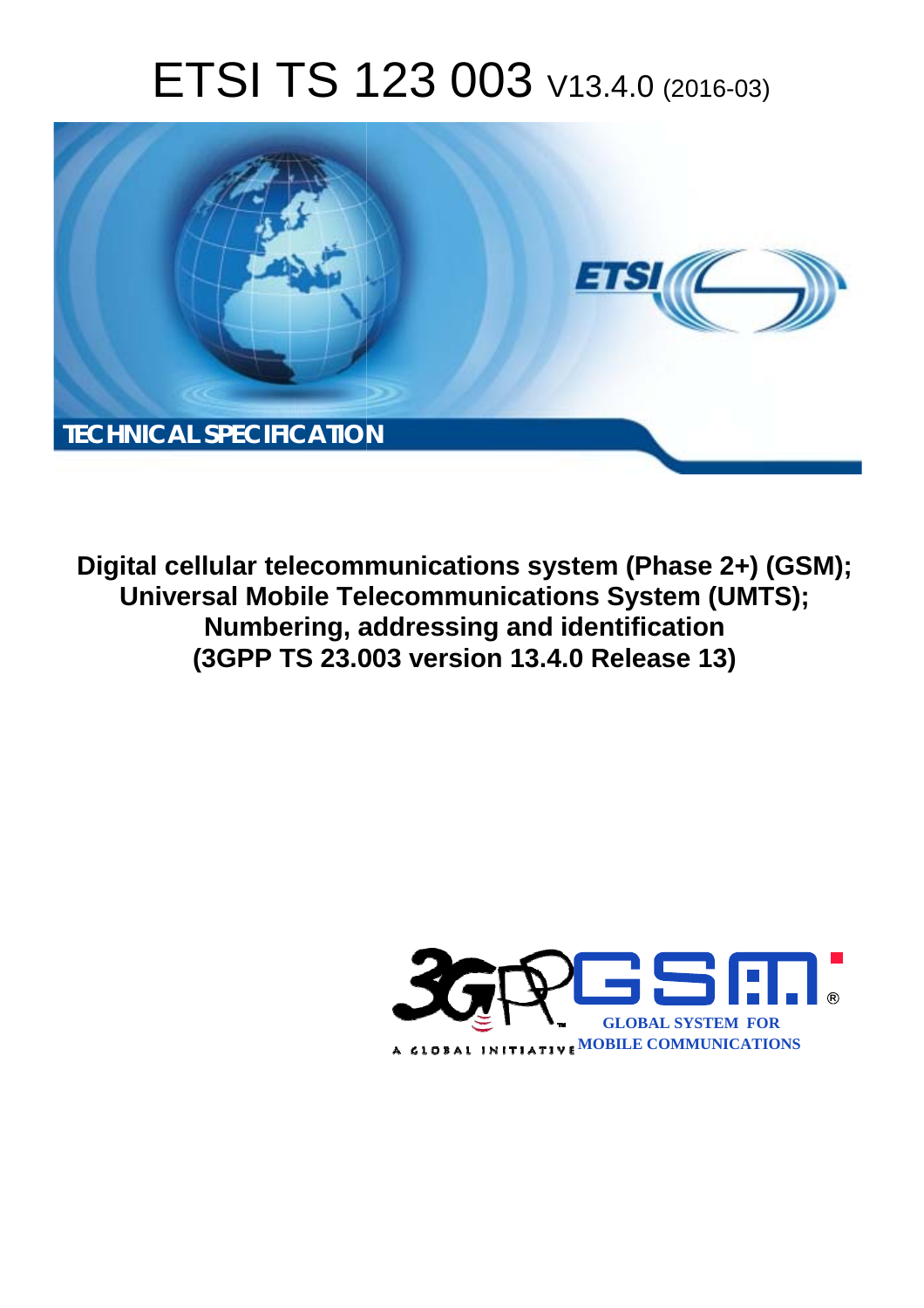Reference RTS/TSGC-0423003vd40

> Keywords GSM, UMTS

#### *ETSI*

#### 650 Route des Lucioles F-06921 Sophia Antipolis Cedex - FRANCE

Tel.: +33 4 92 94 42 00 Fax: +33 4 93 65 47 16

Siret N° 348 623 562 00017 - NAF 742 C Association à but non lucratif enregistrée à la Sous-Préfecture de Grasse (06) N° 7803/88

#### *Important notice*

The present document can be downloaded from: <http://www.etsi.org/standards-search>

The present document may be made available in electronic versions and/or in print. The content of any electronic and/or print versions of the present document shall not be modified without the prior written authorization of ETSI. In case of any existing or perceived difference in contents between such versions and/or in print, the only prevailing document is the print of the Portable Document Format (PDF) version kept on a specific network drive within ETSI Secretariat.

Users of the present document should be aware that the document may be subject to revision or change of status. Information on the current status of this and other ETSI documents is available at <http://portal.etsi.org/tb/status/status.asp>

If you find errors in the present document, please send your comment to one of the following services: <https://portal.etsi.org/People/CommiteeSupportStaff.aspx>

#### *Copyright Notification*

No part may be reproduced or utilized in any form or by any means, electronic or mechanical, including photocopying and microfilm except as authorized by written permission of ETSI.

The content of the PDF version shall not be modified without the written authorization of ETSI. The copyright and the foregoing restriction extend to reproduction in all media.

> © European Telecommunications Standards Institute 2016. All rights reserved.

**DECT**TM, **PLUGTESTS**TM, **UMTS**TM and the ETSI logo are Trade Marks of ETSI registered for the benefit of its Members. **3GPP**TM and **LTE**™ are Trade Marks of ETSI registered for the benefit of its Members and of the 3GPP Organizational Partners.

**GSM**® and the GSM logo are Trade Marks registered and owned by the GSM Association.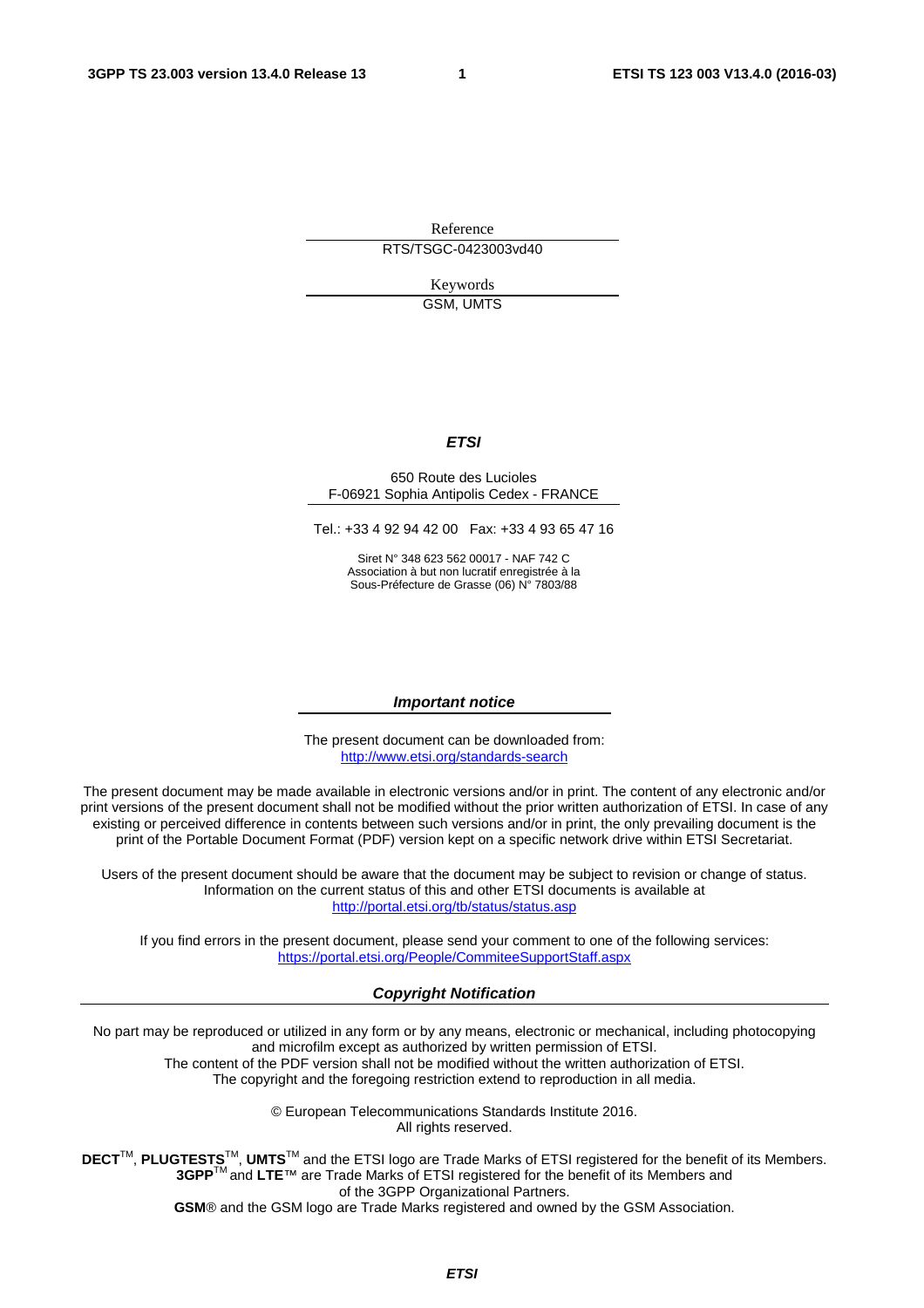## Intellectual Property Rights

IPRs essential or potentially essential to the present document may have been declared to ETSI. The information pertaining to these essential IPRs, if any, is publicly available for **ETSI members and non-members**, and can be found in ETSI SR 000 314: *"Intellectual Property Rights (IPRs); Essential, or potentially Essential, IPRs notified to ETSI in respect of ETSI standards"*, which is available from the ETSI Secretariat. Latest updates are available on the ETSI Web server ([https://ipr.etsi.org/\)](https://ipr.etsi.org/).

Pursuant to the ETSI IPR Policy, no investigation, including IPR searches, has been carried out by ETSI. No guarantee can be given as to the existence of other IPRs not referenced in ETSI SR 000 314 (or the updates on the ETSI Web server) which are, or may be, or may become, essential to the present document.

## Foreword

This Technical Specification (TS) has been produced by ETSI 3rd Generation Partnership Project (3GPP).

The present document may refer to technical specifications or reports using their 3GPP identities, UMTS identities or GSM identities. These should be interpreted as being references to the corresponding ETSI deliverables.

The cross reference between GSM, UMTS, 3GPP and ETSI identities can be found under [http://webapp.etsi.org/key/queryform.asp.](http://webapp.etsi.org/key/queryform.asp)

## Modal verbs terminology

In the present document "**shall**", "**shall not**", "**should**", "**should not**", "**may**", "**need not**", "**will**", "**will not**", "**can**" and "**cannot**" are to be interpreted as described in clause 3.2 of the [ETSI Drafting Rules](http://portal.etsi.org/Help/editHelp!/Howtostart/ETSIDraftingRules.aspx) (Verbal forms for the expression of provisions).

"**must**" and "**must not**" are **NOT** allowed in ETSI deliverables except when used in direct citation.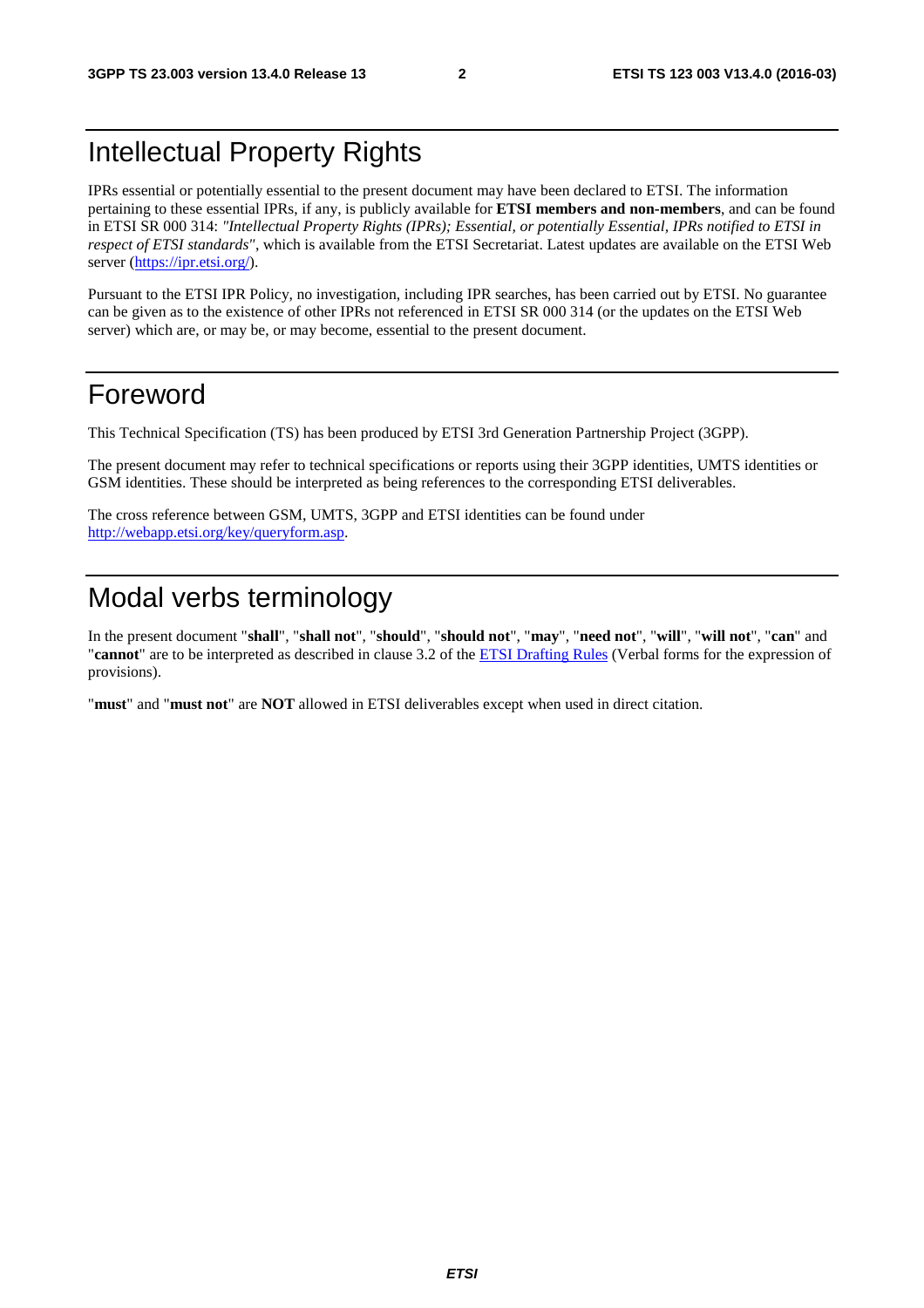$\mathbf{3}$ 

## Contents

| 1              |                                                                                        |  |
|----------------|----------------------------------------------------------------------------------------|--|
| 1.1            |                                                                                        |  |
| 1.1.1          |                                                                                        |  |
| 1.1.2          |                                                                                        |  |
| 1.2            |                                                                                        |  |
| 1.3            |                                                                                        |  |
| 1.4            |                                                                                        |  |
| 2              |                                                                                        |  |
| 2.1            |                                                                                        |  |
| 2.2            |                                                                                        |  |
| 2.3            |                                                                                        |  |
| 2.4            |                                                                                        |  |
| 2.5<br>2.6     |                                                                                        |  |
| 2.7            |                                                                                        |  |
| 2.8            |                                                                                        |  |
| 2.8.1          |                                                                                        |  |
| 2.8.2          | Mapping between Temporary and Area Identities for the EUTRAN and the UTRAN/GERAN based |  |
| 2.8.2.0        |                                                                                        |  |
| 2.8.2.1        |                                                                                        |  |
| 2.8.2.1.1      |                                                                                        |  |
| 2.8.2.1.2      |                                                                                        |  |
| 2.8.2.1.3      |                                                                                        |  |
| 2.8.2.2        |                                                                                        |  |
| 2.8.2.2.1      |                                                                                        |  |
| 2.8.2.2.2      |                                                                                        |  |
| 2.8.2.2.3      |                                                                                        |  |
| 2.9            |                                                                                        |  |
| 3              |                                                                                        |  |
| 3.1            |                                                                                        |  |
| 3.2            |                                                                                        |  |
| 3.3<br>3.4     |                                                                                        |  |
| 3.5            |                                                                                        |  |
| 3.6            |                                                                                        |  |
| 3.7            |                                                                                        |  |
| 3.8            |                                                                                        |  |
| $\overline{4}$ |                                                                                        |  |
| 4.1            |                                                                                        |  |
| 4.2            |                                                                                        |  |
| 4.3            |                                                                                        |  |
| 4.3.1          |                                                                                        |  |
| 4.3.2          |                                                                                        |  |
| 4.4            |                                                                                        |  |
| 4.5            |                                                                                        |  |
| 4.6            |                                                                                        |  |
| 4.7            |                                                                                        |  |
| 4.8            |                                                                                        |  |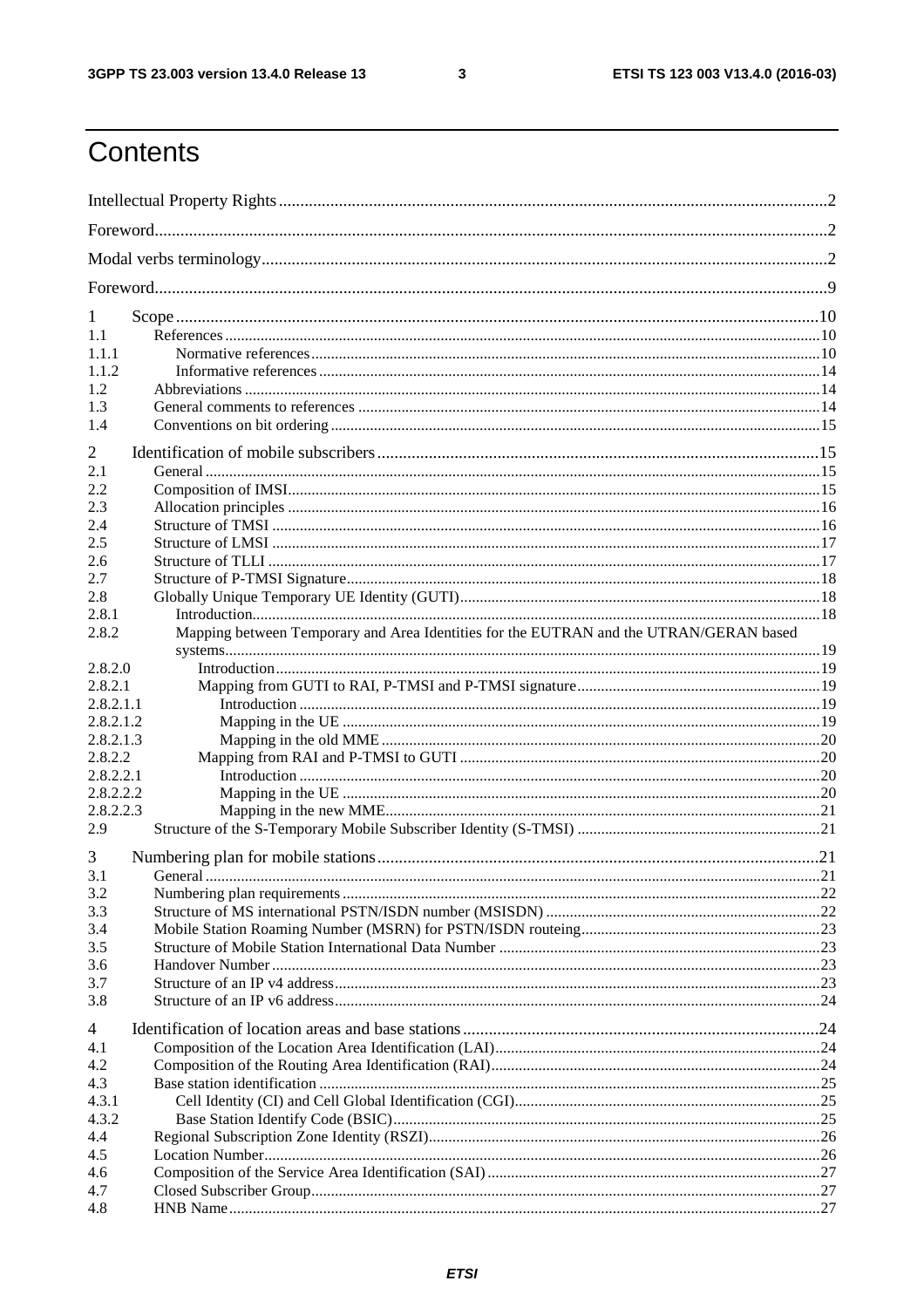| 4.9<br>4.10        |                                                                                 |  |
|--------------------|---------------------------------------------------------------------------------|--|
| 5<br>5.1<br>5.2    |                                                                                 |  |
| 5.3                |                                                                                 |  |
| 6<br>6.1           | International Mobile Station Equipment Identity and Software Version Number 28  |  |
| 6.2                |                                                                                 |  |
| 6.2.1              |                                                                                 |  |
| 6.2.2              |                                                                                 |  |
| 6.3                |                                                                                 |  |
| 7                  |                                                                                 |  |
| 7.1                |                                                                                 |  |
| 7.2<br>7.3         |                                                                                 |  |
|                    |                                                                                 |  |
| 8                  |                                                                                 |  |
| 8.1<br>8.2         |                                                                                 |  |
|                    |                                                                                 |  |
| 9                  |                                                                                 |  |
| 9.0<br>9.1         |                                                                                 |  |
| 9.1.1              |                                                                                 |  |
| 9.1.2              |                                                                                 |  |
| 9.2                |                                                                                 |  |
| 9.2.1<br>9.3       |                                                                                 |  |
|                    |                                                                                 |  |
| 10                 |                                                                                 |  |
| 10.1<br>10.2       |                                                                                 |  |
| 10.2.1             |                                                                                 |  |
| 10.2.2             |                                                                                 |  |
| 10.2.3             |                                                                                 |  |
| 10.2.4             |                                                                                 |  |
| 10.3<br>10.3.1     |                                                                                 |  |
| 10.3.2             |                                                                                 |  |
| 10.3.2.1           |                                                                                 |  |
| 10.3.2.2           |                                                                                 |  |
| 10.3.2.3<br>10.3.3 |                                                                                 |  |
| 10.4               |                                                                                 |  |
| 10.4.1             |                                                                                 |  |
| 10.4.2             |                                                                                 |  |
| 10.4.3             |                                                                                 |  |
| 10.5<br>10.5.1     |                                                                                 |  |
| 10.5.2             |                                                                                 |  |
| 10.5.3             |                                                                                 |  |
| 11                 |                                                                                 |  |
| 12                 | Identification of PLMN, RNC, Service Area, CN domain and Shared Network Area 39 |  |
| 12.1               |                                                                                 |  |
| 12.2<br>12.3       |                                                                                 |  |
| 12.4               |                                                                                 |  |
| 12.5               |                                                                                 |  |
| 12.6               |                                                                                 |  |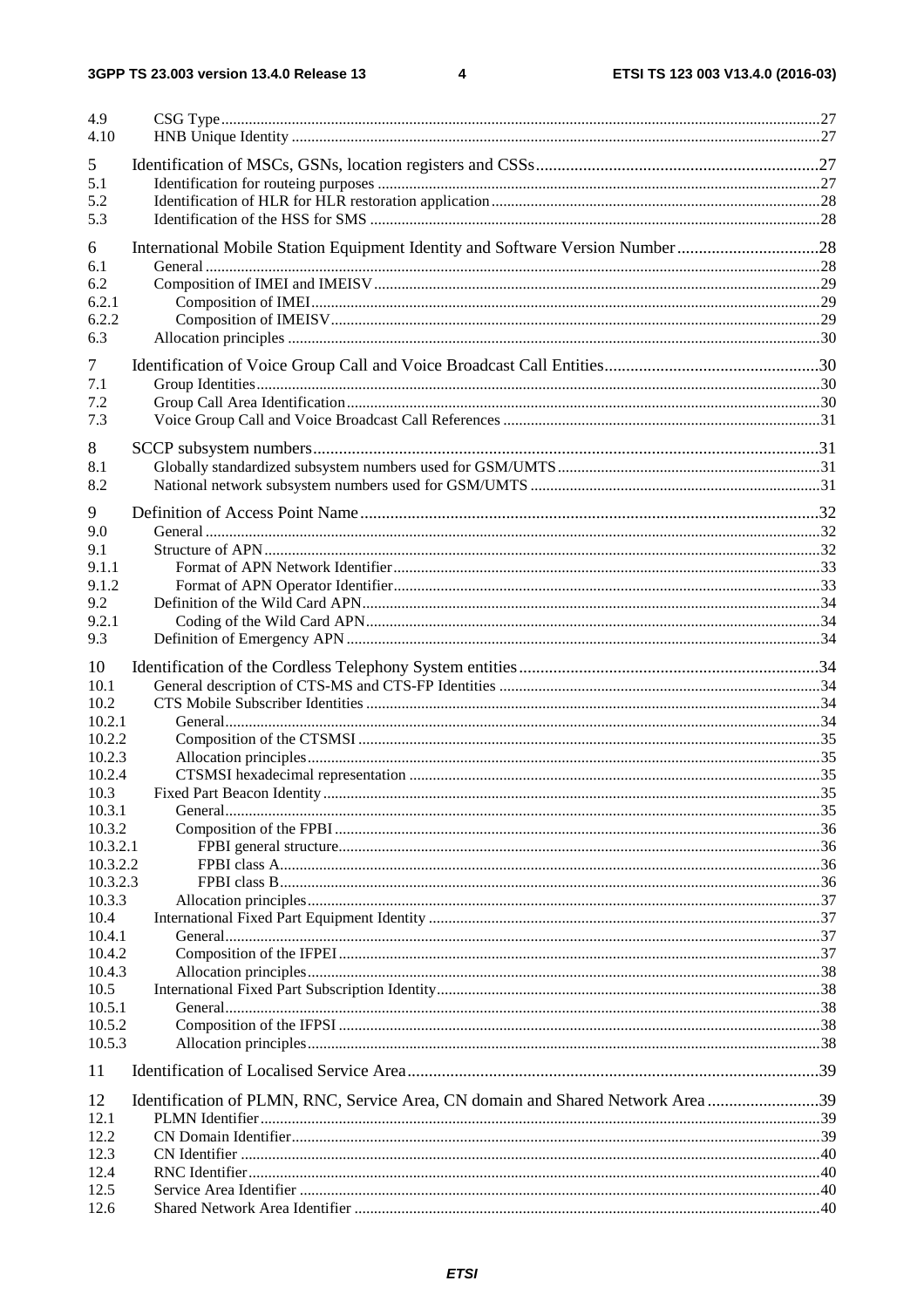| 13           | Numbering, addressing and identification within the IP multimedia core network subsystem 41 |  |
|--------------|---------------------------------------------------------------------------------------------|--|
| 13.1         |                                                                                             |  |
| 13.2         |                                                                                             |  |
| 13.3         |                                                                                             |  |
| 13.4         |                                                                                             |  |
| 13.4A        |                                                                                             |  |
| 13.4B        |                                                                                             |  |
| 13.5         |                                                                                             |  |
| 13.5A        |                                                                                             |  |
| 13.6         |                                                                                             |  |
| 13.7         |                                                                                             |  |
| 13.8         |                                                                                             |  |
| 13.9         |                                                                                             |  |
| 13.9.1       |                                                                                             |  |
| 13.9.1.1     |                                                                                             |  |
| 13.9.1.2     |                                                                                             |  |
| 13.10        |                                                                                             |  |
|              |                                                                                             |  |
| 14           | Numbering, addressing and identification for 3GPP System to WLAN Interworking46             |  |
| 14.1         |                                                                                             |  |
| 14.2         |                                                                                             |  |
| 14.3         |                                                                                             |  |
| 14.4         |                                                                                             |  |
| 14.4A        |                                                                                             |  |
| 14.5         |                                                                                             |  |
| 14.6         |                                                                                             |  |
| 14.7         |                                                                                             |  |
| 14.7.1       |                                                                                             |  |
| 14.7.2       |                                                                                             |  |
| 14.7.3       |                                                                                             |  |
| 14.8         |                                                                                             |  |
| 15           |                                                                                             |  |
| 15.1         |                                                                                             |  |
| 15.2         |                                                                                             |  |
| 15.3         |                                                                                             |  |
| 15.4         |                                                                                             |  |
| 15.5         |                                                                                             |  |
| 16           |                                                                                             |  |
| 16.1         |                                                                                             |  |
| 16.2         |                                                                                             |  |
|              |                                                                                             |  |
| 17           | Numbering, addressing and identification within the Generic Access Network54                |  |
| 17.1         |                                                                                             |  |
| 17.2         |                                                                                             |  |
| 17.2.1       |                                                                                             |  |
| 17.2.2       |                                                                                             |  |
| 17.2.3       |                                                                                             |  |
| 17.3         |                                                                                             |  |
| 17.3.1       |                                                                                             |  |
| 17.3.2       |                                                                                             |  |
| 17.3.3       |                                                                                             |  |
| 18           | Addressing and Identification for IMS Service Continuity and Single-Radio Voice Call        |  |
|              |                                                                                             |  |
|              |                                                                                             |  |
| 18.1         |                                                                                             |  |
| 18.2         |                                                                                             |  |
| 18.3<br>18.4 |                                                                                             |  |
| 18.5         |                                                                                             |  |
| 18.6         |                                                                                             |  |
| 18.7         |                                                                                             |  |
|              |                                                                                             |  |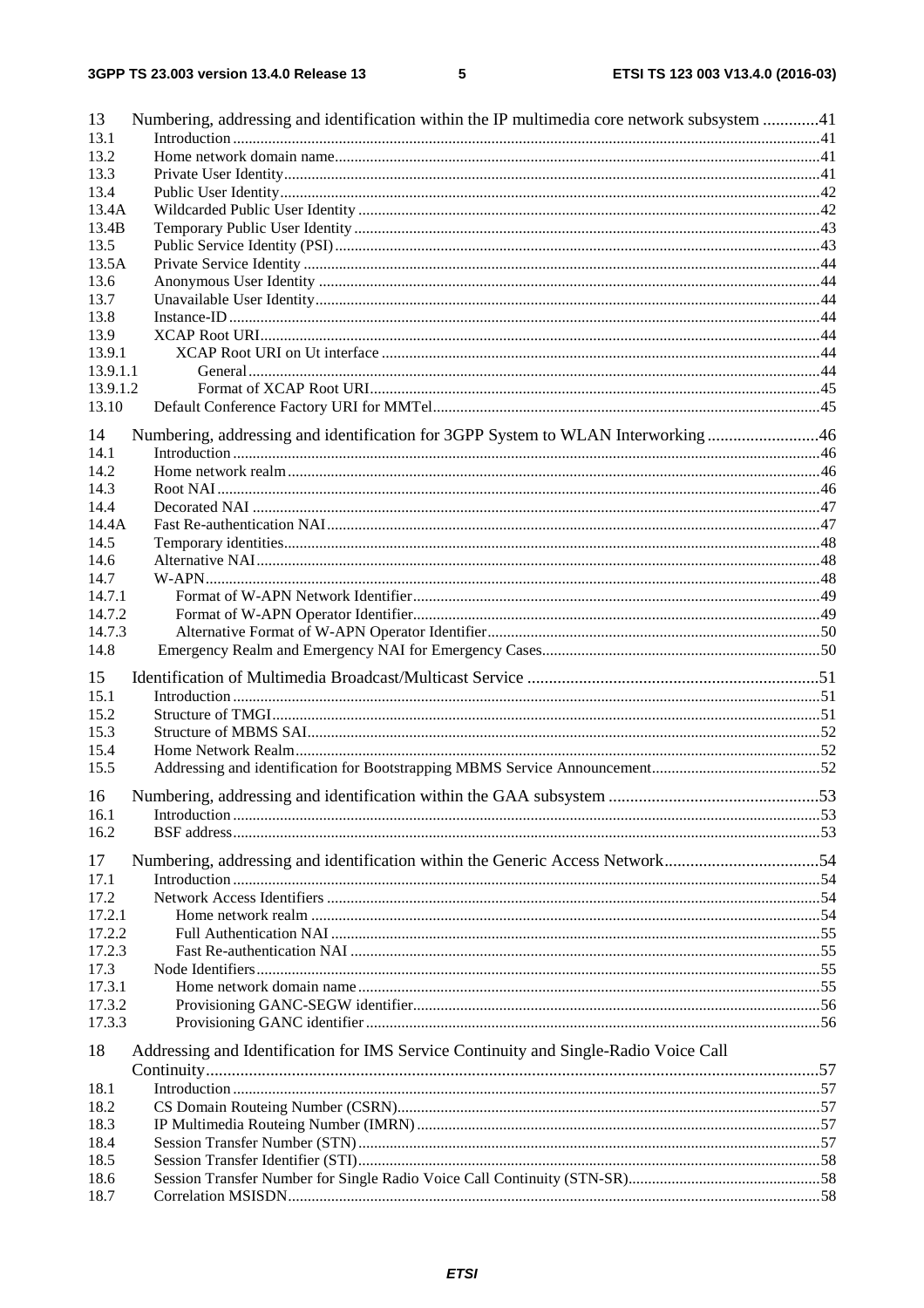| 18.8<br>18.9                                                                                      |  |
|---------------------------------------------------------------------------------------------------|--|
| Numbering, addressing and identification for the Evolved Packet Core (EPC)58<br>19<br>19.1        |  |
| 19.2                                                                                              |  |
| 19.3                                                                                              |  |
| 19.3.1                                                                                            |  |
| 19.3.2                                                                                            |  |
| 19.3.3                                                                                            |  |
| 19.3.4                                                                                            |  |
| 19.3.5                                                                                            |  |
| 19.3.6                                                                                            |  |
| 19.3.7                                                                                            |  |
| 19.4                                                                                              |  |
| 19.4.1                                                                                            |  |
| 19.4.2                                                                                            |  |
| 19.4.2.1                                                                                          |  |
| 19.4.2.2                                                                                          |  |
| 19.4.2.2.1                                                                                        |  |
| 19.4.2.2.2                                                                                        |  |
| 19.4.2.2.3                                                                                        |  |
| 19.4.2.2.4<br>19.4.2.3                                                                            |  |
| 19.4.2.4                                                                                          |  |
| 19.4.2.5                                                                                          |  |
| 19.4.2.6                                                                                          |  |
| 19.4.2.7                                                                                          |  |
| 19.4.2.8                                                                                          |  |
| 19.4.2.9                                                                                          |  |
| 19.4.2.9.1                                                                                        |  |
| 19.4.2.9.2                                                                                        |  |
| 19.4.2.9.3                                                                                        |  |
| 19.4.2.9A                                                                                         |  |
| 19.4.2.9A.1                                                                                       |  |
| ePDG FQDN for dynamic selection of an ePDG supporting emergency bearer services 69<br>19.4.2.9A.2 |  |
| 19.4.2.10                                                                                         |  |
| 19.4.2.11                                                                                         |  |
| 19.4.3                                                                                            |  |
| 19.5                                                                                              |  |
| 19.6                                                                                              |  |
| 19.7                                                                                              |  |
| 19.7.1                                                                                            |  |
| 19.7.2<br>19.8                                                                                    |  |
| 19.9                                                                                              |  |
| 19.10                                                                                             |  |
|                                                                                                   |  |
| 20                                                                                                |  |
| 20.1                                                                                              |  |
| 20.2                                                                                              |  |
| 20.3                                                                                              |  |
| 20.3.1                                                                                            |  |
| 20.3.2                                                                                            |  |
| 20.3.3                                                                                            |  |
| 20.3.4                                                                                            |  |
| 20.3.5                                                                                            |  |
| 21                                                                                                |  |
| 21.1                                                                                              |  |
| 21.2                                                                                              |  |
|                                                                                                   |  |
| 21.2.2                                                                                            |  |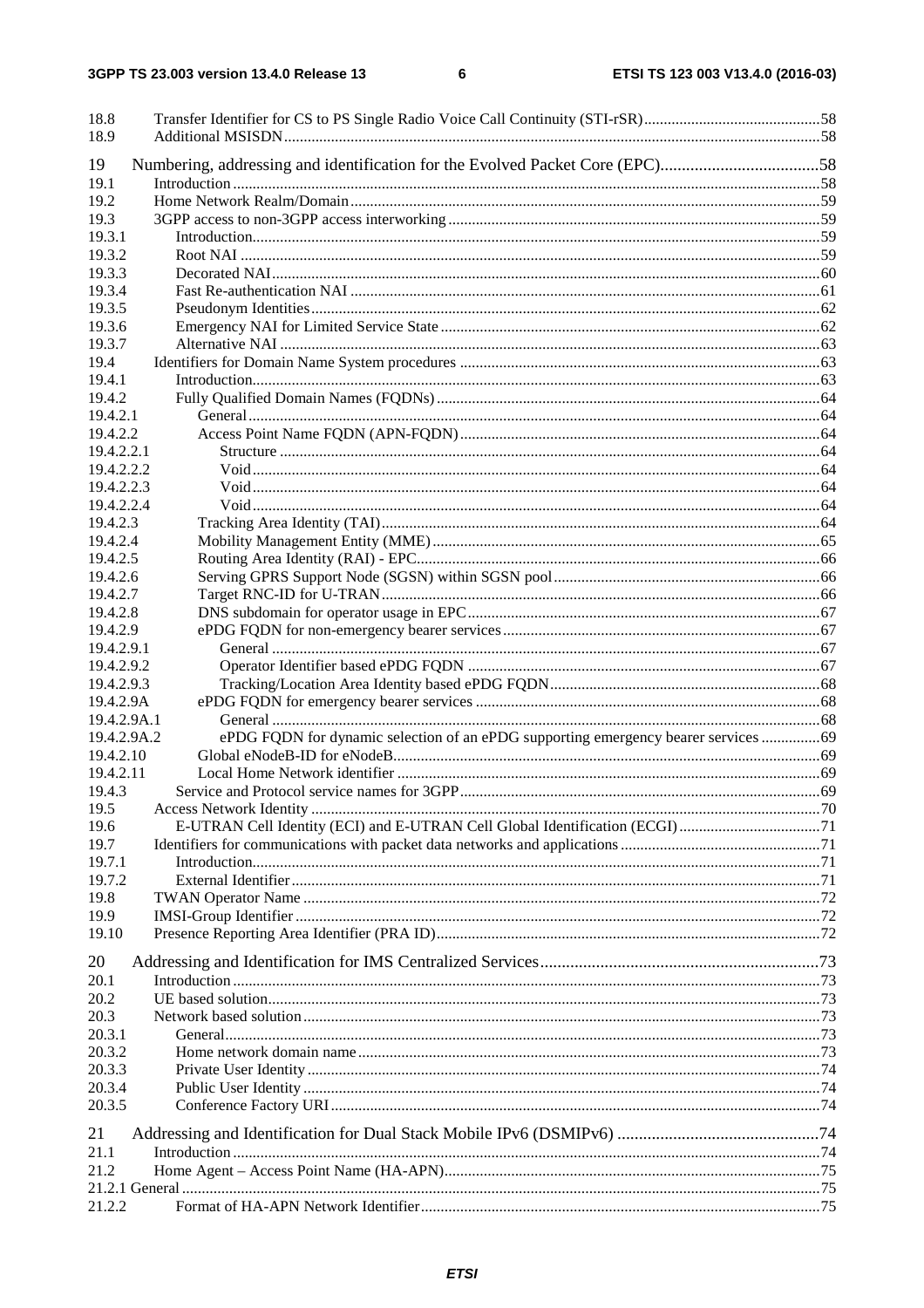#### $\overline{7}$

| 21.2.3                   |                               |  |
|--------------------------|-------------------------------|--|
|                          |                               |  |
|                          |                               |  |
| 22.2                     |                               |  |
|                          |                               |  |
| 22.2.2                   |                               |  |
| 23                       |                               |  |
| 23.1                     |                               |  |
| 23.2                     |                               |  |
| 23.3                     |                               |  |
| 23.3.1<br>23.3.2         |                               |  |
| 23.3.2.1                 |                               |  |
| 23.3.2.2                 |                               |  |
| 23.3.2.3                 |                               |  |
| 23.3.2.3.1               |                               |  |
| 23.3.2.3.2               |                               |  |
| 23.3.2.3.3<br>23.3.2.3.4 |                               |  |
|                          |                               |  |
| 24                       |                               |  |
| 24.1                     |                               |  |
| 24.2<br>24.2.1           |                               |  |
| 24.2.2                   |                               |  |
| 24.2.3                   |                               |  |
| 24.2.4                   |                               |  |
| 24.2.5                   |                               |  |
| 24.3                     |                               |  |
| 24.3.1<br>24.3.2         |                               |  |
| 24.3.3                   |                               |  |
| 24.4                     |                               |  |
| 24.4.1                   |                               |  |
| 24.4.2                   |                               |  |
| 24.5                     |                               |  |
| 24.6<br>24.7             |                               |  |
| 24.8                     |                               |  |
| 24.9                     |                               |  |
| 24.10                    |                               |  |
| 24.11                    |                               |  |
| 24.11.1                  |                               |  |
| 24.11.2                  |                               |  |
| 24.12<br>24.13           |                               |  |
| 24.14                    |                               |  |
| 24.15                    |                               |  |
| 24.16                    |                               |  |
| 25                       |                               |  |
| 25.1                     |                               |  |
| 25.2                     |                               |  |
|                          | <b>Annex A (informative):</b> |  |
| A.1                      |                               |  |
| A.2                      |                               |  |
| A.3                      |                               |  |
|                          |                               |  |
|                          | <b>Annex B</b> (normative):   |  |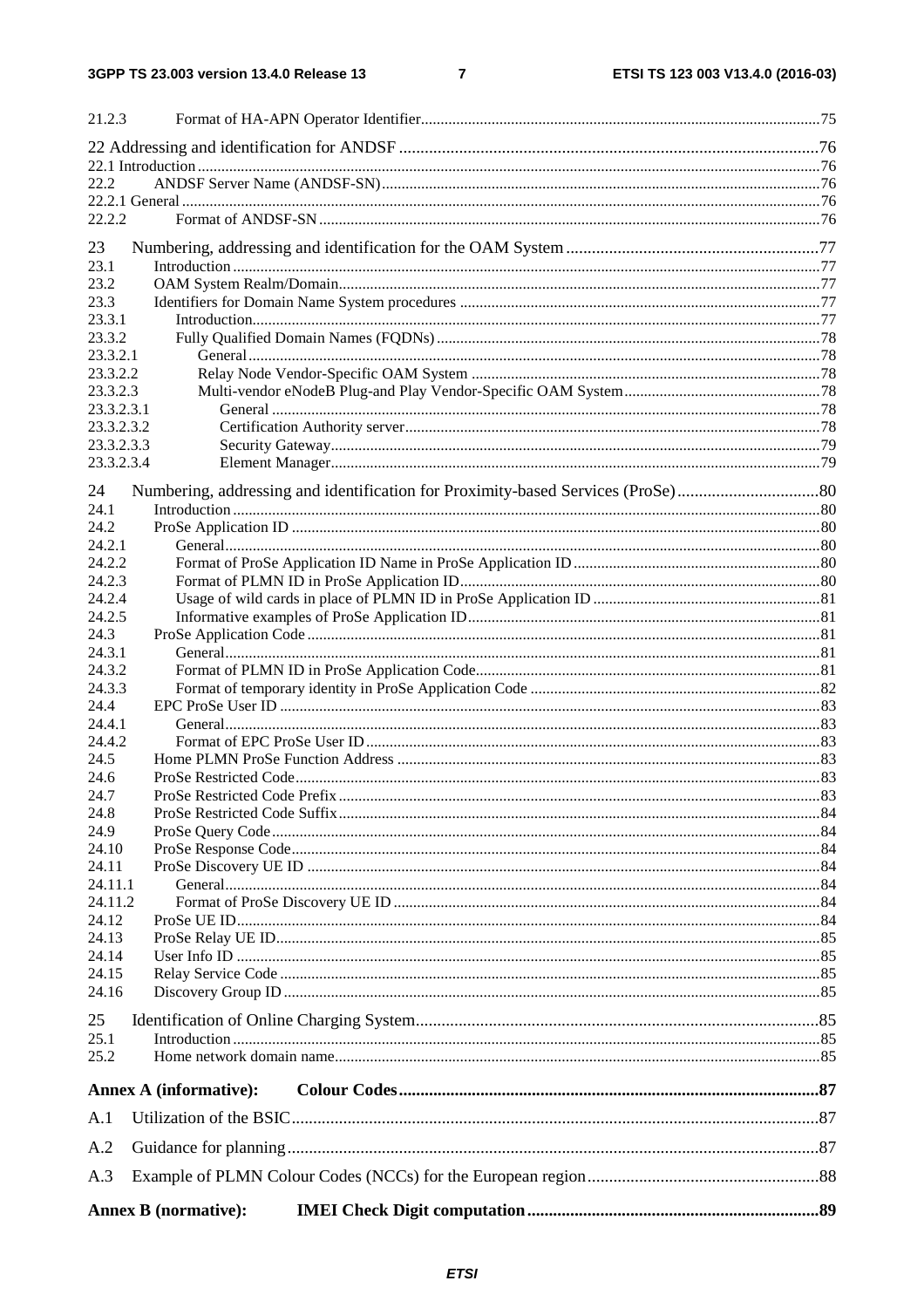$\bf8$ 

| <b>Annex D</b> (informative): | Applicability and use of the ".3gppnetwork.org" domain name93 |  |
|-------------------------------|---------------------------------------------------------------|--|
| <b>Annex E</b> (normative):   |                                                               |  |
| <b>Annex F</b> (informative): |                                                               |  |
|                               |                                                               |  |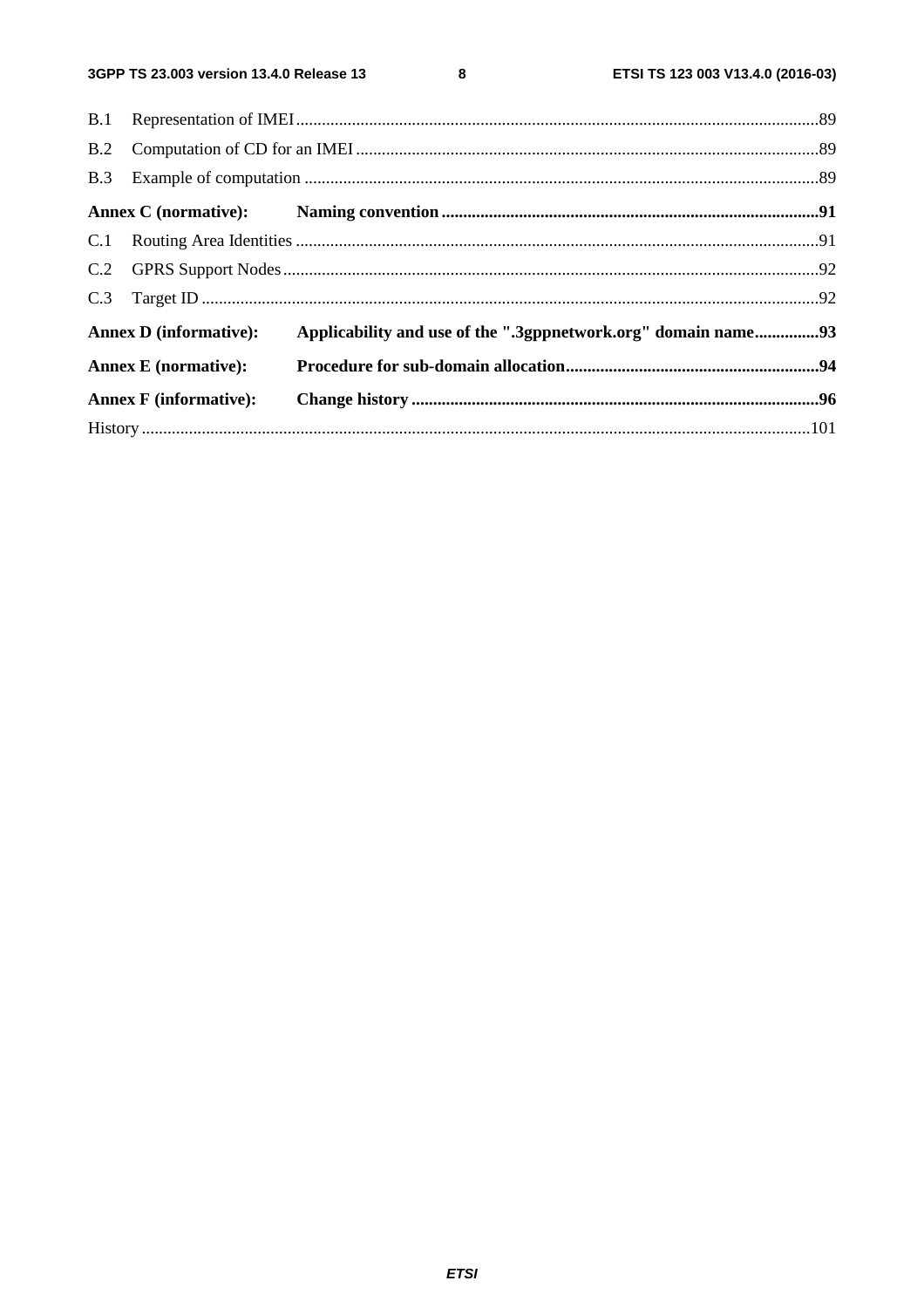## Foreword

This Technical Specification (TS) has been produced by the 3<sup>rd</sup> Generation Partnership Project (3GPP).

The present document defines the principal purpose and use of International Mobile station Equipment Identities (IMEI) within the digital cellular telecommunications system and the 3GPP system.

The contents of the present document are subject to continuing work within the TSG and may change following formal TSG approval. Should the TSG modify the contents of the present document, it will be re-released by the TSG with an identifying change of release date and an increase in version number as follows:

Version x.y.z

where:

- x the first digit:
	- 1 presented to TSG for information;
	- 2 presented to TSG for approval;
	- 3 or greater indicates TSG approved document under change control.
- y the second digit is incremented for all changes of substance, i.e. technical enhancements, corrections, updates, etc.
- z the third digit is incremented when editorial only changes have been incorporated in the document.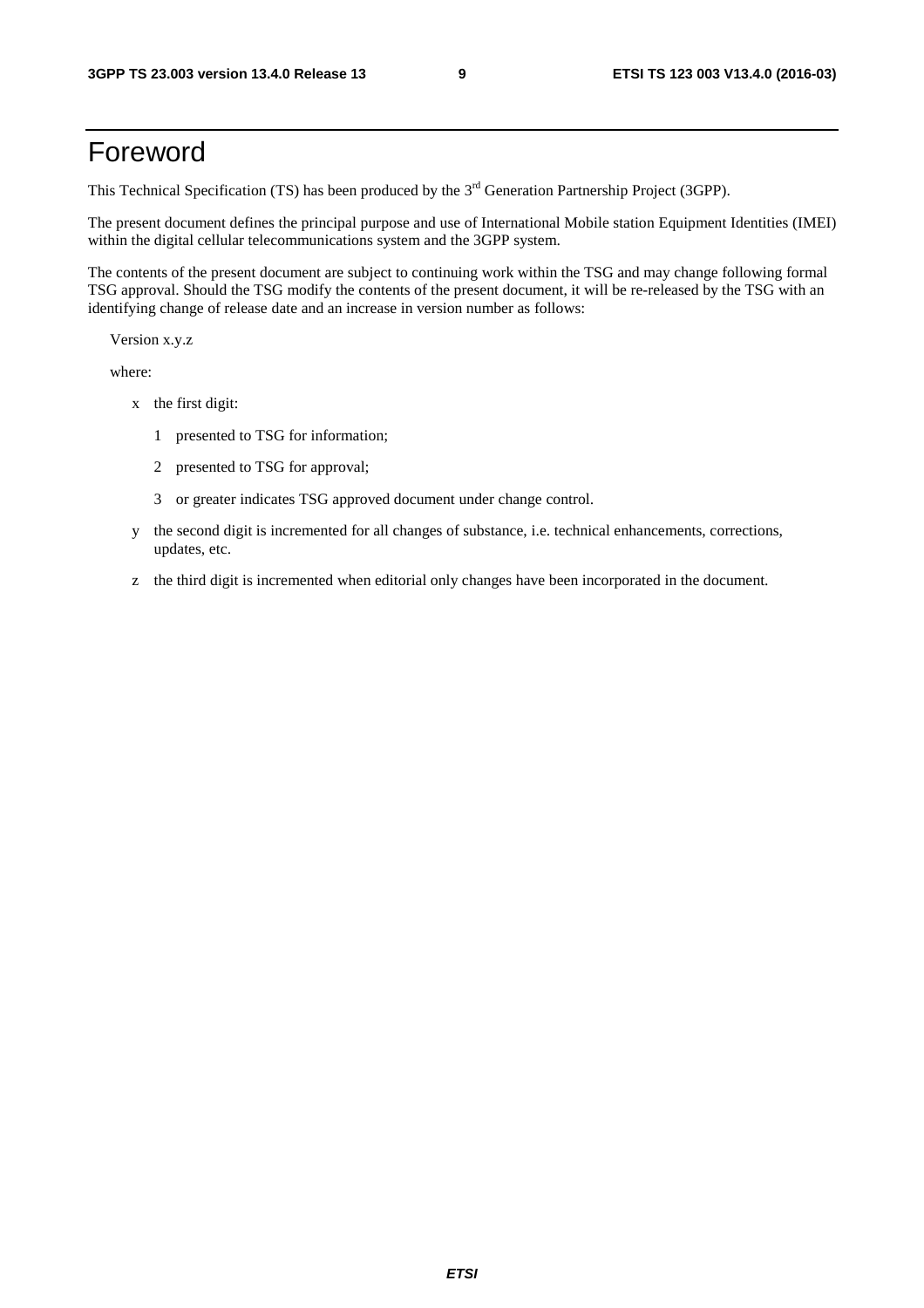## 1 Scope

The present document defines the principal purpose and use of International Mobile station Equipment Identities (IMEI) within the digital cellular telecommunications system and the 3GPP system.

The present document defines:

- a) an identification plan for mobile subscribers in the GSM system;
- b) principles of assigning telephone and ISDN numbers to MSs in the country of registration of the MS;
- c) principles of assigning Mobile Station (MS) roaming numbers to visiting MSs;
- d) an identification plan for location areas, routing areas, and base stations in the GSM system;
- e) an identification plan for MSCs, SGSNs, GGSNs, and location registers in the GSM system;
- f) principles of assigning international mobile equipment identities;
- g) principles of assigning zones for regional subscription;
- h) an identification plan for groups of subscribers to the Voice Group Call Service (VGCS) and to the Voice Broadcast Service (VBS); and identification plan for voice group calls and voice broadcast calls; an identification plan for group call areas;
- i) principles for assigning Packet Data Protocol (PDP) addresses to mobile stations;
- j) an identification plan for point-to-multipoint data transmission groups;
- k) an identification plan for CN domain, RNC and service area in the UTRAN system.
- l) an identification plan for mobile subscribers in the WLAN system.
- m) addressing and identification for IMS Service Continuity
- n) an identification plan together with principles of assignment and mapping of identities for the Evolved Packet System; and
- o) addressing and identification for Proximity-based (ProSe) Services.
- p) an identification for Online Charging System (OCS).

The present document specifies functions, procedures and information which apply to GERAN Iu mode. However, functionality related to GERAN Iu mode is neither maintained nor enhanced.

#### 1.1 References

#### 1.1.1 Normative references

The following documents contain provisions which, through reference in this text, constitute provisions of the present document.

- References are either specific (identified by date of publication, edition number, version number, etc.) or non-specific.
- For a specific reference, subsequent revisions do not apply.
- For a non-specific reference, the latest version applies. In the case of a reference to a 3GPP document (including a GSM document), a non-specific reference implicitly refers to the latest version of that document *in the same Release as the present document*.
- [1] 3GPP TS 21.905: "Vocabulary for 3GPP Specifications ".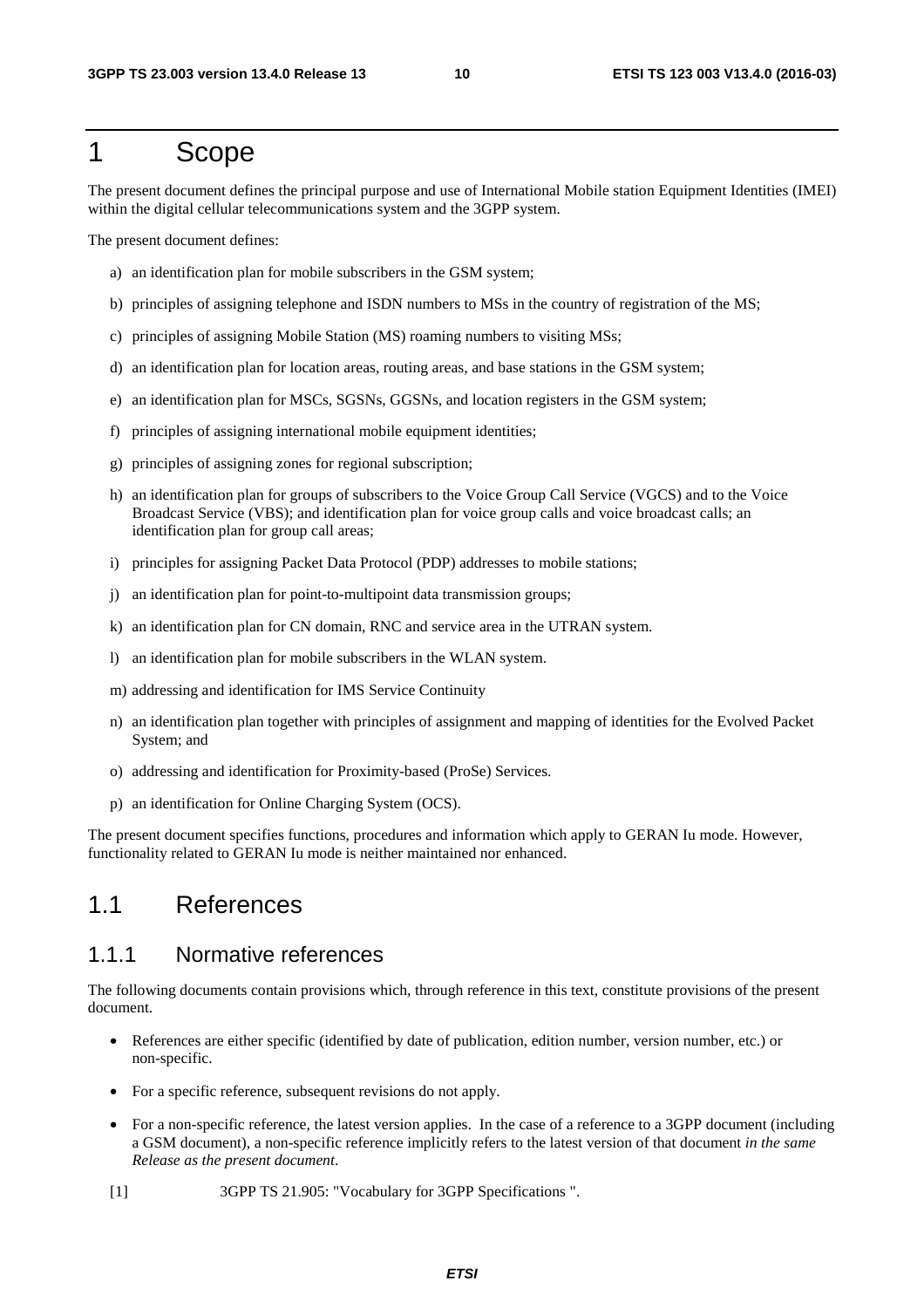| $[2]$  | 3GPP TS 23.008: "Organization of subscriber data".                                                                                 |
|--------|------------------------------------------------------------------------------------------------------------------------------------|
| $[3]$  | 3GPP TS 23.060: "General Packet Radio Service (GPRS); Service description; Stage 2"                                                |
| $[4]$  | 3GPP TS 23.070: "Routeing of calls to/from Public Data Networks (PDN)".                                                            |
| $[5]$  | 3GPP TS 24.008: "Mobile Radio Interface Layer 3 specification; Core Network Protocols; Stage<br>$3$ ".                             |
| [6]    | 3GPP TS 29.060: "GPRS Tunnelling protocol (GTP) across the Gn and Gp interface".                                                   |
| $[7]$  | 3GPP TS 43.020: "Digital cellular telecommunications system (Phase 2+); Security related<br>network functions".                    |
| [8]    | void                                                                                                                               |
| [9]    | 3GPP TS 51.011: " Specification of the Subscriber Identity Module - Mobile Equipment (SIM -<br>ME) interface".                     |
| $[10]$ | ITU-T Recommendation E.164: "The international public telecommunication numbering plan".                                           |
| $[11]$ | ITU-T Recommendation E.212: "The international identification plan for mobile terminals and<br>mobile users".                      |
| $[12]$ | ITU-T Recommendation E.213: "Telephone and ISDN numbering plan for land Mobile Stations in<br>public land mobile networks (PLMN)". |
| $[13]$ | ITU-T Recommendation X.121: "International numbering plan for public data networks".                                               |
| $[14]$ | IETF RFC 791: "Internet Protocol".                                                                                                 |
| $[15]$ | IETF RFC 2373: "IP Version 6 Addressing Architecture".                                                                             |
| $[16]$ | 3GPP TS 25.401: "UTRAN Overall Description".                                                                                       |
| $[17]$ | 3GPP TS 25.413: "UTRAN Iu Interface RANAP Signalling".                                                                             |
| $[18]$ | IETF RFC 2181: "Clarifications to the DNS Specification".                                                                          |
| $[19]$ | IETF RFC 1035: "Domain Names - Implementation and Specification".                                                                  |
| $[20]$ | IETF RFC 1123: "Requirements for Internet Hosts -- Application and Support".                                                       |
| $[21]$ | IETF RFC 2462: "IPv6 Stateless Address Autoconfiguration".                                                                         |
| $[22]$ | IETF RFC 3041: "Privacy Extensions for Stateless Address Autoconfiguration in IPv6".                                               |
| $[23]$ | 3GPP TS 23.236: "Intra Domain Connection of RAN Nodes to Multiple CN Nodes".                                                       |
| $[24]$ | 3GPP TS 23.228: "IP Multimedia (IM) Subsystem - Stage 2"                                                                           |
| $[25]$ | Void                                                                                                                               |
| $[26]$ | IETF RFC 3261: "SIP: Session Initiation Protocol"                                                                                  |
| $[27]$ | 3GPP TS 31.102: "Characteristics of the USIM Application."                                                                         |
| $[28]$ | Void                                                                                                                               |
| $[29]$ | 3GPP TS 44.118: "Radio Resource Control (RRC) Protocol, Iu Mode".                                                                  |
| $[30]$ | 3GPP TS 23.073: "Support of Localised Service Area (SoLSA); Stage 2"                                                               |
| $[31]$ | 3GPP TS 29.002: "Mobile Application Part (MAP) specification"                                                                      |
| $[32]$ | 3GPP TS 22.016: "International Mobile Equipment Identities (IMEI)"                                                                 |
| $[33]$ | Void                                                                                                                               |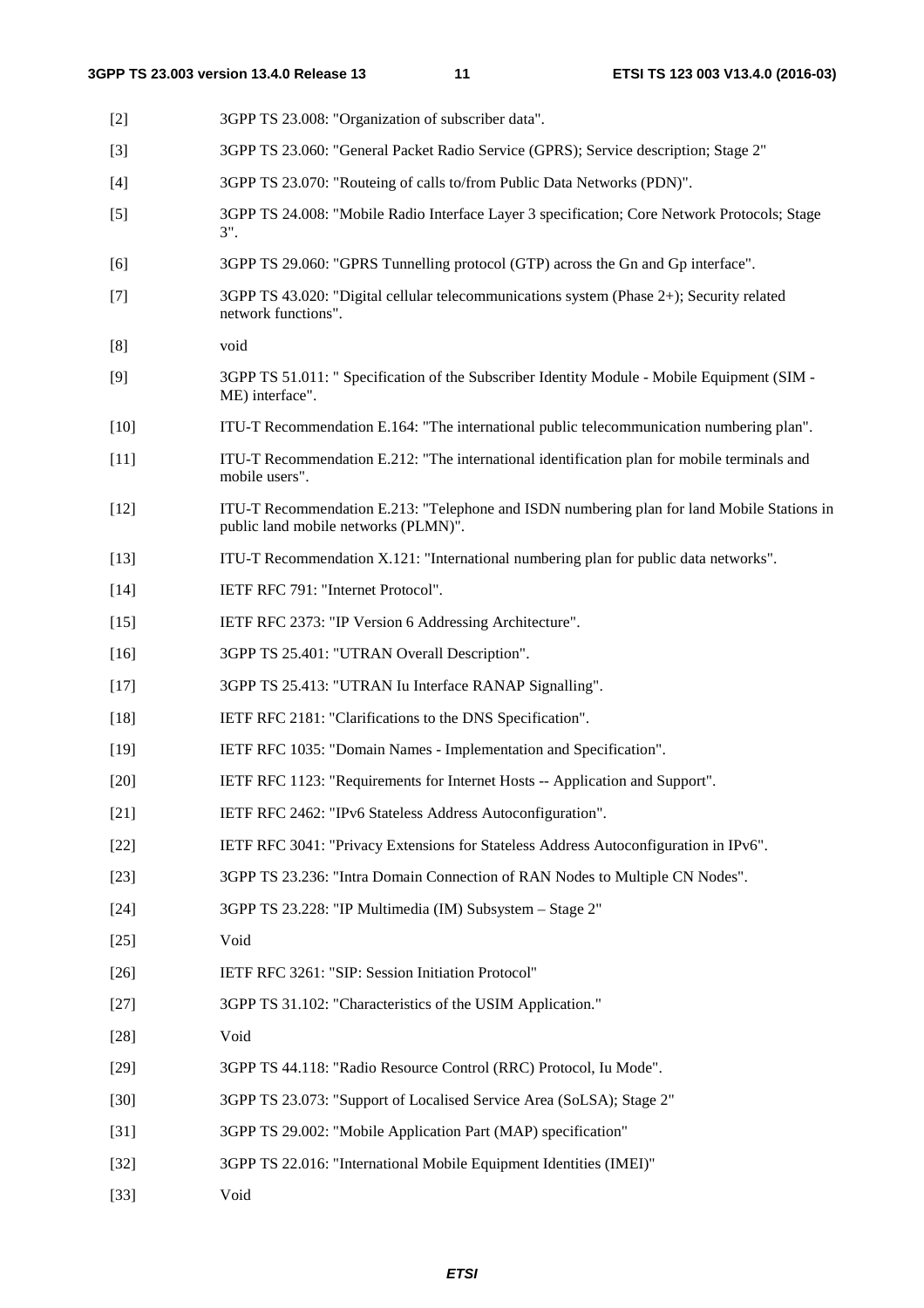| $[34]$ | Void                                                                                                                            |
|--------|---------------------------------------------------------------------------------------------------------------------------------|
| $[35]$ | 3GPP TS 45.056: "CTS-FP Radio Sub-system"                                                                                       |
| $[36]$ | 3GPP TS 42.009: "Security aspects" [currently not being raised to rel-5 – Pete H. looking into it]                              |
| $[37]$ | 3GPP TS 25.423: "UTRAN Iur interface RNSAP signalling"                                                                          |
| $[38]$ | 3GPP TS 25.419: "UTRAN Iu-BC interface: Service Area Broadcast Protocol (SABP)"                                                 |
| $[39]$ | 3GPP TS 25.410: "UTRAN Iu Interface: General Aspects and Principles"                                                            |
| $[40]$ | ISO/IEC 7812: "Identification cards - Numbering system and registration procedure for issuer<br>identifiers"                    |
| $[41]$ | Void                                                                                                                            |
| $[42]$ | 3GPP TS 33.102 "3G security; Security architecture"                                                                             |
| $[43]$ | 3GPP TS 43.130: "Iur-g interface; Stage 2"                                                                                      |
| $[45]$ | IETF RFC 3966: "The tel URI for Telephone Numbers"                                                                              |
| $[46]$ | 3GPP TS 44.068: "Group Call Control (GCC) protocol".                                                                            |
| $[47]$ | 3GPP TS 44.069: "Broadcast Call Control (BCC) Protocol".                                                                        |
| $[48]$ | 3GPP TS 24.234: "3GPP System to WLAN Interworking; UE to Network protocols; Stage 3".                                           |
| $[49]$ | Void                                                                                                                            |
| $[50]$ | IETF RFC 4187: "EAP AKA Authentication".                                                                                        |
| $[51]$ | IETF RFC 4186: "EAP SIM Authentication".                                                                                        |
| $[52]$ | 3GPP TS 23.246: "Multimedia Broadcast/Multicast Service (MBMS); Architecture and functional<br>description"                     |
| $[53]$ | IETF RFC 4282: "The Network Access Identifier".                                                                                 |
| $[54]$ | IETF RFC 2279: "UTF-8, a transformation format of ISO 10646".                                                                   |
| $[55]$ | 3GPP TS 33.234: "Wireless Local Area Network (WLAN) interworking security".                                                     |
| $[56]$ | Void                                                                                                                            |
| $[58]$ | 3GPP TS 33.221 "Generic Authentication Architecture (GAA); Support for Subscriber<br>Certificates".                             |
| $[60]$ | IEEE 1003.1-2004, Part 1: Base Definitions                                                                                      |
| [61]   | 3GPP TS 43.318: "Generic Access to the A/Gb interface; Stage 2"                                                                 |
| $[62]$ | 3GPP TS 44.318: "Generic Access (GA) to the A/Gb interface; Mobile GA interface layer 3<br>specification"                       |
| $[63]$ | 3GPP TS 29.163: "Interworking between the IP Multimedia (IM) Core Network (CN) subsystem<br>and Circuit Switched (CS) networks" |
| [64]   | IETF RFC 2606: "Reserved Top Level DNS Names"                                                                                   |
| $[65]$ | Void                                                                                                                            |
| [66]   | 3GPP TS 51.011 Release 4: "Specification of the Subscriber Identity Module - Mobile Equipment<br>(SIM - ME) interface"          |
| $[67]$ | 3GPP2 X.S0013-004: "IP Multimedia Call Control Protocol based on SIP and SDP; Stage 3"                                          |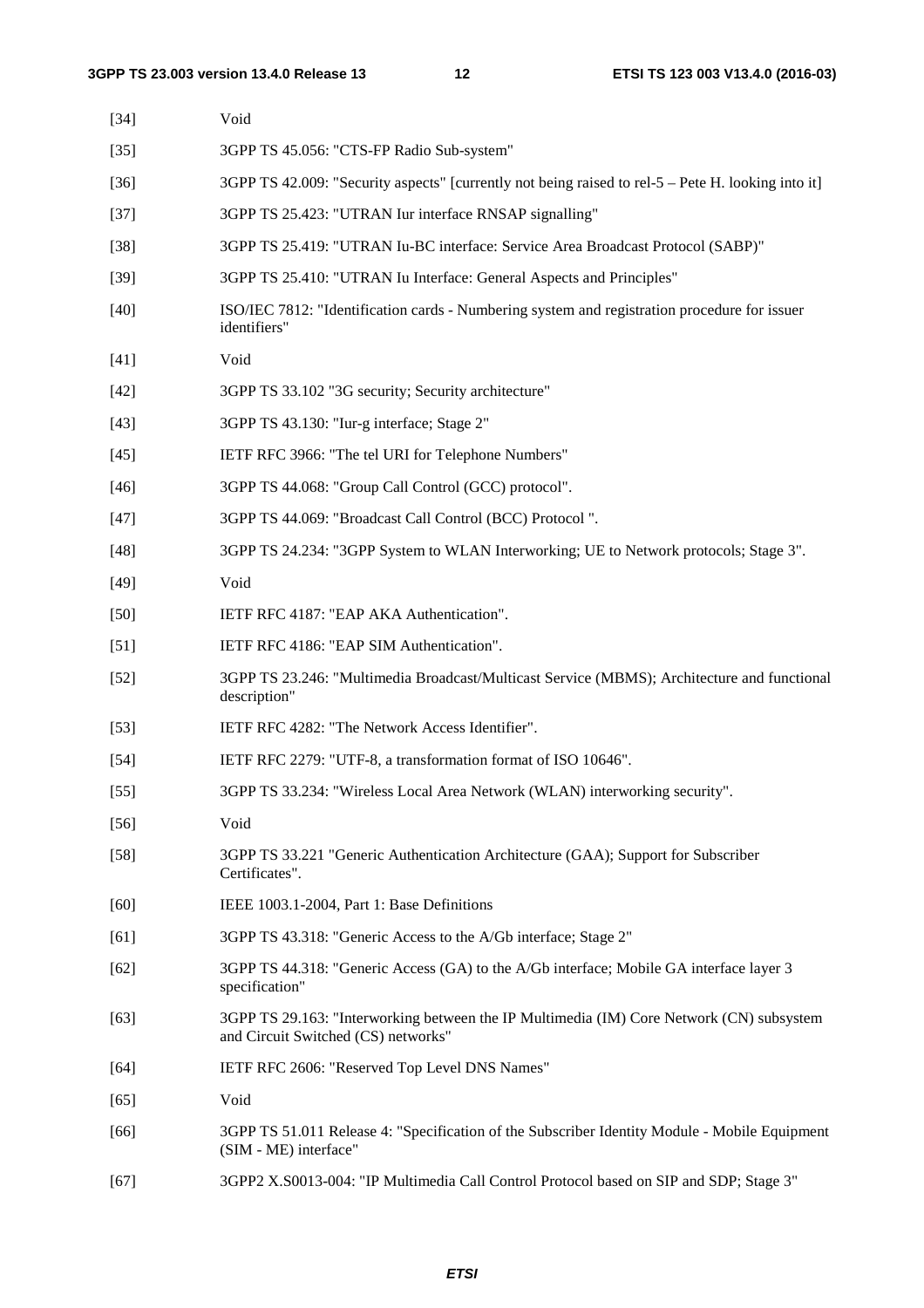- [68] 3GPP TS 23.402: "Architecture Enhancements for non-3GPP accesses" [69] 3GPP TS 33.402: "3GPP System Architecture Evolution: Security Aspects of non-3GPP accesses" [70] 3GPP TS 23.292: "IP Multimedia Subsystem (IMS) Centralized Services; Stage 2" [71] 3GPP TS 23.237: "IP Multimedia Subsystem (IMS) Service Continuity" [72] 3GPP TS 23.401: "General Packet Radio Service (GPRS) enhancements for Evolved Universal Terrestrial Radio Access Network (E-UTRAN) access" [73] 3GPP TS 29.303: "Domain Name System Procedures; Stage 3" [74] IETF RFC 3958: "Domain-Based Application Service Location Using SRV RRs and the Dynamic Delegation Discovery Service (DDDS)" [75] Void [76] 3GPP TS 23.237: "Mobility between 3GPP-Wireless Local Area Network (WLAN) interworking and 3GPP systems" [77] 3GPP TS 24.302: "Access to the 3GPP Evolved Packet Core (EPC) via non-3GPP access networks; Stage 3" [78] 3GPP TS 23.273: "Evolved Packet System; 3GPP EPS AAA Interfaces" [79] IETF RFC 7254: "A Uniform Resource Name Namespace for the Global System for Mobile Communications Association (GSMA) and the International Mobile station Equipment Identity (IMEI)". [80] IETF RFC 4122: "A Universally Unique IDentifier (UUID) URN Namespace". [81] 3GPP TS 24.229: "IP multimedia call control protocol based on Session Initiation Protocol (SIP) and Session Description Protocol (SDP); Stage 3". [82] IETF RFC5448: "Improved Extensible Authentication Protocol Method for 3rd Generation Authentication and Key Agreement (EAP-AKA') " [83] 3GPP TS 22.011: "Service accessibility". [84] 3GPP TS 36.413: "Evolved Universal Terrestrial Radio Access Network (E-UTRAN) ; S1 Application Protocol (S1AP)". [85] Guidelines for use of a 48-bit Extended Unique Identifier (EUI-48™), http://standards.ieee.org/regauth/oui/tutorials/EUI48.html [86] GUIDELINES FOR 64-BIT GLOBAL IDENTIFIER (EUI-64) REGISTRATION AUTHORITY, <http://standards.ieee.org/regauth/oui/tutorials/EUI64.html> [87] The Broadband Forum TR-069: "CPE WAN Management Protocol v1.1", Issue 1 Amendment 2, December 2007 [88] 3GPP TS 29.274: "Evolved General Packet Radio Service (GPRS) Tunnelling Protocol for Control plane (GTPv2-C); Stage 3". [89] 3GPP TS 33.401: "3GPP System Architecture Evolution: Security Architecture". [90] 3GPP TS 24.301: "Non-Access-Stratum (NAS) protocol for Evolved Packet System (EPS); Stage 3". [91] 3GPP TS 36.300: " Evolved Universal Terrestrial Radio Access (E-UTRA) and Evolved Universal Terrestrial Radio Access Network (E-UTRAN); Overall description; Stage 2". [92] 3GPP TS 23.216: "Single Radio Voice Call Continuity (SRVCC)".
- [93] 3GPP TS 31.103: "IP Multimedia Services Identity Module (ISIM) application".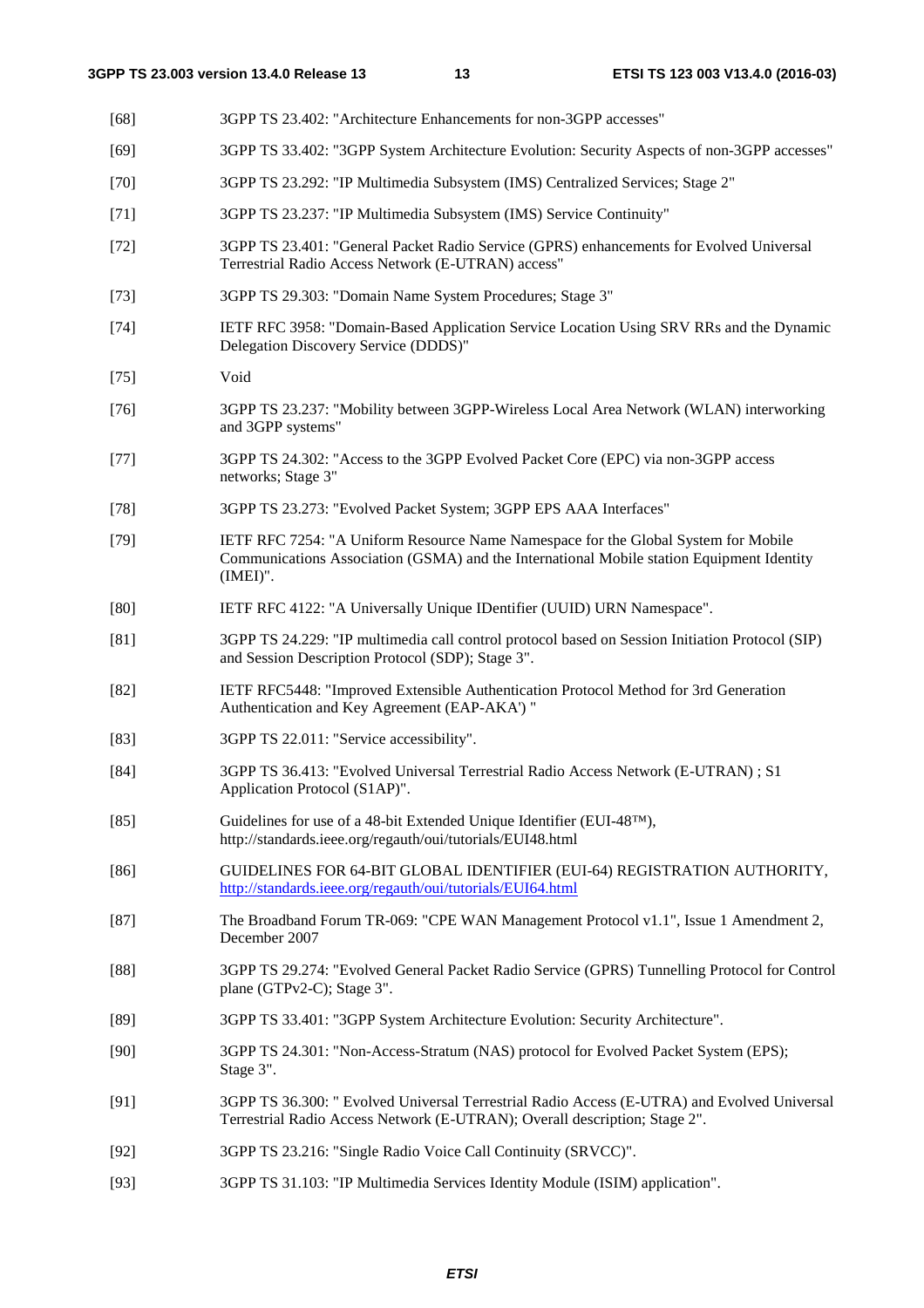- [94] IETF RFC 4825: "The Extensible Markup Language (XML) Configuration Access Protocol (XCAP)".
- [95] 3GPP TS 29.229: " Cx and Dx interfaces based on the Diameter protocol; Protocol details".
- [96] 3GPP TS 29.329: " Sh Interface based on the Diameter protocol; Protocol details".
- [97] 3GPP TS 29.165: "Inter-IMS Network to Network Interface (NNI); Stage 3".
- [98] 3GPP TS 23.682: "Architecture Enhancements to facilitate communications with Packet Data Networks and Applications".
- [99] 3GPP TS 44.018: "Mobile radio interface layer 3 specification; Radio Resource Control (RRC) protocol".
- [100] 3GPP TS 44.060: "General Packet Radio Service (GPRS); Mobile Station (MS) Base Station System (BSS) interface; Radio Link Control / Medium Access Control (RLC/MAC) protocol".
- [101] 3GPP TS 23.251: "Network Sharing; Architecture and functional description".
- [102] 3GPP TS 32.508: "Procedure flows for multi-vendor plug-and-play eNB connection to the network".
- [103] 3GPP TS 23.303: "Proximity-based services (ProSe)".
- [104] IETF RFC 7255: "Using the International Mobile station Equipment Identity (IMEI) Uniform Resource Name (URN) as an Instance ID".
- [105] 3GPP TS 26.346: "Multimedia Broadcast/Multicast Service (MBMS); Protocols and codecs".
- [106] 3GPP TS 29.212: "Policy and Charging Control (PCC); Reference points".
- [107] 3GPP TS 23.203: "Policy and charging control architecture".
- [108] 3GPP TS 29.272: "Evolved Packet System (EPS); Mobility Management Entity (MME) and Serving GPRS Support Node (SGSN) related interfaces based on Diameter protocol".

#### 1.1.2 Informative references

- [44] "COMPLEMENT TO ITU-T RECOMMENDATION E.212 (11/98)", Annex to ITU Operational Bulletin No. 741 – 1.VI.200; This is published on the ITU-T website, whose home page is at http://www.itu.int/ITU-T/
- [57] GSMA PRD IR.34 "Inter-PLMN Backbone Guidelines"
- [59] Void

### 1.2 Abbreviations

For the purposes of the present document, the abbreviations defined in 3GPP TS 21.905 [1] and the following apply. An abbreviation defined in the present document takes precedence over the definition of the same abbreviation, if any, in 3GPP TR 21.905 [1].

EPS Evolved Packet System GUTI Globally Unique Temporary UE Identity<br>
ICS IMS Centralized Services **IMS** Centralized Services MTC Machine Type Communication OCS Online Charging System<br>
ULIID Universally Unique IDen Universally Unique IDentifier

### 1.3 General comments to references

The identification plan for mobile subscribers defined below is that defined in ITU-T Recommendation E.212.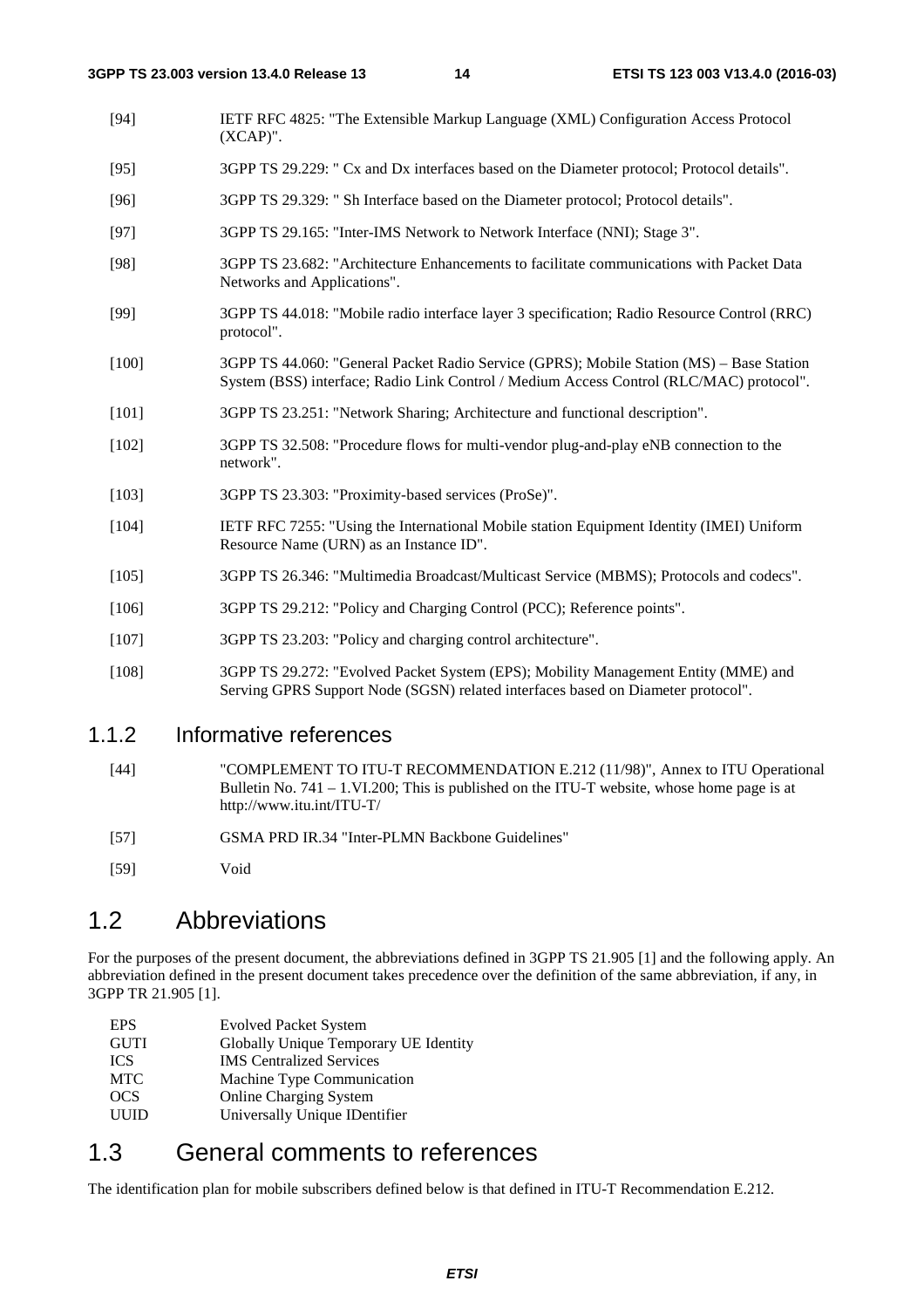The ISDN numbering plan for MSs and the allocation of mobile station roaming numbers is that defined in ITU-T Recommendation E.213. Only one of the principles for allocating ISDN numbers is proposed for PLMNs. Only the method for allocating MS roaming numbers contained in the main text of ITU-T Recommendation E.213 is recommended for use in PLMNs. If there is any difference between the present document and the ITU-T Recommendations, the former shall prevail.

For terminology, see also ITU-T Recommendations E.164 and X.121.

## 1.4 Conventions on bit ordering

The following conventions hold for the coding of the different identities appearing in the present document and in other GSM Technical Specifications if not indicated otherwise:

- the different parts of an identity are shown in the figures in order of significance;
- the most significant part of an identity is on the left part of the figure and the least significant on the right.

When an identity appears in other Technical Specifications, the following conventions hold if not indicated otherwise:

- digits are numbered by order of significance, with digit 1 being the most significant;
- bits are numbered by order of significance, with the lowest bit number corresponding to the least significant bit.

## 2 Identification of mobile subscribers

### 2.1 General

A unique International Mobile Subscriber Identity (IMSI) shall be allocated to each mobile subscriber in the GSM/UMTS/EPS system.

NOTE: This IMSI is the concept referred to by ITU-T as "International Mobile Station Identity".

In order to support the subscriber identity confidentiality service the VLRs, SGSNs and MME may allocate Temporary Mobile Subscriber Identities (TMSI) to visiting mobile subscribers. The VLR,SGSN and MME must be capable of correlating an allocated TMSI with the IMSI of the MS to which it is allocated.

An MS may be allocated three TMSIs, one for services provided through the MSC, one for services provided through the SGSN (P-TMSI for short) and one for the services provided via the MME (M-TMSI part GUTI for short).

For addressing on resources used for GPRS, a Temporary Logical Link Identity (TLLI) is used. The TLLI to use is built by the MS either on the basis of the P-TMSI (local or foreign TLLI), or directly (random TLLI).

In order to speed up the search for subscriber data in the VLR a supplementary Local Mobile Station Identity (LMSI) is defined.

The LMSI may be allocated by the VLR at location updating and is sent to the HLR together with the IMSI. The HLR makes no use of it but includes it together with the IMSI in all messages sent to the VLR concerning that MS.

### 2.2 Composition of IMSI

IMSI is composed as shown in figure 1.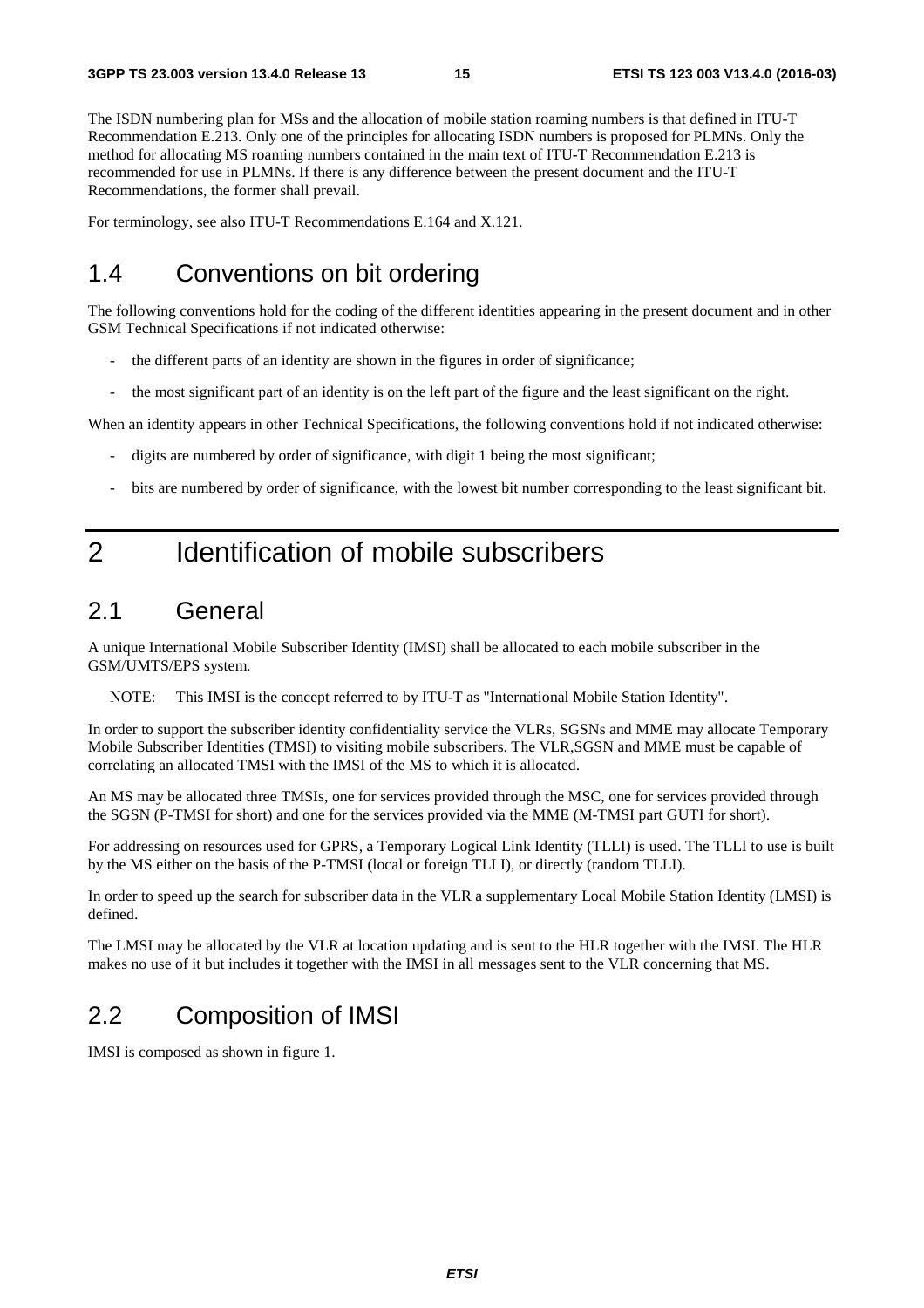

**Figure 1: Structure of IMSI** 

IMSI is composed of three parts:

- 1) Mobile Country Code (MCC) consisting of three digits. The MCC identifies uniquely the country of domicile of the mobile subscriber;
- 2) Mobile Network Code (MNC) consisting of two or three digits for GSM/UMTS applications. The MNC identifies the home PLMN of the mobile subscriber. The length of the MNC (two or three digits) depends on the value of the MCC. A mixture of two and three digit MNC codes within a single MCC area is not recommended and is outside the scope of this specification.
- 3) Mobile Subscriber Identification Number (MSIN) identifying the mobile subscriber within a PLMN.

The National Mobile Subscriber Identity (NMSI) consists of the Mobile Network Code and the Mobile Subscriber Identification Number.

#### 2.3 Allocation principles

IMSI shall consist of decimal digits (0 through 9) only.

The number of digits in IMSI shall not exceed 15.

The allocation of Mobile Country Codes (MCCs) is administered by the ITU-T. The current allocation is given in the COMPLEMENT TO ITU-T RECOMMENDATION E.212 [44].

The allocation of National Mobile Subscriber Identity (NMSI) is the responsibility of each administration.

If more than one PLMN exists in a country, the same Mobile Network Code should not be assigned to more than one PLMN.

The allocation of IMSIs should be such that not more than the digits MCC + MNC of the IMSI have to be analysed in a foreign PLMN for information transfer.

### 2.4 Structure of TMSI

Since the TMSI has only local significance (i.e. within a VLR and the area controlled by a VLR, or within an SGSN and the area controlled by an SGSN, or within an MME and the area controlled by an MME), the structure and coding of it can be chosen by agreement between operator and manufacturer in order to meet local needs.

The TMSI consists of 4 octets. It can be coded using a full hexadecimal representation.

In order to avoid double allocation of TMSIs after a restart of an allocating node, some part of the TMSI may be related to the time when it was allocated or contain a bit field which is changed when the allocating node has recovered from the restart.

In areas where both MSC-based services and SGSN-based services are provided, some discrimination is needed between the allocation of TMSIs for MSC-based services and the allocation of TMSIs for SGSN-based services. The discrimination shall be done on the 2 most significant bits, with values 00, 01, and 10 being used by the VLR, and 11 being used by the SGSN.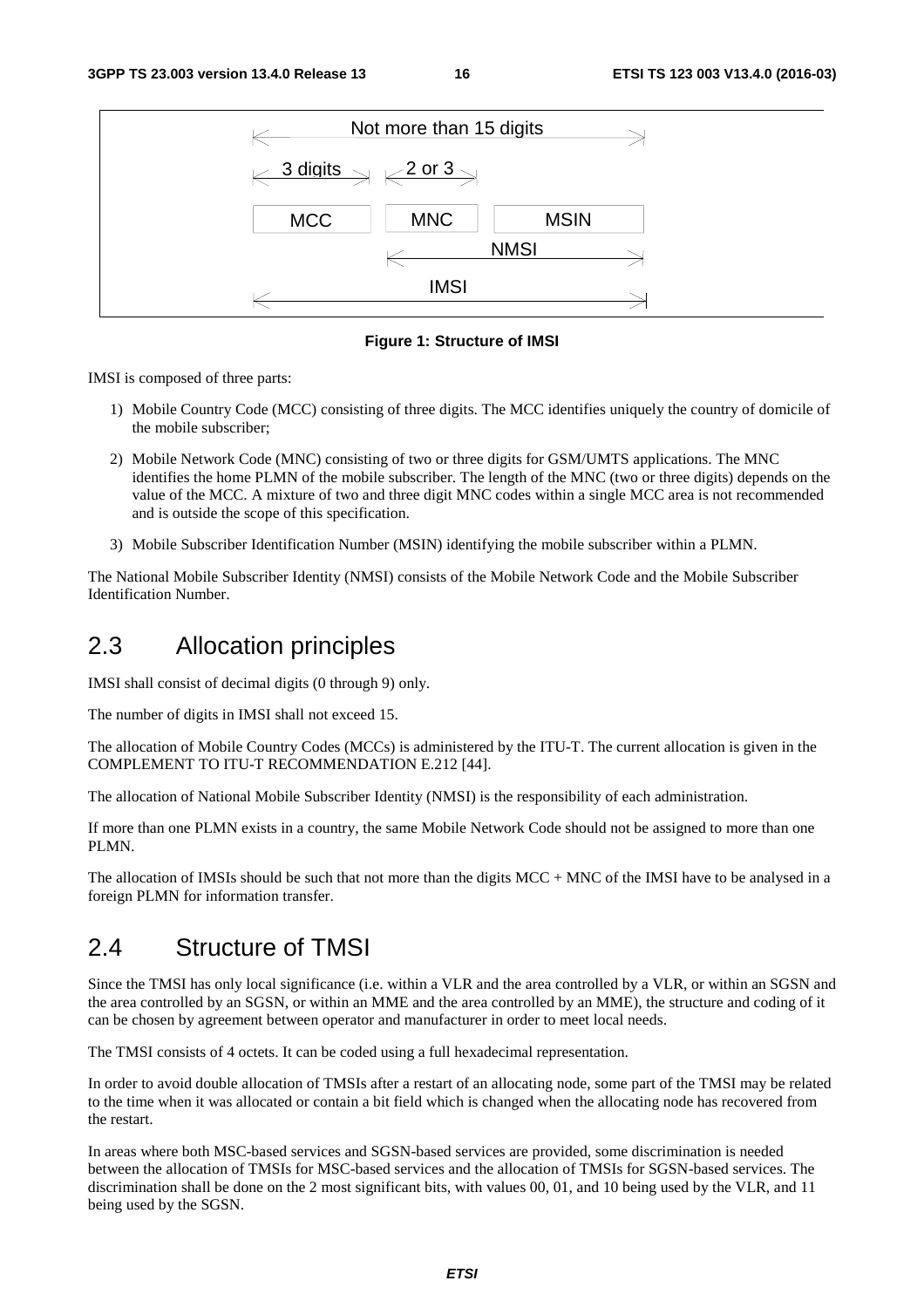If intra domain connection of RAN nodes to multiple CN nodes as described in 3GPP TS 23.236 [23] is applied in the MSC/VLR or SGSN, then the NRI shall be part of the TMSI. The NRI has a configurable length of 0 to 10 bits. A configurable length of 0 bits indicates that the NRI is not used and this feature is not applied in the MSC/VLR or SGSN. The NRI shall be coded in bits 23 to 14. An NRI shorter than 10 bits shall be encoded with the most significant bit of the NRI field in bit 23.

The TMSI shall be allocated only in ciphered form. See also 3GPP TS 43.020 [7] and 3GPP TS 33.102 [42].

The network shall not allocate a TMSI with all 32 bits equal to 1 (this is because the TMSI must be stored in the SIM, and the SIM uses 4 octets with all bits equal to 1 to indicate that no valid TMSI is available).

To allow for eventual modifications of the management of the TMSI code space management, MSs shall not check if an allocated TMSI belongs to the range allocated to the allocating node. MSs shall use an allocated TMSI according to the specifications, whatever its value.

#### 2.5 Structure of LMSI

The LMSI consists of 4 octets and may be allocated by the VLR. The VLR shall not allocate the value zero. The value zero is reserved to indicate that an LMSI parameter sent from the HLR to the VLR shall not be interpreted.

### 2.6 Structure of TLLI

A TLLI is built by the MS or by the SGSN either on the basis of the P-TMSI (local or foreign TLLI), or directly (random or auxiliary TLLI), according to the following rules.

The TLLI consists of 32 bits, numbered from 0 to 31 by order of significance, with bit 0 being the LSB.

A local TLLI is built by an MS which has a valid P-TMSI as follows:

bits 31 down to 30 are set to 1; and

bits 29 down to 0 are set equal to bits 29 to 0 of the P-TMSI.

A foreign TLLI is built by an MS which has a valid P-TMSI as follows:

bit 31 is set to 1 and bit 30 is set to 0; and

bits 29 down to 0 are set equal to bits 29 to 0 of the P-TMSI.

A random TLLI is built by an MS as follows:

bit 31 is set to 0;

bits 30 down to 27 are set to 1; and

bits 0 to 26 are chosen randomly.

An auxiliary TLLI is built by the SGSN as follows:

bit 31 is set to 0;

bits 30 down to 28 are set to 1;

bit 27 is set to 0; and

bits 0 to 26 can be assigned independently.

Other types of TLLI may be introduced in the future.

Part of the TLLI codespace is re-used in GERAN to allow for the inclusion of the GERAN Radio Network Temporary Identifier in RLC/MAC messages. The G-RNTI is defined in 3GPP TS 44.118 [29].

The structure of the TLLI is summarised in table 1.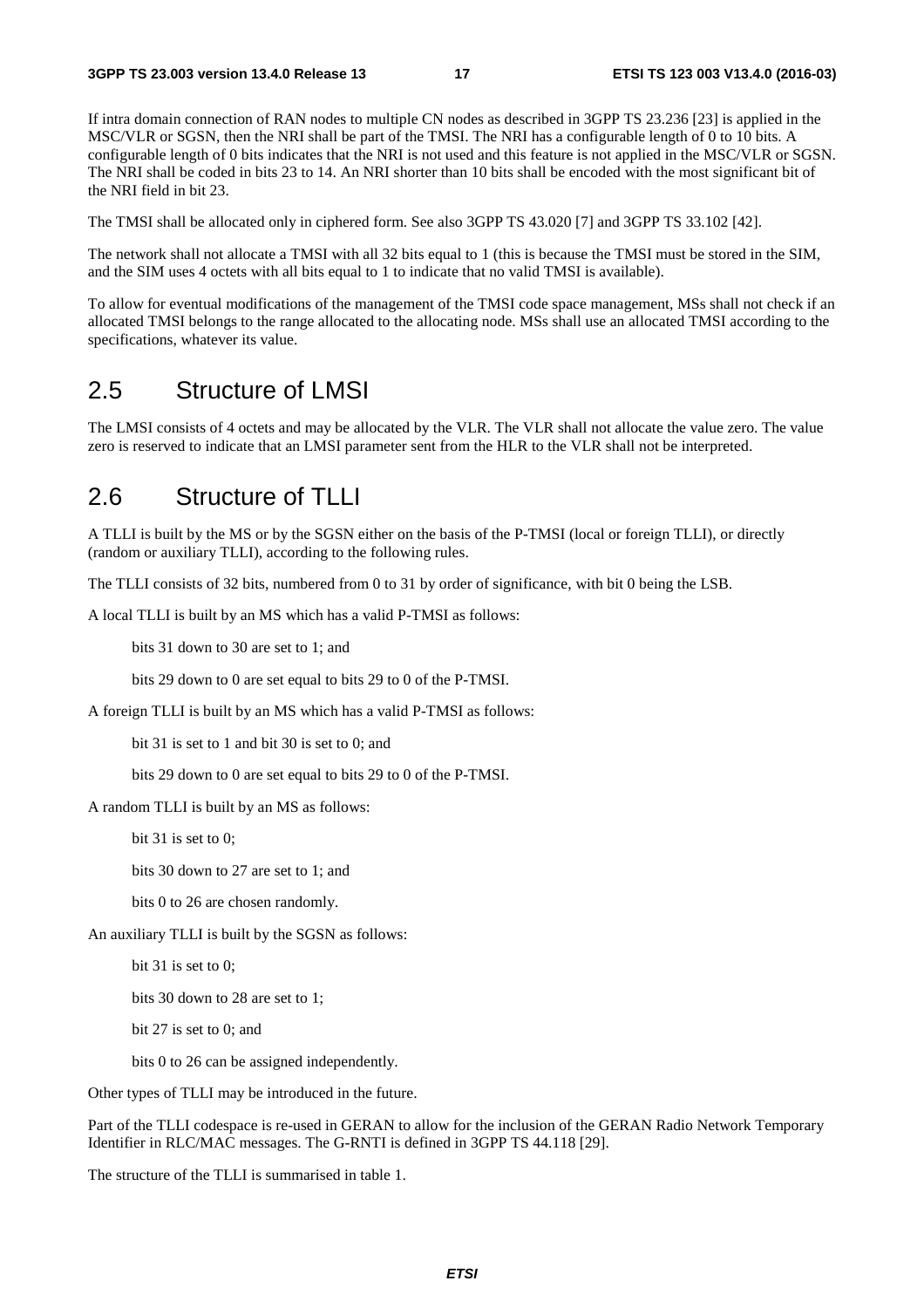| 31 | 30 | 29 | 28 | 27 | 26 to 0 | Type of TLLI                |
|----|----|----|----|----|---------|-----------------------------|
|    |    |    |    |    |         | <b>Local TLLI</b>           |
|    |    |    |    |    |         | Foreign TLLI                |
|    |    |    |    |    |         | Random TLLI                 |
|    |    |    |    |    |         | <b>Auxiliary TLLI</b>       |
|    |    |    |    |    |         | Reserved                    |
|    |    |    |    |    | ↗       | Reserved                    |
|    |    |    |    | G  | G       | Part of the assigned G-RNTI |
|    |    |    |    | רו |         | Random G-RNTI               |

**Table 1: TLLI structure** 

'T', 'R', 'A' and 'X' indicate bits which can take any value for the type of TLLI. More precisely, 'T' indicates bits derived from a P-TMSI, 'R' indicates bits chosen randomly, 'A' indicates bits chosen by the SGSN, 'G' indicates bits derived from the assigned G-RNTI and 'X' indicates bits in reserved ranges.

### 2.7 Structure of P-TMSI Signature

The P-TMSI Signature consists of 3 octets and may be allocated by the SGSN.

The network shall not allocate a P-TMSI Signature with all 24 bits equal to 1 (this is because the P-TMSI Signature must be stored in the SIM, and the SIM uses 3 octets with all bits equal to 1 to indicate that no valid P-TMSI signature is available.

## 2.8 Globally Unique Temporary UE Identity (GUTI)

#### 2.8.1 Introduction

The purpose of the GUTI is to provide an unambiguous identification of the UE that does not reveal the UE or the user's permanent identity in the Evolved Packet System (EPS). It also allows the identification of the MME and network. It can be used by the network and the UE to establish the UE's identity during signalling between them in the EPS. See 3GPP TS 23.401 [72].

The GUTI has two main components:

- one that uniquely identifies the MME which allocated the GUTI; and
- one that uniquely identifies the UE within the MME that allocated the GUTI.

Within the MME, the mobile shall be identified by the M-TMSI.

The Globally Unique MME Identifier (GUMMEI) shall be constructed from the MCC, MNC and MME Identifier (MMEI).

The MMEI shall be constructed from an MME Group ID (MMEGI) and an MME Code (MMEC).

The GUTI shall be constructed from the GUMMEI and the M-TMSI.

For paging purposes, the mobile is paged with the S-TMSI. The S-TMSI shall be constructed from the MMEC and the M-TMSI.

The operator shall need to ensure that the MMEC is unique within the MME pool area and, if overlapping pool areas are in use, unique within the area of overlapping MME pools.

NOTE: In some network sharing cases it is required that the MMEC and NRI values are coordinated between the sharing operators, as described in 3GPP TS 23.251 [101]. In order to achieve CS/PS coordination in shared GERAN/UTRAN networks, the MMEC included in the GUTI can be set to identify the CS operator serving the UE.

The GUTI shall be used to support subscriber identity confidentiality, and, in the shortened S-TMSI form, to enable more efficient radio signalling procedures (e.g. paging and Service Request).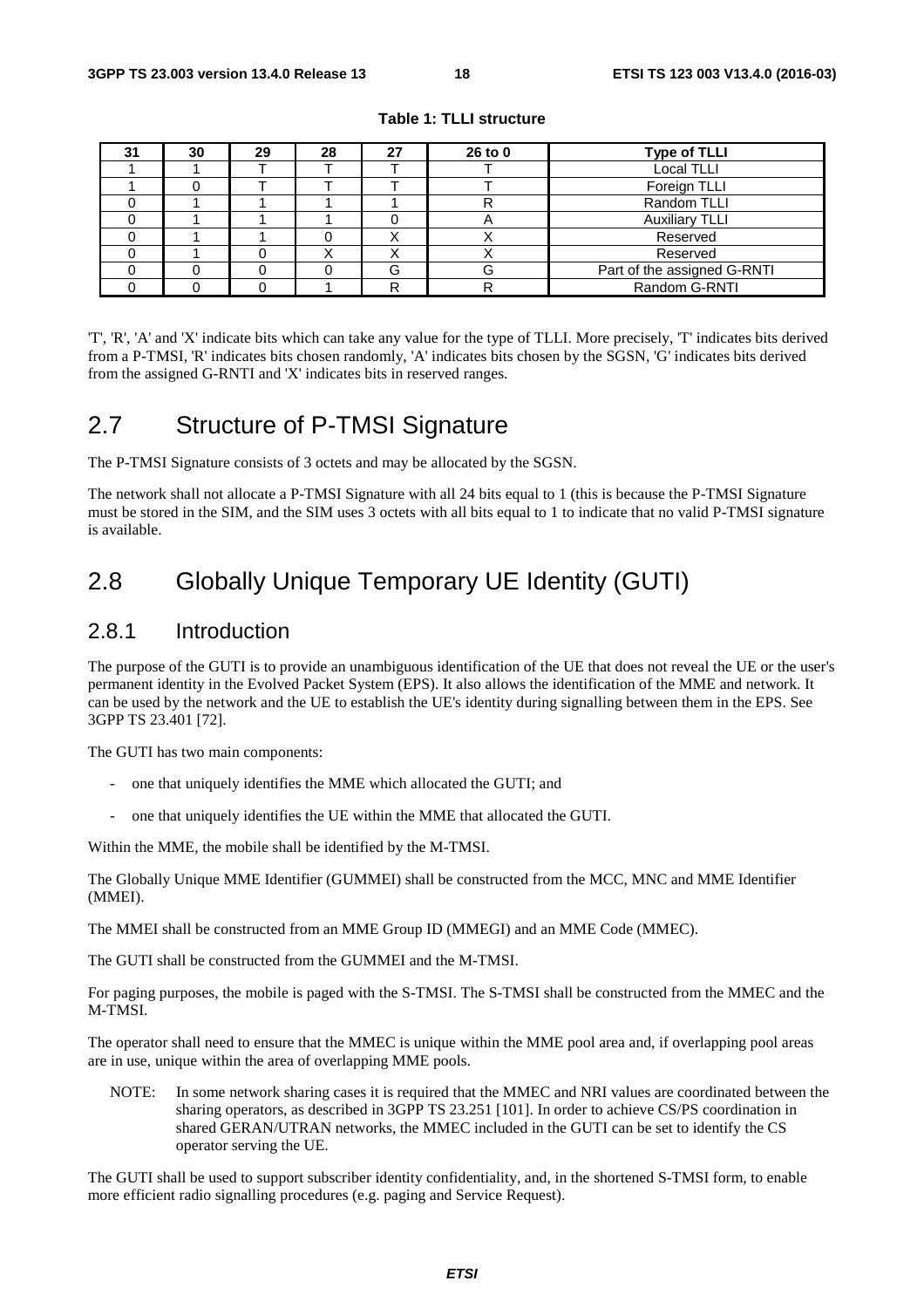The format and size of the GUTI is therefore the following:

<GUTI> = <GUMMEI><M-TMSI>,

where  $\langle$  GUMMEI $\rangle$  =  $\langle$ MCC $\rangle$  $\langle$ MNC $\rangle$  $\langle$ MME Identifier $\rangle$ 

and <MME Identifier> = <MME Group ID><MME Code>

MCC and MNC shall have the same field size as in earlier 3GPP systems.

M-TMSI shall be of 32 bits length.

MME Group ID shall be of 16 bits length.

MME Code shall be of 8 bits length.

#### 2.8.2 Mapping between Temporary and Area Identities for the EUTRAN and the UTRAN/GERAN based systems

#### 2.8.2.0 Introduction

This section provides information on the mapping of the temporary and location area identities, e.g. for the construction of the Routeing Area Update Request message in GERAN/UTRAN or Tracking Area Update Request message in E-UTRAN.

In GERAN and UTRAN:

 $\langle RAI \rangle = \langle MCC \rangle \langle MNC \rangle \langle LAC \rangle \langle RAC \rangle$ 

<P-TMSI/TLLI> includes the mapped NRI

P-TMSI shall be of 32 bits length where the two topmost bits are reserved and always set to '11'. Hence, for a UE which may handover to GERAN/UTRAN (based on subscription and UE capabilities), the corresponding bits in the M-TMSI are set to '11' (see subclause 2.8.2.1.3).

3GPP TS 23.236 [23] specifies that the NRI field is of variable length and shall be mapped into the P-TMSI starting at bit 23 and down to bit 14. The most significant bit of the NRI is located at bit 23 of the P-TMSI regardless of the configured length of the NRI. To support mobility between GERAN/UTRAN and E-UTRAN, the NRI length is limited to a maximum of 8 bits to be compatible for the mapping to MME Code within GUTI (see subclause 2.8.2.2).

The P-TMSI and NRI are defined elsewhere in this specification.

In the case of a combined MME-SGSN node, the NRI of the SGSN part and the MME code of the MME part, refer to the same combined node. RAN configuration allows NAS messages on GERAN/UTRAN and E-UTRAN to be routed to the same combined node. The same or different values of NRI and MME code may be used for a combined node.

#### 2.8.2.1 Mapping from GUTI to RAI, P-TMSI and P-TMSI signature

#### 2.8.2.1.1 Introduction

This subclause addresses the case when a UE moves from an MME to an SGSN. The SGSN may be either an S4 SGSN or a Gn/Gp SGSN.

#### 2.8.2.1.2 Mapping in the UE

When a UE moves from an E-UTRAN to a GERAN/UTRAN, the UE needs to map the GUTI to an RAI, a P-TMSI and a P-TMSI Signature, for them to be sent to the SGSN. For GERAN, the TLLI is derived from the P-TMSI by the UE and is a foreign TLLI (see subclause 2.6).

The mapping of the GUTI shall be done to the combination of RAI of GERAN / UTRAN and the P-TMSI: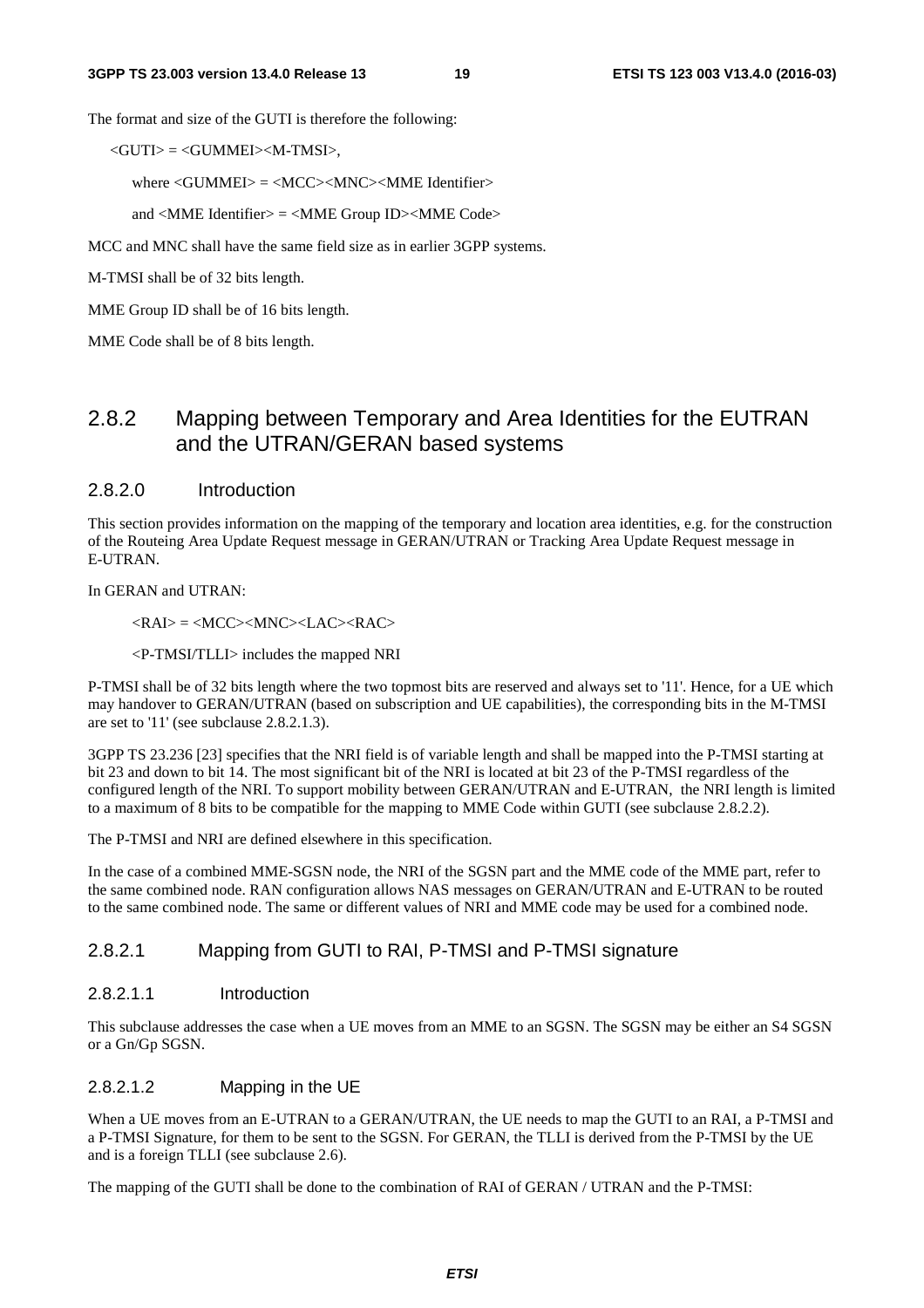E-UTRAN <MCC> maps to GERAN/UTRAN <MCC>

E-UTRAN <MNC> maps to GERAN/UTRAN <MNC>

E-UTRAN <MME Group ID> maps to GERAN/UTRAN <LAC>

E-UTRAN <MME Code> maps to GERAN/UTRAN <RAC> and is also copied into the 8 Most Significant Bits of the NRI field within the P-TMSI;

E-UTRAN <M-TMSI> maps as follows:

- 6 bits of the E-UTRAN <M-TMSI> starting at bit 29 and down to bit 24 are mapped into bit 29 and down to bit 24 of the GERAN/UTRAN <P-TMSI>;
- 16 bits of the E-UTRAN <M-TMSI> starting at bit 15 and down to bit 0 are mapped into bit 15 and down to bit 0 of the GERAN/UTRAN <P-TMSI>;
- and the remaining 8 bits of the E-UTRAN  $\langle M-TMSI \rangle$  are mapped into the 8 Most Significant Bits of the  $\langle P-TMSI \rangle$ TMSI signature> field.
- The UE shall fill the remaining 2 octets of the <P-TMSI signature> according to subclauses 9.1.1, 9.4.1, 10.2.1, or 10.5.1 of 3GPP TS.33.401 [89] , as appropriate, for RAU/Attach procedures.

For UTRAN, the 10-bit long NRI bits are masked out from the P-TMSI and are also supplied by the UE to the RAN node as IDNNS (Intra Domain NAS Node Selector) (see 3GPP TS 23.236 [23]). However, the RAN configured NRI length should not exceed 8 bits.

#### 2.8.2.1.3 Mapping in the old MME

A new SGSN attempts to retrieve information regarding the UE, e.g. the IMSI, from the old MME. In order to find the UE context, the MME needs to map the RAI, P-TMSI (or TLLI) and the P-TMSI Signature (sent by the SGSN) to create the GUTI and compare it with the stored GUTI.

The MME shall perform a reverse mapping to the mapping procedure specified in subclause 2.8.2.1.2 "Mapping in the UE" (see 3GPP TS 29.060 [6] and 3GPP TS 29.274 [88] for specifics of the messaging). For the reverse mapping, the E-UTRAN <MME Code> within the GUTI shall be set either to bits 23 to 16 of the GERAN/UTRAN <P-TMSI> (i.e., the NRI field) or to the GERAN/UTRAN <RAC>. For GERAN TLLI, the old MME replaces the two topmost bits of TLLI, received from new SGSN via GTPv1, with '11' before mapping the TLLI to the GUTI used for looking up the "UE Context".

#### 2.8.2.2 Mapping from RAI and P-TMSI to GUTI

#### 2.8.2.2.1 Introduction

This subclause addresses the case when a UE moves from an SGSN to an MME (i.e. during a TAU or an Attach to MME). The SGSN may be either an S4 SGSN or a Gn/Gp SGSN.

#### 2.8.2.2.2 Mapping in the UE

When the UE moves from the GERAN/UTRAN to the E-UTRAN, the UE needs to map the RAI and P-TMSI to a GUTI to be sent to the MME. The P-TMSI signature is sent intact to the MME.

The mapping of P-TMSI (TLLI) and RAI in GERAN/UTRAN to GUTI in E-UTRAN shall be performed as follows:

GERAN/UTRAN <MCC> maps to E-UTRAN <MCC>

GERAN/UTRAN <MNC> maps to E-UTRAN <MNC>

GERAN/UTRAN <LAC> maps to E-UTRAN <MME Group ID>

GERAN/UTRAN <RAC> maps into bit 23 and down to bit 16 of the M-TMSI

The 8 most significant bits of GERAN/UTRAN <NRI> map to the MME code.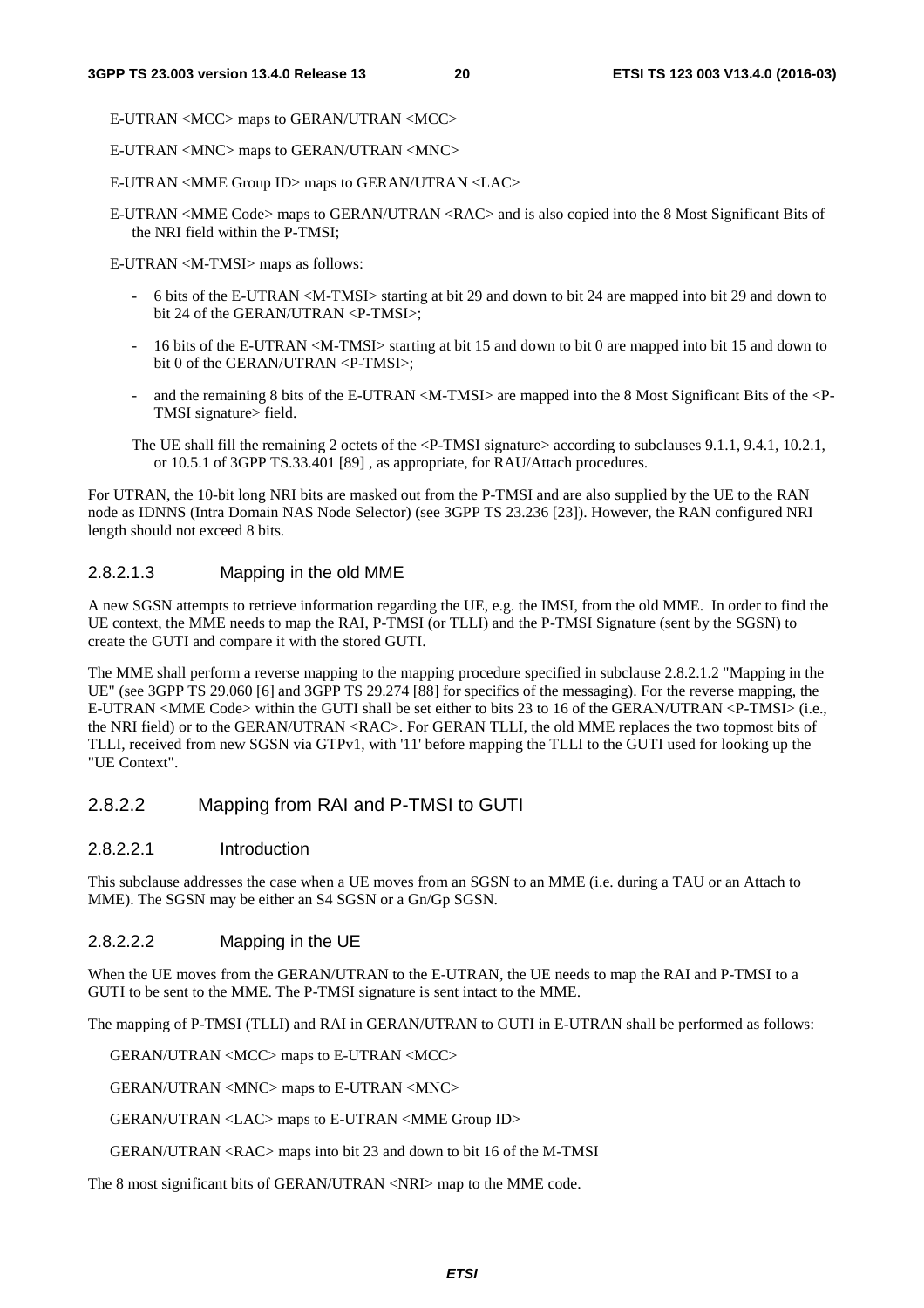GERAN/UTRAN <P-TMSI> maps as follows:

- 6 bits of the GERAN/UTRAN <P-TMSI> starting at bit 29 and down to bit 24 are mapped into bit 29 and down to bit 24 of the E-UTRAN <M-TMSI>;
- 16 bits of the GERAN/UTRAN <P-TMSI> starting at bit 15 and down to bit 0 are mapped into bit 15 and down to bit 0 of the E-UTRAN <M-TMSI>.

The values of <LAC> and <MME group id> shall be disjoint, so that they can be differentiated.

The most significant bit of the <LAC> shall be set to zero; and the most significant bit of <MME group id> shall be set to one. Based on this definition, the most significant bit of the <MME group id> can be used to distinguish the node type, i.e. whether it is an MME or SGSN. The UE copies the received old SGSN"s <LAC> into the <MME Group ID> when sending a message to an MME, regardless of the value of the most significant bit of the  $\langle$ LAC $>$ . In networks where this definition is not applied (e.g. in networks already configured with LAC with the most significant bit set to 1 before LTE deployment), the information in the TAU/RAU request indicating whether the provided GUTI/P-TMSI is "native" (i.e. no system change) or "mapped" (i.e. system change) can be used to distinguish the node type for UEs implemented according to this release of the specification (see 3GPP TS 24.301 [90] and 3GPP TS 24.008 [5]). Specific network implementations still satisfying 3GPP standard interfaces can be used for pre-Rel-10 UEs to distinguish the node type.

NOTE 1: As an example, at NAS level, the MME/SGSN can retrieve the old SGSN/MME by using additional GUTI/additional RAI/P-TMSI with double DNS query to solve the first time the UE moves between E-UTRAN and GERAN/UTRAN. As another example, the MME/SGSN can retrieve the old SGSN/MME by using double DNS query.

#### 2.8.2.2.3 Mapping in the new MME

In order to retrieve the UE's information, e.g. the IMSI, from the old SGSN, the new MME extracts only the RAI and P-TMSI from the GUTI via the reverse mapping procedure to that specified in subclause 2.8.2.2.2. This is done in order to be able to include the mapped RAI and P-TMSI, along with the P-TMSI Signature received by the MME from the UE, in the corresponding message sent to the old SGSN (see 3GPP TS 29.060 [6] and 3GPP TS 29.274 [88] for specifics of the messaging). The old SGSN compares the received RAI, P-TMSI and P-TMSI Signature with the stored values for identifying the UE.

### 2.9 Structure of the S-Temporary Mobile Subscriber Identity (S-TMSI)

The S-TMSI is the shortened form of the GUTI to enable more efficient radio signalling procedures (e.g. paging and Service Request). For paging purposes, the mobile is paged with the S-TMSI. The S-TMSI shall be constructed from the MMEC and the M-TMSI:

 $\langle$ S-TMSI $\rangle$  =  $\langle$ MMEC $>$  $\langle$ M-TMSI $\rangle$ 

See subclause 2.8 for these definitions and the mapping.

## 3 Numbering plan for mobile stations

#### 3.1 General

The structure of the following numbers is defined below:

- the number used by a subscriber of a fixed (or mobile) network to call a mobile station of a PLMN;
- the network addresses used for packet data communication between a mobile station and a fixed (or mobile) station;
- mobile station roaming numbers.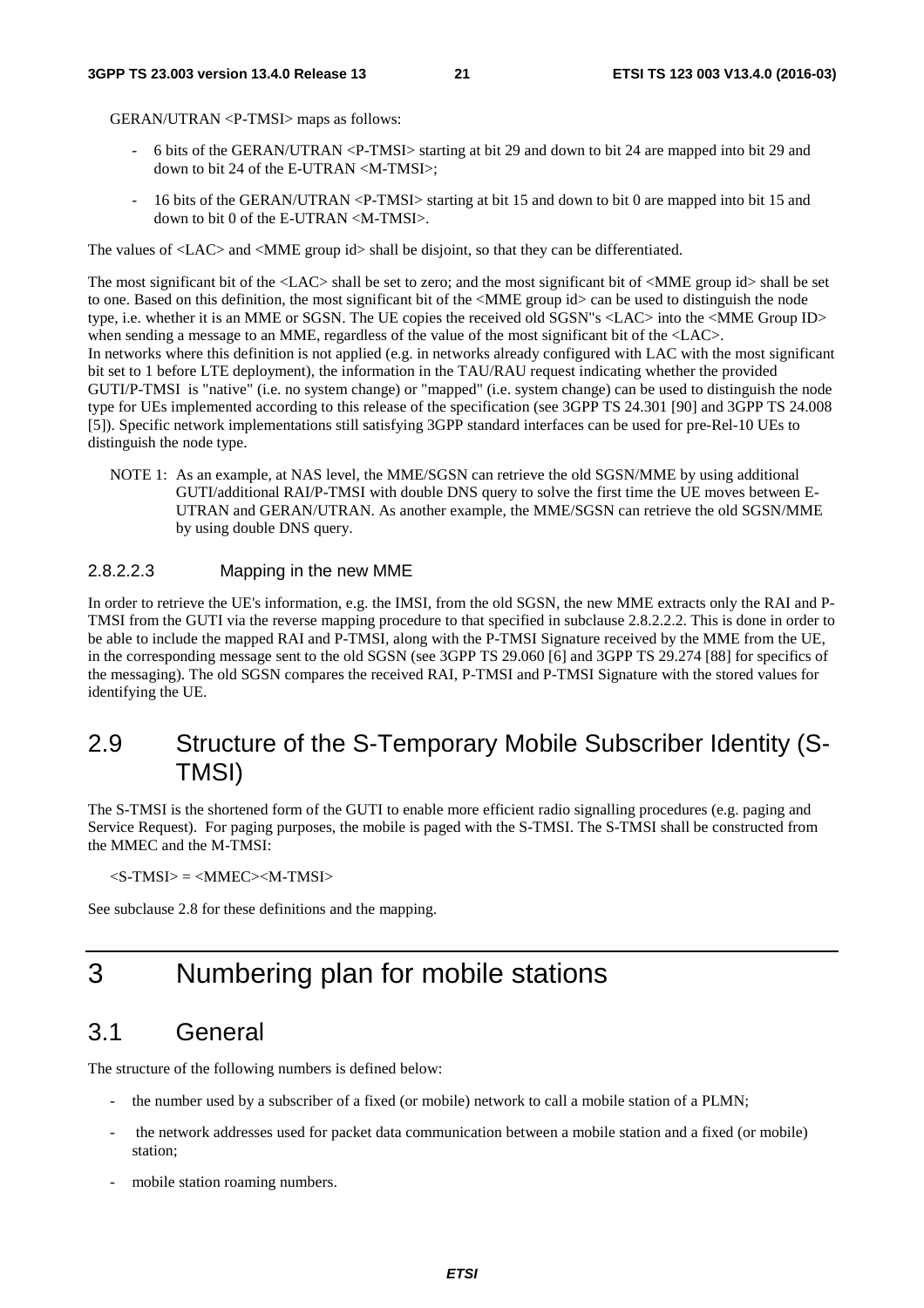One or more numbers of the ISDN numbering plan shall be assigned to a mobile station to be used for all calls to that station, i.e. the assignment of at least one MSISDN to a mobile station is mandatory. As an exception, GPRS and EPS allow for operation whereby a MSISDN is not allocated as part of the subscription data (see 3GPP TS 23.060 [3] subclause 5.3.17 and 3GPP TS 23.401 [72]).

NOTE: For card operated stations the ISDN number should be assigned to the holder of the card (personal number).

## 3.2 Numbering plan requirements

In principle, it should be possible for any subscriber of the ISDN or PSTN to call any MS in a PLMN. This implies that ISDN numbers for MSs should comply with the ISDN numbering plan in the home country of the MS.

The ISDN numbers of MSs should be composed in such a way that standard ISDN/PSTN charging can be used for calls to MSs.

It should be possible for each administration to develop its own independent numbering/addressing plan for MSs.

The numbering/addressing plan should not limit the possibility for MSs to roam among PLMNs.

It should be possible to change the IMSI without changing the ISDN number allocated to an MS and vice versa.

In principle, it should be possible for any subscriber of the CSPDN/PSPDN to call any MS in a PLMN. This implies that it may be necessary for an MS to have a X.121 number.

In principle, it should be possible for any fixed or mobile terminal to communicate with a mobile terminal using an IP v4 address or IP v6 address.

## 3.3 Structure of MS international PSTN/ISDN number (MSISDN)

MS international ISDN numbers are allocated from the ITU-T Recommendation E.164 numbering plan; see also ITU-T Recommendation E.213. The structure of the MS international ISDN number will then be as shown in figure 2.



#### **Figure 2: Number Structure of MSISDN**

The number consists of:

- Country Code (CC) of the country in which the MS is registered, followed by:
- National (significant) mobile number, which consists of:
	- National Destination Code (NDC) and
	- Subscriber Number (SN).

For GSM/UMTS applications, a National Destination Code is allocated to each PLMN. In some countries more than one NDC may be required for each PLMN.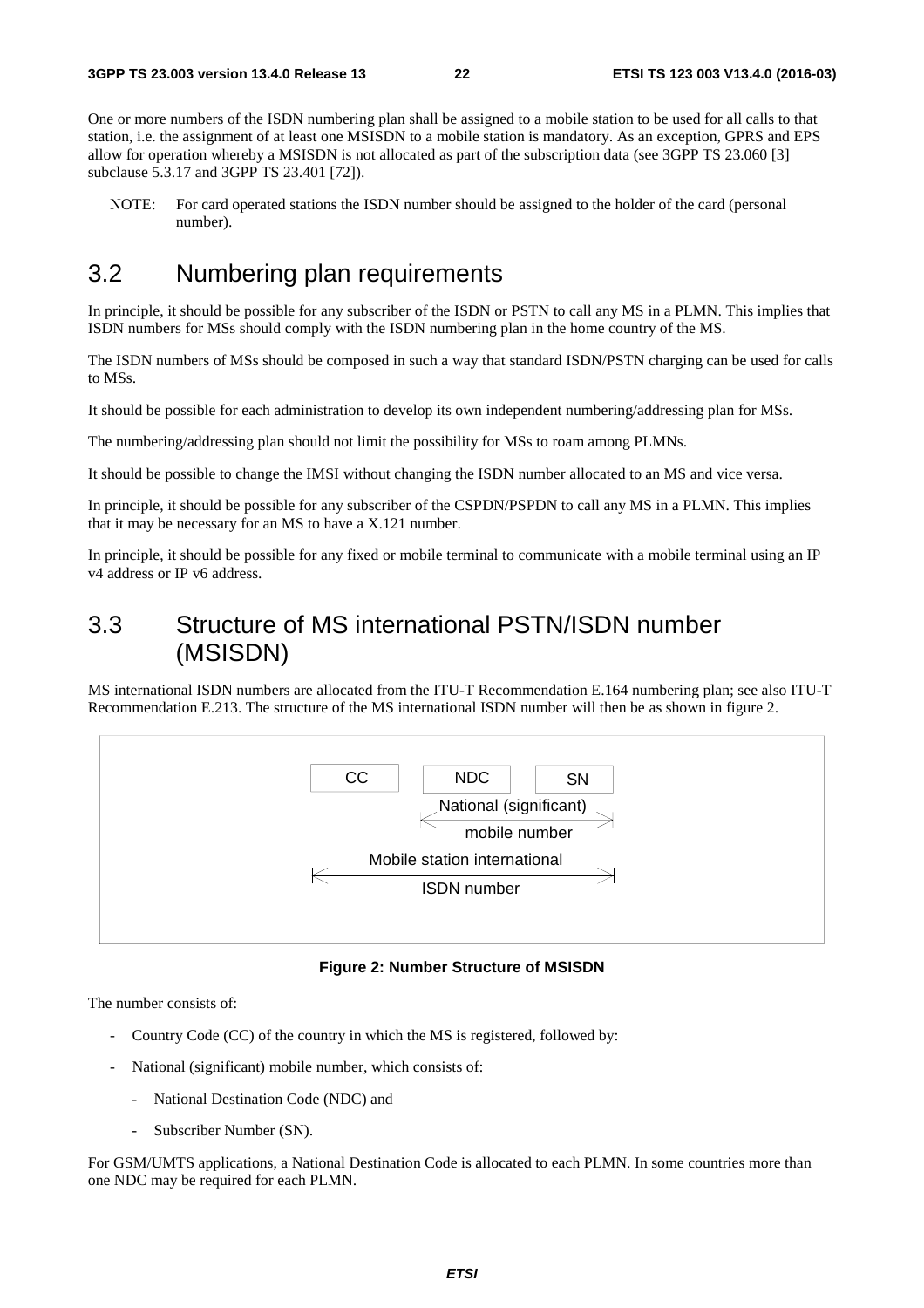The composition of the MS international ISDN number should be such that it can be used as a global title address in the Signalling Connection Control Part (SCCP) for routeing messages to the home location register of the MS. The country code (CC) and the national destination code (NDC) will provide such routeing information. If further routeing information is required, it should be contained in the first few digits of the subscriber number (SN).

A sub-address may be appended to an ISDN number for use in call setup and in supplementary service operations where an ISDN number is required (see ITU-T Recommendations E.164, clause 11.2 and X.213 annex A). The sub-address is transferred to the terminal equipment denoted by the ISDN number.

The maximum length of a sub-address is 20 octets, including one octet to identify the coding scheme for the sub-address (see ITU-T Recommendation X.213, annex A). All coding schemes described in ITU-T Recommendation X.213, annex A are supported in GSM and UMTS.

As an exception to the rules above, the MSISDN shall take the dummy MSISDN value composed of 15 digits set to 0 (encoded as an E.164 international number) when the MSISDN is not available in messages in which the presence of the MSISDN parameter is required for backward compatibility reason. See the relevant stage 3 specifications.

### 3.4 Mobile Station Roaming Number (MSRN) for PSTN/ISDN routeing

The Mobile Station Roaming Number (MSRN) is used to route calls directed to an MS. On request from the Gateway MSC via the HLR it is temporarily allocated to an MS by the VLR with which the MS is registered; it addresses the Visited MSC collocated with the assigning VLR. More than one MSRN may be assigned simultaneously to an MS.

The MSRN is passed by the HLR to the Gateway MSC to route calls to the MS.

The Mobile Station Roaming Number for PSTN/ISDN routing shall have the same structure as international ISDN numbers in the area in which the roaming number is allocated, *i.e.*:

- the country code of the country in which the visitor location register is located;
- the national destination code of the visited PLMN or numbering area;
- a subscriber number with the appropriate structure for that numbering area.

The MSRN shall not be used for subscriber dialling. It should be noted that the MSRN can be identical to the MSISDN (clause 3.3) in certain circumstances. In order to discriminate between subscriber generated access to these numbers and re-routeing performed by the network, re-routeing or redirection indicators or other signalling means should be used, if available.

#### 3.5 Structure of Mobile Station International Data Number

The structure of MS international data numbers should comply with the data numbering plan of ITU-T Recommendation X.121 as applied in the home country of the mobile subscriber. Implications for numbering interworking functions which may need to be provided by the PLMN (if the use of X.121 numbers is required) are indicated in 3GPP TS 23.070 [4].

#### 3.6 Handover Number

The handover number is used for establishment of a circuit between MSCs to be used for a call being handed over. The structure of the handover number is the same as the structure of the MSRN. The handover number may be reused in the same way as the MSRN.

### 3.7 Structure of an IP v4 address

One or more IP address domains may be allocated to each PLMN. The IP v4 address structure is defined in RFC 791 [14].

An IP v4 address may be allocated to an MS either permanently or temporarily during a connection with the network.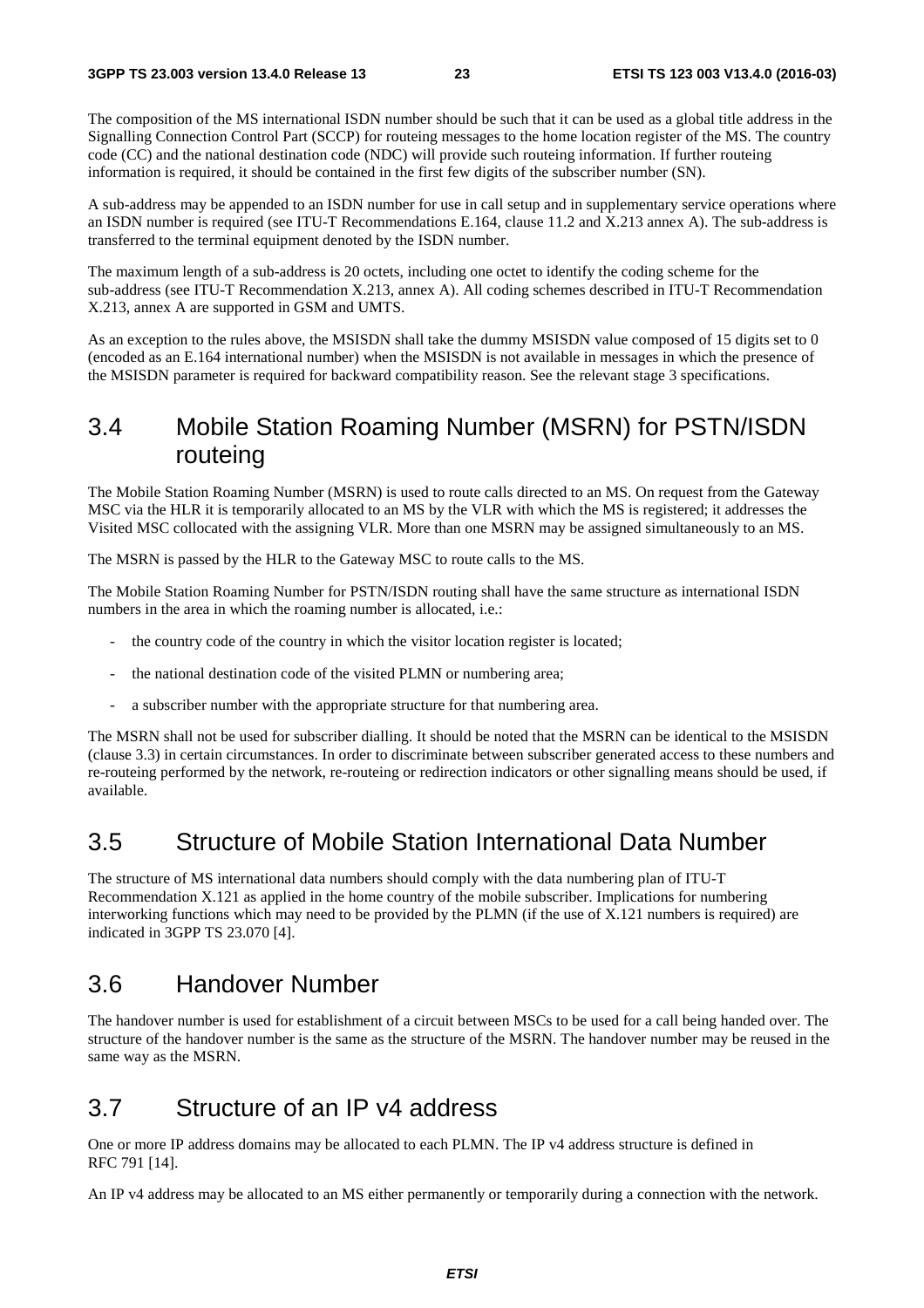## 3.8 Structure of an IP v6 address

One or more IP address domains could be allocated to each PLMN. The IP v6 address structure is defined in RFC 2373 [15].

An IP v6 address may be allocated to an MS either permanently or temporarily during a connection with the network

If the dynamic IPv6 stateless address autoconfiguration procedure is used, then each PDP context, or group of PDP contexts sharing the same IP address, is assigned a unique prefix as defined in 3GPP TS 23.060 [3].

As described in RFC 2462 [21] and RFC 3041 [22], the MS can change its interface identifier without the GPRS network being aware of the change.

## 4 Identification of location areas and base stations

### 4.1 Composition of the Location Area Identification (LAI)

The Location Area Identification shall be composed as shown in figure 3:

| <b>MCC</b> | <b>MNC</b>                    | ∟AC. |
|------------|-------------------------------|------|
|            | Location Area Identification- |      |

#### **Figure 3: Structure of Location Area Identification**

The LAI is composed of the following elements:

- Mobile Country Code (MCC) identifies the country in which the GSM PLMN is located. The value of the MCC is the same as the three digit MCC contained in international mobile subscriber identity (IMSI);
- Mobile Network Code (MNC) is a code identifying the GSM PLMN in that country. The MNC takes the same value as the two or three digit MNC contained in IMSI;
- Location Area Code (LAC) is a fixed length code (of 2 octets) identifying a location area within a PLMN. This part of the location area identification can be coded using a full hexadecimal representation except for the following reserved hexadecimal values:

0000, and

FFFE.

 These reserved values are used in some special cases when no valid LAI exists in the MS (see 3GPP TS 24.008 [5], 3GPP TS 31.102 [27] and 3GPP TS 51.011 [9]).

A specific GSM PLMN code (MCC + MNC) may be broadcast for mobile stations which are not compatible with SoLSA and which do not understand the exclusive access indicator (see 3GPP TS 23.073 [30]). The reserved value of the escape PLMN code is  $MCC = 901$  and  $MNC = 08$ .

## 4.2 Composition of the Routing Area Identification (RAI)

The Routing Area Identification shall be composed as shown in figure 4:



**Figure 4: Structure of Routing Area Identification**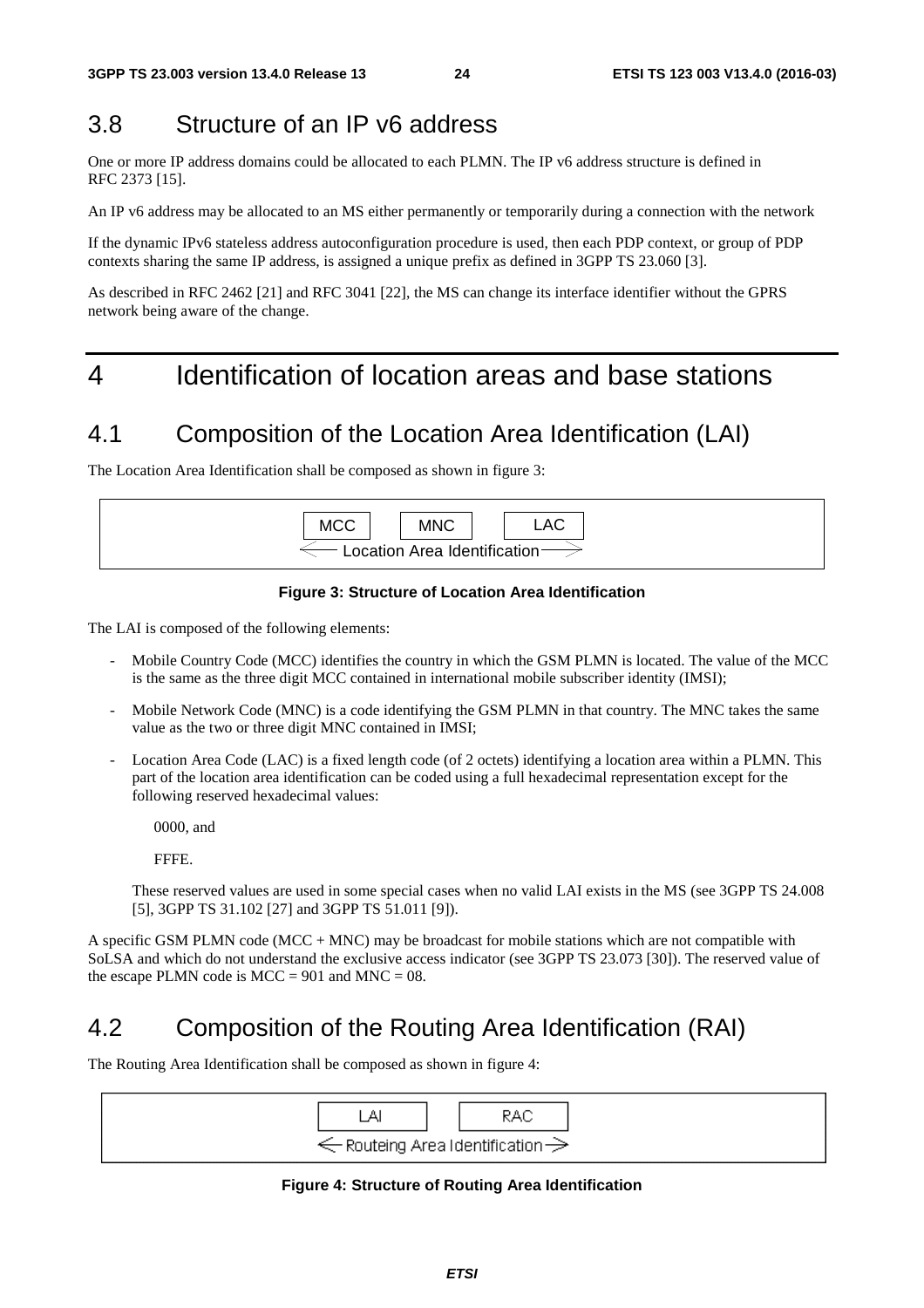The RAI is composed of the following elements:

- A valid Location Area Identity (LAI) as defined in clause 4.1. Invalid LAI values are used in some special cases when no valid RAI exists in the mobile station (see 3GPP TS 24.008 [5], 3GPP TS 31.102 [27] and 3GPP TS 51.011 [9]).
- Routeing Area Code (RAC) which is a fixed length code (of 1 octet) identifying a routeing area within a location area.

#### 4.3 Base station identification

#### 4.3.1 Cell Identity (CI) and Cell Global Identification (CGI)

The BSS and cell within the BSS are identified within a location area or routeing area by adding a Cell Identity (CI) to the location area or routeing area identification, as shown in figure 5. The CI is of fixed length with 2 octets and it can be coded using a full hexadecimal representation.

The Cell Global Identification is the concatenation of the Location Area Identification and the Cell Identity. Cell Identity shall be unique within a location area.



**Figure 5: Structure of Cell Global Identification** 

### 4.3.2 Base Station Identify Code (BSIC)

The base station identity code is a local colour code that allows an MS to distinguish between different neighbouring base stations. BSIC is a 6 bit code which is structured as shown in Figure 6.



**Figure 6: Structure of BSIC** 

In the definition of the NCC, care should be taken to ensure that the same NCC is not used in adjacent PLMNs which may use the same BCCH carrier frequencies in neighbouring areas. Therefore, to prevent potential deadlocks, a definition of the NCC appears in annex A. This annex will be reviewed in a co-ordinated manner when a PLMN is created.

In addition to the above, the GERAN networks should be configured so that:

- in a cell shared between different PLMNs as per GERAN network sharing (see 3GPP TS 44.018 [99] and 3GPP TS 44.060 [100]), the NCC used in this cell is different from the NCC used in the neighbouring nonshared cells of these PLMNs; and that
- these PLMNs use different NCCs in non-shared cells neighbouring this shared cell.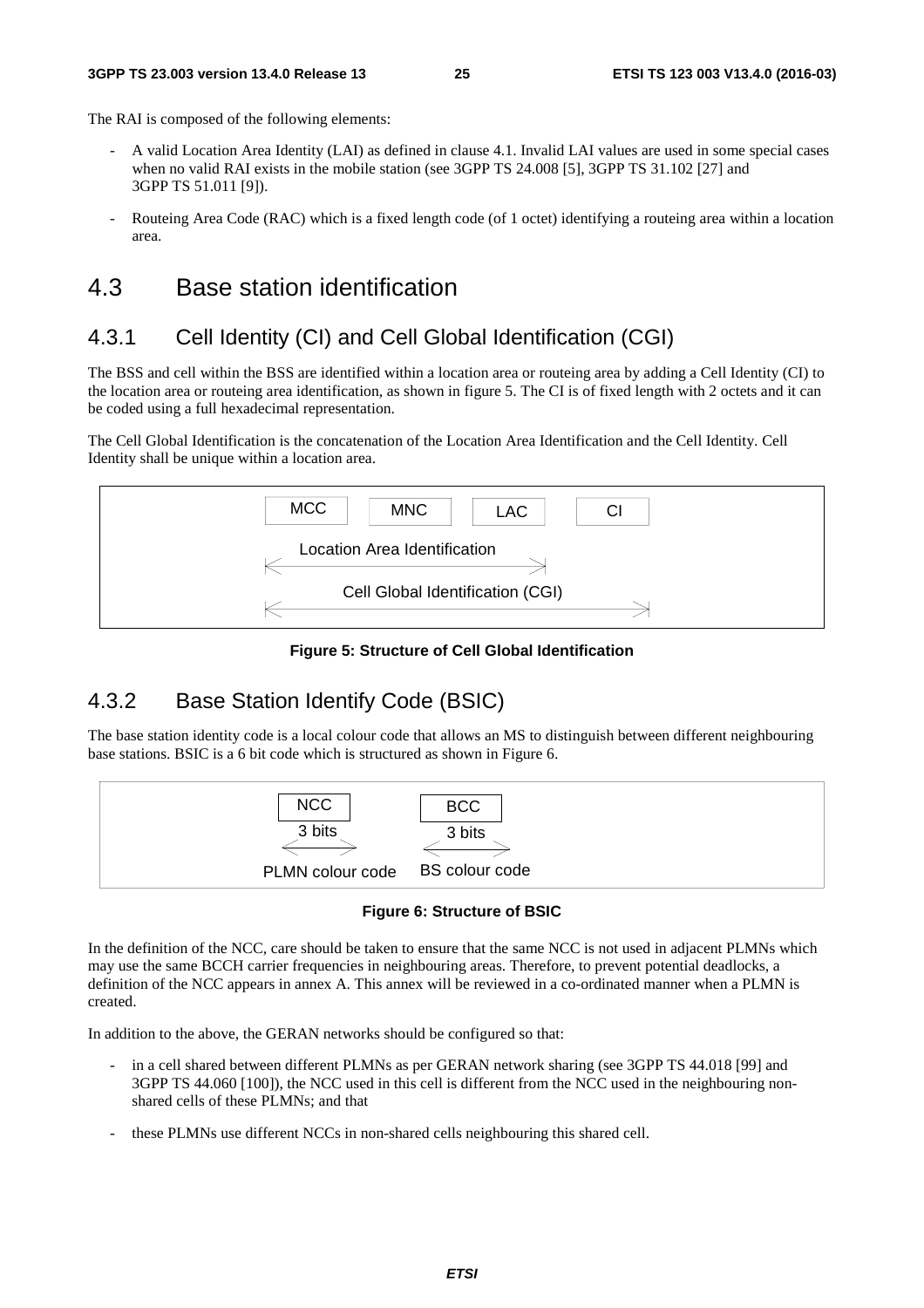## 4.4 Regional Subscription Zone Identity (RSZI)

A PLMN-specific regional subscription defines unambiguously for the entire PLMN the regions in which roaming is allowed. It consists of one or more regional subscription zones. The regional subscription zone is identified by a Regional Subscription Zone Identity (RSZI). A regional subscription zone identity is composed as shown in figure 7.



**Figure 7: Structure of Regional Subscription Zone Identity (RSZI)** 

The elements of the regional subscription zone identity are:

- 1) the Country Code (CC) which identifies the country in which the PLMN is located;
- 2) the National Destination Code (NDC) which identifies the PLMN in that country;
- 3) the Zone Code (ZC) which identifies a regional subscription zone as a pattern of allowed and not allowed location areas uniquely within that PLMN.

CC and NDC are those of an ITU-T E.164 VLR or SGSN number (see clause 5.1) of the PLMN; they are coded with a trailing filler, if required. ZC has fixed length of two octets and is coded in full hexadecimal representation.

RSZIs, including the zone codes, are assigned by the VPLMN operator. The zone code is evaluated in the VLR or SGSN by information stored in the VLR or SGSN as a result of administrative action. If a zone code is received by a VLR or SGSN during updating by the HLR and this zone code is related to that VLR or SGSN, the VLR or SGSN shall be able to decide for all its MSC or SGSN areas and all its location areas whether they are allowed or not allowed.

For details of assignment of RSZI and of ZC as subscriber data see 3GPP TS 23.008 [2].

For selection of RSZI at location updating by comparison with the leading digits of the VLR or SGSN number and for transfer of ZC from the HLR to VLR and SGSN see 3GPP TS 29.002 [31].

### 4.5 Location Number

A location number is a number which defines a specific location within a PLMN. The location number is formatted according to ITU-T Recommendation E.164, as shown in figure 8. The Country Code (CC) and National Destination Code (NDC) fields of the location number are those which define the PLMN of which the location is part.

#### **Figure 8: Location Number Structure**

The structure of the locally significant part (LSP) of the location number is a matter for agreement between the PLMN operator and the national numbering authority in the PLMN's country. It is desirable that the location number can be interpreted without the need for detailed knowledge of the internal structure of the PLMN; the LSP should therefore include the national destination code in the national numbering plan for the fixed network which defines the geographic area in which the location lies.

The set of location numbers for a PLMN shall be chosen so that a location number can be distinguished from the MSISDN of a subscriber of the PLMN. This will allow the PLMN to trap attempts by users to dial a location number.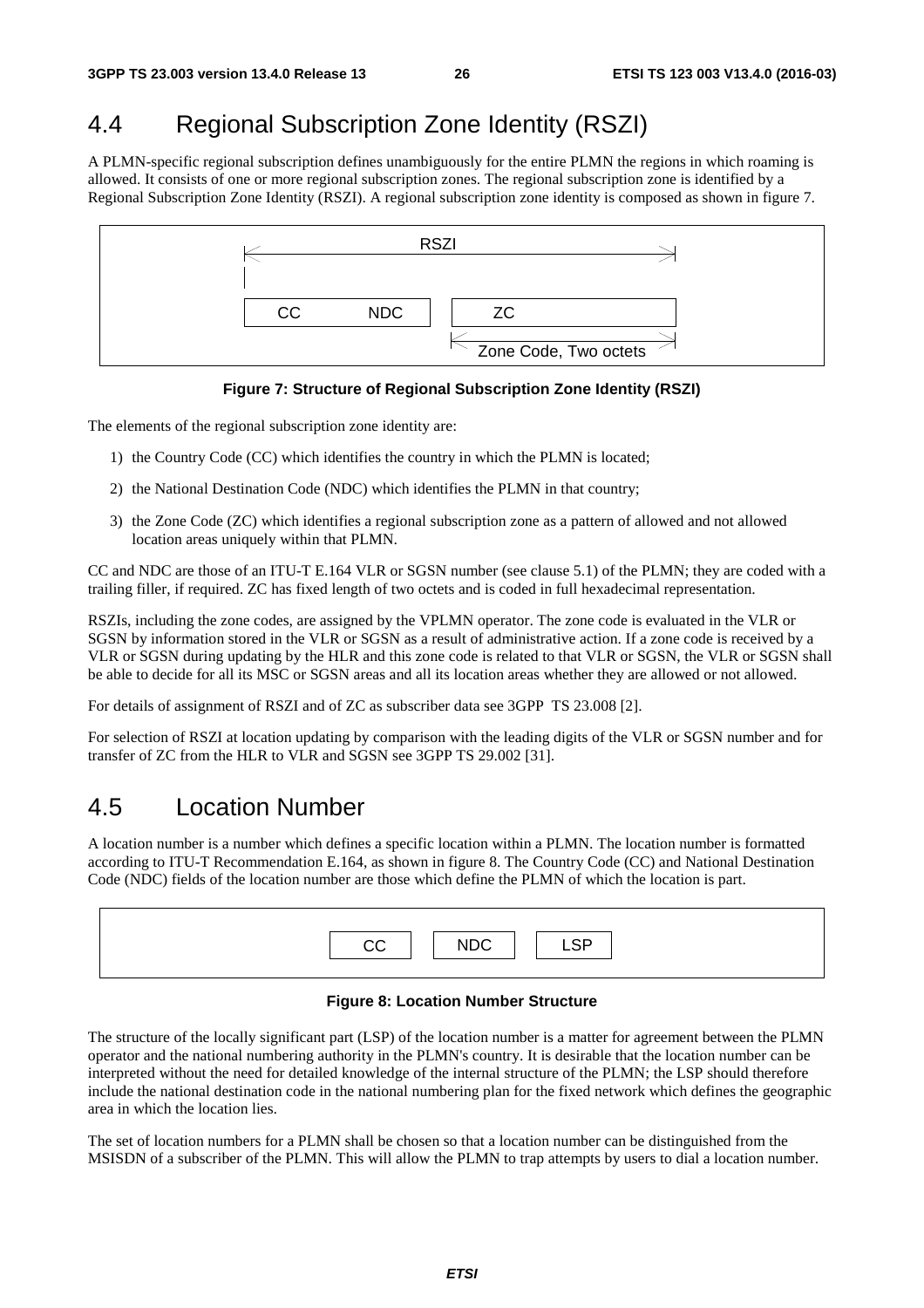## 4.6 Composition of the Service Area Identification (SAI)

Void (see subclause 12.5).

## 4.7 Closed Subscriber Group

A Closed Subscriber Group consists of a single cell or a collection of cells within an E-UTRAN and UTRAN that are open to only a certain group of subscribers.

Within a PLMN, a Closed Subscriber Group is identified by a Closed Subscriber Group Identity (CSG-ID). The CSG-ID shall be fix length 27 bit value.

#### 4.8 HNB Name

HNB Name shall be a broadcast string in free text format that provides a human readable name for the Home NodeB or Home eNodeB CSG identity.

HNB Name shall be coded in UTF-8 format with variable number of bytes per character. The maximum length of HNB Name shall be 48 bytes.

See 3GPP TS 22.011 [83] for details.

## 4.9 CSG Type

CSG Type shall provide the type of a CSG identity in a human readable form. It shall reside in the UE only. See 3GPP TS 22.011 [83] for details.

When the CSG Type has a text component, the CSG Type shall be coded in UTF-8 format with variable number of bytes per character . The maximum text length shall not exceed 12 characters in any language.

### 4.10 HNB Unique Identity

HNB Unique Identity uniquely identifies a Home NodeB or Home eNodeB.

The HNB unique identity shall be defined as either a 48-bit or 64-bit extended unique identifier (EUI-48 or EUI-64) as defined in [45] (EUI-48) and [46] (EUI-64).

For use in HNB certificates, the HNB Unique Identity shall be transformed into a FQDN in the form:

 $\leq$ EUI-48/64> $\leq$ REALM $>$ 

<EUI48/64> is the first label which shall be the EUI-48 or EUI-64, represented as a string of 12 or 16 hexadecimal digits including any leading zeros. <REALM> denotes the realm which may consist of 3 labels , e.g. hnb. femtocellvendor.com

## 5 Identification of MSCs, GSNs, location registers and **CSSs**

### 5.1 Identification for routeing purposes

MSCs, GSNs, location registers and CSSs are identified by international PSTN/ISDN numbers and/or Signalling Point Codes ("entity number", i.e., "HLR number", "VLR number", "MSC number", "SGSN number", "GGSN number" and "CSS number") in each PLMN.

MMEs that support "SMS in MME" are identified by international PSTN/ISDN numbers for SM Routing via an IWF (i.e. "MME number for MT SMS").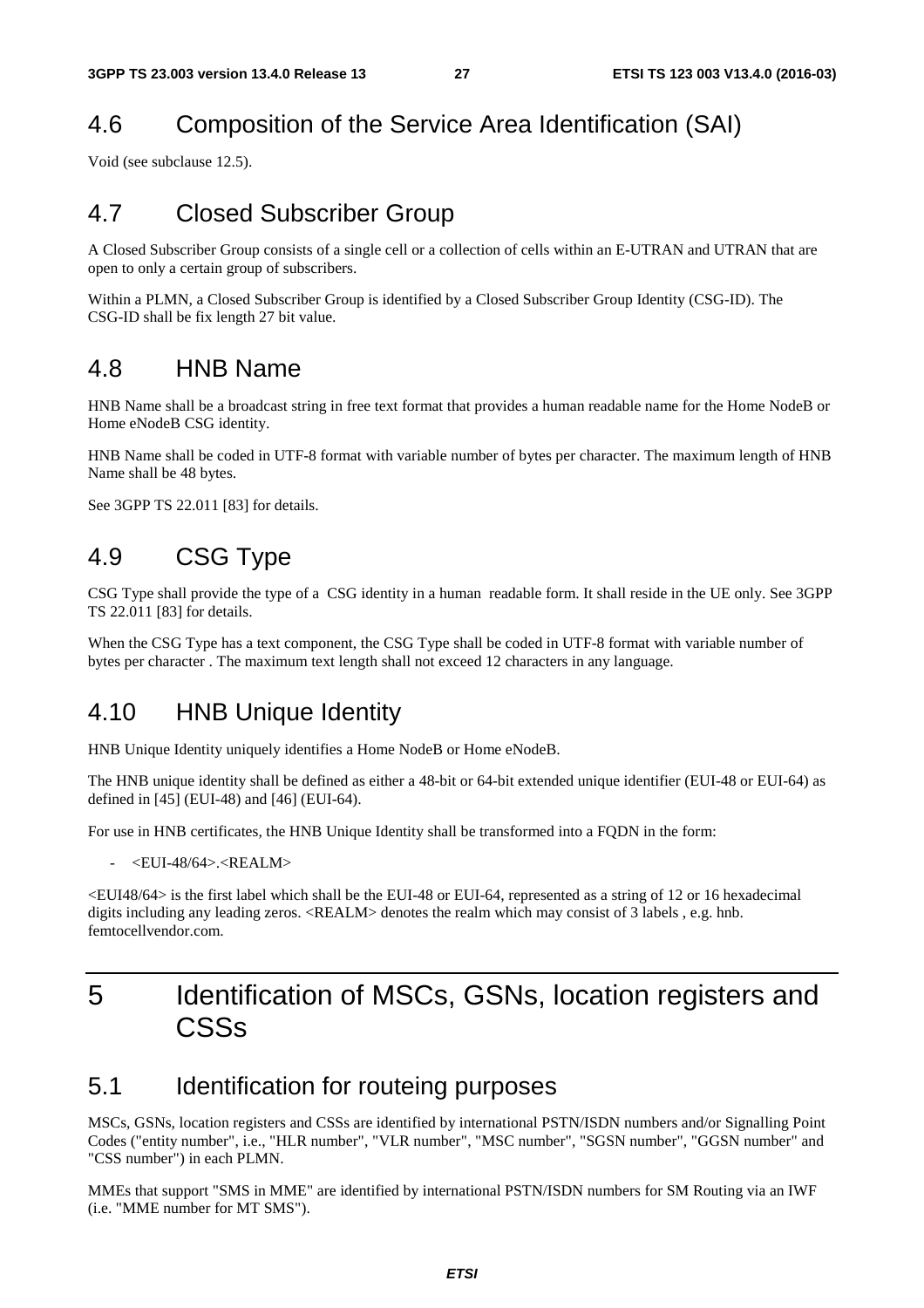Additionally SGSNs and GGSNs are identified by GSN Addresses. These are the SGSN Address and the GGSN Address.

A GSN Address shall be composed as shown in figure 9.



**Figure 9: Structure of GSN Address** 

The GSN Address is composed of the following elements:

- 1) The Address Type, which is a fixed length code (of 2 bits) identifying the type of address that is used in the Address field.
- 2) The Address Length, which is a fixed length code (of 6 bits) identifying the length of the Address field.
- 3) The Address, which is a variable length field which contains either an IPv4 address or an IPv6 address.

Address Type 0 and Address Length 4 are used when Address is an IPv4 address.

Address Type 1 and Address Length 16 are used when Address is an IPv6 address.

The IP v4 address structure is defined in RFC 791 [14].

The IP v6 address structure is defined in RFC 2373 [15].

## 5.2 Identification of HLR for HLR restoration application

HLR may also be identified by one or several "HLR id(s)", consisting of the leading digits of the IMSI (MCC + MNC + leading digits of MSIN).

### 5.3 Identification of the HSS for SMS

The HSS may also be identified by a HSS-ID.

The HSS-ID shall consist of decimal digits (0 through 9) only and be composed of the MCC consisting of three digits, the MNC consisting of two or three digits and an index consisting of one to several digits. The number of digits in the HSS-ID shall not exceed 15. This composition is compatible with the IMSI one. The HSS-ID shall not be identical to the complete IMSI of a UE.

NOTE: The composition of the HSS-ID is compatible with the composition of the IMSI in clause 2.2 for routing purposes.

## 6 International Mobile Station Equipment Identity and Software Version Number

#### 6.1 General

The structure and allocation principles of the International Mobile station Equipment Identity and Software Version number (IMEISV) and the International Mobile station Equipment Identity (IMEI) are defined below.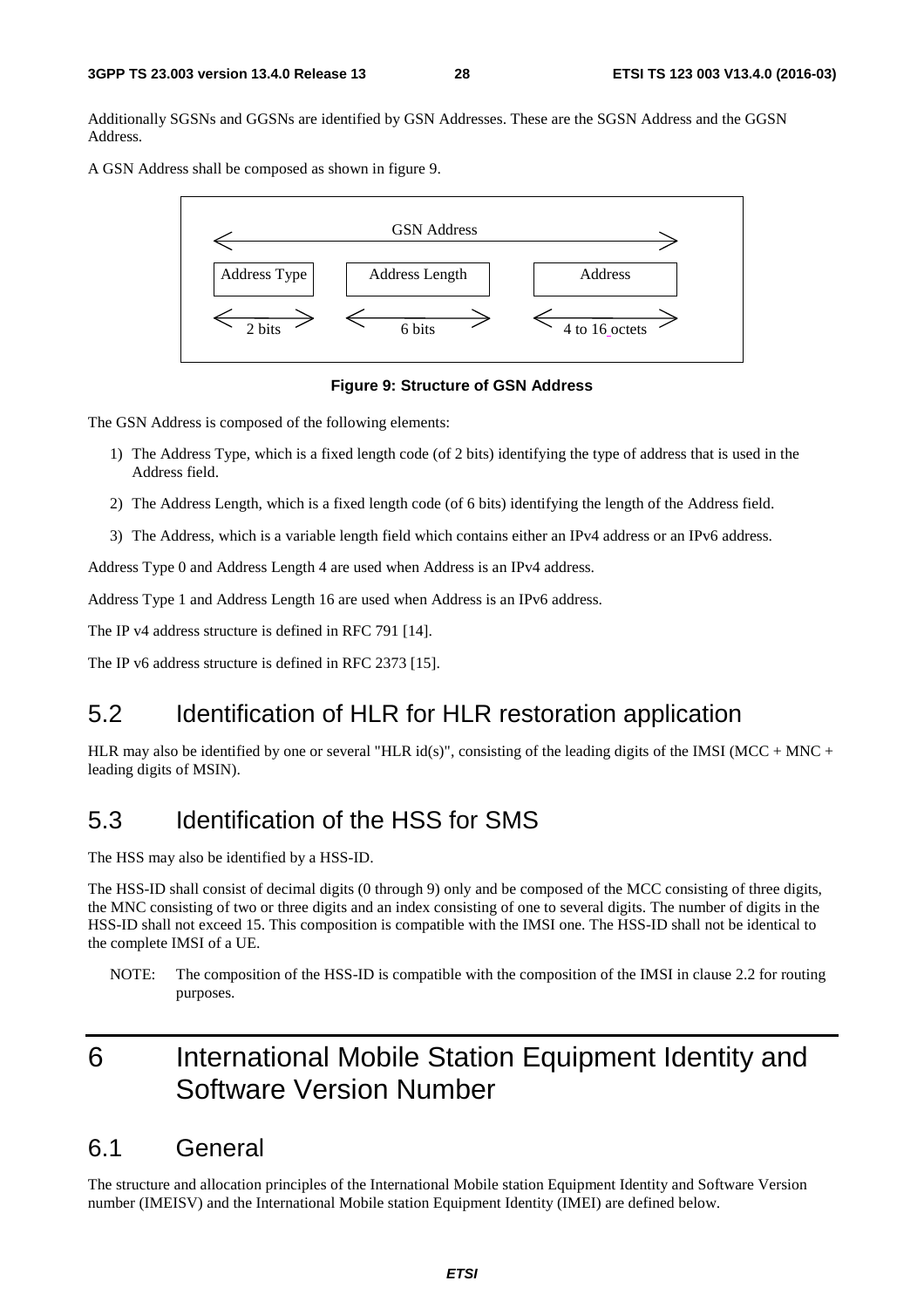The Mobile Station Equipment is uniquely defined by the IMEI or the IMEISV.

### 6.2 Composition of IMEI and IMEISV

#### 6.2.1 Composition of IMEI

The International Mobile station Equipment Identity (IMEI) is composed as shown in figure 10.



#### **Figure 10: Structure of IMEI**

The IMEI is composed of the following elements (each element shall consist of decimal digits only):

- Type Allocation Code (TAC). Its length is 8 digits;
- Serial Number (SNR) is an individual serial number uniquely identifying each equipment within the TAC. Its length is 6 digits;
- Check Digit (CD) / Spare Digit (SD): If this is the Check Digit see paragraph below; if this digit is Spare Digit it shall be set to zero, when transmitted by the MS.

The IMEI (14 digits) is complemented by a Check Digit (CD). The Check Digit is not part of the digits transmitted when the IMEI is checked, as described below. The Check Digit is intended to avoid manual transmission errors, e.g. when customers register stolen MEs at the operator's customer care desk. The Check Digit is defined according to the Luhn formula, as defined in annex B.

NOTE: The Check Digit is not applied to the Software Version Number.

The security requirements of the IMEI are defined in 3GPP TS 22.016 [32].

#### 6.2.2 Composition of IMEISV

The International Mobile station Equipment Identity and Software Version Number (IMEISV) is composed as shown in figure 11.



**Figure 11: Structure of IMEISV** 

The IMEISV is composed of the following elements (each element shall consist of decimal digits only):

- Type Allocation Code (TAC). Its length is 8 digits;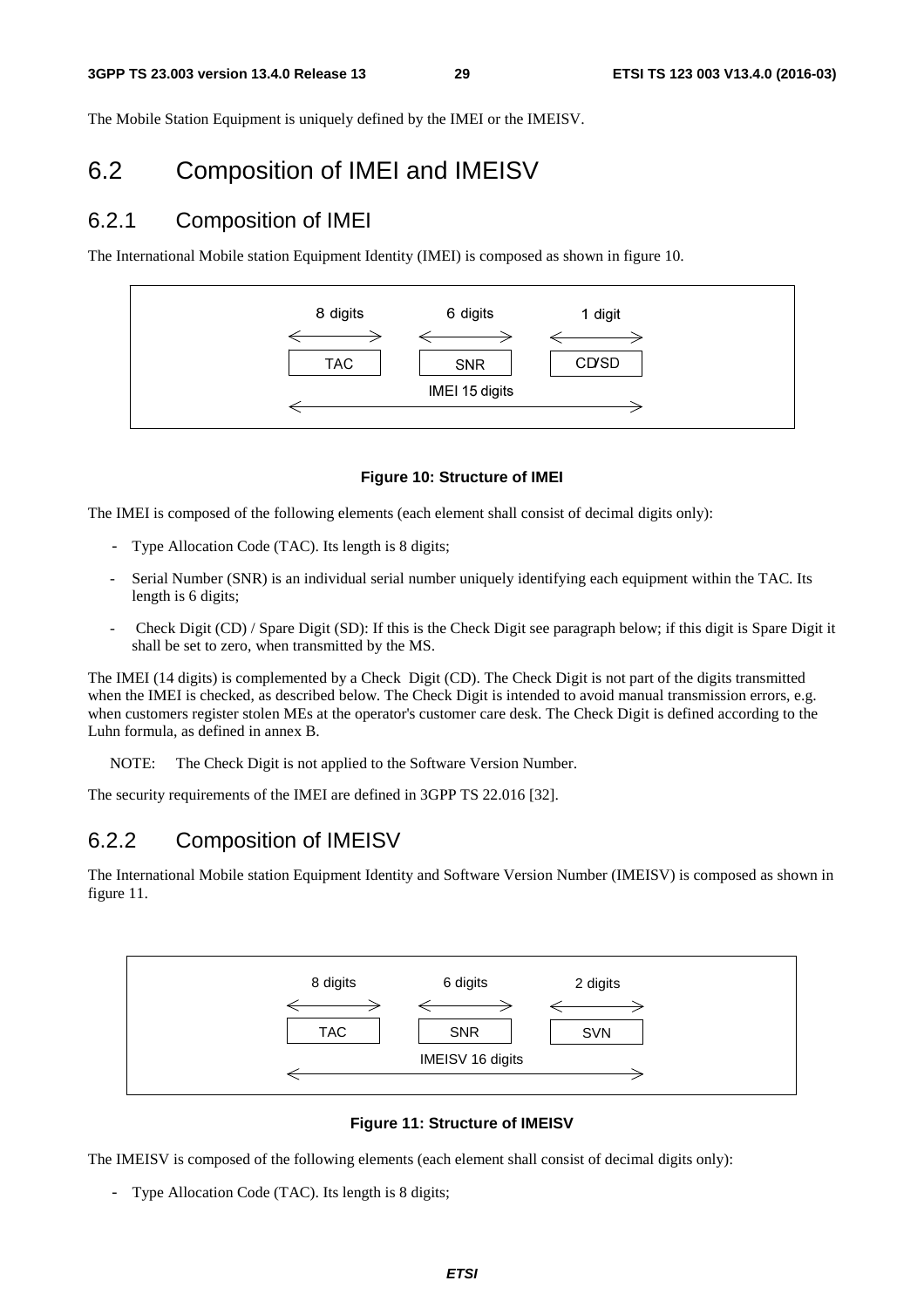- Serial Number (SNR) is an individual serial number uniquely identifying each equipment within each TAC. Its length is 6 digits;
- Software Version Number (SVN) identifies the software version number of the mobile equipment. Its length is 2 digits.

Regarding updates of the IMEISV: The security requirements of 3GPP TS 22.016 [32] apply only to the TAC and SNR, but not to the SVN part of the IMEISV.

### 6.3 Allocation principles

The Type Allocation Code (TAC) is issued by a central body.

Manufacturers shall allocate individual serial numbers (SNR) in a sequential order.

For a given ME, the combination of TAC and SNR used in the IMEI shall duplicate the combination of TAC and SNR used in the IMEISV.

The Software Version Number is allocated by the manufacturer. SVN value 99 is reserved for future use.

## 7 Identification of Voice Group Call and Voice Broadcast Call Entities

## 7.1 Group Identities

Logical groups of subscribers to the Voice Group Call Service or to the Voice Broadcast Service are identified by a Group Identity (Group ID). Group IDs for VGCS are unique within a PLMN. Likewise, Group IDs for VBS are unique within a PLMN. However, no uniqueness is required between the sets of Group IDs. These sets may be intersecting or even identical, at the option of the network operator.

The Group ID is a number with a maximum value depending on the composition of the voice group call reference or voice broadcast call reference defined in section 7.3.

For definition of Group ID on the radio interface, A interface and Abis interface, see 3GPP TS 44.068 [46] and 3GPP TS 44.069 [47].

For definition of Group ID coding on MAP protocol interfaces, see 3GPP TS 29.002 [31].

VGCS or VBS shall also be provided for roaming. If this applies, certain Group IDs shall be defined as supra-PLMN Group IDs which have to be co-ordinated between the network operators and which shall be known in the networks and in the SIM.

The format of the Group ID is identical for VBS and VGCS.

## 7.2 Group Call Area Identification

Grouping of cells into specific group call areas occurs in support of both the Voice Group Call Service and the Voice Broadcast Service. These service areas are known by a "Group Call Area Identity" (Group Call Area Id). No restrictions are placed on what cells may be grouped into a given group call area.

The Group Call Area ID is a number uniquely assigned to a group call area in one network and with a maximum value depending on the composition of the voice group call reference or voice broadcast reference defined under 7.3.

The formats of the Group Call Area ID for VGCS and the Group Call Area ID for VBS are identical.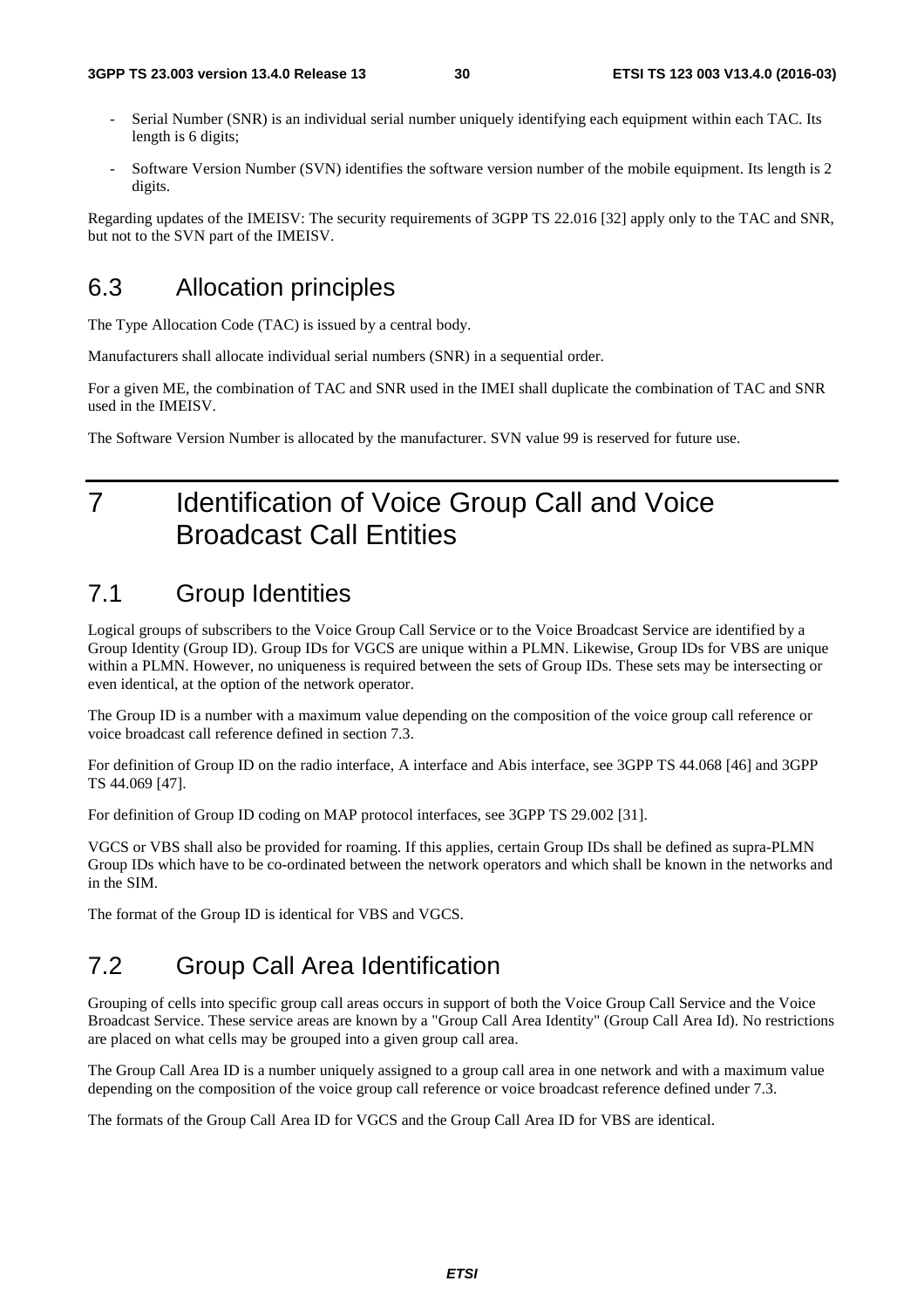## 7.3 Voice Group Call and Voice Broadcast Call References

Specific instances of voice group calls (VGCS) and voice broadcast calls (VBS) within a given group call area are known by a "Voice Group Call Reference" or by a "Voice Broadcast Call Reference" respectively.

Each voice group call or voice broadcast call in one network is uniquely identified by its Voice Group Call Reference or Voice Broadcast Call Reference. The Voice Group Call Reference or Voice Broadcast Call Reference is composed of the Group ID and the Group Call Area ID. The composition of the group call area ID and the group ID can be specific for each network operator.

For definition of Group Call Reference (with leading zeros inserted as necessary) on the radio interface, A interface and Abis interface, see 3GPP TS 24.008 [5], 3GPP TS 44.068 [46] and 3GPP TS 44.069 [47].

For definition of Group Call Reference (also known as ASCI Call Reference, Voice Group Call Reference or Voice Broadcast Call Reference) coding on MAP protocol interfaces, see 3GPP TS 29.002 [31].

The format is given in figure 12.



**Figure 12: Voice Group Call Reference / Voice Broadcast Call Reference** 

## 8 SCCP subsystem numbers

Subsystem numbers are used to identify applications within network entities which use SCCP signalling. In GSM and UMTS, subsystem numbers may be used between PLMNs, in which case they are taken from the globally standardized range (1 - 31) or the part of the national network range (129 - 150) reserved for GSM/UMTS use between PLMNs. For use within a PLMN, they are taken from the part of the national network range  $(32 - 128 \& 151 - 254)$  not reserved for GSM/UMTS use between PLMNs.

## 8.1 Globally standardized subsystem numbers used for GSM/UMTS

The following globally standardised subsystem numbers have been allocated for use by GSM/UMTS:

0000 0110 HLR (MAP);

0000 0111 VLR (MAP);

0000 1000 MSC (MAP);

0000 1001 EIR (MAP);

0000 1010 is allocated for evolution (possible Authentication Centre).

### 8.2 National network subsystem numbers used for GSM/UMTS

The following national network subsystem numbers have been allocated for use within GSM/UMTS networks:

1111 1000CSS (MAP);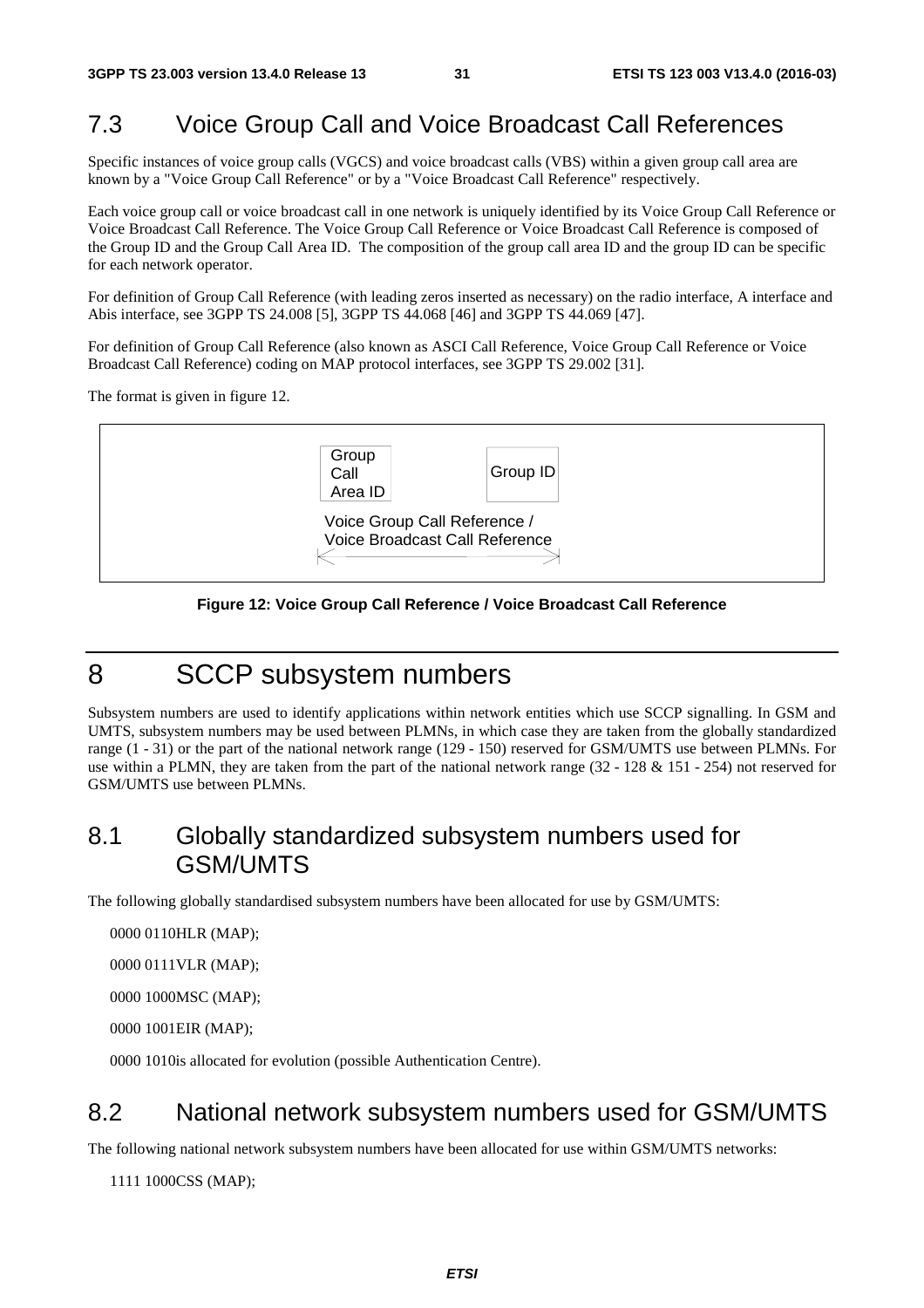1111 1001 PCAP:

1111 1010BSC (BSSAP-LE);

1111 1011 MSC (BSSAP-LE);

1111 1100 SMLC (BSSAP-LE);

1111 1101BSS O&M (A interface);

1111 1110BSSAP (A interface).

The following national network subsystem numbers have been allocated for use within and between GSM/UMTS networks:

1000 1110 RANAP; 1000 1111 RNSAP; 1001 0001 GMLC (MAP); 1001 0010 CAP; 1001 0011 gsmSCF (MAP) or IM-SSF (MAP) or Presence Network Agent; 1001 0100 SIWF (MAP); 1001 0101 SGSN (MAP); 1001 0110 GGSN (MAP).

## 9 Definition of Access Point Name

In the GPRS backbone, an Access Point Name (APN) is a reference to a GGSN. To support inter-PLMN roaming, the internal GPRS DNS functionality is used to translate the APN into the IP address of the GGSN.

### 9.0 General

Access Point Name as used in the Domain Name System (DNS) Procedures defined in 3GPP TS 29.303 [73] is specified in subclause 19.4.2.2.

#### 9.1 Structure of APN

The APN is composed of two parts as follows:

- The APN Network Identifier; this defines to which external network the GGSN/PGW is connected and optionally a requested service by the MS. This part of the APN is mandatory.
- The APN Operator Identifier; this defines in which PLMN GPRS/EPS backbone the GGSN/PGW is located. This part of the APN is optional.

NOTE 1: The APN Operator Identifier is mandatory on certain interfaces, see the relevant stage 3 specifications.

The APN Operator Identifier is placed after the APN Network Identifier. An APN consisting of both the Network Identifier and Operator Identifier corresponds to a DNS name of a GGSN/PGW; the APN has, after encoding as defined in the paragraph below, a maximum length of 100 octets.

The encoding of the APN shall follow the Name Syntax defined in RFC 2181 [18], RFC 1035 [19] and RFC 1123 [20]. The APN consists of one or more labels. Each label is coded as a one octet length field followed by that number of octets coded as 8 bit ASCII characters. Following RFC 1035 [19] the labels shall consist only of the alphabetic characters (A-Z and a-z), digits (0-9) and the hyphen (-). Following RFC 1123 [20], the label shall begin and end with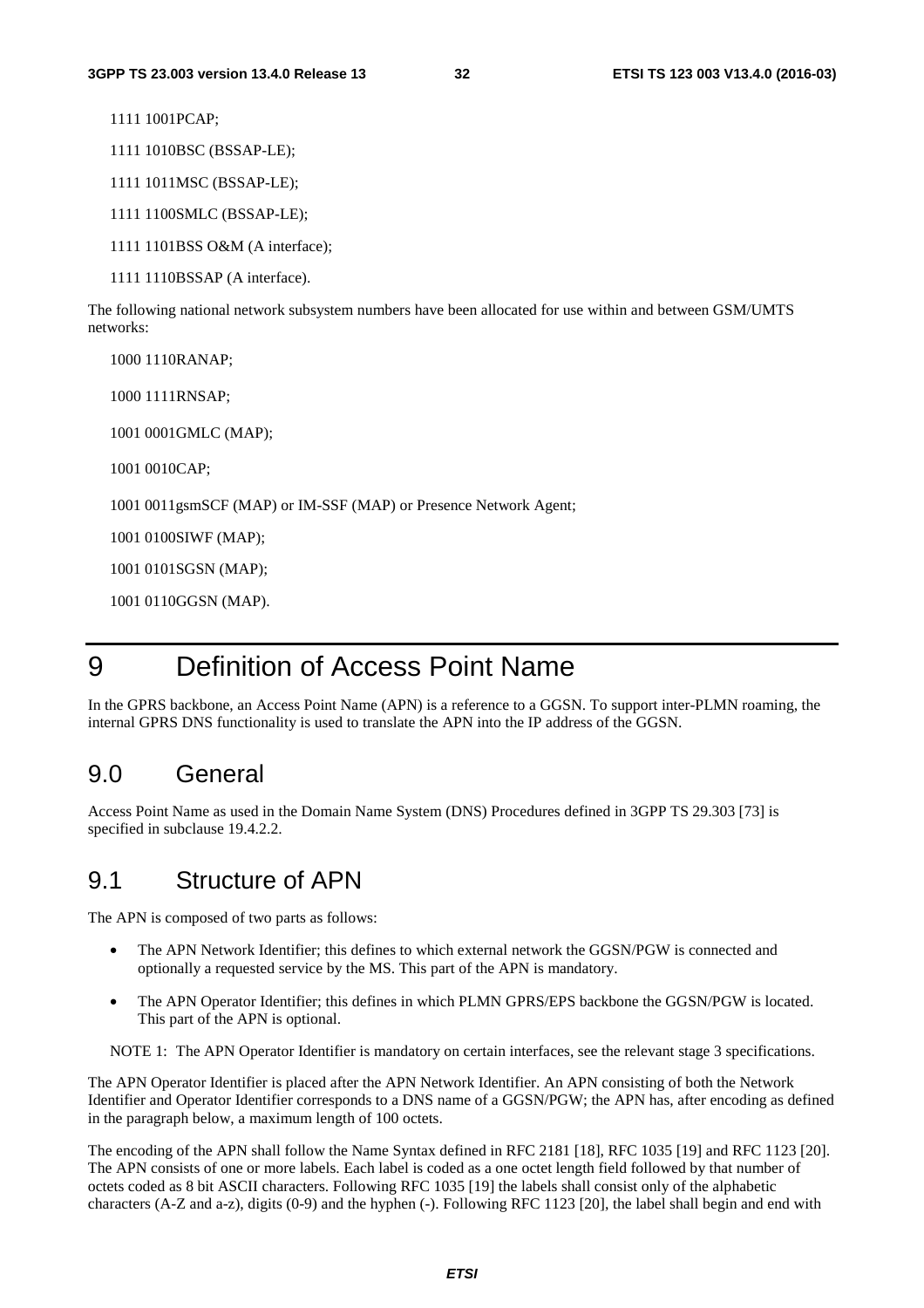either an alphabetic character or a digit. The case of alphabetic characters is not significant. The APN is not terminated by a length byte of zero.

NOTE 2: A length byte of zero is added by the SGSN/MME at the end of the APN before interrogating a DNS server.

For the purpose of presentation, an APN is usually displayed as a string in which the labels are separated by dots (e.g. "Label1.Label2.Label3").

#### 9.1.1 Format of APN Network Identifier

The APN Network Identifier shall contain at least one label and shall have, after encoding as defined in subclause 9.1 above, a maximum length of 63 octets. An APN Network Identifier shall not start with any of the strings "rac", "lac", "sgsn" or "rnc", and it shall not end in ".gprs", i.e. the last label of the APN Network Identifier shall not be "gprs". Further, it shall not take the value "\*".

In order to guarantee uniqueness of APN Network Identifiers within or between GPRS/EPS PLMN, an APN Network Identifier containing more than one label shall correspond to an Internet domain name. This name should only be allocated by the PLMN if that PLMN belongs to an organisation which has officially reserved this name in the Internet domain. Other types of APN Network Identifiers are not guaranteed to be unique within or between GPRS/EPS PLMNs.

An APN Network Identifier may be used to access a service associated with a GGSN/PGW. This may be achieved by defining:

- an APN which corresponds to a FODN of a GGSN/PGW, and which is locally interpreted by the GGSN/PGW as a request for a specific service, or
- an APN Network Identifier consisting of 3 or more labels and starting with a Reserved Service Label, or an APN Network Identifier consisting of a Reserved Service Label alone, which indicates a GGSN/PGW by the nature of the requested service. Reserved Service Labels and the corresponding services they stand for shall be agreed between operators who have GPRS/EPS roaming agreements.

#### 9.1.2 Format of APN Operator Identifier

The APN Operator Identifier is composed of three labels. The last label (or domain) shall be "gprs". The first and second labels together shall uniquely identify the GPRS/EPS PLMN.

For each operator, there is a default APN Operator Identifier (i.e. domain name). This default APN Operator Identifier is derived from the IMSI as follows:

"mnc<MNC>.mcc<MCC>.gprs"

where:

"mnc" and "mcc" serve as invariable identifiers for the following digits.

<MNC> and <MCC> are derived from the components of the IMSI defined in subclause 2.2.

This default APN Operator Identifier is used for home routed inter-PLMN roaming situations when attempting to translate an APN consisting only of a Network Identifier into the IP address of the GGSN/PGW in the HPLMN. The PLMN may provide DNS translations for other, more human-readable, APN Operator Identifiers in addition to the default Operator Identifier described above.

Alternatively, in the roaming case if the GGSN/PGW from the VPLMN is to be selected, the APN Operator Identifier for the UE is constructed from the serving network PLMN ID. In this case, the APN-OI replacement field, if received, shall be ignored.

In order to guarantee inter-PLMN DNS translation, the <MNC> and <MCC> coding used in the "mnc<MNC>.mcc<MCC>.gprs" format of the APN OI shall be:

- $|MNC\rangle = 3$  digits
- $\langle \text{MCC} \rangle = 3$  digits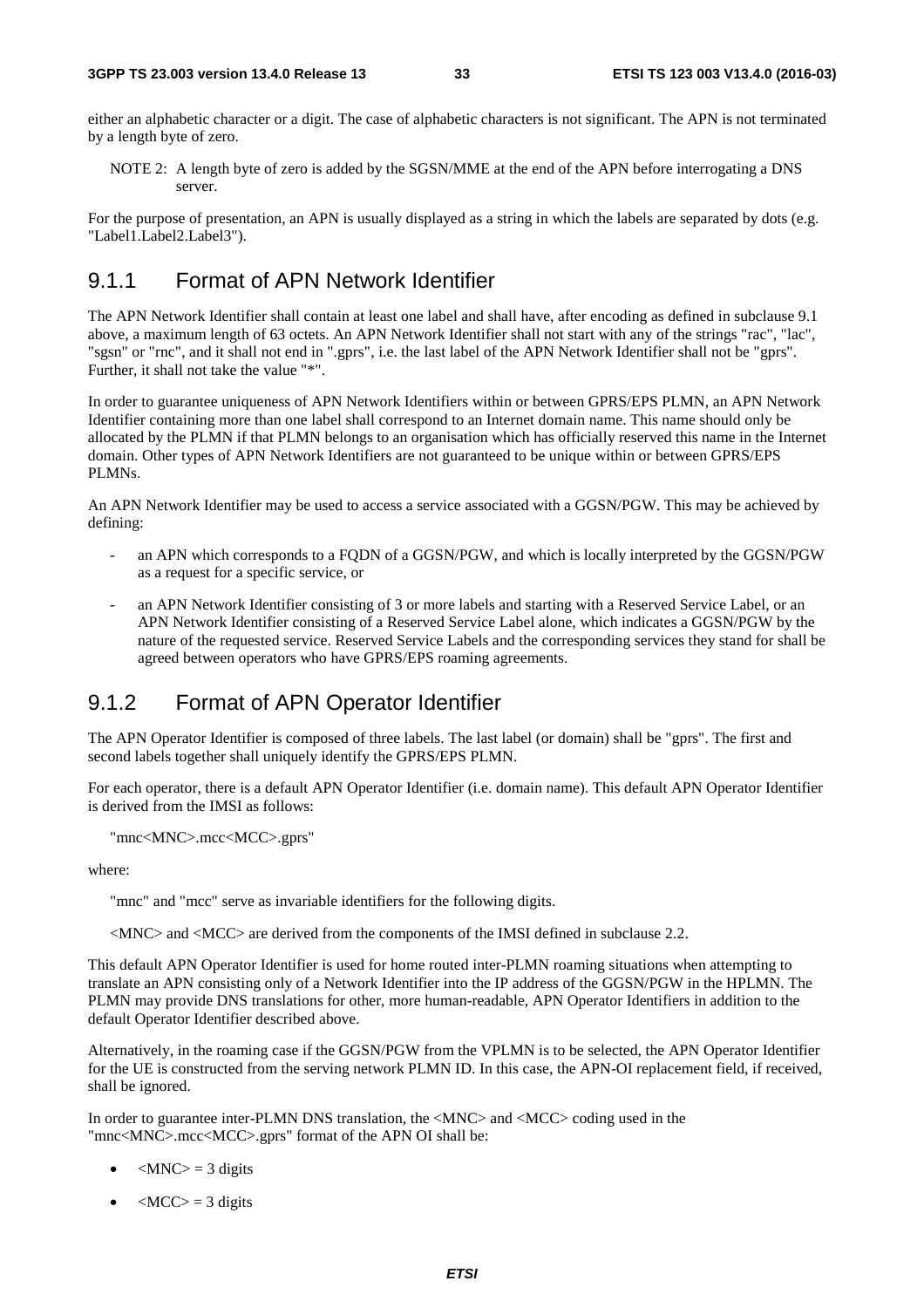• If there are only 2 significant digits in the MNC, one "0" digit is inserted at the left side to fill the 3 digits coding of MNC in the APN OI.

As an example, the APN OI for MCC 345 and MNC 12 will be coded in the DNS as "mnc012.mcc345.gprs".

The APN-OI replacement is only used for selecting the GGSN/PGW from the HPLMN. The format of the domain name used in the APN-OI replacement field (as defined in 3GPP TS 23.060 [3] and 3GPP TS 23.401 [72]) is the same as the default APN-OI as defined above except that it may be preceded by one or more labels each separated by a dot.

EXAMPLE 1: province1.mnc012.mcc345.gprs

EXAMPLE 2: ggsn-cluster-A.provinceB.mnc012.mcc345.gprs

The APN constructed using the APN-OI replacement field is only used for DNS translation. The APN when being sent to other network entities over GTP interfaces shall follow the rules as specified in 3GPP TS 23.060 [3] and 3GPP TS 23.401 [72].

### 9.2 Definition of the Wild Card APN

The APN field in the HLR may contain a wild card APN if the HPLMN operator allows the subscriber to access any network of a given PDP Type. If an SGSN has received such a wild card APN, it may either choose the APN Network Identifier received from the Mobile Station or a default APN Network Identifier for addressing the GGSN when activating a PDP context.

#### 9.2.1 Coding of the Wild Card APN

The wild card APN is coded as an APN with "\*" as its single label, (i.e. a length octet with value one, followed by the ASCII code for the asterisk).

### 9.3 Definition of Emergency APN

The Emergency APN (Em-APN) is an APN used to derive a PDN GW selected for IMS Emergency call support. The exact encoding of the Em-APN is the responsibility of each PLMN operator as it is only valid within a given PLMN.

## 10 Identification of the Cordless Telephony System entities

## 10.1 General description of CTS-MS and CTS-FP Identities

Every CTS-FP broadcasts a local identity - the Fixed Part Beacon Identity (FPBI) - which contains an Access Rights Identity. Every CTS-MS has both an Access Rights Key and a CTS Mobile Subscriber Identity (CTSMSI). These operate as a pair. A CTS-MS is allowed to access any CTS-FP which broadcasts an FPBI which can be identified by any of the CTS-MS Access Rights Keys of that CTS-MS. The CTS-MS Access Rights Key contains the FPBI and the FPBI Length Indicator (FLI) indicating the relevant part of the FPBI used to control access.

## 10.2 CTS Mobile Subscriber Identities

#### 10.2.1 General

Each CTS-MS has one or more temporary identities which are used for paging and to request access. The structure and allocation principles of the CTS Mobile Subscriber Identities (CTSMSI) are defined below.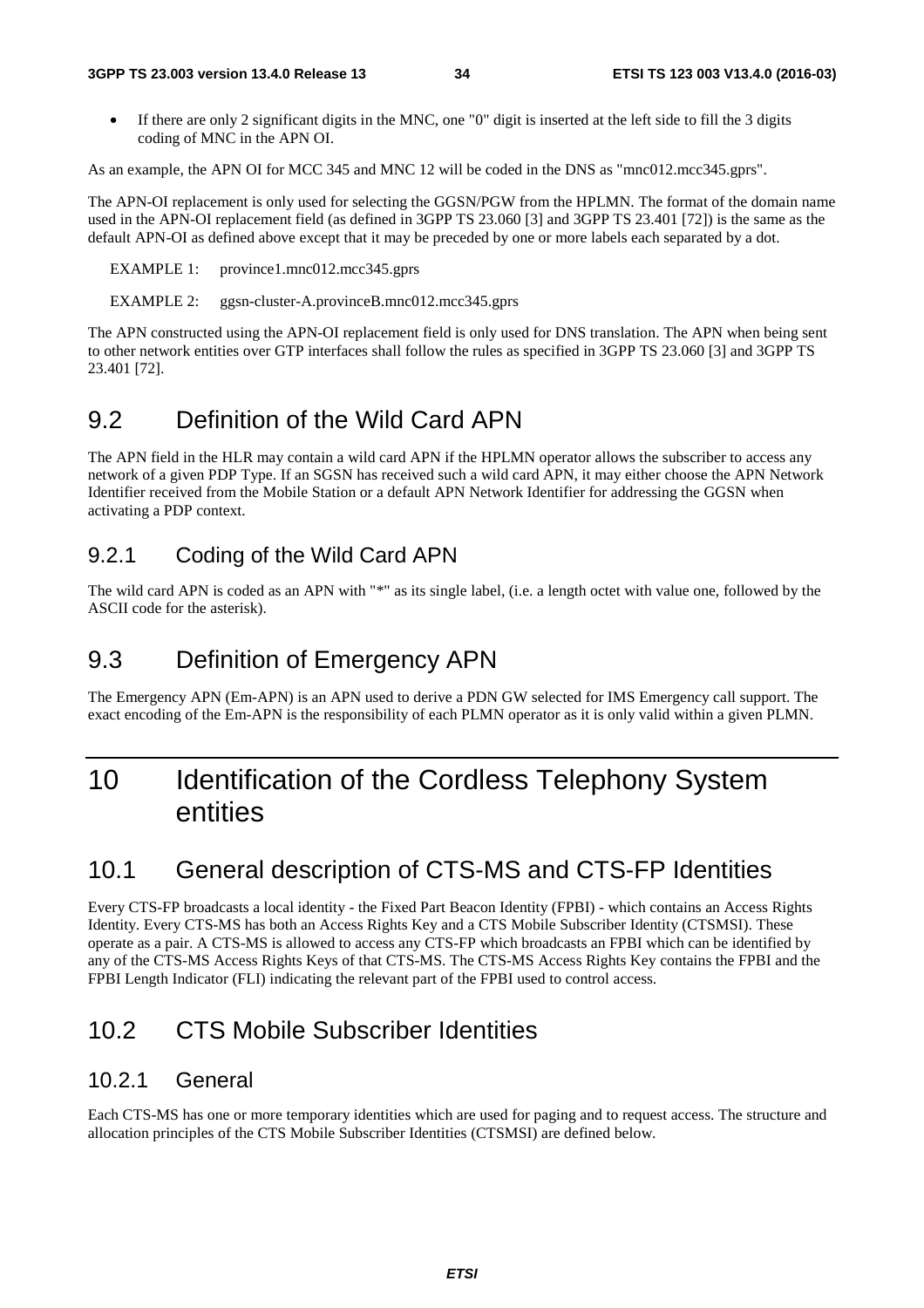#### 10.2.2 Composition of the CTSMSI



#### **Figure 13: Structure of CTSMSI**

The CTSMSI is composed of the following elements:

- CTSMSI Type. Its length is 2 bits;
- Significant Part. Its length is 20 bits.

The following CTSMSI Type values have been allocated for use by CTS:

- 00 Default Individual CTSMSI;
- 01 Reserved;
- 10 Assigned Individual CTSMSI;
- 11 Assigned Connectionless Group CTSMSI.

#### 10.2.3 Allocation principles

The default Individual CTSMSI contains the least significant portion of the IMSI. This is the default CTS-MS identity.

Assigned CTSMSIs are allocated by the CTS-FP during enrolment, registration and other access procedures. Significant Part of the assigned CTSMSI shall be allocated in the range 00001-FFFFE. CTS-FP shall not allocate Significant Part equal to 00000 or to FFFFF and shall not allocate Assigned CTSMSI using Reserved Type value. Such assignments shall be ignored by the CTS-MS.

Assigned CTSMSIs are allocated in ciphered mode.

NOTE: The assigned individual CTSMSI should be updated whenever it is sent in clear text on the CTS radio interface during RR connection establishment.

The value FFFFF from the set of Assigned Connectionless Group CTSMSI shall be considered in all CTS-MS as the value of the Connectionless Broadcast Identifier.

#### 10.2.4 CTSMSI hexadecimal representation

The 22 bits of CTSMSI are padded with 2 leading zeroes to give a 6 digit hexadecimal value.

EXAMPLE: binary CTSMSI value: 11 1001 0010 0000 1011 1100

hexadecimal CTSMSI value: 39 20 BC.

### 10.3 Fixed Part Beacon Identity

#### 10.3.1 General

Each CTS-FP has one Fixed Part Beacon Identity known by the enrolled CTS-MSs. The FPBI is periodically broadcast on the BCH logical channel so that the CTS-MSs are able to recognise the identity of the CTS-FP. The FPBI contains an Access Rights Identity.

Enrolled CTS-MSs shall store the FPBI to which their assigned CTSMSIs are related.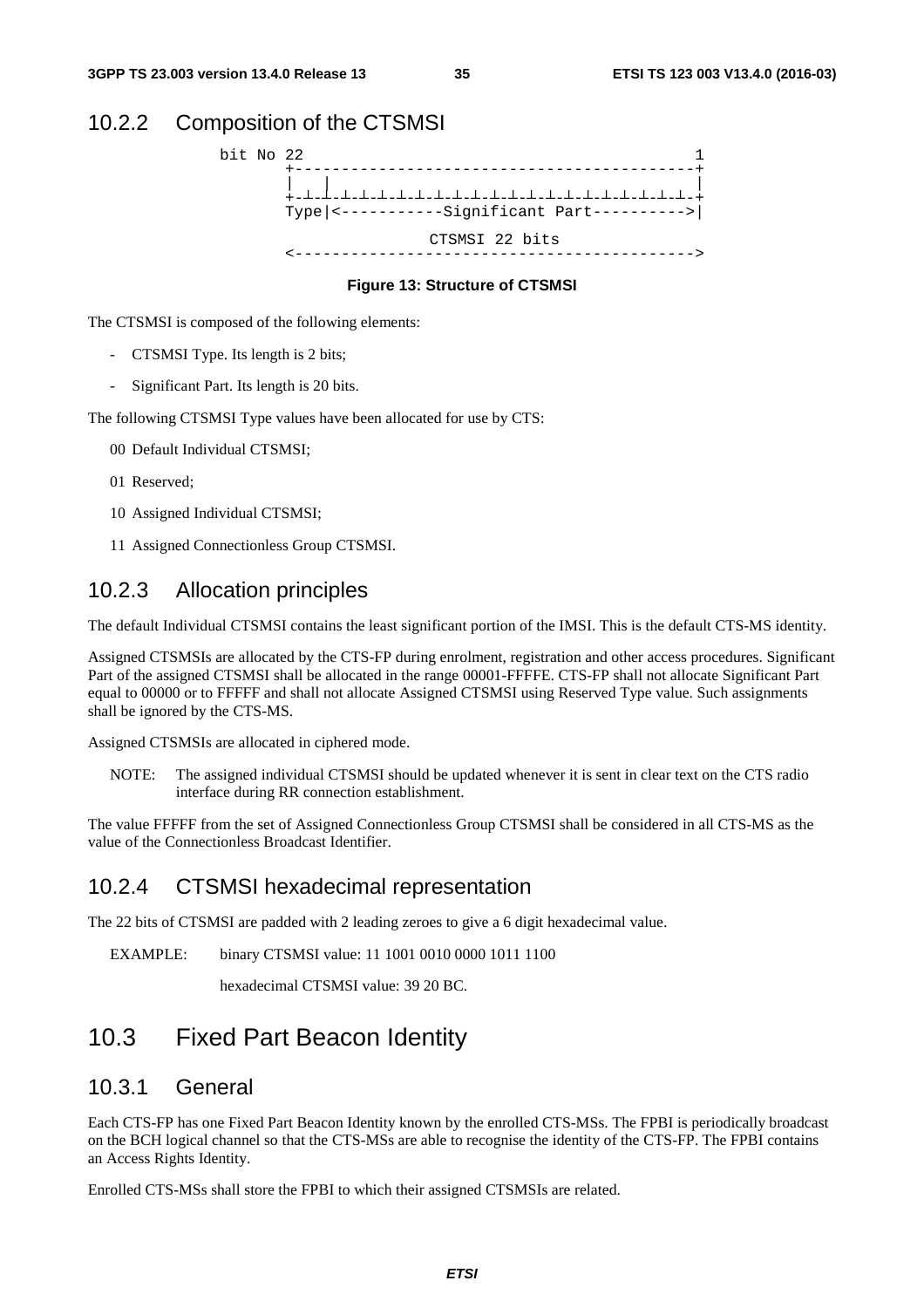#### **3GPP TS 23.003 version 13.4.0 Release 13 36 ETSI TS 123 003 V13.4.0 (2016-03)**

Below the structure and allocation principles of the Fixed Part Beacon Identity (FPBI) are defined.

### 10.3.2 Composition of the FPBI

10.3.2.1 FPBI general structure



#### **Figure 14: General structure of FPBI**

The FPBI is composed of the following elements:

- FPBI Type. Its length is 2 bits;
- FPBI Significant Part. Its length is 17 bits.

NOTE: The three LSBs bits of the FPBI form the 3-bit training sequence code (TSC). See 3GPP TS 45.056 [35].

The following FPBI Type values have been allocated for use by CTS:

00 FPBI class A: residential and single-cell systems;

01 FPBI class B: multi-cell PABXs.

All other values are reserved and CTS-MSs shall treat these values as FPBI class A.

#### 10.3.2.2 FPBI class A

This class is intended to be used for small residential and private (PBX) single cell CTS-FP.



#### **Figure 15: Structure of FPBI class A**

The FPBI class A is composed of the following elements:

- FPBI Class A Type. Its length is 2 bits and its value is 00;
- Fixed Part Number (FPN). Its length is 17 bits. The FPN contains the least significant bits of the Serial Number part of the IFPEI.

The FPBI Length Indicator shall be set to 19 for a class A FPBI.

#### 10.3.2.3 FPBI class B

This class is reserved for more complex private installation such as multi-cell PABXs.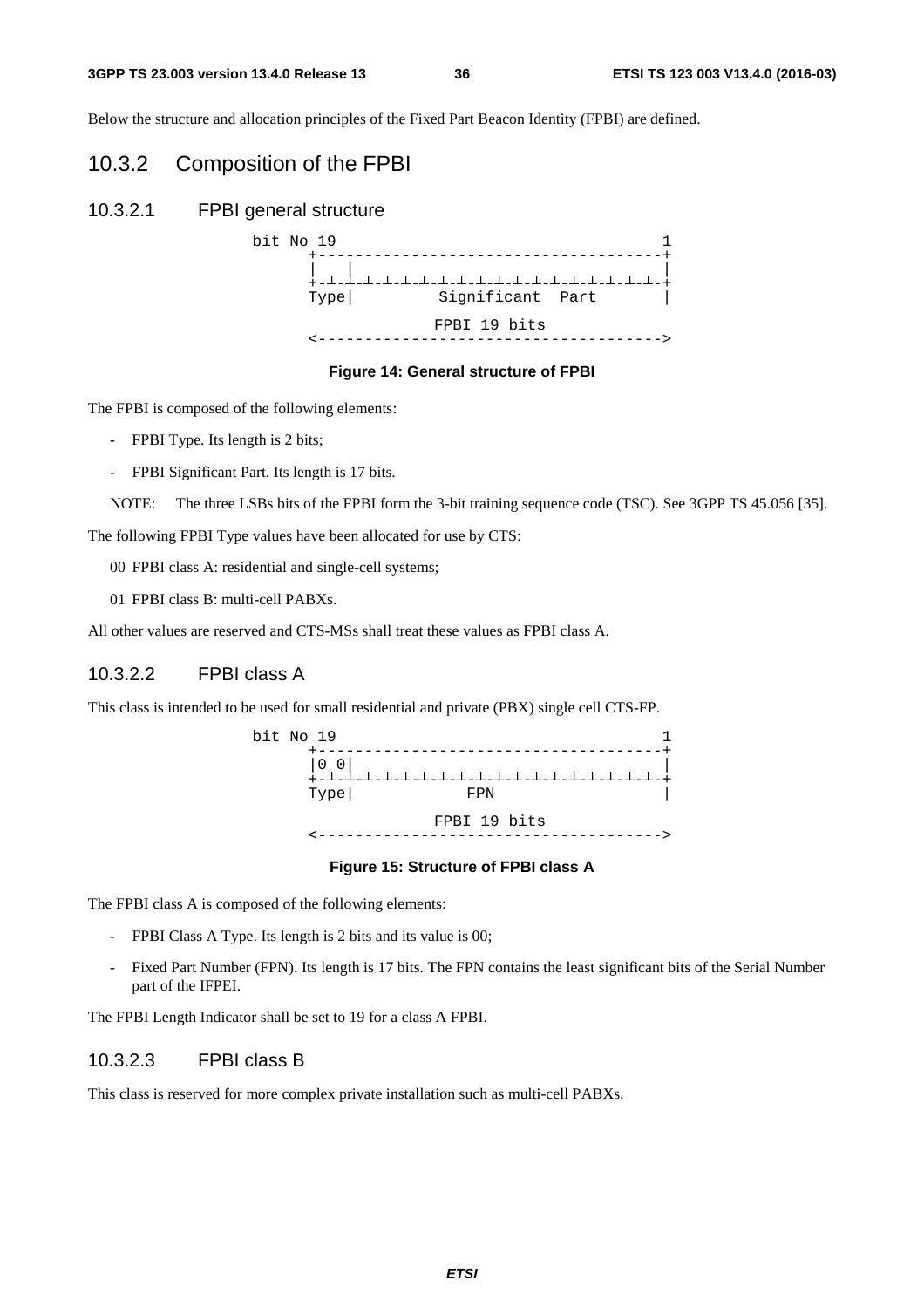

#### **Figure 16: Structure of FPBI class B**

The FPBI class B is composed of the following elements:

- FPBI Class B Type. Its length is 2 bits and its value is 01;
- CTS Network Number (CNN). Its length is defined by the manufacturer or the system installer;
- Fixed Part Number (FPN). Its length is defined by the manufacturer or the system installer;
- Radio Part Number (RPN) assigned by the CTS manufacturer or system installer. Its length is defined by the manufacturer or the system installer.
- NOTE: RPN is used to separate a maximum of  $2^{RPN \text{ length}}$  different cells from each other. This defines a cluster of cells supporting intercell handover. RPN length is submitted to a CTS-MS as a result of a successful attachment.

The FPBI Length Indicator shall be set to  $(2 + CNN$  Length) for a class B FPBI.

### 10.3.3 Allocation principles

The FPBI shall be allocated during the CTS-FP initialisation procedure. Any change to the value of the FPBI of a given CTS-FP shall be considered as a CTS-FP re-initialisation; i.e. each enrolled CTS-MS needs to be enrolled again.

FPBI are not required to be unique (i.e. several CTS-FP can have the same FPBI in different areas). Care should be taken to limit CTS-MS registration attempts to a fixed part with the same FPBI as another fixed part.

## 10.4 International Fixed Part Equipment Identity

#### 10.4.1 General

The structure and allocation principles of the International Fixed Part Equipment Identity (IFPEI) are defined below.

#### 10.4.2 Composition of the IFPEI



#### **Figure 17: Structure of IFPEI**

The IFPEI is composed of the following elements (each element shall consist of decimal digits only):

- Type Approval Code (TAC). Its length is 6 decimal digits;
- Final Assembly Code (FAC). Its length is 2 decimal digits;
- Serial NumbeR (SNR). Its length is 6 decimal digits;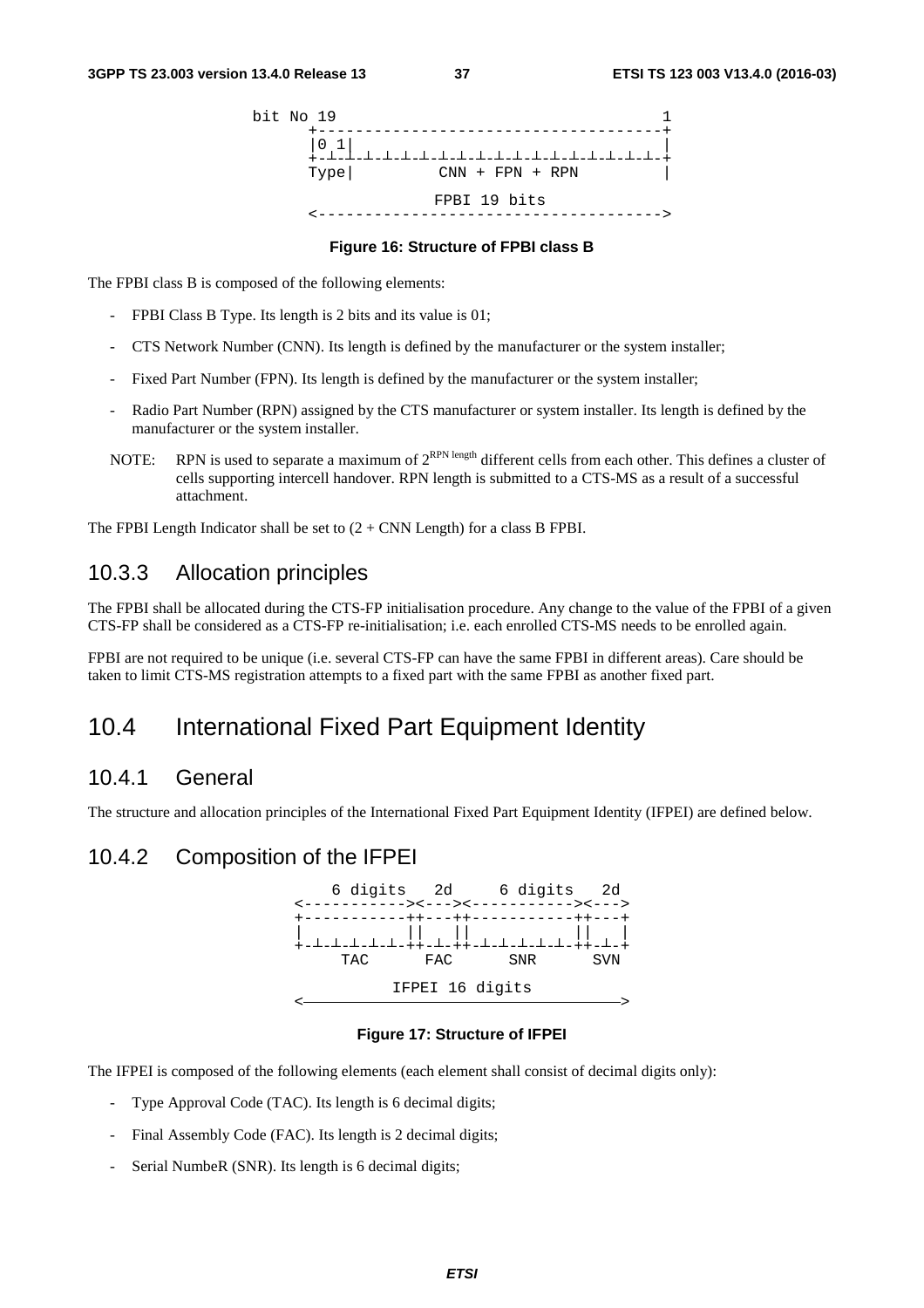#### **3GPP TS 23.003 version 13.4.0 Release 13 38 ETSI TS 123 003 V13.4.0 (2016-03)**

- Software Version Number (SVN) identifies the software version number of the fixed part equipment. Its length is 2 digits.

Regarding updates of the IFPEI: the TAC, FAC and SNR shall be physically protected against unauthorised change (see 3GPP TS 42.009 [36]); i.e. only the SVN part of the IFPEI can be modified.

### 10.4.3 Allocation principles

The Type Approval Code (TAC) is issued by a central body.

The place of final assembly (FAC) is encoded by the manufacturer.

Manufacturers shall allocate unique serial numbers (SNR) in a sequential order.

The Software Version Number (SVN) is allocated by the manufacturer after authorisation by the type approval authority. SVN value 99 is reserved for future use.

# 10.5 International Fixed Part Subscription Identity

### 10.5.1 General

The structure and allocation principles of the International Fixed Part Subscription Identity (IFPSI) are defined below.

### 10.5.2 Composition of the IFPSI



#### **Figure 18: Structure of IFPSI**

The IFPSI is composed of the following elements (each element shall consist of decimal digits only):

- Mobile Country Code (MCC) consisting of three digits. The MCC identifies the country of the CTS-FP subscriber (e.g. 208 for France);
- CTS Operator Number (CON). Its length is three digits;
- Fixed Part Identification Number (FPIN) identifying the CTS-FP subscriber.

The National Fixed Part Subscriber Identity (NFPSI) consists of the CTS Operator Number and the Fixed Part Identification Number.

### 10.5.3 Allocation principles

IFPSI shall consist of decimal characters (0 to 9) only.

The allocation of Mobile Country Codes (MCCs) is administered by the ITU-T.

The allocation of CTS Operator Number (CON) and the structure of National Fixed Part Subscriber Identity (NFPSI) are the responsibility of each National Regulation Authority.

CTS Operators shall allocate unique Fixed Part Identification Numbers.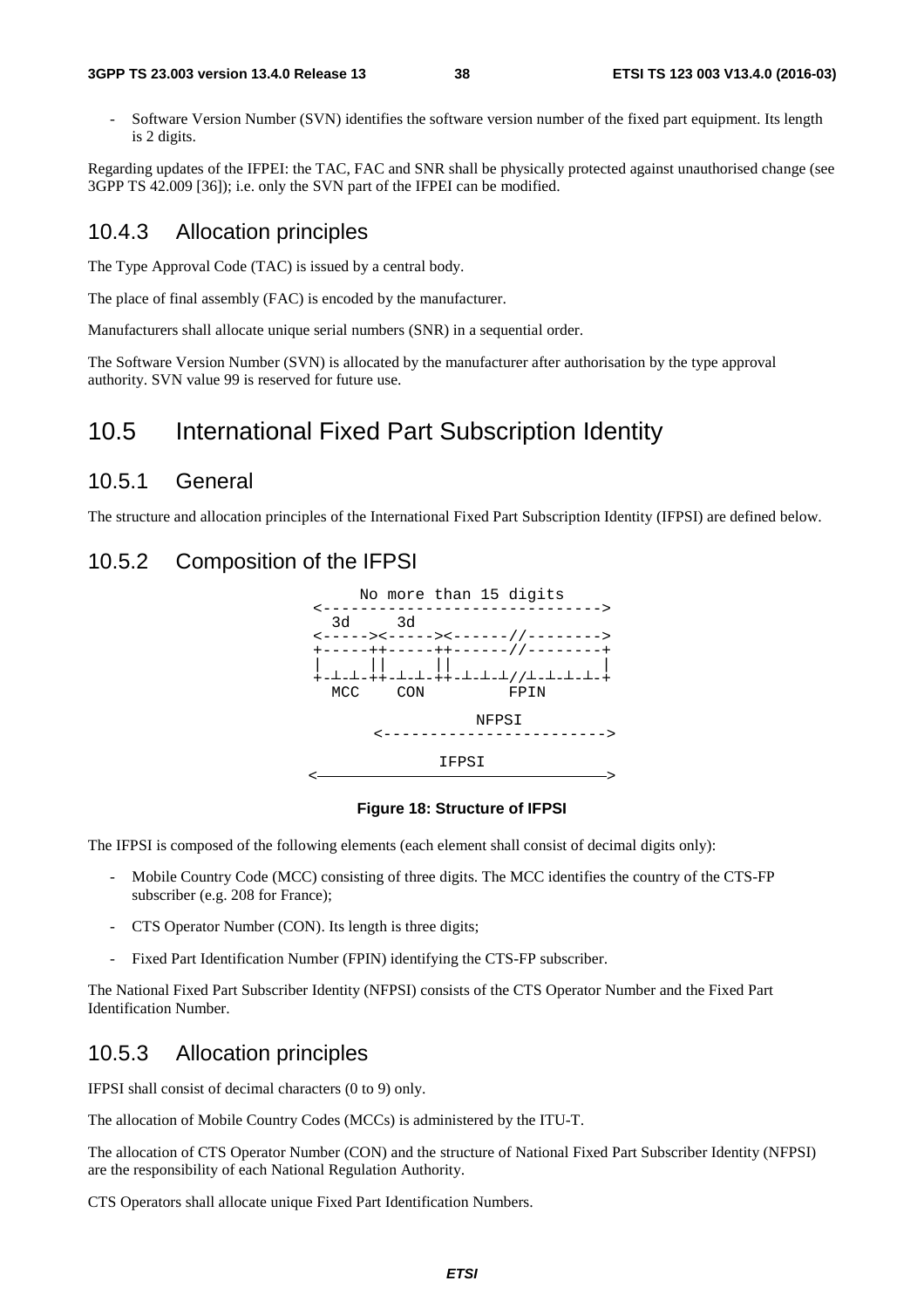# 11 **Identification of Localised Service Area**

Cells may be grouped into specific localised service areas. Each localised service area is identified by a localised service area identity (LSA ID). No restrictions are placed on what cells may be grouped into a given localised service area.

The LSA ID can either be a PLMN significant number or a universal identity. This shall be known both in the networks and in the SIM.

The LSA ID consists of 24 bits, numbered from 0 to 23, with bit 0 being the LSB. Bit 0 indicates whether the LSA is a PLMN significant number or a universal LSA. If the bit is set to 0 the LSA is a PLMN significant number; if it is set to 1 it is a universal LSA.

The LSA ID shall be composed as shown in figure 19:



**Figure 19: Structure of LSA ID** 

# 12 Identification of PLMN, RNC, Service Area, CN domain and Shared Network Area

The following clauses describe identifiers which are used by both the CN and the UTRAN across the Iu interface. For identifiers which are solely used within the UTRAN, see 3GPP TS 25.401 [16].

NOTE: in the following subclauses, the double vertical bar notation  $\|$  indicates the concatenation operator.

### 12.1 PLMN Identifier

A Public Land Mobile Network is uniquely identified by its PLMN identifier. PLMN-Id consists of Mobile Country Code (MCC) and Mobile Network Code (MNC).

#### - **PLMN-Id = MCC || MNC**

The MCC and MNC are predefined within a UTRAN, and set in the RNC via O&M.

## 12.2 CN Domain Identifier

A CN Domain Edge Node is identified within the UTRAN by its CN Domain Identifier. The CN Domain identifier is used over UTRAN interfaces to identify a particular CN Domain Edge Node for relocation purposes. The CN Domain identifier for Circuit Switching (CS) consists of the PLMN-Id and the LAC, whereas for Packet Switching (PS) it consists of the PLMN-Id, the LAC, and the RAC of the first accessed cell in the target RNS.

The two following CN Domain Identifiers are defined:

- **CN CS Domain-Id = PLMN-Id || LAC**
- **CN PS Domain-Id = PLMN-Id || LAC || RAC**

The LAC and RAC are defined by the operator, and set in the RNC via O&M.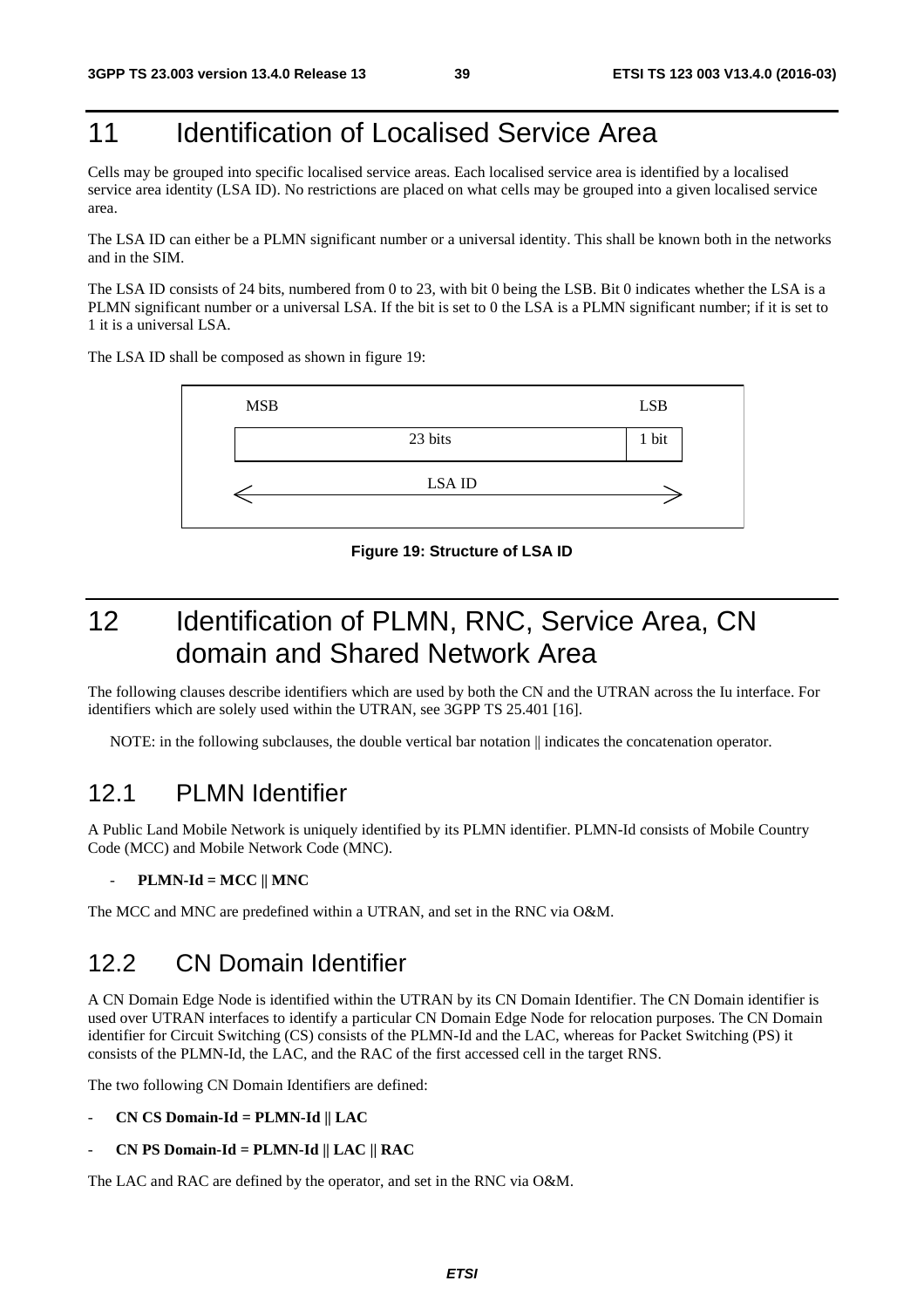For the syntax description and the use of this identifier in RANAP signalling, see 3GPP TS 25.413 [17].

# 12.3 CN Identifier

A CN node is uniquely identified within a PLMN by its CN Identifier (CN-Id). The CN-Id together with the PLMN identifier globally identifies the CN node. The CN-Id together with the PLMN-Id is used as the CN node identifier in RANAP signalling over the Iu interface.

#### **Global CN-Id = PLMN-Id || CN-Id**

The CN-Id is defined by the operator, and set in the nodes via O&M.

For the syntax description and the use of this identifier in RANAP signalling, see 3GPP TS 25.413 [17].

# 12.4 RNC Identifier

An RNC node is uniquely identified by its RNC Identifier (RNC-Id). The RNC-Id of an RNC is used in the UTRAN, in a GERAN which is operating in GERAN Iu mode and between them. A BSC which is part of a GERAN operating in Iu mode is uniquely identified by its RNC Identifier (RNC-Id). The RNC-Id of a BSC is used in a GERAN which is operating in GERAN Iu mode, in the UTRAN and between them. RNC-Id together with the PLMN identifier globally identifies the RNC. The RNC-Id on its own or the RNC-Id together with the PLMN-Id is used as the RNC identifier in the UTRAN Iub, Iur and Iu interfaces. The SRNC-Id is the RNC-Id of the SRNC. The C-RNC-Id is the RNC-Id of the controlling RNC. The D-RNC-Id is the RNC Id of the drift RNC.

#### - **Global RNC-Id = PLMN-Id || RNC-Id**

The RNC-Id is defined by the operator, and set in the RNC via O&M

For the syntax description and the use of this identifier in RANAP signalling, see 3GPP TS 25.413 [17].

For the usage of this identifier on Iur-g, see 3GPP TS 43.130 [43].

# 12.5 Service Area Identifier

The Service Area Identifier (SAI) is used to identify an area consisting of one or more cells belonging to the same Location Area. Such an area is called a Service Area and can be used for indicating the location of a UE to the CN.

The Service Area Code (SAC) together with the PLMN-Id and the LAC constitute the Service Area Identifier.

#### - **SAI = PLMN-Id || LAC || SAC**

The SAC is defined by the operator, and set in the RNC via O&M.

For the syntax description and the use of this identifier in RANAP signalling, see 3GPP TS 25.413 [17]. 3GPP TS 25.423 [37] and 3GPP TS 25.419 [38] define the use of this identifier in RNSAP and SABP signalling.

A cell may belong to one or two Service Areas. If it belongs to two Service Areas, one is applicable in the Broadcast (BC) domain and the other is applicable in both the CS and PS domains.

The Broadcast (BC) domain requires that its Service Areas each consist of only one cell. This does not limit the use of Service Areas for other domains. Refer to 3GPP TS 25.410 [39] for a definition of the BC domain.

# 12.6 Shared Network Area Identifier

The Shared Network Area Identifier (SNA-Id) is used to identify an area consisting of one or more Location Areas. Such an area is called a Shared Network Area and can be used to grant access rights to parts of a Shared Network to a UE in connected mode (see 3GPP TS 25.401 [39]).

The Shared Network Area Identifier consists of the PLMN-Id followed by the Shared Network Area Code (SNAC).

#### - **SNA-Id = PLMN-Id || SNAC**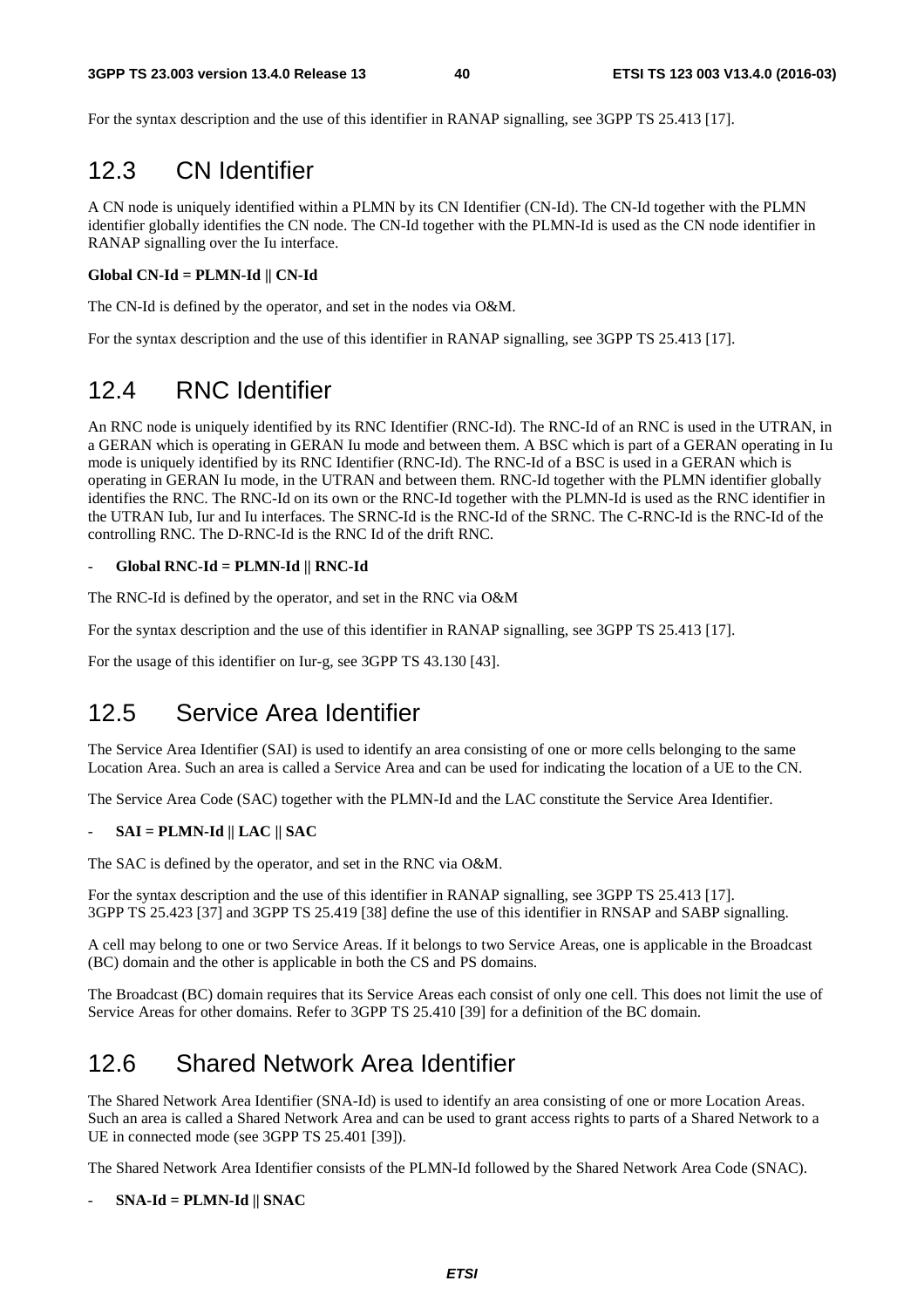The SNAC is defined by the operator.

For the syntax description and the use of this identifier in RANAP signalling, see 3GPP TS 25.413 [17].

# 13 Numbering, addressing and identification within the IP multimedia core network subsystem

### 13.1 Introduction

This clause describes the format of the parameters needed to access the IP multimedia core network subsystem. For further information on the use of the parameters see 3GPP TS 23.228 [24] and 3GPP TS 29.163 [63]. For more information on the ".3gppnetwork.org" domain name and its applicability, see Annex D of the present document. For more information on the ".invalid" top level domain see IETF RFC 2606 [64].

### 13.2 Home network domain name

The home network domain name shall be in the form of an Internet domain name, e.g. operator.com, as specified in IETF RFC 1035 [19] and IETF RFC 1123 [20]. The home network domain name consists of one or more labels. Each label shall consist of the alphabetic characters (A-Z and a-z), digits (0-9) and the hyphen (-) in accordance with IETF RFC 1035 [19]. Each label shall begin and end with either an alphabetic character or a digit in accordance with IETF RFC 1123 [20]. The case of alphabetic characters is not significant.

For 3GPP systems, if there is no ISIM application, the UE shall derive the home network domain name from the IMSI as described in the following steps:

- 1. Take the first 5 or 6 digits, depending on whether a 2 or 3 digit MNC is used (see 3GPP TS 31.102 [27]) and separate them into MCC and MNC; if the MNC is 2 digits then a zero shall be added at the beginning.
- 2. Use the MCC and MNC derived in step 1 to create the "mnc<MNC>.mcc<MCC>.3gppnetwork.org" domain name.
- 3. Add the label "ims." to the beginning of the domain.

An example of a home network domain name is:

IMSI in use: 234150999999999;

where:

- $MCC = 234$ ;
- $MNC = 15$ ; and
- MSIN = 0999999999,

which gives the home network domain name: ims.mnc015.mcc234.3gppnetwork.org.

For 3GPP2 systems, if there is no IMC present, the UE shall derive the home network domain name as described in Annex C of 3GPP2 X.S0013-004 [67].

## 13.3 Private User Identity

The private user identity shall take the form of an NAI, and shall have the form username@realm as specified in clause 2.1 of IETF RFC 4282 [53].

NOTE: It is possible for a representation of the IMSI to be contained within the NAI for the private identity.

For 3GPP systems, if there is no ISIM application, the private user identity is not known. If the private user identity is not known, the private user identity shall be derived from the IMSI.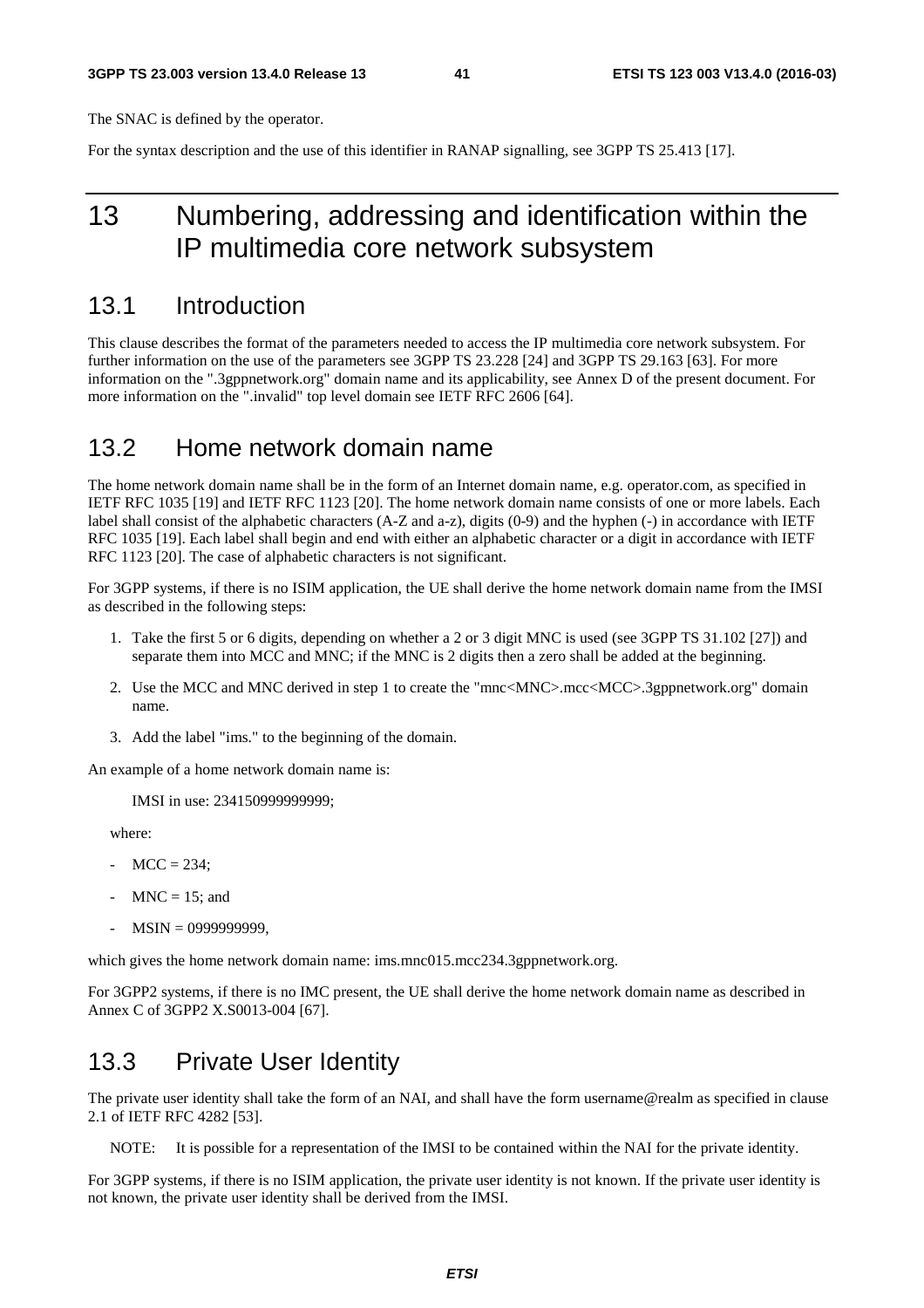The following steps show how to build the private user identity out of the IMSI:

- 1. Use the whole string of digits as the username part of the private user identity; and
- 2. convert the leading digits of the IMSI, i.e. MNC and MCC, into a domain name, as described in subclause 13.2.

The result will be a private user identity of the form "<IMSI>@ims.mnc<MNC>.mcc<MCC>.3gppnetwork.org". For example: If the IMSI is 2341509999999999 (MCC = 234, MNC = 15), the private user identity then takes the form "234150999999999@ims.mnc015.mcc234.3gppnetwork.org".

For 3GPP2 systems, if there is no IMC present, the UE shall derive the private user identity as described in Annex C of 3GPP2 X.S0013-004 [67].

## 13.4 Public User Identity

A Public User Identity is any identity used by a user within the IMS subsystem for requesting communication to another user.

The Public User Identity shall take the form of either a SIP URI (see IETF RFC 3261 [26]) or a Tel URI (see IETF RFC 3966 [45]).

The 3GPP specifications describing the interfaces over which Public User Identities are transferred specify the allowed Public User Identity formats, in particular 3GPP TS 24.229 [81] for SIP signalling interfaces, 3GPP TS 29.229 [95] for Cx and Dx interfaces, 3GPP TS 29.329 [96] for Sh interface, 3GPP TS 29.165 [97] for II-NNI interface.

In the case the user identity is a telephone number, it shall be represented either by a Tel URI or by a SIP URI that includes a 'user=phone' URI parameter and a "userinfo" part that shall follow the same format as the Tel URI.

According to 3GPP TS 24.229 [81], the UE can use either:

- a global number as defined in IETF RFC 3966 [45] and following E.164 format, as defined by ITU-T Recommendation E.164 [10] or
- a local number, that shall include a 'phone-context' parameter that identifies the scope of its validity, as per IETF RFC 3966 [45].

According to 3GPP TS 29.165 [97] a global number as defined in IETF RFC 3966 [45] shall be used in a tel-URI or in the user portion of a SIP URI with the user=phone parameter when conveyed via a non-roaming II-NNI except when agreement exists between the operators to also allow other kinds of numbers.

According to 3GPP TS 29.229 [95] and 3GPP TS 29.329 [96] the canonical forms of SIP URI and Tel URI shall be used over the corresponding Diameter interfaces.

The canonical form of a SIP URI for a Public User Identity shall take the form "sip:username@domain" as specified in IETF RFC 3261 [26], section 10.3. SIP URI comparisons shall be performed as defined in IETF RFC 3261 [26], section 19.1.4.

The canonical form of a Tel URI for a Public User Identity shall take the form 'tel:+<CC><NDC><SN>' (max number of digits is 15), that represents an E.164 number and shall contain a global number without parameters and visual separators (see IETF RFC 3966[45], section 3). Tel URI comparisons shall be performed as defined in IETF RFC 3966[45], section 4.

Public User Identities are stored in the HSS either as a distinct Public User Identity or as a Wildcarded Public User Identity. A distinct Public User Identity contains the Public User Identity that is used in routing and it is explicitly provisioned in the HSS.

## 13.4A Wildcarded Public User Identity

Public User Identities may be stored in the HSS as Wildcarded Public User Identities. A Wildcarded Public User Identity represents a collection of Public User Identities that share the same service profile and are included in the same implicit registration set. Wildcarded Public User Identities enable optimisation of the operation and maintenance of the nodes for the case in which a large amount of users are registered together and handled in the same way by the network. The format of a Wildcarded Public User Identity is the same as for the Wildcarded PSI described in subclause 13.5.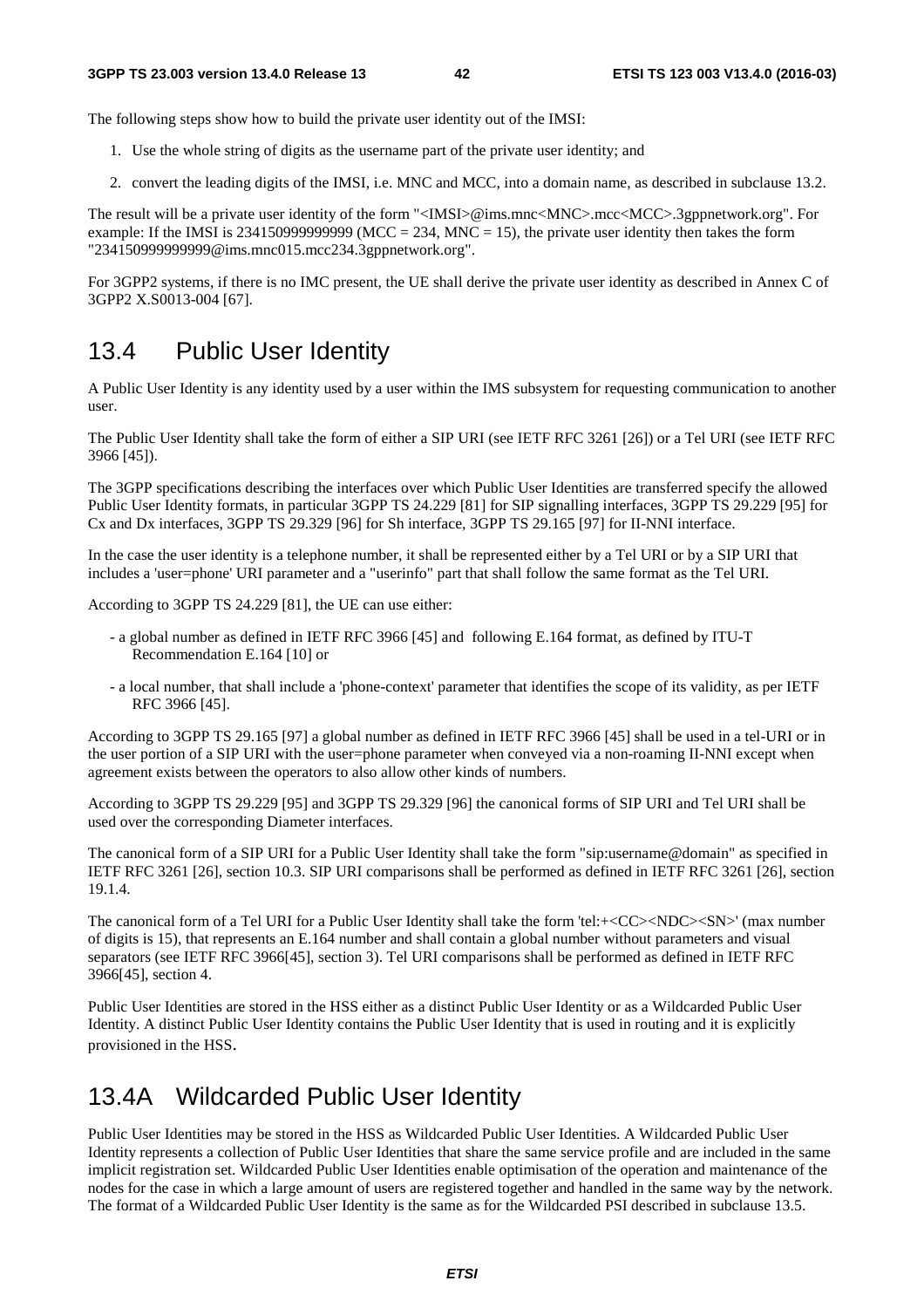# 13.4B Temporary Public User Identity

For 3GPP systems, if there is no ISIM application to host the Public User Identity, a Temporary Public User Identity shall be derived, based on the IMSI. The Temporary Public User Identity shall be of the form as described in sub-clause 13.4 and shall consist of the string "sip:" appended with a username and domain portion equal to the IMSI derived Private User Identity, as described in sub-clause 13.2. An example using the same example IMSI from sub-clause 13.2 can be found below:

EXAMPLE: "sip:234150999999999@ims.mnc015.mcc234.3gppnetwork.org".

For 3GPP2 systems, if there is no IMC present, the UE shall derive the public user identity as described in Annex C of 3GPP2 X.S0013-004 [67].

# 13.5 Public Service Identity (PSI)

The public service identity shall take the form of either a SIP URI (see IETF RFC 3261 [26]) or a Tel URI (see IETF RFC 3966 [45]). A public service identity identifies a service, or a specific resource created for a service on an application server. The domain part is pre-defined by the IMS operators and the IMS system provides the flexibility to dynamically create the user part of the PSIs.

The PSIs are stored in the HSS either as a distinct PSI or as a wildcarded PSI. A distinct PSI contains the PSI that is used in routing , whilst a wildcarded PSI represents a collection of PSIs. Wildcarded PSIs enable optimisation of the operation and maintenance of the nodes. A wildcarded PSI consists of a delimited regular expression located either in the userinfo portion of the SIP URI or in the telephone-subscriber portion of the Tel URI. The regular expression in the wildcarded PSI shall take the form of Extended Regular Expressions (ERE) as defined in chapter 9 in IEEE 1003.1- 2004 Part 1 [60]. The delimiter shall be the exclamation mark character ("!"). If more than two exclamation mark characters are present in the userinfo portion or telephone-subscriber portion of a wildcarded PSI then the outside pair of exclamation mark characters is regarded as the pair of delimiters (i.e. no exclamation mark characters are allowed to be present in the fixed parts of the userinfo portion or telephone-subscriber portion).

When stored in the HSS, the wildcarded PSI shall include the delimiter character to indicate the extent of the part of the PSI that is wildcarded. It is used to separate the regular expression from the fixed part of the wildcarded PSI.

Example: The following PSI could be stored in the HSS - "sip:chatlist!.\*!@example.com".

When used on an interface, the exclamation mark characters within a PSI shall not be interpreted as delimiter..

Example: The following PSIs communicated in interface messages to the HSS will match to the wildcarded PSI of "sip:chatlist!.\*!@example.com" stored in the HSS:

- sip:chatlist1@example.com
- sip:chatlist2@example.com
- sip:chatlist42@example.com
- sip:chatlistAbC@example.com
- sip:chatlist!1@example.com

Note that sip:chatlist1@example.com and sip:chatlist!1@example.com are regarded different specific PSIs, both matching the wildcarded PSI sip:chatlist!.\*!@example.com.

When used by an application server to identify a specific resource (e.g. a chat session) over Inter Operator Network to Network Interface (II-NNI), the PSI should be a SIP URI without including a port number.

NOTE: Based on local configuration policy, a PSI can be routed over Inter Operator Network to Network Interface (II-NNI). Details of this routing are operator specific and out of scope of this specification.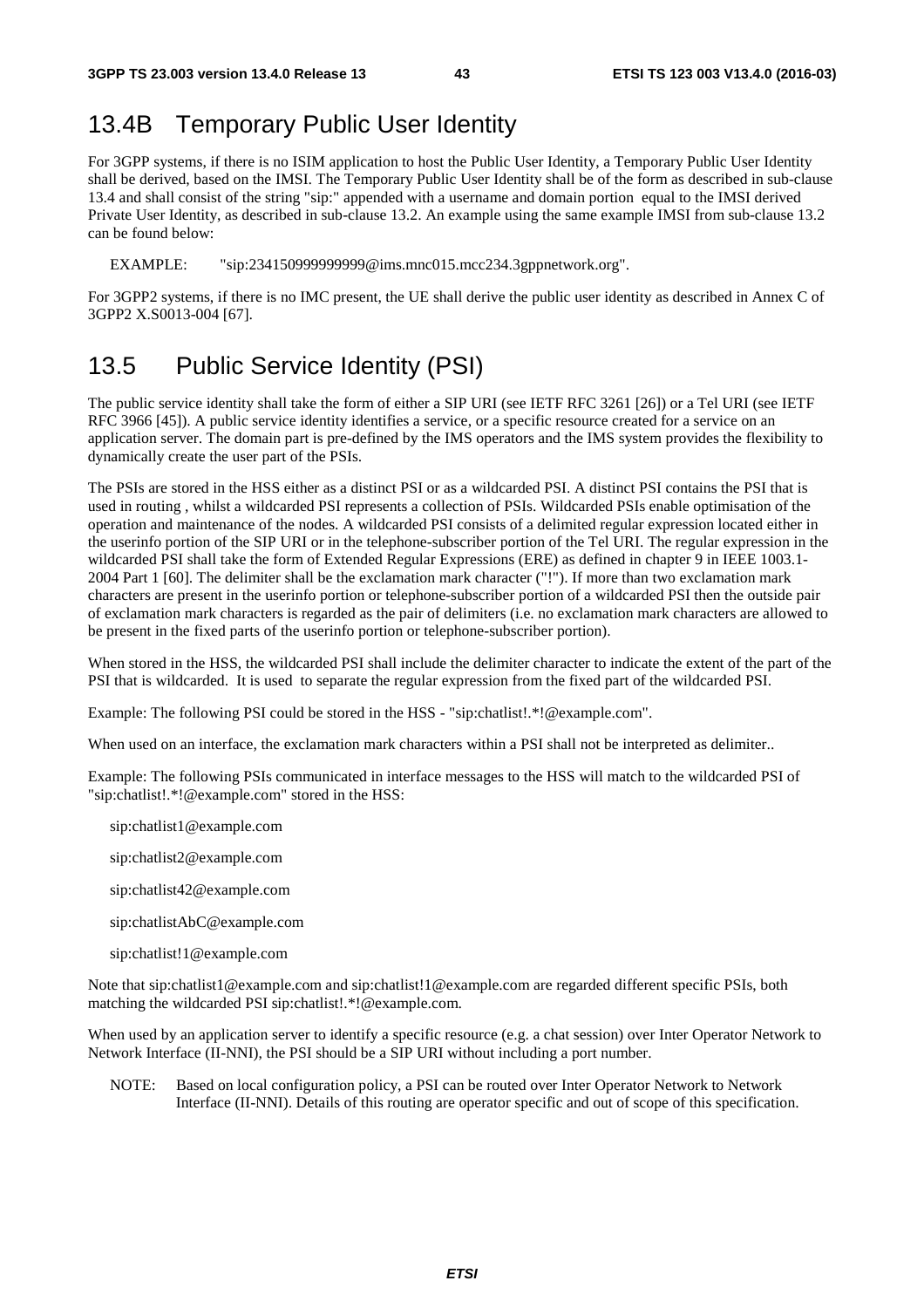# 13.5A Private Service Identity

The Private Service Identity is applicable to a PSI user and is similar to a Private User Identity in the form of a Network Access Identifier (NAI), which is defined in IETF RFC 4282 [53]. The Private Service Identity is operator defined and although not operationally used for registration, authorisation and authentication in the same way as Private User Identity, it enables Public Service Identities to be associated to a Private Service Identity which is required for compatibility with the Cx procedures.

# 13.6 Anonymous User Identity

The Anonymous User Identity shall take the form of a SIP URI (see IETF RFC 3261 [26]). A SIP URI for an Anonymous User Identity shall take the form "sip:user@domain". The user part shall be the string "anonymous" and the domain part shall be the string "anonymous.invalid". The full SIP URI for Anonymous User Identity is thus:

"sip:anonymous@anonymous.invalid"

For more information on the Anonymous User Identity and when it is used, see 3GPP TS 29.163 [63].

# 13.7 Unavailable User Identity

The Unavailable User Identity shall take the form of a SIP URI (see IETF RFC 3261 [26]). A SIP URI for an Unavailable User Identity shall take the form "sip:user@domain". The user part shall be the string "unavailable" and the domain part shall be the string "unknown.invalid". The full SIP URI for Unavailable User Identity is thus:

"sip:unavailable@unknown.invalid"

For more information on the Unavailable User Identity and when it is used, see 3GPP TS 29.163 [63].

## 13.8 Instance-ID

An instance-id is a SIP Contact header parameter that uniquely identifies the SIP UA performing a registration.

When an IMEI is available, the instance-id shall take the form of a IMEI URN (see RFC 7254 [79]). The format of the instance-id shall take the form "urn:gsma:imei:<imeival>" where by the imeival shall contain the IMEI encoded as defined in RFC 7254 [79]. The optional <sw-version-param> and <imei-version-param> parameters shall not be included in the instance-id. RFC 7255 [104] specifies additional considerations for using the IMEI as an instance-id. An example of such an instance-id is as follows:

EXAMPLE: urn:gsma:imei:90420156-025763-0

If no IMEI is available, the instance-id shall take the form of a string representation of a UUID as a URN as defined in IETF RFC 4122 [80]. An example of such an instance-id is as follows:

EXAMPLE: urn:uuid:f81d4fae-7dec-11d0-a765-00a0c91e6bf6

For more information on the instance-id and when it is used, see 3GPP TS 24.229 [81].

### 13.9 XCAP Root URI

### 13.9.1 XCAP Root URI on Ut interface

#### 13.9.1.1 General

XCAP Root URI is an HTTP URI that represents the XCAP Root. Although a valid URI, the XCAP Root URI does not correspond to an actual resource.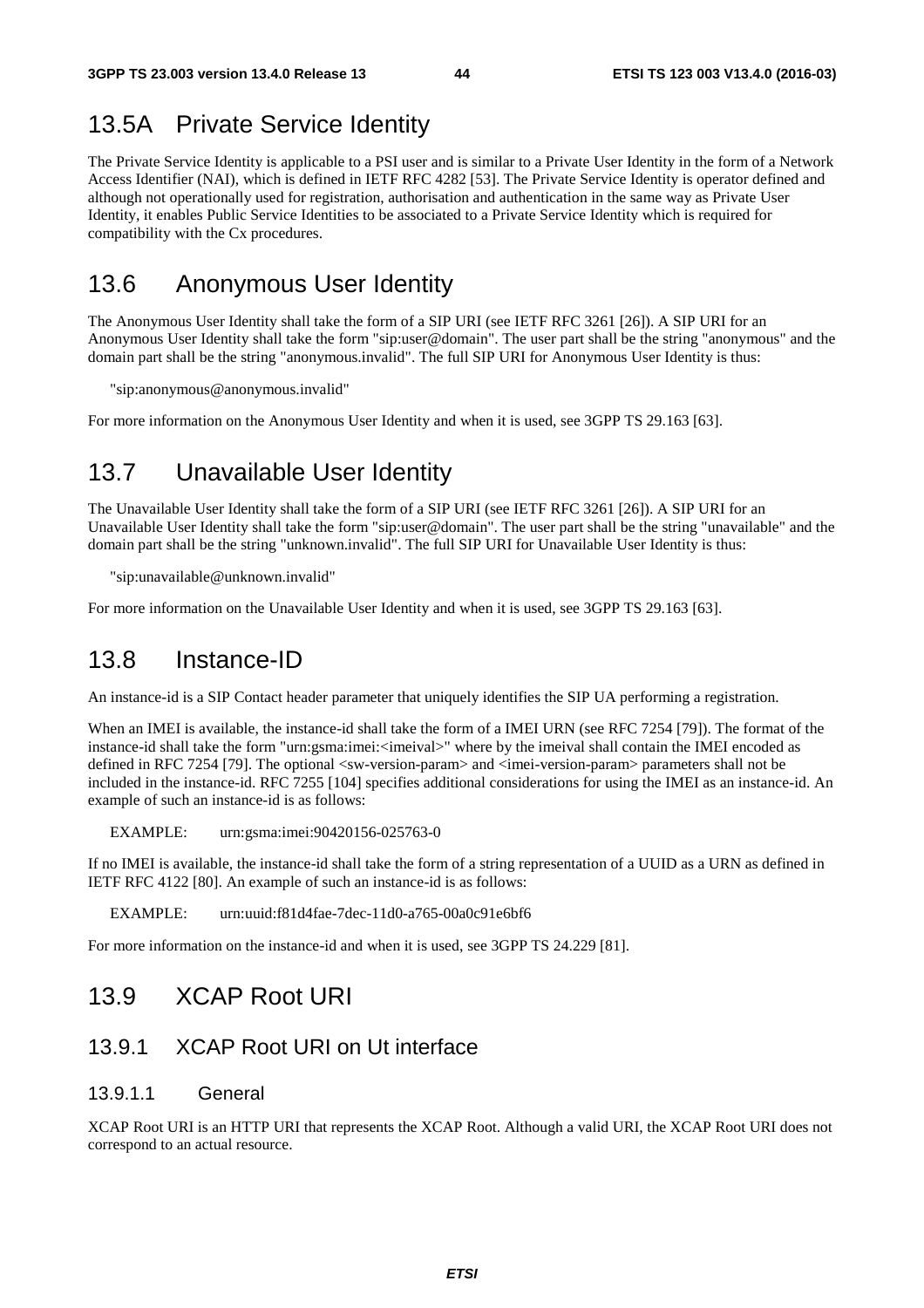#### 13.9.1.2 Format of XCAP Root URI

The XCAP Root URI, as defined in IETF RFC 4825 [94], is an HTTP URI that should have the following format:

"http://xcap.<domain>"

in which "<domain>" identifies the domain hosting the XCAP server.

NOTE 1: The XCAP Root URI does not contain a port portion or an abs path portion of a standard HTTP URI.

If a preconfigured or provisioned XCAP Root URI is available then the UE shall use it. When a preconfigured or provisioned XCAP Root URI does not exist then the UE shall create the XCAP Root URI as follows:

- The first label shall be "xcap".
- The next label(s) shall identify the home network as follows:
- 1. When the UE has an ISIM, the domain name from the IMPI shall be used (see 3GPP TS 31.103 [93]) as follows:
	- a. if the last two labels of the domain name from the IMPI are "3gppnetwork.org":
		- i. the next labels shall be all labels of the domain name from the IMPI apart from the last two labels; and
		- ii. the last three labels shall be "pub.3gppnetwork.org";
	- b. if the last two labels of the domain name from the IMPI are other than the "3gppnetwork.org":
		- i. the next labels shall be all labels of the domain name from the IMPI;
- 2. When the UE has a USIM and does not have ISIM, the home network shall be "ims.mnc<MNC>.mcc<MCC>.pub.3gppnetwork.org" where <MNC> and <MCC> shall be derived from the components of the IMSI defined in subclause 2.2. If there are only two significant digits in the MNC, one "0" digit shall be inserted at the left side to fill the 3 digits coding of MNC in the FQDN of XCAP Root URI.

As an example for the case when the UE has ISIM, where the IMPI is "user@operator.com", the overall XCAP Root URI used by the UE would be:

"http://xcap.operator.com".

As an example for the case when the UE has ISIM, where the IMPI is "234150999999999@ims.mnc015.mcc234.3gppnetwork.org", the overall XCAP Root URI used by the UE would be:

"xcap.ims.mnc015.mcc234.pub.3gppnetwork.org".

As an example for the case when the UE has USIM and does not have ISIM, where the MCC is 345 and the MNC is 12, the overall XCAP Root URI created and used by the UE would be:

"xcap.ims.mnc012.mcc345.pub.3gppnetwork.org"

# 13.10 Default Conference Factory URI for MMTel

The Default Conference Factory URI for MMTel shall take the form of a SIP URI (see IETF RFC 3261 [26]) with a host portion set to the home network domain name as described in subclause 13.2 prefixed with "conf-factory.". The user portion shall be set to "mmtel".

Examples of the Default Conference Factory URI for MMTel can be found below:

EXAMPLE 1: "sip:mmtel@conf-factory.operator.com"

when the UE has a home network domain name of operator.com.

EXAMPLE 2: "sip:mmtel@conf-factory.ims.mnc015.mcc234.3gppnetwork.org"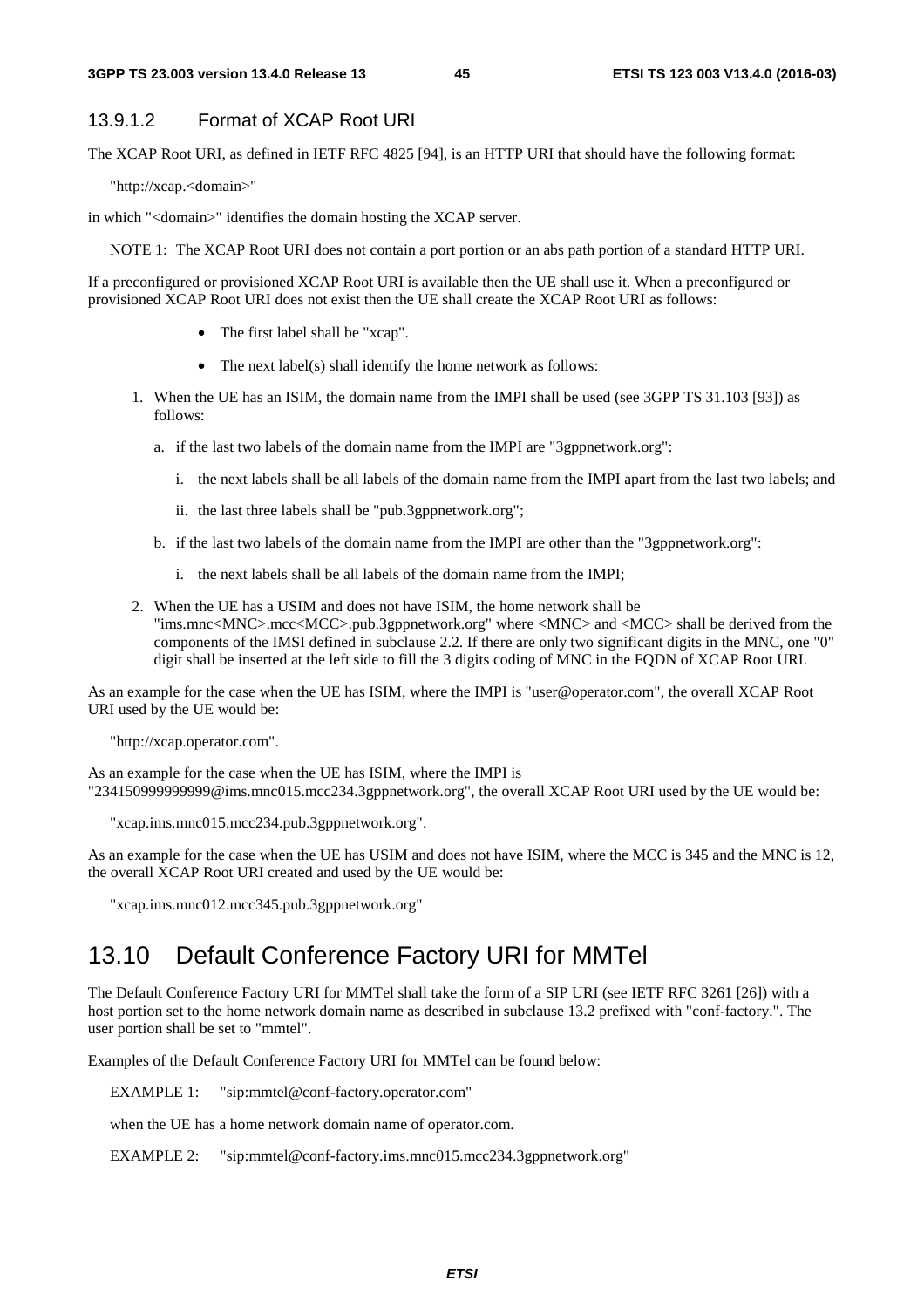for 3GPP systems, when the UE with no ISIM application has a home network domain name of ims.mnc015.mcc234.3gppnetwork.org derived from the same example IMSI as described in subclause 13.2.

# 14 Numbering, addressing and identification for 3GPP System to WLAN Interworking

### 14.1 Introduction

This clause describes the format of the parameters needed to access the 3GPP system supporting the WLAN interworking. For further information on the use of the parameters see 3GPP TS 24.234 [48]. For more information on the ".3gppnetwork.org" domain name and its applicability, see Annex D of the present document.

NOTE: The WLAN Network Selection and WLAN/3GPP Radio Interworking features supersede the I-WLAN feature from Rel-12 onwards, therefore all I-WLAN related requirements specified in the present Clause are no longer maintained.

### 14.2 Home network realm

The home network realm shall be in the form of an Internet domain name, e.g. operator.com, as specified in RFC 1035 [19].

When attempting to authenticate within WLAN access, the WLAN UE shall derive the home network domain name from the IMSI as described in the following steps:

- 1. take the first 5 or 6 digits, depending on whether a 2 or 3 digit MNC is used (see 3GPP TS 31.102 [27], 3GPP TS 51.011 [66]) and separate them into MCC and MNC; if the MNC is 2 digits then a zero shall be added at the beginning;
- 2. use the MCC and MNC derived in step 1 to create the "mnc<MNC>.mcc<MCC>. 3gppnetwork.org" domain name;
- 3. add the label "wlan." to the beginning of the domain name.

An example of a WLAN NAI realm is:

IMSI in use: 234150999999999;

Where:

 $MCC = 234$ ;

 $MNC = 15$ ;

MSIN = 0999999999

Which gives the home network domain name: wlan.mnc015.mcc234.3gppnetwork.org.

NOTE: If it is not possible for the WLAN UE to identify whether a 2 or 3 digit MNC is used (e.g. SIM is inserted and the length of MNC in the IMSI is not available in the "Administrative data" data file), it is implementation dependent how the WLAN UE determines the length of the MNC (2 or 3 digits).

### 14.3 Root NAI

The Root NAI shall take the form of a NAI, and shall have the form username@realm as specified in clause 2.1 of IETF RFC 4282 [53].

The username part format of the Root NAI shall comply with IETF RFC 4187 [50] when EAP AKA authentication is used and with IETF RFC 4186 [51], when EAP SIM authentication is used.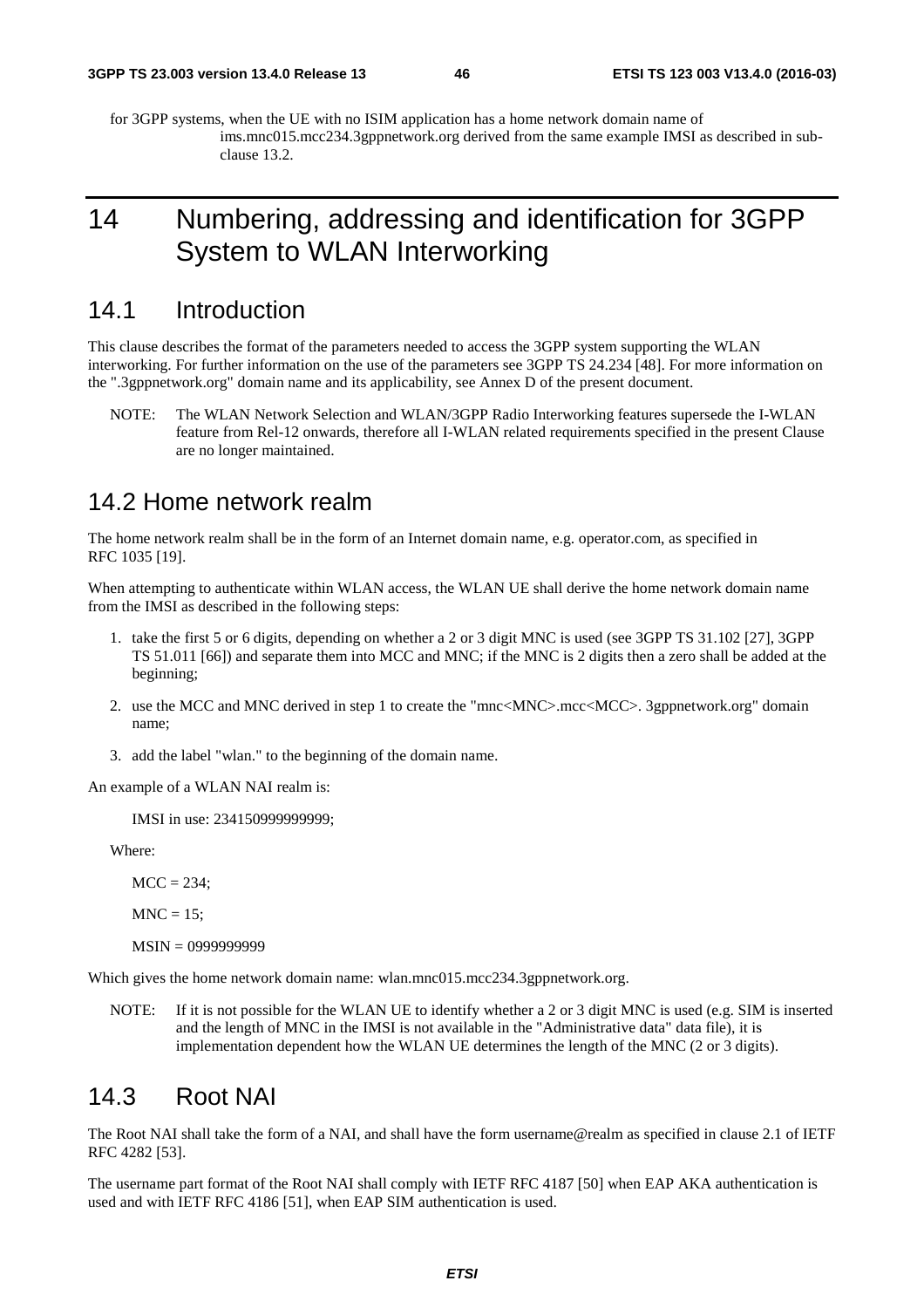When the username part includes the IMSI, the Root NAI shall be built according to the following steps:

- 1. Generate an identity conforming to NAI format from IMSI as defined in EAP SIM [51] and EAP AKA [50] as appropriate;
- 2. Convert the leading digits of the IMSI, i.e. MNC and MCC, into a domain name, as described in subclause 14.2.

The result will be a root NAI of the form:

"0<IMSI>@wlan.mnc<MNC>.mcc<MCC>.3gppnetwork.org", for EAP AKA authentication and "1<IMSI>@wlan.mnc<MNC>.mcc<MCC>.3gppnetwork.org", for EAP SIM authentication

For example, for EAP AKA authentication: If the IMSI is 2341509999999999 (MCC = 234, MNC = 15), the root NAI then takes the form 0234150999999999@wlan.mnc015.mcc234.3gppnetwork.org.

## 14.4 Decorated NAI

The Decorated NAI shall take the form of a NAI and shall have the form 'homerealm!username@otherrealm' as specified in clause 2.7 of the IETF RFC 4282 [53].

The realm part of Decorated NAI consists of 'otherrealm', see the IETF draft 2486-bisRFC 4282 [53]. 'Homerealm' is the realm as specified in clause 14.2, using the HPLMN ID ('homeMCC' + 'homeMNC)'. 'Otherrealm' is the realm built using the PLMN ID (visitedMCC + visited MNC) of the PLMN selected as a result of WLAN PLMN selection (see 3GPP TS 24.234 [48]).

The username part format of the Root NAI shall comply with IETF RFC 4187 [50] when EAP AKA authentication is used and with IETF RFC 4186 [51], when EAP SIM authentication is used.

When the username part of Decorated NAI includes the IMSI, it shall be built following the same steps specified for Root NAI in clause 14.3.

The result will be a decorated NAI of the form:

"wlan.mnc<homeMNC>.mcc<homeMCC>.3gppnetwork.org !0<IMSI>@wlan.mnc<visitedMNC>.mcc<visitedMCC>.3gppnetwork.org", for EAP AKA authentication and " wlan.mnc<homeMNC>.mcc<homeMCC>.3gppnetwork.org !1<IMSI>@wlan.mnc<visitedMNC>.mcc<visitedMCC>.3gppnetwork.org ", for EAP SIM authentication

For example, for EAP AKA authentication: If the IMSI is 23415099999999999 (MCC = 234, MNC = 15) and the PLMN ID of the Selected PLMN is  $MCC = 610$ ,  $MNC = 71$  then the Decorated NAI takes the form wlan.mnc015.mcc234.3gppnetwork.org!0234150999999999@wlan.mnc071.mcc610.3gppnetwork.org.

NOTE: the 'otherrealm' specified in the present document is resolved by the WLAN AN. If the WLAN AN does not have access to the GRX, then the WLAN AN should resolve the realm by other means e.g. static look-up table, private local DNS server acting as an authoritative name server for that sub-domain.

# 14.4A Fast Re-authentication NAI

The Fast Re-authentication NAI in both EAP-SIM and EAP-AKA shall take the form of a NAI as specified in clause 2.1 of IETF RFC 4282 [53]. If the 3GPP AAA server does not return a complete NAI, the Fast Re-authentication NAI shall consist of the username part of the fast re-authentication identity as returned from the 3GPP AAA server and the same realm as used in the permanent user identity. If the 3GPP AAA server returns a complete NAI as the reauthentication identity, then this NAI shall be used. The username part of the fast re-authentication identity shall be decorated as described in 14.4 if the Selected PLMN is different from the HPLMN.

NOTE: The permanent user identity is either the root or decorated NAI as defined in clauses 14.3 and 14.4.

EXAMPLE 1: If the fast re-authentication identity returned by the 3GPP AAA Server is 458405627015 and the IMSI is 2341509999999999 (MCC = 234, MNC = 15), the Fast Re-authentication NAI for the case when NAI decoration is not used takes the form: 458405627015@wlan.mnc015.mcc234.3gppnetwork.org

EXAMPLE 2: If the fast re-authentication identity returned by the 3GPP AAA Server is "458405627015@aaa1.wlan.mnc015.mcc234.3gppnetwork.org" and the IMSI is 234150999999999 (MCC = 234,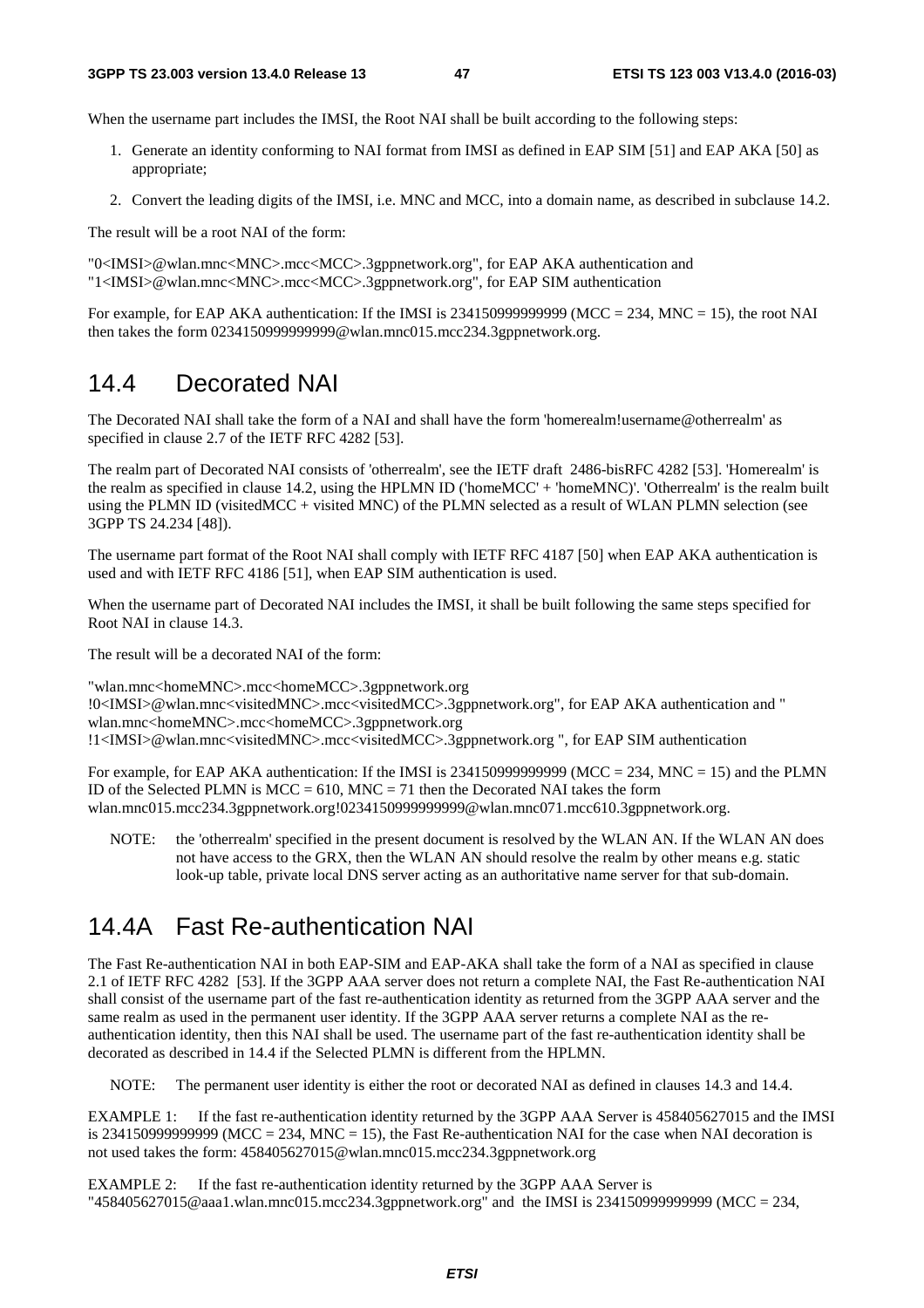$MNC = 15$ ), the Fast Re-authentication NAI for the case when NAI decoration is not used takes the form: 458405627015@aaa1.wlan.mnc015.mcc234.3gppnetwork.org

EXAMPLE 3: If the fast re-authentication identity returned by the 3GPP AAA Server is 458405627015 and the IMSI is 23415099999999999 (MCC = 234, MNC = 15), and the PLMN ID of the Selected PLMN is MCC = 610, MNC = 71, the Fast Re-authentication NAI takes the form: wlan.mnc015.mcc234.3gppnetwork.org !458405627015@wlan.mnc071.mcc610.3gppnetwork.org

# 14.5 Temporary identities

The Temporary identities (Pseudonyms and re-authentication identities) shall take the form of a NAI username as specified in clause 2.1 of the IETF RFC 4282 [53].

Temporary identity shall be generated as specified in subclause 6.4.1 of 3GPP TS 33.234 [55]. This part of the temporary identity shall follow the UTF-8 transformation format specified in IETF RFC 2279 [54] except for the following reserved hexadecimal octet value:

FF.

When the temporary identity username is coded with FF, this reserved value is used to indicate the special case when no valid temporary identity exists in the WLAN UE (see 3GPP TS 24.234 [48]). The network shall not allocate a temporary identity with the whole username coded with the reserved hexadecimal value FF.

For EAP-AKA authentication, the username portion of the pseudonym identity shall be prepended with the single digit "2" and the username portion of the fast re-authentication identity shall be prepended with the single digit "4" as specified in sub-clause 4.1.1.7 of IETF RFC 4187 [50].

For EAP-SIM authentication, the username portion of the pseudonym identity shall be prepended with the single digit "3" and the username portion of the fast re-authentication identity shall be prepended with the single digit "5" as specified in sub-clause 4.2.1.7 of IETF RFC 4186 [51].

# 14.6 Alternative NAI

The Alternative NAI shall take the form of a NAI, i.e. 'any username@REALM' as specified of IETF RFC 4282 [53]. The Alternative NAI shall not be routable from any AAA server.

The Alternative NAI shall contain a username part which is not derived from the IMSI. The username part shall not be a null string.

The REALM part of the NAI shall be 'unreachable.3gppnetwork.org'.

The result shall be an NAI in the form of:

"<any\_non\_null\_string>@unreachable.3gppnetwork.org"

# 14.7 W-APN

The W-APN is composed of two parts as follows:

- The W-APN Network Identifier; this defines to which external network the PDG is connected.
- The W-APN Operator Identifier; this defines in which PLMN the PDG serving the W-APN is located.

The W-APN Operator Identifier is placed after the W-APN Network Identifier. The W-APN consisting of both the Network Identifier and Operator Identifier corresponds to a FQDN of a PDG; the W-APN has, after encoding as defined in the paragraph below, a maximum length of 100 octets.

The encoding of the W-APN shall follow the Name Syntax defined in IETF RFC 2181 [18], IETF RFC 1035 [19] and IETF RFC 1123 [20]. The W-APN consists of one or more labels. Each label is coded as a one octet length field followed by that number of octets coded as 8 bit ASCII characters. Following IETF RFC 1035 [19] the labels shall consist only of the alphabetic characters (A-Z and a-z), digits (0-9) and the hyphen (-). Following IETF RFC 1123 [20],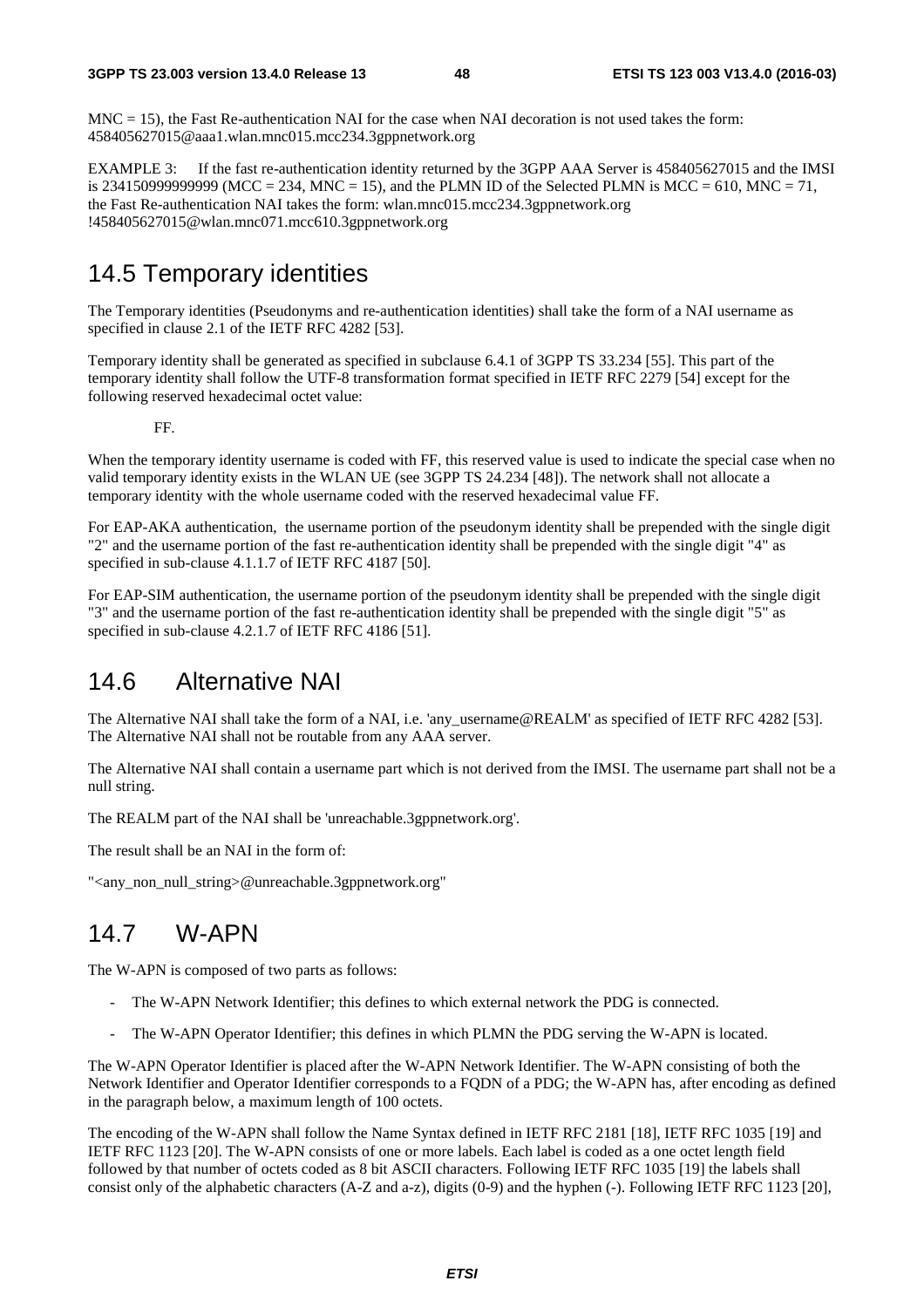the label shall begin and end with either an alphabetic character or a digit. The case of alphabetic characters is not significant. The W-APN is not terminated by a length byte of zero.

For the purpose of presentation, a W-APN is usually displayed as a string in which the labels are separated by dots (e.g. "Label1.Label2.Label3").

The W-APN for the support of IMS Emergency calls shall take the form of a common, reserved Network Identifier described in subclause 14.7.1 together with the usual W-APN Operator Identifier as described in subclause 14.7.2.

### 14.7.1 Format of W-APN Network Identifier

The W-APN Network Identifier follows the format defined for APNs in subclause 9.1.1. In addition to what has been defined in subclause 9.1.1 the W-APN Network Identifier shall not contain "w-apn." and not end in ".3gppnetwork.org".

A W-APN Network Identifier may be used to access a service associated with a PDG. This may be achieved by defining:

- a W-APN which corresponds to a FQDN of a PDG, and which is locally interpreted by the PDG as a request for a specific service, or
- a W-APN Network Identifier consisting of 3 or more labels and starting with a Reserved Service Label, or a W-APN Network Identifier consisting of a Reserved Service Label alone, which indicates a PDG by the nature of the requested service. Reserved Service Labels and the corresponding services they stand for shall be agreed between operators who have WLAN roaming agreements.

The W-APN Network Identifier for the support of IMS Emergency calls shall take the form of a common, reserved Network Identifier of the form "sos".

As an example, the W-APN for MCC 345 and MNC 12 is coded in the DNS as:

"sos.w-apn.mnc012.mcc345.pub.3gppnetwork.org".

where "sos" is the W-APN Network Identifier and " mnc012.mcc345.pub.3gppnetwork.org " is the W-APN Operator Identifier.

### 14.7.2 Format of W-APN Operator Identifier

The W-APN Operator Identifier is composed of six labels. The last three labels shall be "pub.3gppnetwork.org". The second and third labels together shall uniquely identify the PLMN. The first label distinguishes the domain name as a W-APN.

For each operator, there is a default W-APN Operator Identifier (i.e. domain name). This default W-APN Operator Identifier is derived from the IMSI as follows:

"w-apn.mnc<MNC>.mcc<MCC>.pub.3gppnetwork.org"

where:

"mnc" and "mcc" serve as invariable identifiers for the following digits.

 $\langle$ MNC $\rangle$  and  $\langle$ MCC $\rangle$  are derived from the components of the IMSI defined in subclause 2.2.

Alternatively, the default W-APN Operator Identifier is derived using the MNC and MCC of the VPLMN. See 3GPP TS 24.234 [48] for more information.

The default W-APN Operator Identifier is used in both non-roaming and roaming situations when attempting to translate a W-APN consisting only of a Network Identifier into the IP address of the PDG in the HPLMN.

In order to guarantee inter-PLMN DNS translation, the <MNC> and <MCC> coding used in the "w-apn.mnc<MNC>.mcc<MCC>.pub.3gppnetwork.org" format of the W-APN OI shall be:

 $-MNC$  = 3 digits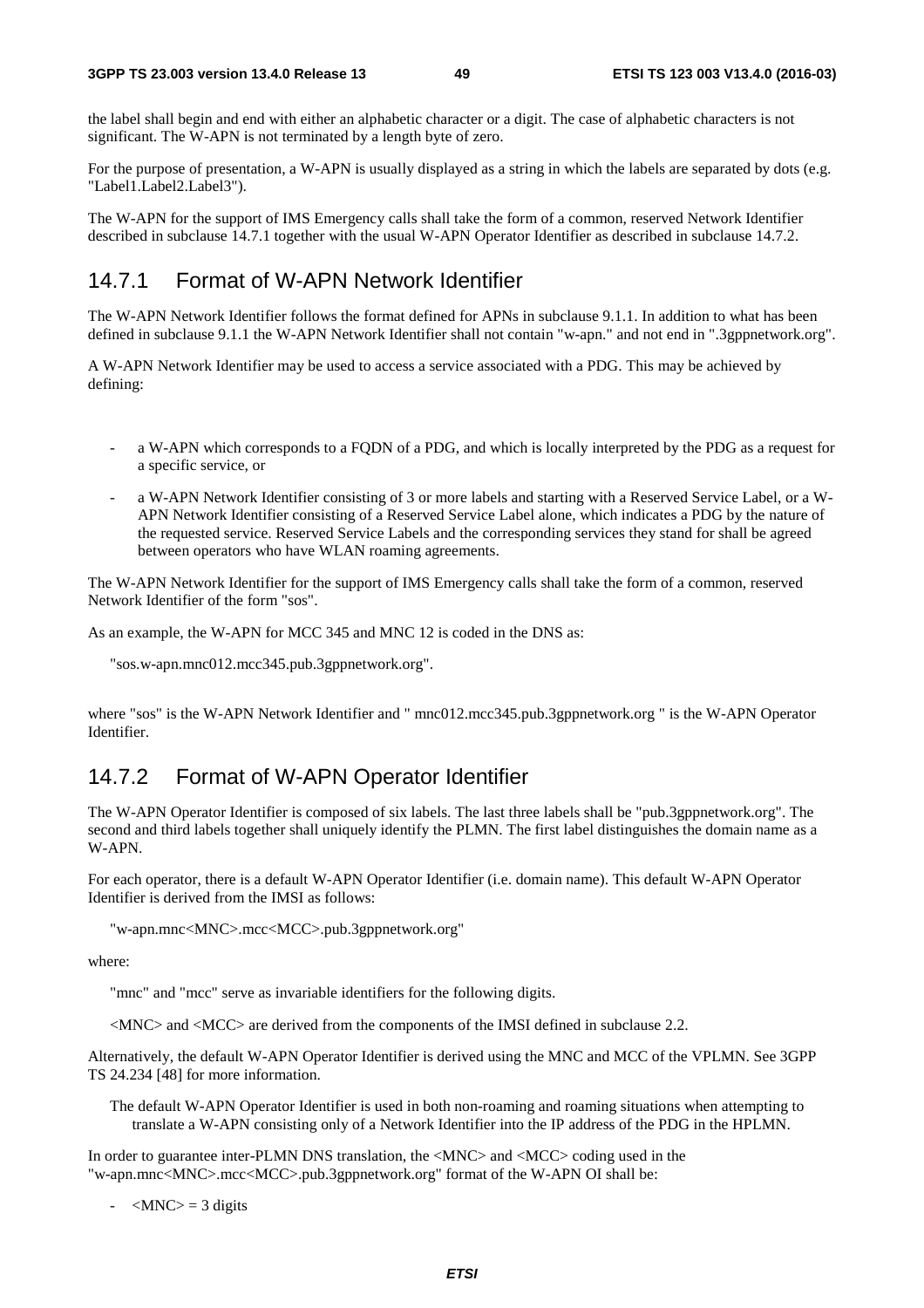$\langle MCC \rangle = 3$  digits

If there are only 2 significant digits in the MNC, one "0" digit shall be inserted at the left side to fill the 3 digits coding of MNC in the W-APN OI.

As an example, the W-APN OI for MCC 345 and MNC 12 is coded in the DNS as:

"w-apn.mnc012.mcc345.pub.3gppnetwork.org".

### 14.7.3 Alternative Format of W-APN Operator Identifier

For situations when the PDG serving the W-APN is located in such network that is not part of the GRX (i.e. the Interoperator IP backbone), the default Operator Identifier described in sub-clause 14.7.2 is not available for use. This restriction originates from the '.3gppnetwork.org' domain, which is only available in GRX DNS for actual use. Thus an alternative format of W-APN Operator Identifier is required for this case.

The Alternative W-APN Operator Identifiers shall be constructed as follows:

"w-apn.<valid operator"s REALM>"

where:

<valid operator"s REALM> corresponds to REALM names owned by the operator hosting the PDG serving the desired W-APN.

REALM names are required to be unique, and are piggybacked on the administration of the Public Internet DNS namespace. REALM names may also belong to the operator of the VPLMN.

As an example, the W-APN OI for the Operator REALM "notareal.com" is coded in the Public Internet DNS as:

"w-apn.notareal.com".

# 14.8 Emergency Realm and Emergency NAI for Emergency Cases

The emergency realm shall be of the form of a home network realm as described in clause 14.2 prefixed with the label "sos." at the beginning of the domain name.

An example of a WLAN emergency NAI realm is:

IMSI in use: 234150999999999;

Where:

 $MCC = 234$ :

 $MNC = 15$ :

MSIN = 0999999999

Which gives the home network domain name: sos.wlan.mnc015.mcc234.3gppnetwork.org.

The NAI for emergency cases shall be of the form as specified in subclauses 14.3 and 14.4, with the addition of the emergency realm as described above for PLMNs where the emergency realm is supported.

When UE is using I-WLAN as the access network for IMS emergency calls and IMSI is not available, the Emergency NAI shall be an NAI compliant with IETF RFC 4282 [53] consisting of username and realm, either constructed with IMEI or MAC address, as specified in 3GPP TS 33.234 [55]. The exact format shall be:

imei<IMEI>@sos.wlan.mnc<visitedMNC>.mcc<visitedMCC>.3gppnetwork.org

or if IMEI is not available,

mac<MAC>@sos.wlan.mnc<visitedMNC>.mcc<visitedMCC>.3gppnetwork.org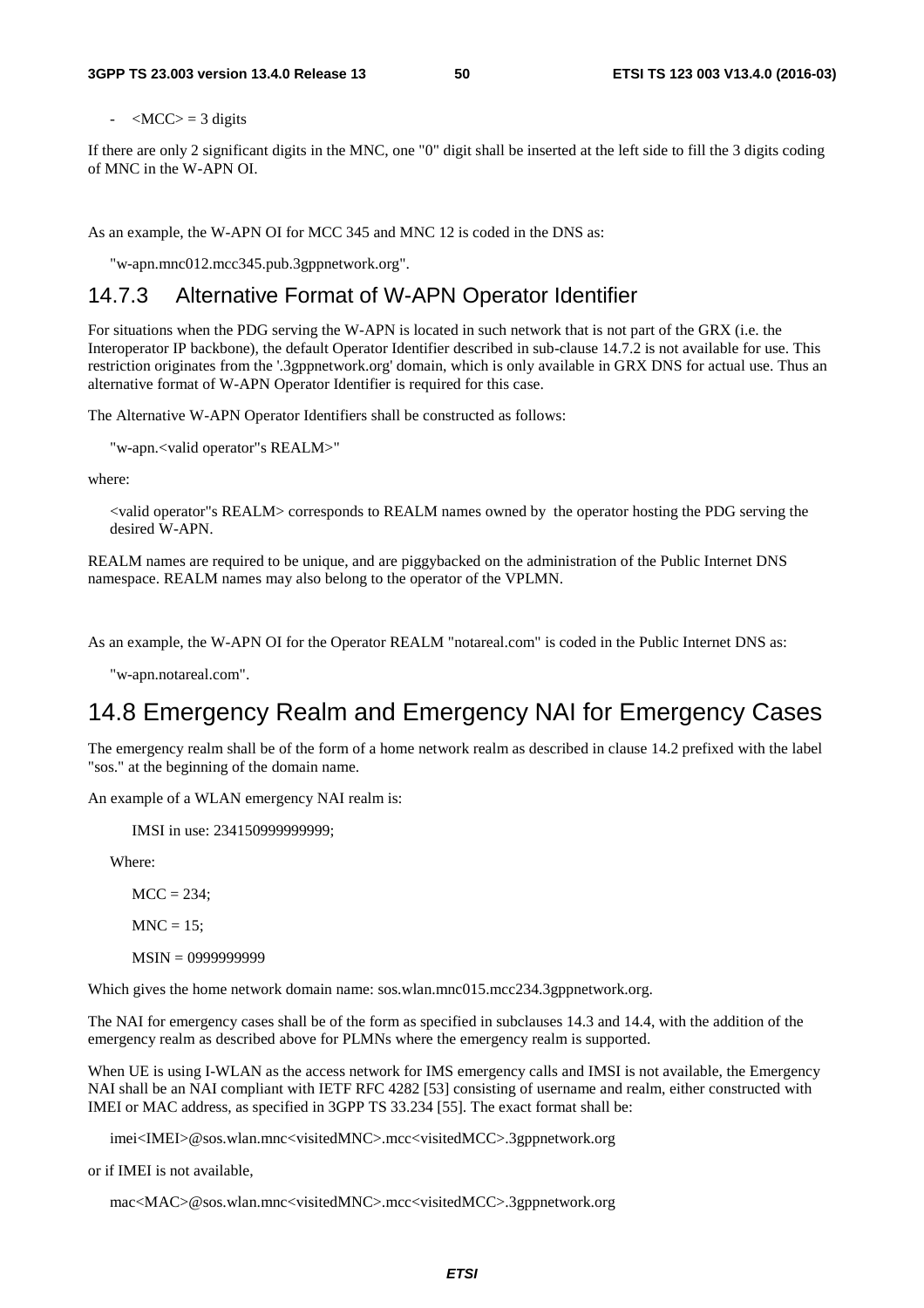The realm part of the above NAI consists of the realm built using the PLMN ID (visitedMCC + visitedMNC) of the PLMN selected as a result of the network selection procedure, as specified in section 5.2.5.4 of the 3GPP TS 24.234 [48].

The MNC and MCC shall be with 3 digits coded. If there are only 2 significant digits in the MNC, one "0" digit shall be inserted at the left side to fill the 3 digits coding of MNC in the realm of the NAI.

For example, if the IMEI is 219551288888888, and the selected PLMN is with MCC 345 and MNC 12, the Emergency NAI then takes the form of imei21955128888888888@sos.wlan.mnc012.mcc345.3gppnetwork.org.

For example, if the MAC address is 44-45-53-54-00-AB, and the selected PLMN is with MCC 345 and MNC 12, the Emergency NAI then takes the form of [mac4445535400AB@s](mailto:mac4445535400AB@sos.invalid)os.wlan.mnc012.mcc345.3gppnetwork.org, where the MAC address is represented in hexadecimal format without separators.

# 15 Identification of Multimedia Broadcast/Multicast **Service**

### 15.1 Introduction

This clause describes the format of the parameters needed to access the Multimedia Broadcast/Multicast service. For further information on the use of the parameters see 3GPP TS 23.246 [52].

# 15.2 Structure of TMGI

Temporary Mobile Group Identity (TMGI) is used within MBMS to uniquely identify Multicast and Broadcast bearer services.

TMGI is composed as shown in figure 15.2.1.



**Figure 15.2.1: Structure of TMGI** 

The TMGI is composed of three parts:

- 1) MBMS Service ID consisting of three octets. MBMS Service ID consists of a 6-digit fixed-length hexadecimal number between 000000 and FFFFFF. MBMS Service ID uniquely identifies an MBMS bearer service within a PLMN.
- 2) Mobile Country Code (MCC) consisting of three digits. The MCC identifies uniquely the country of domicile of the BM-SC;
- 3) Mobile Network Code (MNC) consisting of two or three digits (depending on the assignment to the PLMN by its national numbering authority). The MNC identifies the PLMN which the BM-SC belongs to. For more information on the use of the TMGI, see 3GPP TS 23.246 [52].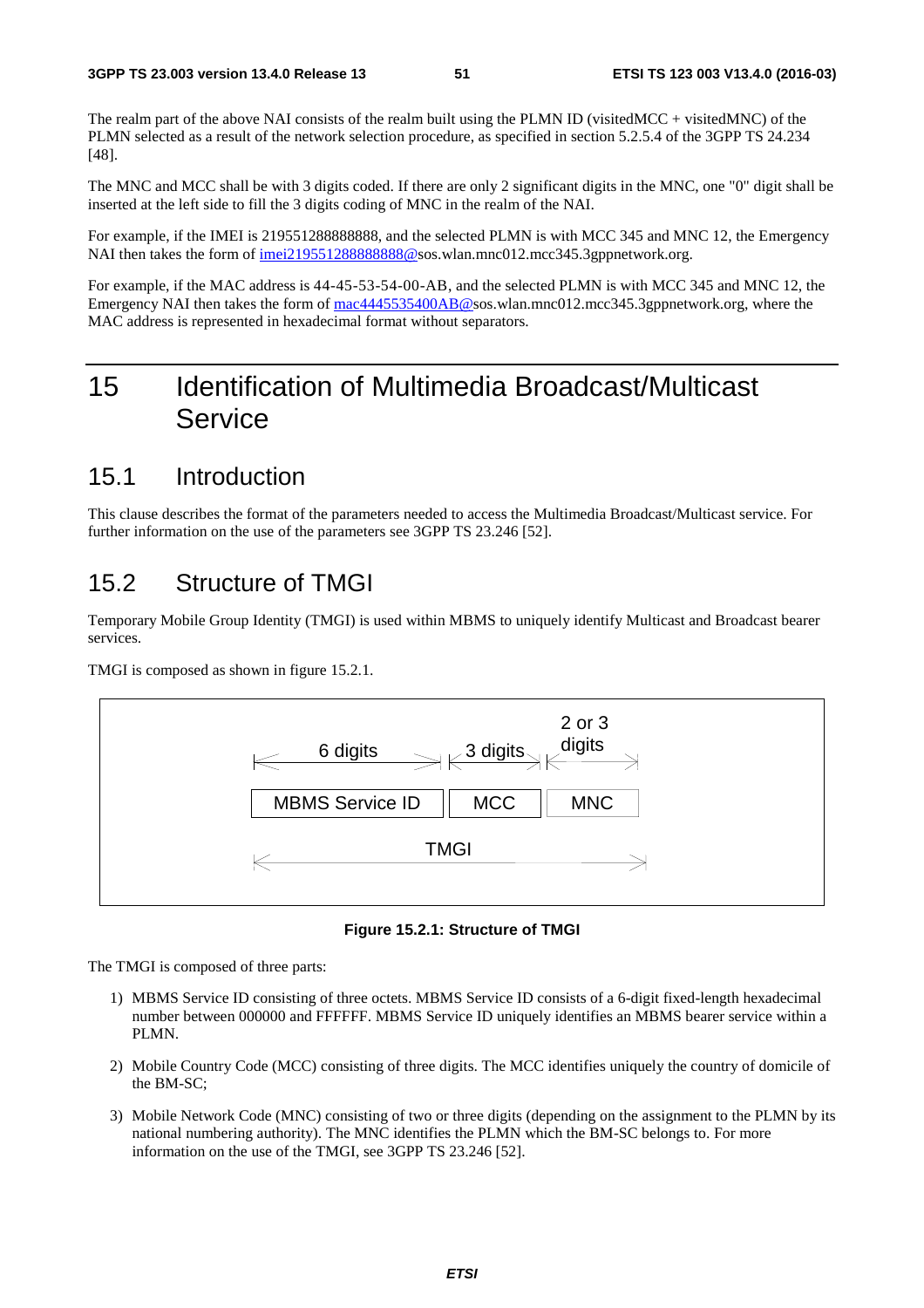# 15.3 Structure of MBMS SAI

The MBMS Service Area (MBMS SA) is defined in 3GPP TS 23.246 [52]. It comprises of one or more MBMS Service Area Identities (MBMS SAIs), in any case each MBMS SA shall not include more than 256 MBMS SAIs. An MBMS SAI shall identify a group of cells within a PLMN, that is independent of the associated Location/Routing/Service Area and the physical location of the cell(s). A cell shall be able to belong to one or more MBMS SAs, and therefore is addressable by one or more MBMS SAIs.

The MBMS SAI shall be a decimal number between 0 and 65,535 (inclusive). The value 0 has a special meaning; it shall denote the whole PLMN as the MBMS Service Area and it shall indicate to a receiving RNC/BSS/MCE that all cells reachable by that RNC/BSS/MCE shall be part of the MBMS Service Area.

With the exception of the specific MBMS Service Area Identity with value 0, the MBMS Service Area Identity shall be unique within a PLMN and shall be defined in such a way that all the corresponding cells are MBMS capable.

## 15.4 Home Network Realm

The home network realm shall be in the form of an Internet domain name, e.g. operator.com, as specified in IETF RFC 1035 [19] and IETF RFC 1123 [20]. The home network realm consists of one or more labels. Each label shall consist of the alphabetic characters (A-Z and a-z), digits (0-9) and the hyphen (-) in accordance with IETF RFC 1035 [19]. Each label shall begin and end with either an alphabetic character or a digit in accordance with IETF RFC 1123 [20]. The case of alphabetic characters is not significant.

During the MBMS service activation in roaming scenario, the BM-SC in the visited network shall derive the home network domain name from the IMSI as described in the following steps:

- 1. Take the first 5 or 6 digits, depending on whether a 2 or 3 digit MNC is used (see 3GPP TS 31.102 [27], 3GPP TS 51.011 [66]) and separate them into MCC and MNC; if the MNC is 2 digits then a zero shall be added at the beginning;
- 2. Use the MCC and MNC derived in step 1 to create the "mnc<MNC>.mcc<MCC>.3gppnetwork.org" realm name;
- 3. Add the label "mbms." to the beginning of the realm name.

An example of a home realm used in the MBMS roaming case is:

IMSI in use: 234150999999999;

Where:

 $MCC = 234$ ;

 $MNC = 15$ ;

MSIN = 0999999999

Which gives the home network realm: mbms.mnc015.mcc234.3gppnetwork.org.

# 15.5 Addressing and identification for Bootstrapping MBMS Service Announcement

The UE needs a Service Announcement Fully Qualified Domain Name (FQDN) to bootstrap MBMS Service Announcement as specified in 3GPP TS 26.346 [105].

The Service Announcement FQDN is composed of six labels. The last three labels shall be "pub.3gppnetwork.org". The second and third labels together shall uniquely identify the PLMN. The first label shall be "mbmsbs".

The Service Announcement FQDN is derived from the IMSI or Visited PLMN Identity as follows:

"mbmsbs.mnc<MNC>.mcc<MCC>.pub.3gppnetwork.org"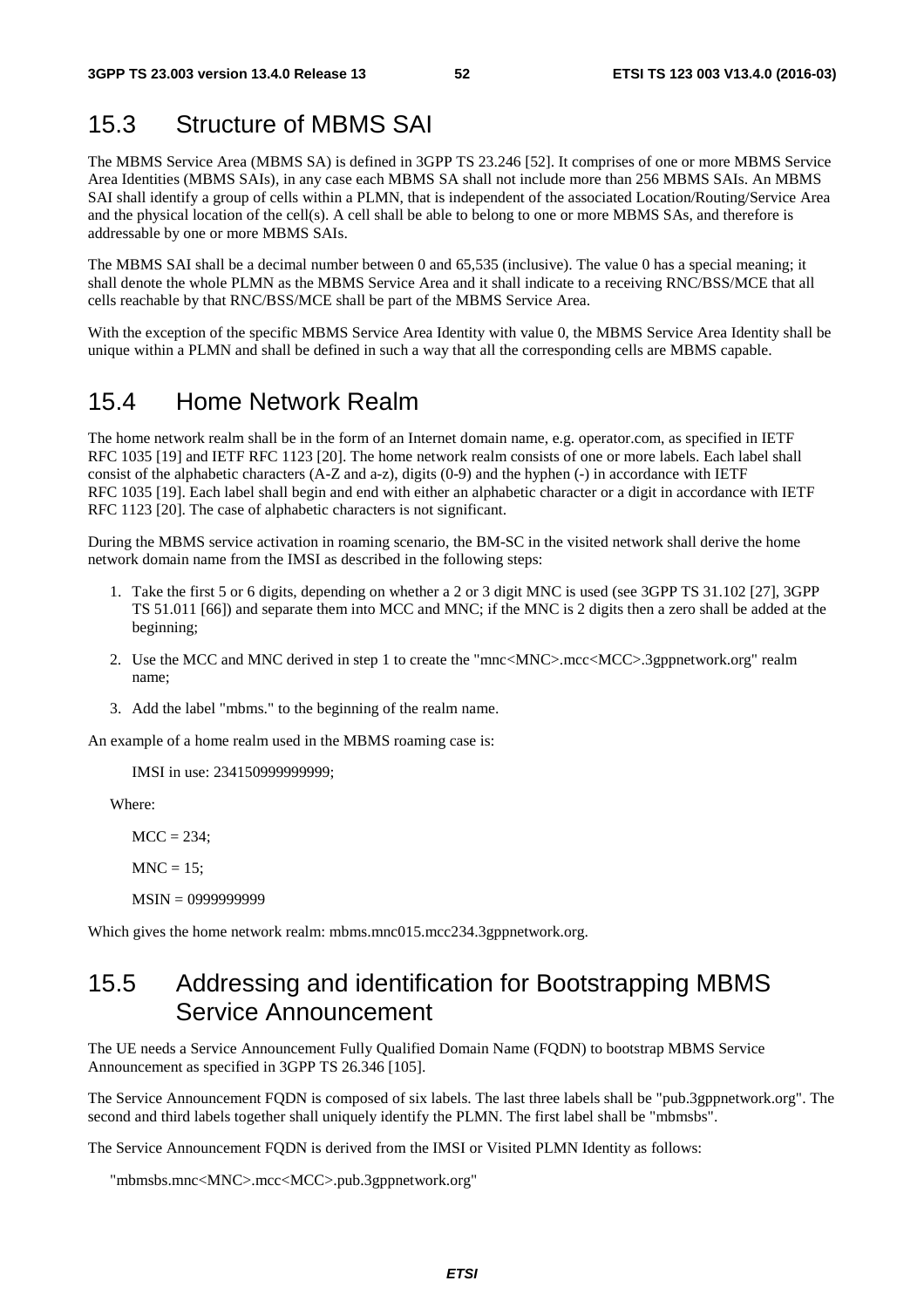where:

"mnc" and "mcc" serve as invariable identifiers for the following digits.

- When using the Service Announcement FODN in a visited network, the <MNC> and <MCC> shall be derived from the visited PLMN Identity as defined in subclause 12.1.
- When using the Service Announcement FODN in the home network, the <MNC> and <MCC> shall be derived from the components of the IMSI as defined in subclause 2.2.

In order to guarantee inter-PLMN DNS translation, the  $\langle$ MNC $\rangle$  and  $\langle$ MCC $\rangle$  coding used in the "mbmsbs.mnc<MNC>.mcc<MCC>.pub.3gppnetwork.org" format of the Service Announcement FQDN shall be:

- $-MNC$  = 3 digits
- $\langle MCC \rangle = 3$  digits

If there are only 2 significant digits in the MNC, one "0" digit shall be inserted at the left side to fill the 3 digits coding of MNC in the Service Announcement FQDN.

As an example, the Service Announcement FQDN for MCC 345 and MNC 12 is coded in the DNS as:

"mbmsbs.mnc012.mcc345.pub.3gppnetwork.org".

# 16 Numbering, addressing and identification within the GAA subsystem

### 16.1 Introduction

This clause describes the format of the parameters needed to access the GAA system. For further information on the use of the parameters see 3GPP TS 33.221 [58]. For more information on the ".3gppnetwork.org" domain name and its applicability, see Annex D of the present document.

### 16.2 BSF address

The Bootstrapping Server Function (BSF) address is in the form of a Fully Qualified Domain Name as defined in IETF RFC 1035 [19] and IETF RFC 1123 [20]. The BSF address consists of one or more labels. Each label shall consist of the alphabetic characters (A-Z and a-z), digits (0-9) and the hyphen (-) in accordance with IETF RFC 1035 [19]. Each label shall begin and end with either an alphabetic character or a digit in accordance with IETF RFC 1123 [20]. The case of alphabetic characters is not significant.

For 3GPP systems, the UE shall discover the BSF address from the identity information related to the UICC application that is used during the bootstrapping procedure i.e. IMSI for USIM, or IMPI for ISIM, in the following way:

- In the case where the USIM is used in bootstrapping, the BSF address shall be derived as follows:
	- 1. take the first 5 or 6 digits, depending on whether a 2 or 3 digit MNC is used (see 3GPP TS 31.102 [27]) and separate them into MCC and MNC; if the MNC is 2 digits then a zero shall be added at the beginning;
	- 2. use the MCC and MNC derived in step 1 to create the "mnc<MNC>.mcc<MCC>.pub.3gppnetwork.org" domain name;
	- 3. add the label "bsf." to the beginning of the domain.
	- Example 1: If IMSI in use is "234150999999999", where MCC=234, MNC=15, and MSIN=0999999999, the BSF address would be "bsf.mnc015.mcc234.pub.3gppnetwork.org".
- In the case where ISIM is used in bootstrapping, the BSF address shall be derived as follows: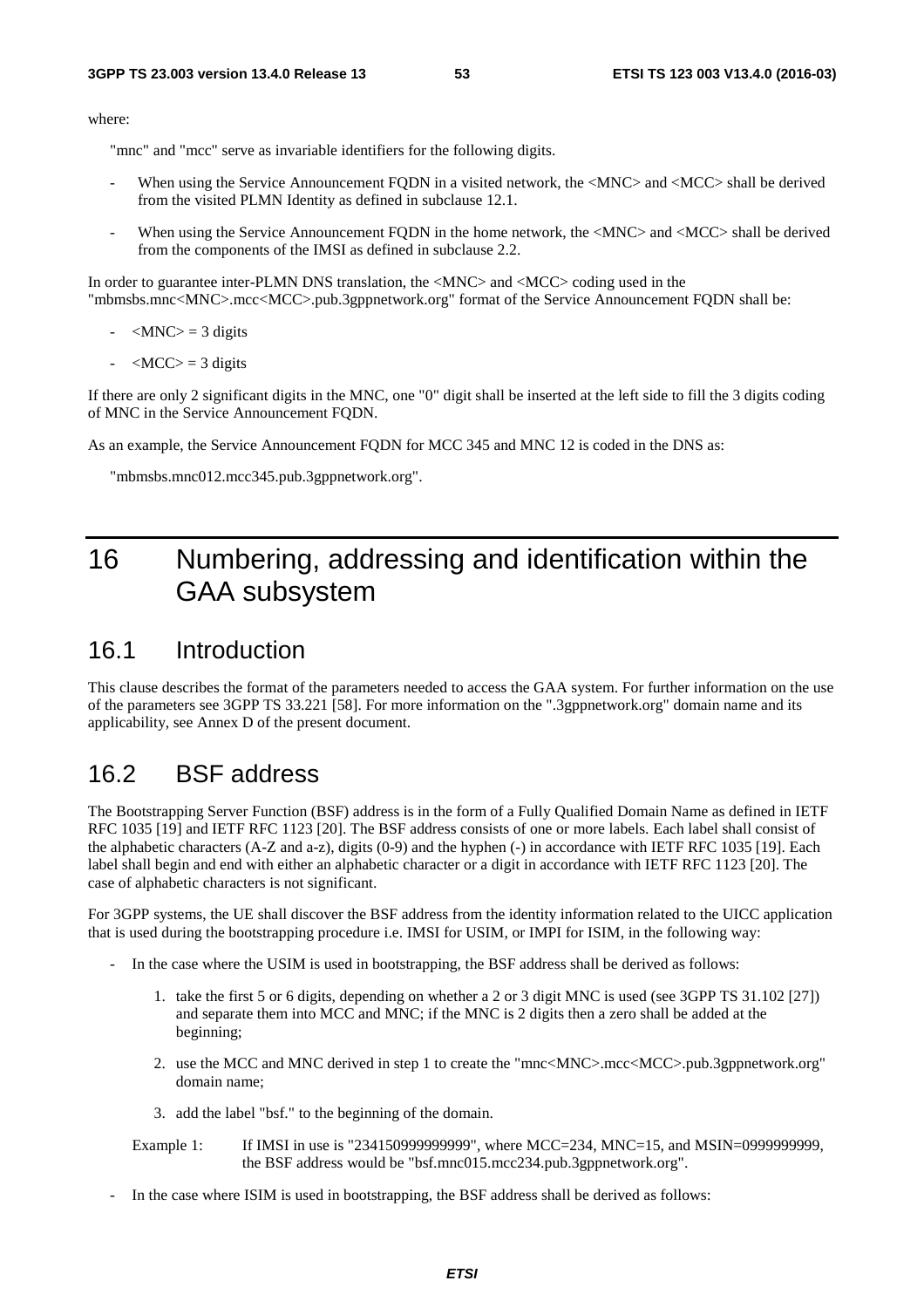- 1. extract the domain name from the IMPI;
- 2. if the last two labels of the domain name extracted from the IMPI are "3gppnetwork.org":
	- a. the first label is "bsf";
	- b. the next labels are all labels of the domain name extracted from the IMPI apart from the last two labels; and
	- c. the last three labels are "pub.3gppnetwork.org";
- Example 2: If the IMPI in use is "2341509999999999@ims.mnc015.mcc234.3gppnetwork.org", the BSF address would be "bsf.ims.mnc015.mcc234.pub.3gppnetwork.org".
	- 3. if the last two labels of the domain name extracted from the IMPI are other than the "3gppnetwork.org":
		- a. add the label "bsf." to the beginning of the domain.

Example 3: If the IMPI in use is "user@operator.com", the BSF address would be "bsf.operator.com ".

# 17 Numbering, addressing and identification within the Generic Access Network

### 17.1 Introduction

This clause describes the format of the parameters needed to access the Generic Access Network (GAN). For further information on the use of the parameters and GAN in general, see 3GPP TS 43.318 [61] and 3GPP TS 44.318 [62]. For more information on the ".3gppnetwork.org" domain name and its applicability, see Annex D of the present document.

## 17.2 Network Access Identifiers

#### 17.2.1 Home network realm

The home network realm shall be in the form of an Internet domain name, e.g. operator.com, as specified in IETF RFC 1035 [19] and IETF RFC 1123 [20]. The home network realm consists of one or more labels. Each label shall consist of the alphabetic characters (A-Z and a-z), digits (0-9) and the hyphen (-) in accordance with IETF RFC 1035 [19]. Each label shall begin and end with either an alphabetic character or a digit in accordance with IETF RFC 1123 [20]. The case of alphabetic characters is not significant.

The UE shall derive the home network realm from the IMSI as described in the following steps:

- 1. take the first 5 or 6 digits, depending on whether a 2 or 3 digit MNC is used (see 3GPP TS 31.102 [27], 3GPP TS 51.011 [66]) and separate them into MCC and MNC; if the MNC is 2 digits then a zero shall be added at the beginning;
- 2. use the MCC and MNC derived in step 1 to create the "mnc<MNC>.mcc<MCC>.3gppnetwork.org" network realm;
- 3. add the label "gan." to the beginning of the network realm.

An example of a home network realm is:

IMSI in use: 234150999999999;

Where:

 $MCC = 234$ :

 $MNC = 15$ :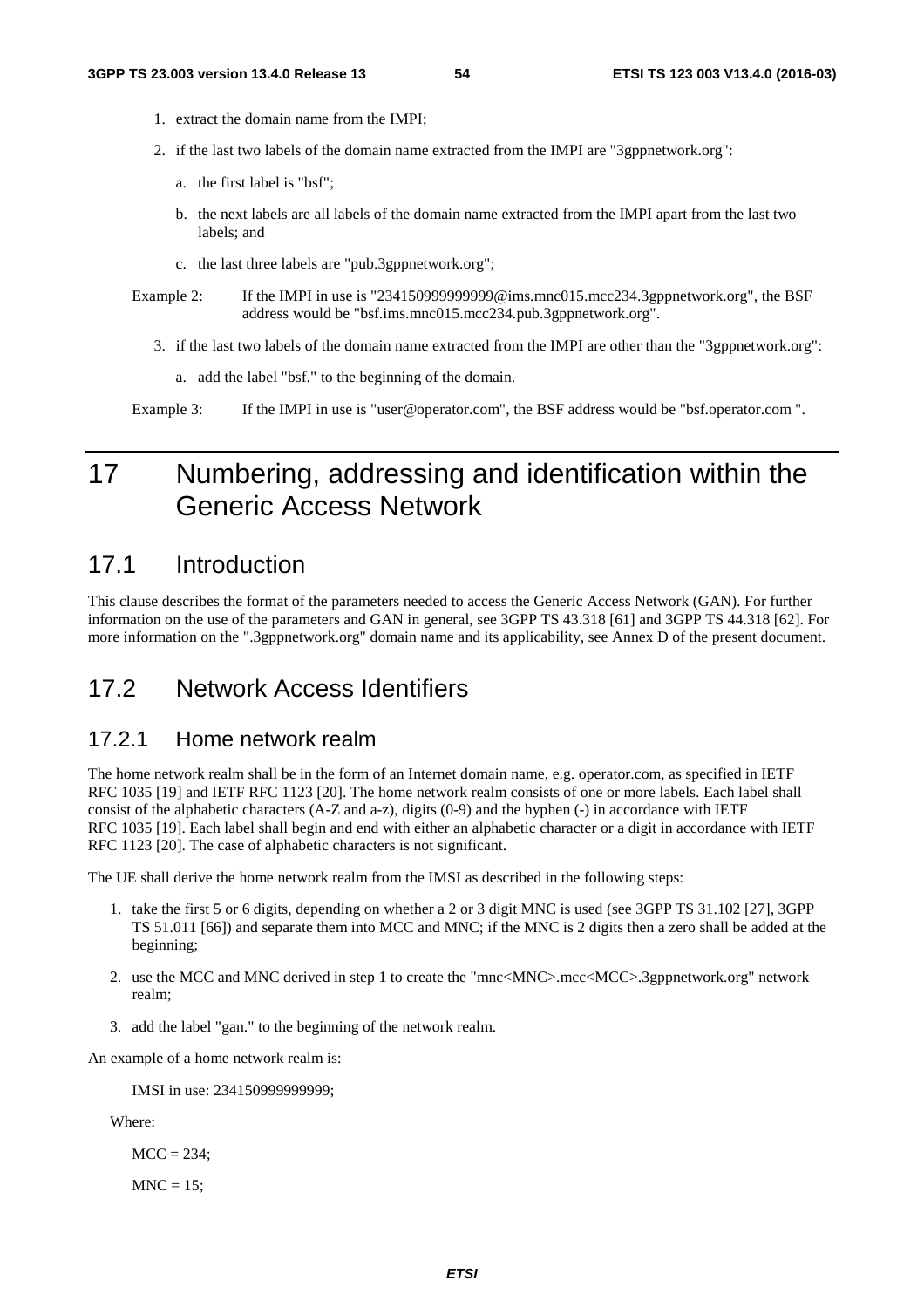MSIN = 0999999999,

Which gives the home network realm: gan.mnc015.mcc234.3gppnetwork.org.

NOTE: If it is not possible for the UE to identify whether a 2 or 3 digit MNC is used (e.g. SIM is inserted and the length of MNC in the IMSI is not available in the "Administrative data" data file), it is implementation dependent how the UE determines the length of the MNC (2 or 3 digits).

### 17.2.2 Full Authentication NAI

The Full Authentication NAI in both EAP-SIM and EAP-AKA shall take the form of an NAI as specified in clause 2.1 of IETF RFC 4282 [53]. The format of the Full Authentication NAI shall comply with IETF RFC 4187 [50] when EAP-AKA authentication is used and with IETF RFC 4186 [51], when EAP-SIM authentication is used. The realm used shall be a home network realm as defined in sub-clause 17.2.1.

The result will therefore be an identity of the form:

"0<IMSI>@gan.mnc<MNC>.mcc<MCC>.3gppnetwork.org", for EAP-AKA authentication and "1<IMSI>@gan.mnc<MNC>.mcc<MCC>.3gppnetwork.org", for EAP-SIM authentication

- EXAMPLE 1: For EAP AKA authentication: If the IMSI is 2341509999999999 (MCC = 234, MNC = 15), the Full Authentication NAI takes the form 0234150999999999@gan.mnc015.mcc234.3gppnetwork.org.
- EXAMPLE 2: For EAP SIM authentication: If the IMSI is  $2341509999999999$  (MCC = 234, MNC = 15), the Full Authentication NAI takes the form 1234150999999999@gan.mnc015.mcc234.3gppnetwork.org.

### 17.2.3 Fast Re-authentication NAI

The Fast Re-authentication NAI in both EAP-SIM and EAP-AKA shall take the form of an NAI as specified in clause 2.1 of IETF RFC 4282 [53]. The UE shall use the re-authentication identity received during the previous EAP-SIM or EAP-AKA authentication procedure. If such an NAI contains a realm part then the UE should not modify it, otherwise it shall use a home network realm as defined in sub clause 17.2.1.

The result will therefore be an identity of the form:

"<re-authentication\_ID\_username>@<re-authentication\_ID\_realm> for both EAP-SIM and EAP-AKA authentication when a realm is present in the re-authentication identity received during the previous EAP-SIM or EAP-AKA authentication procedure and

"<re-authentication\_ID\_username>@gan.mnc<MNC>.mcc<MCC>.3gppnetwork.org", for both EAP-SIM and EAP-AKA authentication when a realm is *not* present in the re-authentication identity received during the previous EAP-SIM or EAP-AKA authentication procedure.

- EXAMPLE 1: If the re-authentication identity is "12345" and the IMSI is 2341509999999999 (MCC = 234, MNC  $= 15$ ), the Fast Re-authentication NAI takes the form 12345@gan.mnc015.mcc234.3gppnetwork.org
- EXAMPLE 2: If the re-authentication identity is "12345@aaa1.gan.mnc015.mcc234.3gppnetwork.org", the Fast Re-authentication NAI takes the form 12345@aaa1.gan.mnc015.mcc234.3gppnetwork.org

## 17.3 Node Identifiers

### 17.3.1 Home network domain name

The home network domain name shall be in the form of an Internet domain name, e.g. operator.com, as specified in IETF RFC 1035 [19] and IETF RFC 1123 [20]. The home network domain name consists of one or more labels. Each label shall consist of the alphabetic characters (A-Z and a-z), digits (0-9) and the hyphen (-) in accordance with IETF RFC 1035 [19]. Each label shall begin and end with either an alphabetic character or a digit in accordance with IETF RFC 1123 [20]. The case of alphabetic characters is not significant.

The UE shall derive the home network domain name from the IMSI as described in the following steps: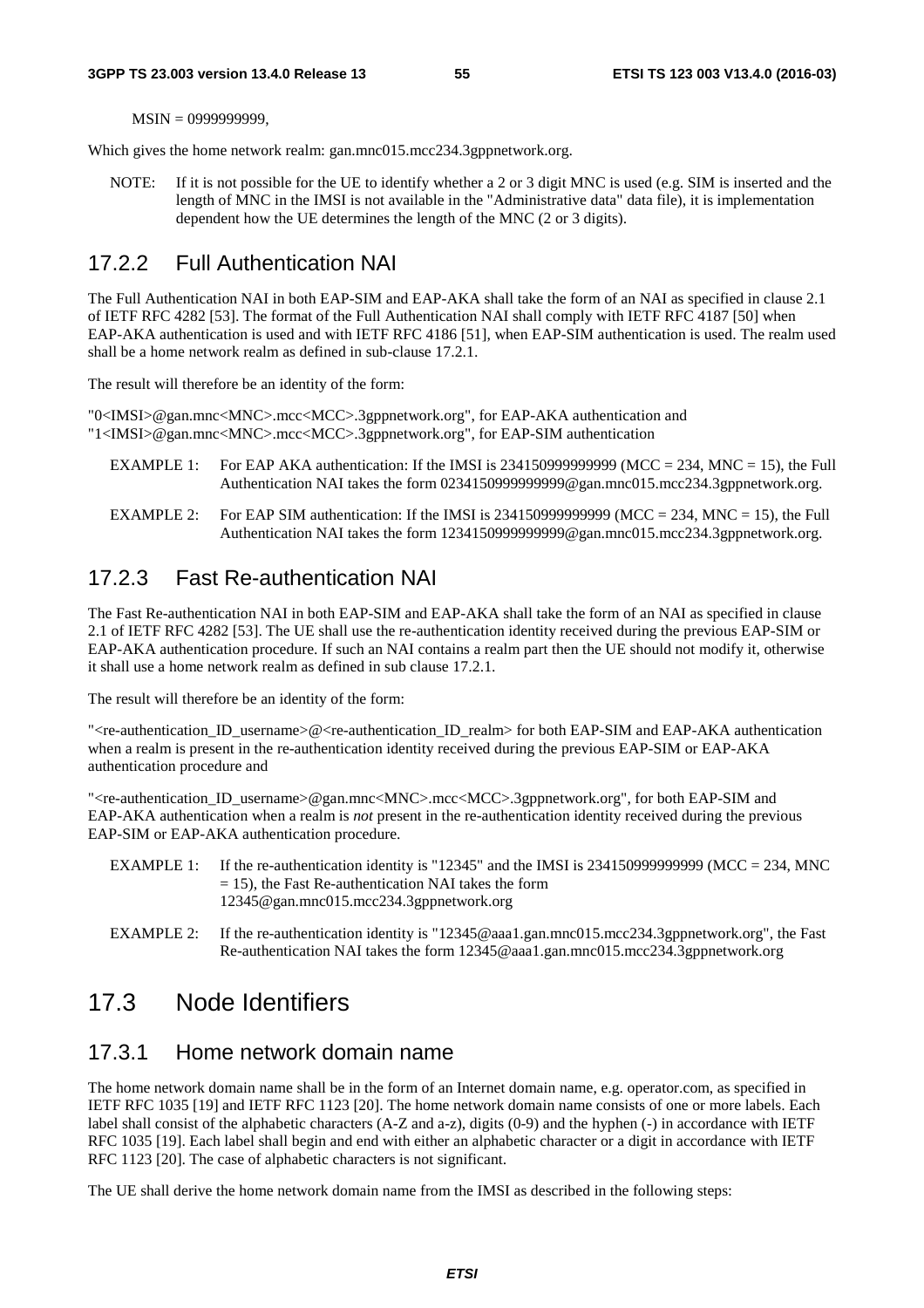- 1. take the first 5 or 6 digits, depending on whether a 2 or 3 digit MNC is used (see 3GPP TS 31.102 [27], 3GPP TS 51.011 [66]) and separate them into MCC and MNC; if the MNC is 2 digits then a zero shall be added at the beginning;
- 2. use the MCC and MNC derived in step 1 to create the "mnc<MNC>.mcc<MCC>.pub.3gppnetwork.org" domain name;
- 3. add the label "gan." to the beginning of the domain name.

An example of a home network domain name is:

IMSI in use: 234150999999999;

Where:

 $MCC = 234$ ;

 $MNC = 15$ ;

MSIN = 0999999999,

Which gives the home network domain name: gan.mnc015.mcc234.pub.3gppnetwork.org.

NOTE: If it is not possible for the UE to identify whether a 2 or 3 digit MNC is used (e.g. SIM is inserted and the length of MNC in the IMSI is not available in the "Administrative data" data file), it is implementation dependent how the UE determines the length of the MNC (2 or 3 digits).

### 17.3.2 Provisioning GANC-SEGW identifier

The Provisioning GANC-SEGW identifier shall take the form of a fully qualified domain name (FQDN) as specified in IETF RFC 1035 [19] and IETF RFC 1123 [20]. The Provisioning GANC-SEGW identifier consists of one or more labels. Each label shall consist of the alphabetic characters (A-Z and a-z), digits (0-9) and the hyphen (-) in accordance with IETF RFC 1035 [19]. Each label shall begin and end with either an alphabetic character or a digit in accordance with IETF RFC 1123 [20]. The case of alphabetic characters is not significant.

If the (U)SIM is not provisioned with the FQDN or IP address of the Provisioning GANC-SEGW, the UE derives an FQDN from the IMSI to identify the Provisioning GANC-SEGW. The UE shall derive such an FQDN as follows:

- 1. create a domain name as specified in 17.3.1;
- 2. add the label "psegw." to the beginning of the domain name.

An example of an FQDN for a Provisioning GANC-SEGW is:

IMSI in use: 234150999999999;

Where:

 $MCC = 234$ ;

 $MNC = 15$ :

MSIN = 0999999999,

Which gives the FQDN: psegw.gan.mnc015.mcc234.pub.3gppnetwork.org.

NOTE: If it is not possible for the UE to identify whether a 2 or 3 digit MNC is used (e.g. SIM is inserted and the length of MNC in the IMSI is not available in the "Administrative data" data file), it is implementation dependent how the UE determines the length of the MNC (2 or 3 digits).

### 17.3.3 Provisioning GANC identifier

The Provisioning GANC identifier shall take the form of a fully qualified domain name (FQDN) as specified in IETF RFC 1035 [19] and IETF RFC 1123 [20]. The Provisioning GANC identifier consists of one or more labels. Each label shall consist of the alphabetic characters (A-Z and a-z), digits (0-9) and the hyphen (-) in accordance with IETF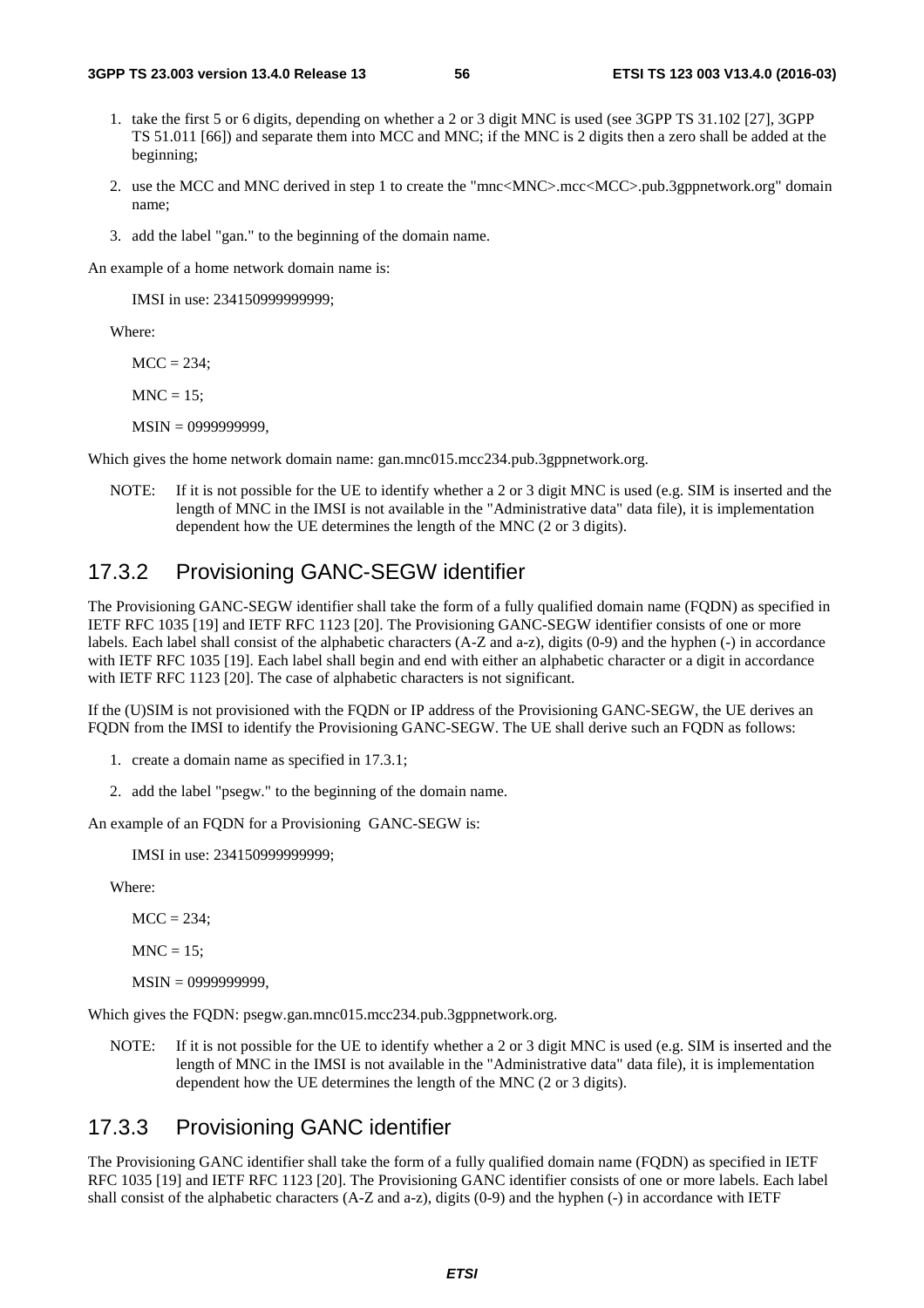RFC 1035 [19]. Each label shall begin and end with either an alphabetic character or a digit in accordance with IETF RFC 1123 [20]. The case of alphabetic characters is not significant.

If the (U)SIM is not provisioned with the FQDN or IP address of the Provisioning GANC, the UE derives an FQDN from the IMSI to identify the Provisioning GANC. The UE shall derive such an FQDN as follows:

- 1. create a domain name as specified in 17.3.1;
- 2. add the label "pganc." to the beginning of the domain name.

An example of an FQDN for a Provisioning GANC is:

IMSI in use: 234150999999999;

Where:

 $MCC = 234$ ;

 $MNC = 15$ ;

MSIN = 0999999999,

Which gives the FQDN: pganc.gan.mnc015.mcc234.pub.3gppnetwork.org.

NOTE: If it is not possible for the UE to identify whether a 2 or 3 digit MNC is used (e.g. SIM is inserted and the length of MNC in the IMSI is not available in the "Administrative data" data file), it is implementation dependent how the UE determines the length of the MNC (2 or 3 digits).

# 18 Addressing and Identification for IMS Service Continuity and Single-Radio Voice Call Continuity

### 18.1 Introduction

This clause describes the format of the parameters needed for the support of IMS Service Continuity. For further information on the use of the parameters see 3GPP TS 23.237 [71] and also 3GPP TS 23.292 [70].

## 18.2 CS Domain Routeing Number (CSRN)

A CS Domain Routeing Number (CSRN) is a number that is used to route a call from the IM CN subsystem to the user in the CS domain. The structure is as defined in sub-clause 3.4.

## 18.3 IP Multimedia Routeing Number (IMRN)

An IP Multimedia Routeing Number (IMRN) is a routable number that points to the IM CN subsystem. In a roaming scenario, the IMRN has the same structure as an international ISDN number (see sub-clause 3.4). The Tel URI format of the IMRN (see IETF RFC 3966 [45]) is treated as a PSI (see sub-clause 13.5) within the IM CN subsystem.

## 18.4 Session Transfer Number (STN)

A Session Transfer Number (STN) is a public telecommunication number, as defined by ITU-T Recommendation E.164 [10] and is used by the UE to request Session Transfer of the media path from PS to CS access.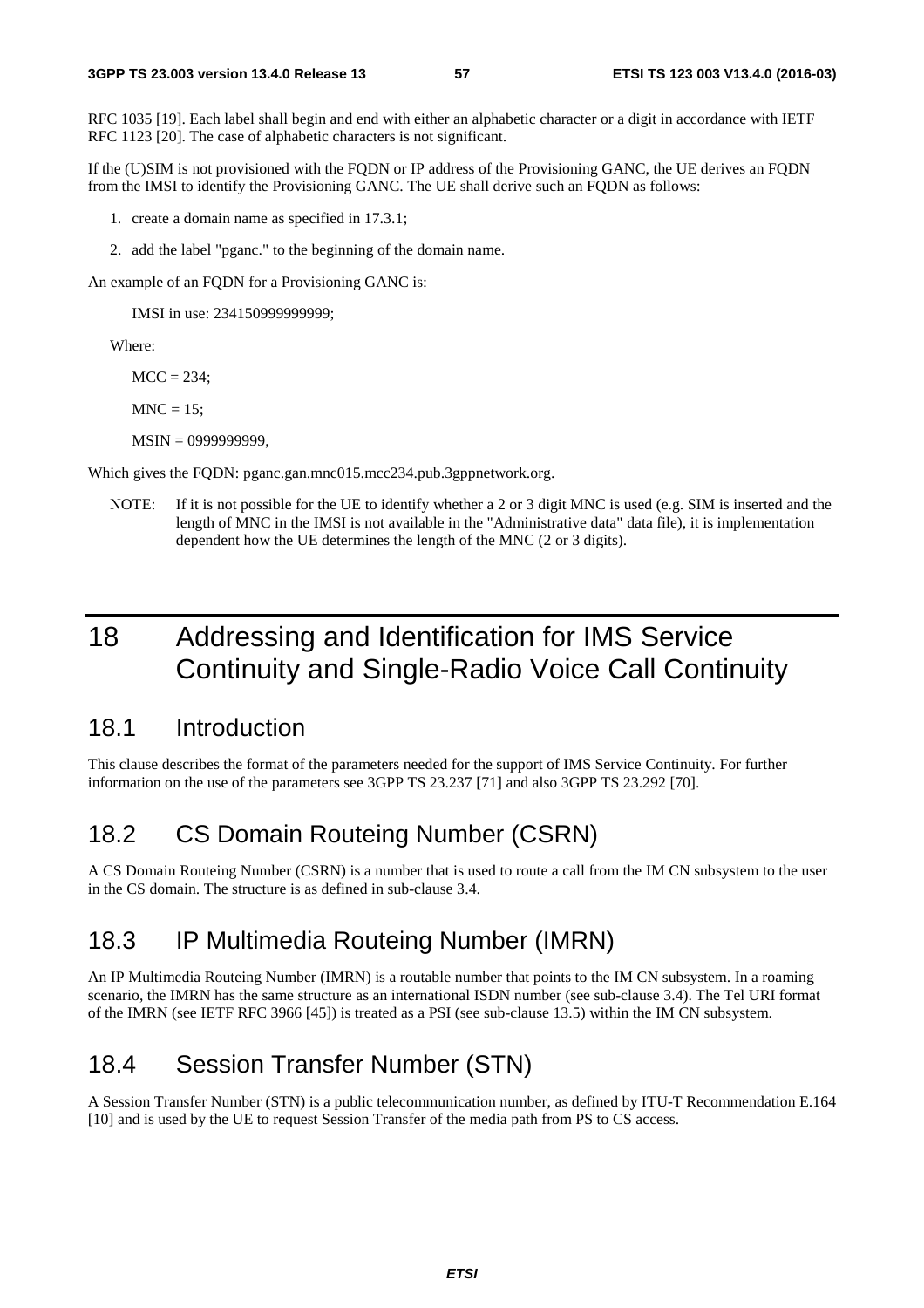# 18.5 Session Transfer Identifier (STI)

A Session Transfer Identifier (STI) is a SIP URI or SIP dialogue ID (see IETF RFC 3261 [26] for more information) and is used by the UE to request Session Transfer of a media path.

# 18.6 Session Transfer Number for Single Radio Voice Call Continuity (STN-SR)

The Session Transfer Number for Single Radio Voice Call Continuity (STN-SR) is a public telecommunication number, as defined by ITU-T Recommendation E.164 [10] and is used by the MSC Server to request session transfer of the media path from the PS domain to CS domain.

# 18.7 Correlation MSISDN

A Correlation MSISDN (C-MSISDN) is an MSISDN (see sub-clause 3.3) that is used for correlation of sessions at access transfer and to route a call from the IM CN subsystem to the same user in the CS domain. The C-MSISDN is equal to the MSISDN or the basic MSISDN if multinumbering option is used (see 3GPP TS 23.008 [2], section 2.1.3) of the CS access. Any MSISDN of a user that can be used for TS11 (telephony) in the CS domain which is not shared by more than one IMS Private Identity in an IMS CN subsystem, can serve as the user's C-MSISDN.

The C-MSISDN is bound to the IMS Private User Identity and is uniquely assigned per IMSI and IMS Private User Identity.

If A-MSISDN is available it shall be used as the C-MSISDN. For the definition of A-MSISDN refer to section 18.9.

# 18.8 Transfer Identifier for CS to PS Single Radio Voice Call Continuity (STI-rSR)

A Session Transfer Identifier for CS to PS Single Radio Voice Call Continuity (STI-rSR) is a SIP URI (see IETF RFC 3261 [26] for more information) and is used by the UE to request access transfer of a media path.

# 18.9 Additional MSISDN

An Additional MSISDN (A-MSISDN) is an MSISDN (see sub-clause 3.3) that is assigned to a user with PS subscription in addition to the already assigned MSISDN(s).

The structure of an A-MSISDN should follow the structure of an MS international ISDN number as defined in section 3.3.

The A-MSISDN shall be able to be used for TS11 (telephony) in the CS domain and shall be uniquely assigned per IMSI.

# 19 Numbering, addressing and identification for the Evolved Packet Core (EPC)

# 19.1 Introduction

This clause describes the format of the parameters needed to access the Enhanced Packet Core (EPC). For further information on the use of the parameters see 3GPP TS 23.401 [72] and 3GPP TS 23.402 [68]. For more information on the ".3gppnetwork.org" domain name and its applicability, see Annex D of the present document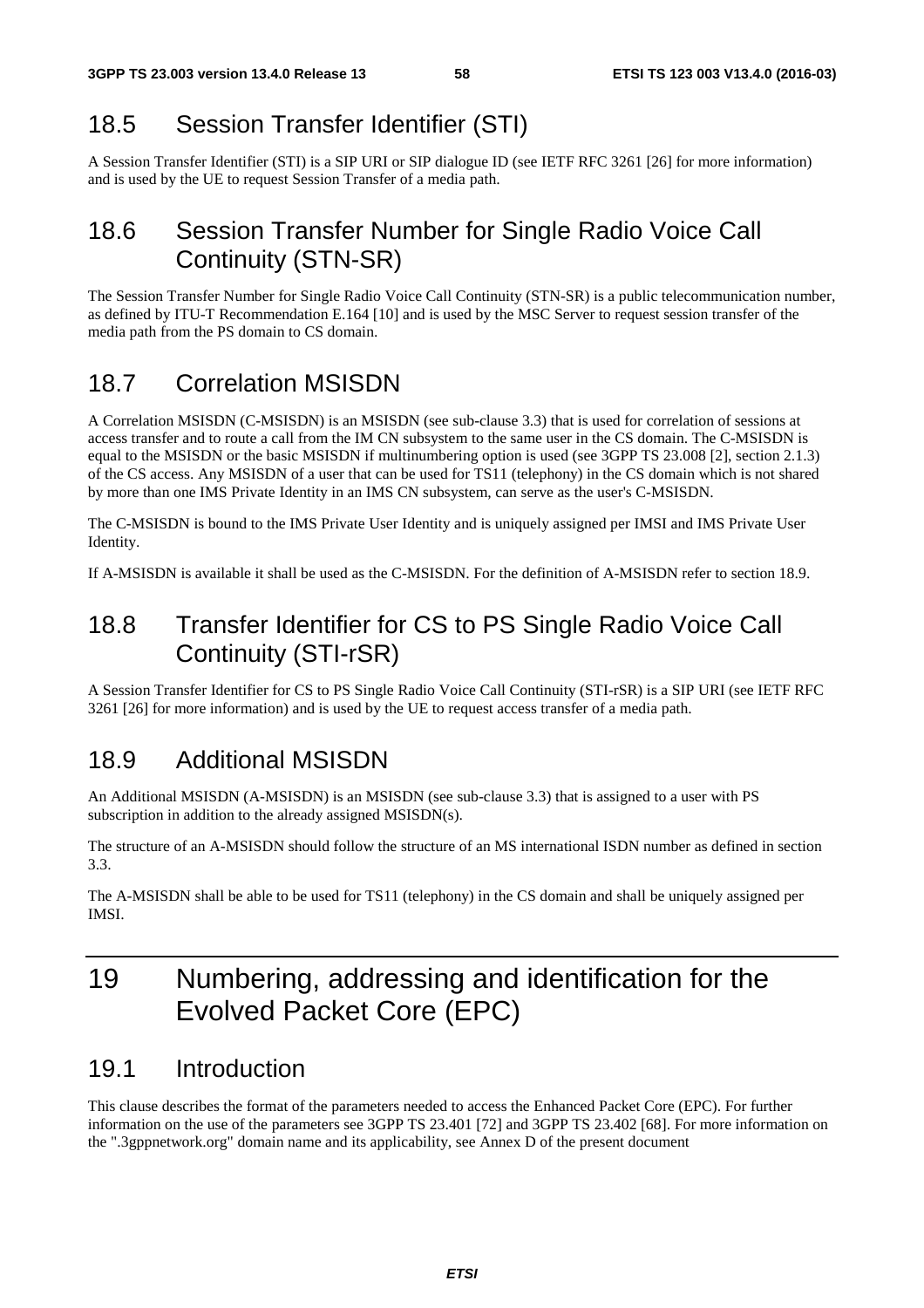# 19.2 Home Network Realm/Domain

The home Network Realm/Domain shall be in the form of an Internet domain name, e.g. operator.com, as specified in IETF RFC 1035 [19] and IETF RFC 1123 [20]. The home Network Realm/Domain consists of one or more labels. Each label shall consist of the alphabetic characters (A-Z and a-z), digits (0-9) and the hyphen (-) in accordance with IETF RFC 1035 [19]. Each label shall begin and end with either an alphabetic character or a digit in accordance with IETF RFC 1123 [20]. The case of alphabetic characters is not significant.

The Home Network Realm/Domain shall be in the form of "epc.mnc<MNC>.mcc<MCC>.3gppnetwork.org", where "<MNC>" and "<MCC>" fields correspond to the MNC and MCC of the operator"s PLMN. Both the "<MNC>" and "<MCC>" fields are 3 digits long. If the MNC of the PLMN is 2 digits, then a zero shall be added at the beginning.

For example, the Home Network Realm/Domain of an IMSI shall be derived as described in the following steps:

- 1. take the first 5 or 6 digits, depending on whether a 2 or 3 digit MNC is used (see 3GPP TS 31.102 [27]) and separate them into MCC and MNC; if the MNC is 2 digits then a zero shall be added at the beginning;
- 2. use the MCC and MNC derived in step 1 to create the "mnc<MNC>.mcc<MCC>.3gppnetwork.org" domain name;
- 3. add the label "epc" to the beginning of the domain name.

An example of a Home Network Realm/Domain is:

IMSI in use: 234150999999999;

Where:

 $MCC = 234$ :

 $MNC = 15$ :

MSIN = 0999999999;

Which gives the Home Network Realm/Domain name: epc.mnc015.mcc234.3gppnetwork.org.

NOTE: If it is not possible for a UE to identify whether a 2 or 3 digit MNC is used (e.g. USIM is inserted and the length of MNC in the IMSI is not available in the "Administrative data" data file), it is implementation dependent how the UE determines the length of the MNC (2 or 3 digits).

# 19.3 3GPP access to non-3GPP access interworking

### 19.3.1 Introduction

This subclause describes the format of the UE identification needed to access the 3GPP EPC from both 3GPP and non-3GPP accesses.

The NAI is generated respectively by the S-GW at the S5/S8 reference point and by the UE for the S2a, S2b and S2c reference points.

The NAI shall be generated based on the IMSI or, when UE is performing emergency attach and IMSI is not available or not authenticated, on the IMEI (see subclause 19.3.6).

For further information on the use of the parameters see the subclauses below and 3GPP TS 33.402 [69] and 3GPP TS 29.273 [78].

### 19.3.2 Root NAI

The Root NAI shall take the form of an NAI, and shall have the form username@realm as specified in clause 2.1 of IETF RFC 4282 [53].

When the username part is the IMSI, the realm part of Root NAI shall be built according to the following steps: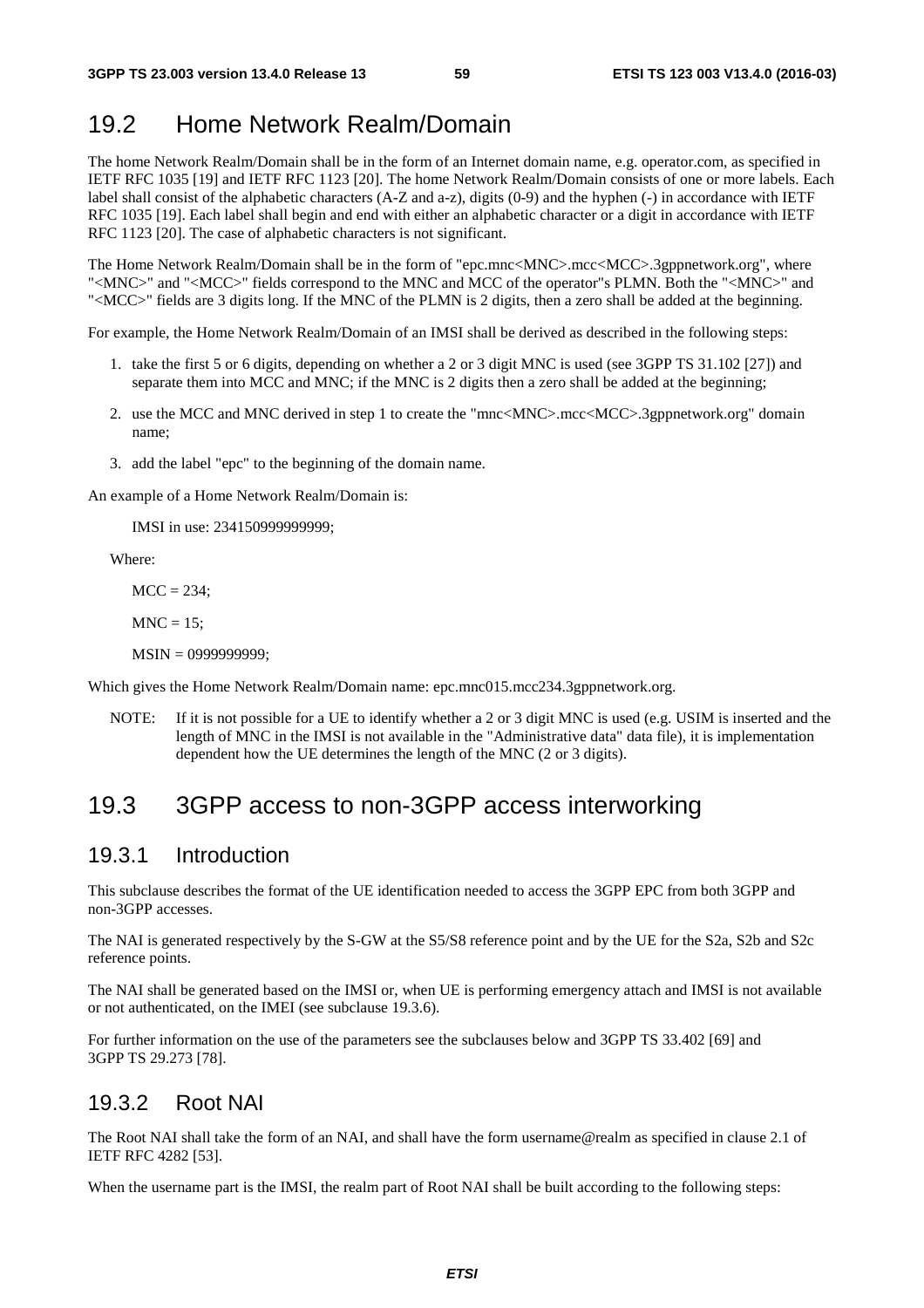- 1. Convert the leading digits of the IMSI, i.e. MNC and MCC, into a domain name, as described in subclause 19.2.
- 2. Prefix domain name with the label of "nai".

The resulting realm part of the Root NAI will be in the form:

"@nai.epc.mnc<MNC>.mcc<MCC>.3gppnetwork.org"

When including the IMSI, the Root NAI is prepended with a specific leading digit when used for EAP authentication (see 3GPP TS 29.273 [78]) in order to differentiate between EAP authentication method. The leading digit is:

- "0" when used in EAP-AKA, as specified in IETF RFC 4187 [50]
- "6" when used in EAP-AKA', as specified in IETF RFC 5448 [82].

The resulting Root NAI will be in the form:

"0<IMSI>@nai.epc.mnc<MNC>.mcc<MCC>.3gppnetwork.org" when used for EAP AKA authentication

"6<IMSI>@nai.epc.mnc<MNC>.mcc<MCC>.3gppnetwork.org" when used for EAP AKA' authentication

For example, if the IMSI is  $234150999999999$  (MCC = 234, MNC = 15), the Root NAI takes the form 0234150999999999@nai.epc.mnc015.mcc234.3gppnetwork.org for EAP AKA authentication and the Root NAI takes the form [6234150999999999@nai.epc.mnc015.mcc234.3gppnetwork.org](mailto:0234150999999999@epc.mnc015.mcc234.3gppnetwork.org) for EAP AKA' authentication.

The NAI sent in the Mobile Node Identifier field in PMIPv6 shall not include the digit prepended in front of the IMSI based username that is described above.

### 19.3.3 Decorated NAI

The Decorated NAI shall take the form of a NAI and shall have the form 'homerealm!username@otherrealm' or 'Visitedrealm!homerealm!username@otherrealm' as specified in clause 2.7 of the IETF RFC 4282 [53].

The realm part of Decorated NAI consists of 'otherrealm', see the IETF RFC 4282 [53]. 'Homerealm' is the realm as specified in subclause 19.2, using the HPLMN ID ('homeMCC' + 'homeMNC)'. 'Visitedrealm' is the realm built using the VPLMN ID ('VisitedMCC' + 'VisitedMNC)', 'Otherrealm' is:

- the realm built using the PLMN ID (visited MCC + visited MNC) if the service provider selected as a result of the service provider selection (see 3GPP TS 24.302 [77]) has a PLMN ID; or
- a domain name of a service provider if the selected service provider does not have a PLMN ID (3GPP TS 24.302 [77]).

When the username part of Decorated NAI includes the IMSI and the service provider has a PLMN ID, the Decorated NAI shall be built following the same steps as specified for Root NAI in subclause 19.3.2.

The result will be a decorated NAI of the form:

- nai.epc.mnc<homeMNC>.mcc<homeMCC>.3gppnetwork.org !0<IMSI>@nai.epc.mnc<visitedMNC>.mcc<visitedMCC>.3gppnetwork.org for EAP AKA authentication.
	- or
- nai.epc.mnc<homeMNC>.mcc<homeMCC>.3gppnetwork.org !6<IMSI>@nai.epc.mnc<visitedMNC>.mcc<visitedMCC>.3gppnetwork.org for EAP AKA' authentication.

For example, if the service provider has a PLMN ID and the IMSI is  $234150999999999$  (MCC = 234, MNC = 15) and the PLMN ID of the Selected PLMN is MCC = 610, MNC = 71, then the Decorated NAI takes the form either as:

- nai.epc.mnc015.mcc234.3gppnetwork.org!0234150999999999@nai.epc.mnc071.mcc610.3gppnetwork.org for EAP AKA authentication
	- or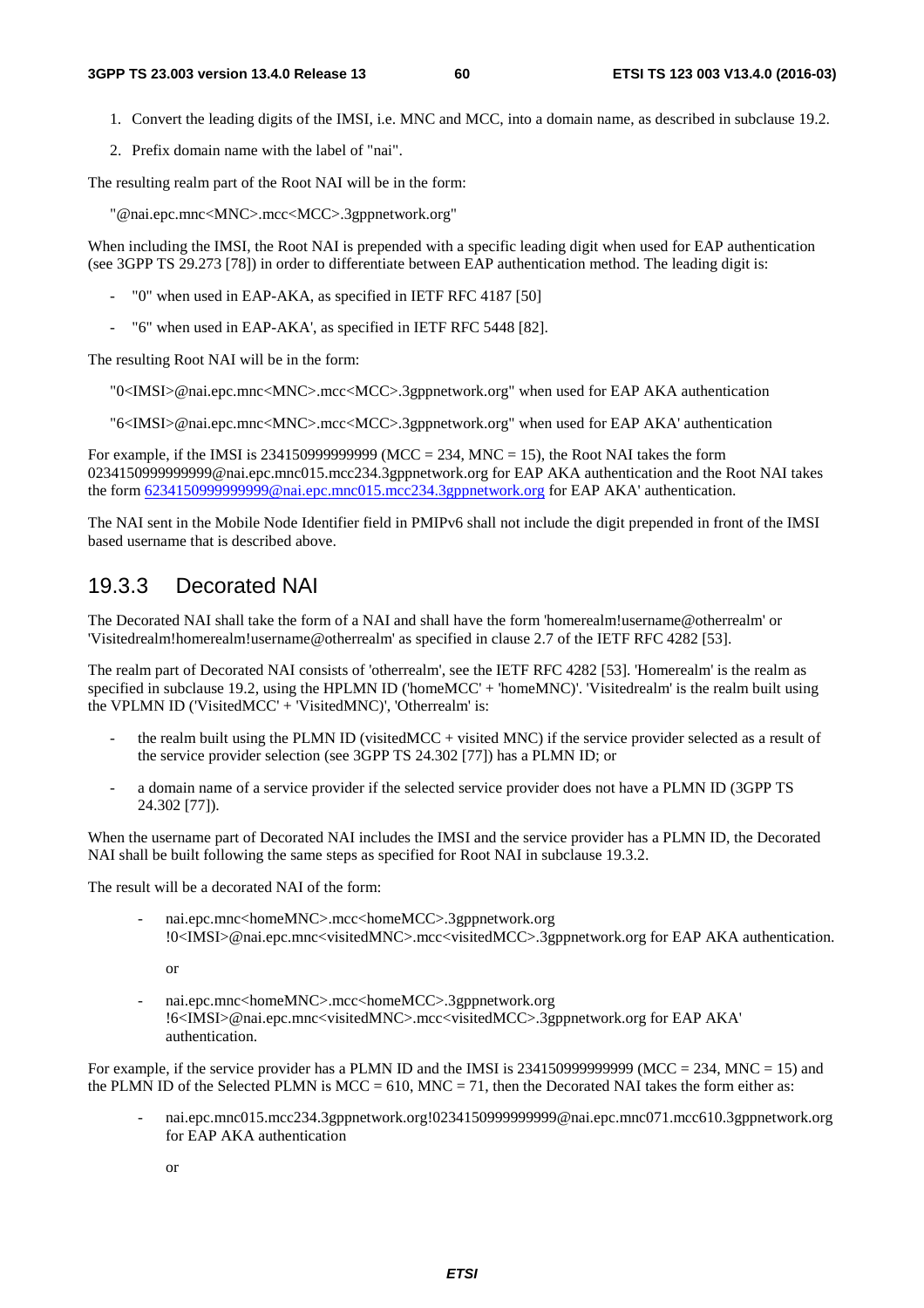#### **3GPP TS 23.003 version 13.4.0 Release 13 61 ETSI TS 123 003 V13.4.0 (2016-03)**

- nai.epc.mnc015.mcc234.3gppnetwork.org!6234150999999999@nai.epc.mnc071.mcc610.3gppnetwork.org for EAP AKA' authentication.

For example, if the domain name of a service provider is 'realm.org' and IMSI-based permanent username is used, then the Decorated NAI takes the form either as:

- nai.epc.mnc<homeMNC>.mcc<homeMCC>.3gppnetwork.org !0<IMSI>@realm.org for EAP AKA authentication
	- or
- nai.epc.mnc<homeMNC>.mcc<homeMCC>.3gppnetwork.org !6<IMSI>@realm.org for EAP AKA' authentication.

If the UE has selected a WLAN that directly interworks with a service provider in the Equivalent Visited Service Providers (EVSP) list provided by the RPLMN, see 3GPP TS 23.402 [77], subclause 4.8.2b, then the decorated NAI is constructed to include the realm of this service provider and the realm of RPLMN. If the domain name of a service provider is 'realm.org' and IMSI-based permanent username is used, then the Decorated NAI with double decoration takes the form either as:

- nai.epc.mnc<rplmnMNC>.mcc<rplmnMCC>.3gppnetwork.org !nai.epc.mnc<homeMNC>.mcc<homeMCC>.3gppnetwork.org!0<IMSI>@realm.org for EAP AKA authentication

or

- nai.epc.mnc<rplmnMNC>.mcc<rplmnMCC>.3gppnetwork.org !nai.epc.mnc<homeMNC>.mcc<homeMCC>.3gppnetwork.org!6<IMSI>@realm.org for EAP AKA' authentication.

When the username part of Decorated NAI includes a Fast Re-authentication NAI, the Decorated NAI shall be built following the same steps as specified for the Fast Re-authentication NAI in subclause 19.3.4.

When the username part of Decorated NAI includes a Pseudonym, the Decorated NAI shall be built following the same steps as specified for the Pseudonym identity in subclause 19.3.5.

### 19.3.4 Fast Re-authentication NAI

The Fast Re-authentication NAI shall take the form of a NAI as specified in clause 2.1 of IETF RFC 4282 [53]. If the 3GPP AAA server does not return a complete NAI, the Fast Re-authentication NAI shall consist of the username part of the fast re-authentication identity as returned from the 3GPP AAA server and the same realm as used in the permanent user identity. If the 3GPP AAA server returns a complete NAI as the re-authentication identity, then this NAI shall be used. The username part of the fast re-authentication identity shall be decorated as described in 19.3.3 if the Selected PLMN is different from the HPLMN.

For EAP-AKA authentication, the username portion of the fast re-authentication identity shall be prepended with the single digit "4" as specified in sub-clause 4.1.1.7 of IETF RFC 4187 [50].

For EAP AKA', see IETF RFC 5448 [82], the Fast Re-authentication NAI shall comply with IETF RFC 4187 [50] except that the username part of the NAI shall be prepended with single digit "8".

- NOTE: The permanent user identity is either the Root NAI or Decorated NAI as defined in clauses 19.3.2 and 19.3.3, respectively.
- EXAMPLE 1: If the fast re-authentication identity returned by the 3GPP AAA Server is 358405627015, the IMSI is 2341509999999999999 (MCC = 234, MNC = 15) and EAP-AKA is used, the Fast Re-authentication NAI for the case when NAI decoration is not used takes the form: 4358405627015@nai.epc.mnc015.mcc234.3gppnetwork.org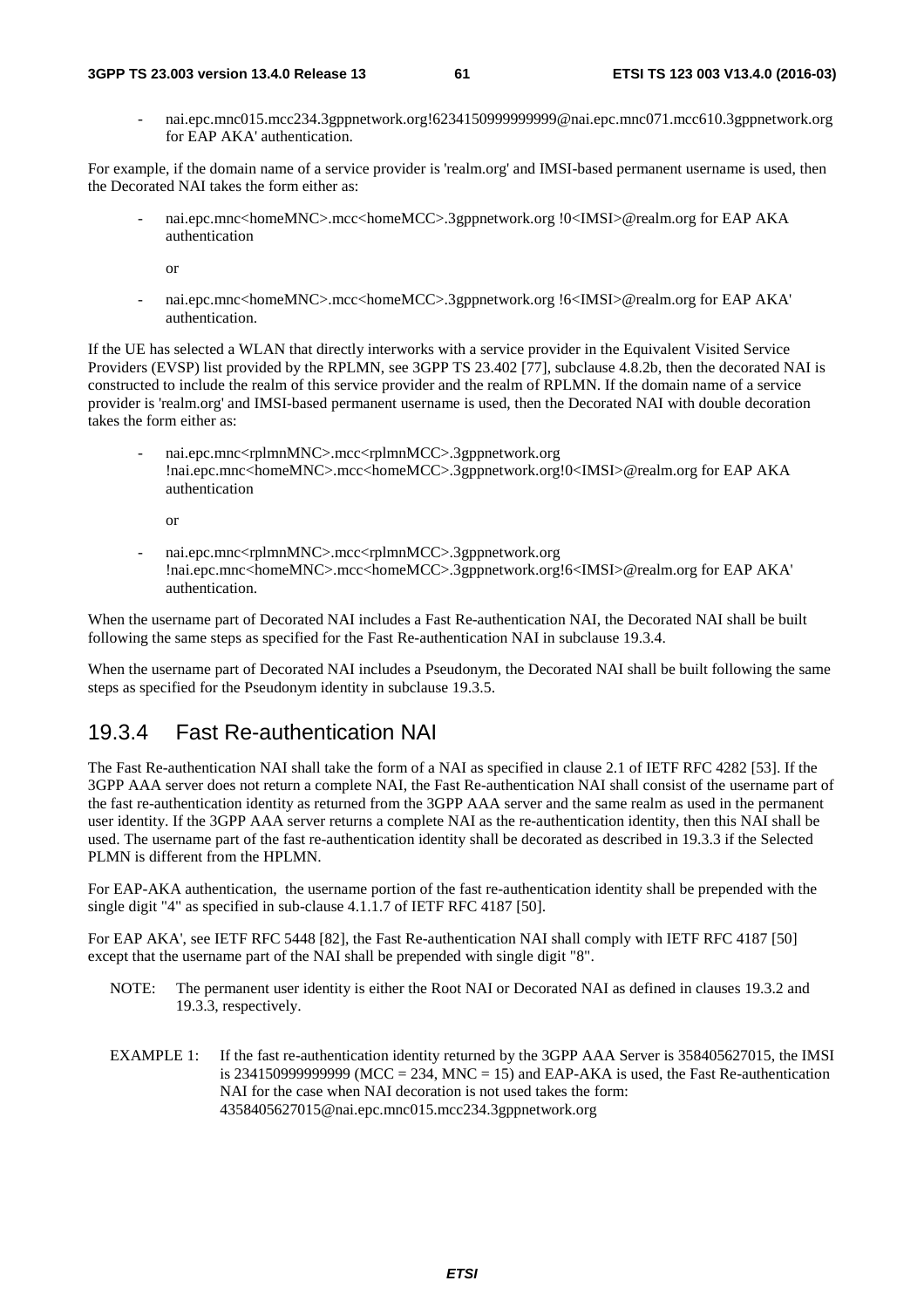- EXAMPLE 2: If the fast re-authentication identity returned by the 3GPP AAA Server is "358405627015@aaa1.nai.epc.mnc015.mcc234.3gppnetwork.org" , the IMSI is 234150999999999  $(MCC = 234, MNC = 15)$  and EAP-AKA' is used, the Fast Re-authentication NAI for the case when NAI decoration is not used takes the form: 8358405627015@aaa1.nai.epc.mnc015.mcc234.3gppnetwork.org
- EXAMPLE 3: If the fast re-authentication identity returned by the 3GPP AAA Server is 358405627015, the IMSI is 2341509999999999999 (MCC = 234, MNC = 15), the PLMN ID of the Selected PLMN is MCC = 610, MNC = 71 and EAP-AKA is used, the Fast Re-authentication NAI takes the form: nai.epc.mnc015.mcc234.3gppnetwork.org !4358405627015@nai.epc.mnc071.mcc610.3gppnetwork.org.

### 19.3.5 Pseudonym Identities

The pseudonym shall take the form of an NAI, as specified in sub-clause 2.1 of IETF RFC 4282 [53].

The pseudonym shall be generated as specified in sub-clause 6.4.1 of 3GPP TS 33.234 [55]. This part of the pseudonym shall follow the UTF-8 transformation format specified in IETF RFC 2279 [54] except for the following reserved hexadecimal octet value:

FF

When the pseudonym username is coded with FF, this reserved value is used to indicate the special case when no valid temporary identity exists in the UE (see 3GPP TS 24.234 [48] for more information). The network shall not allocate a temporary identity with the whole username coded with the reserved hexadecimal value FF.

The username portion of the pseudonym identity shall be prepended with the single digit "2" as specified in sub-clause 4.1.1.7 of IETF RFC 4187 [50] for EAP-AKA. For EAP AKA', see IETF RFC 5448 [82], the pseudonym NAI shall comply with IETF RFC 4187 [50] except that the username part of the NAI shall be prepended with single digit "7".

- NOTE: The permanent user identity is either the Root NAI or Decorated NAI as defined in sub-clauses 19.3.2 and 19.3.3, respectively.
- EXAMPLE 1: For EAP AKA, if the pseudonym returned by the 3GPP AAA Server is 258405627015 and the IMSI is 234150999999999 (MCC = 234, MNC = 15), the pseudonym NAI for the case when NAI decoration is not used takes the form: 258405627015@nai.epc.mnc015.mcc234.3gppnetwork.org
- EXAMPLE 2: For EAP AKA', if the pseudonym returned by the 3GPP AAA Server is 758405627015 and the IMSI is 2341509999999999 (MCC = 234, MNC = 15), the pseudonym NAI for the case when NAI decoration is not used takes the form: 758405627015@nai.epc.mnc015.mcc234.3gppnetwork.org
- EXAMPLE 3: For EAP AKA, if the pseudonym returned by the 3GPP AAA Server is 258405627015 and the IMSI is 23415099999999999 (MCC = 234, MNC = 15), and the PLMN ID of the Selected PLMN is  $MCC = 610$ ,  $MNC = 71$ , the pseudonym NAI takes the form: nai.epc.mnc015.mcc234.3gppnetwork.org! 258405627015@nai.epc.mnc071.mcc610.3gppnetwork.org
- EXAMPLE 4: For EAP AKA', if the pseudonym returned by the 3GPP AAA Server is 758405627015 and the IMSI is 2341509999999999 (MCC = 234, MNC = 15), and the PLMN ID of the Selected PLMN is  $MCC = 610$ ,  $MNC = 71$ , the pseudonym NAI takes the form: nai.epc.mnc015.mcc234.3gppnetwork.org! 758405627015@nai.epc.mnc071.mcc610.3gppnetwork.org

### 19.3.6 Emergency NAI for Limited Service State

This subclause describes the format of the UE identification needed to access the 3GPP EPC from both 3GPP and non-3GPP accesses, when UE is performing emergency attach and IMSI is not available or not authenticated. For more information, see sections 4.6.1 and 5.2 of 3GPP TS 23.402 [68].

The Emergency NAI for Limited Service State shall take the form of an NAI, and shall have the form username@realm as specified in clause 2.1 of IETF RFC 4282 [53]. The exact format shall be: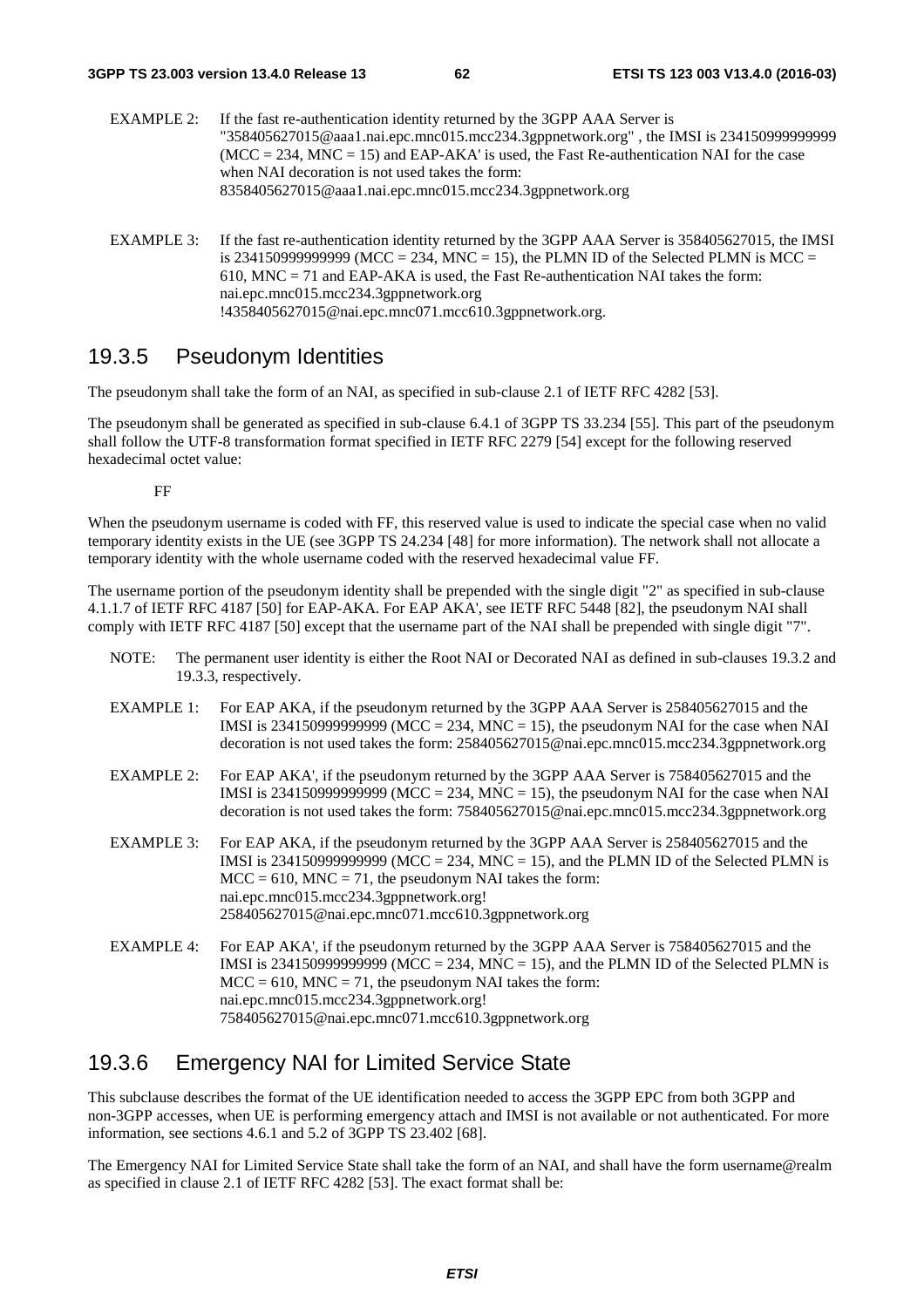#### **3GPP TS 23.003 version 13.4.0 Release 13 63 ETSI TS 123 003 V13.4.0 (2016-03)**

imei<IMEI>@sos.invalid

NOTE: The top level domain ".invalid" is a reserved top level domain, as specified in IETF RFC 2606 [64], and is used here due to the fact that this NAI never needs to be resolved for routing (as specified in 3GPP TS 23.402 [68]).

or

mac<MAC>@sos.invalid

For example, if the IMEI is 219551288888888, the Emergency NAI for Limited Service State then takes the form of imei219551288888888@sos.invalid.

For example, if the MAC address is 44-45-53-54-00-AB, the Emergency NAI for Limited Service State then takes the form of [mac4445535400AB@sos.invalid,](mailto:mac4445535400AB@sos.invalid) where the MAC address is represented in hexadecimal format without separators.

### 19.3.7 Alternative NAI

The Alternative NAI shall take the form of a NAI, i.e. 'any\_username@REALM' as specified of IETF RFC 4282 [53]. The Alternative NAI shall not be routable from any AAA server.

The Alternative NAI shall contain a username part which is not derived from the IMSI. The username part shall not be a null string.

The REALM part of the NAI shall be 'unreachable.3gppnetwork.org'.

The result shall be an NAI in the form of:

"<any\_non\_null\_string>@unreachable.3gppnetwork.org"

## 19.4 Identifiers for Domain Name System procedures

### 19.4.1 Introduction

This clause describes Domain Name System (DNS) related identifiers used by the procedures specified in 3GPP TS 29.303 [73].

The DNS identifiers for APNs for legacy systems (as defined in clause 9), RAIs (as defined in clause C.1, GSNs (as defined in clause C.2) and RNCs (as defined in clause C.3) in the present document use the top level domain ".gprs" and have a similar purpose and function as those described below. These clauses are still valid and DNS records based on these and the below types of identifiers are expected to coexist in an operator's network for the purpose of backwards compatibility and interworking with legacy networks.

The APN as defined in clause 9 is used also in EPC to identify the access network to be used for a specific PDN connection or PDP Context. In addition, the APN Network Identifier (APN-NI) part of the APN as defined in subclause 9.1.1 of the present document may be used to access a service associated with a PDN-GW or GGSN. This is achieved by defining an APN which in addition to being usable to select a PDN-GW or GGSN is locally interpreted by the PDN-GW or GGSN as a request for a specific service.

For DNS procedures defined in 3GPP TS 29.303 [73], an APN-FQDN derived from a given APN is used instead of the APN itself as defined in subclause 19.4.2.2. For all other purposes, including communication between EPC nodes and to the UE, the APN format defined in clause 9 is used. In order to support backwards compatibility with existing GPRS/PS roaming using the Gn/Gp interfaces, the APN as specified in clause 9 of the present document may also be used for the DNS procedures as defined in 3GPP TS 23.060 [3].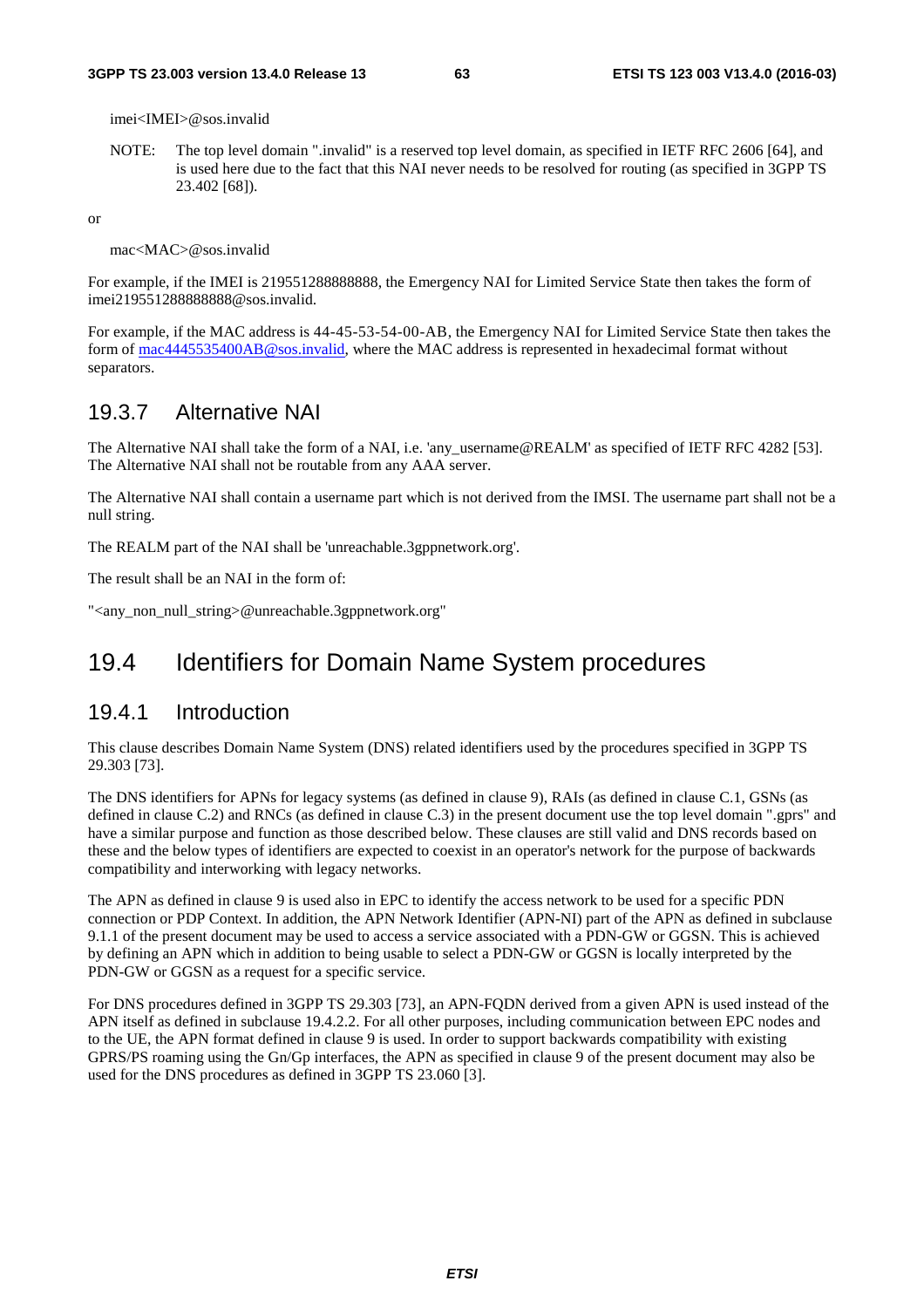### 19.4.2 Fully Qualified Domain Names (FQDNs)

#### 19.4.2.1 General

The encoding of any identifier used as part of a Fully Qualifed Domain Name (FQDN) shall follow the Name Syntax defined in IETF RFC 2181 [18], IETF RFC 1035 [19] and IETF RFC 1123 [20]. An FQDN consists of one or more labels. Each label is coded as a one octet length field followed by that number of octets coded as 8 bit ASCII characters. Following IETF RFC 1035 [19] the labels shall consist only of the alphabetic characters (A-Z and a-z), digits (0-9) and the hyphen (-). Following IETF RFC 1123 [20], the label shall begin and end with either an alphabetic character or a digit. The case of alphabetic characters is not significant. Identifiers are not terminated by a length byte of zero.

NOTE: A length byte of zero is added by the querying entity at the end of the FQDN before interrogating a DNS server.

For the purpose of presentation, identifiers are usually displayed as a string in which the labels are separated by dots (e.g. "Label1.Label2.Label3").

#### 19.4.2.2 Access Point Name FQDN (APN-FQDN)

#### 19.4.2.2.1 Structure

The Access Point Name FQDN (APN-FQDN) is derived from an APN as follows. The APN consists of an APN Network Identifier (APN-NI) and an APN Operator Identifier (APN-OI), which are as defined in subclause 9.1.1 and 9.1.2 of the present document.

If an APN is constructed using the default APN-OI, the APN-FQDN shall be obtained from the APN by inserting the labels "apn.epc." between the APN-NI and the default APN - OI, and by replacing the label ".gprs" at the end of the default APN-OI with the labels ".3gppnetwork.org".

EXAMPLE1: For an APN of internet.mnc015.mcc234.gprs, the derived APN-FODN is internet.apn.epc.mnc015.mcc234.3gppnetwork.org

If an APN is constructed using the APN-OI Replacement field (as defined in 3GPP TS 23.060 [3] and 3GPP TS 23.401 [72]), the APN-FQDN shall be obtained from the APN by inserting the labels "apn.epc." between the label "mnc<MNC>" and its preceding label, and by replacing the label ".gprs" at the end of the APN-OI Replacement field with the labels ".3gppnetwork.org".

- EXAMPLE 2: If an APN-OI Replacement field is province1.mnc015.mcc234.gprs and an APN-NI is internet, the derived APN-FQDN is internet. province1.apn.epc.mnc015.mcc234.3gppnetwork.org
- 19.4.2.2.2 Void
- 19.4.2.2.3 Void
- 19.4.2.2.4 Void

#### 19.4.2.3 Tracking Area Identity (TAI)

The Tracking Area Identity (TAI) consists of a Mobile Country Code (MCC), Mobile Network Code (MNC), and Tracking Area Code (TAC). It is composed as shown in figure 19.4.2.3.1.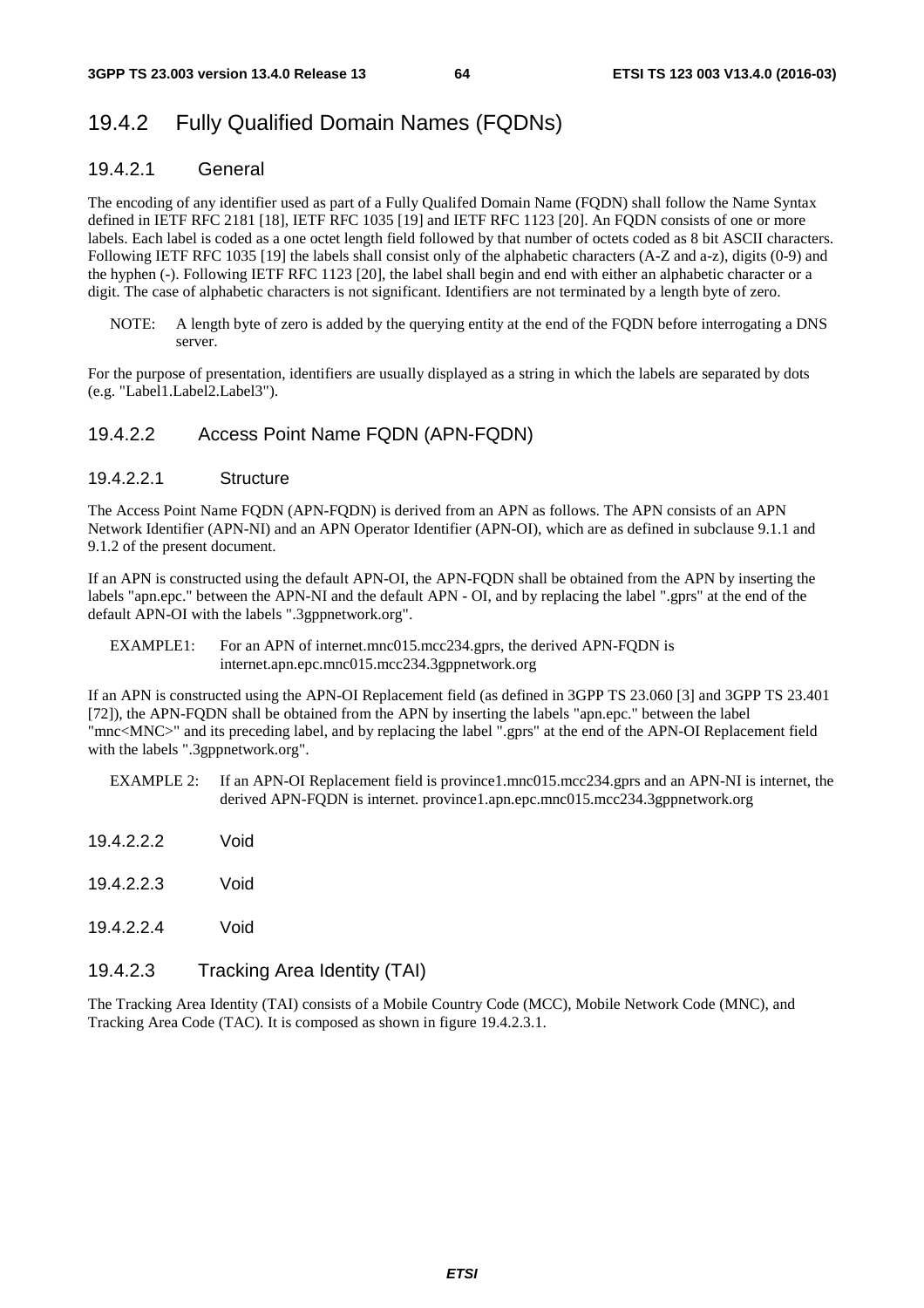| <b>MCC</b> | <b>MNC</b>                    | TAC |
|------------|-------------------------------|-----|
|            | <b>Tracking Area Identity</b> |     |

#### **Figure 19.4.2.3.1: Structure of the Tracking Area Identity (TAI)**

The TAI is composed of the following elements:

- Mobile Country Code (MCC) identifies the country in which the PLMN is located. The value of the MCC is the same as the three digit MCC contained in the IMSI;
- Mobile Network Code (MNC) is a code identifying the PLMN in that country. The value of the MNC is the same as the two or three digit MNC contained in the IMSI;
- Tracking Area Code (TAC) is a fixed length code (of 2 octets) identifying a Tracking Area within a PLMN. This part of the tracking area identification shall be coded using a full hexadecimal representation. The following are reserved hexadecimal values of the TAC:
	- 0000, and
	- FFFE.
- NOTE: The above reserved values are used in some special cases when no valid TAI exists in the MS (see 3GPP TS 24.301 [90] for more information).

A subdomain name can be derived from the TAI. This shall be done by adding the label "tac" to the beginning of the Home Network Realm/Domain (see subclause 19.2) and encoding the TAC as a sub-domain. This is called the TAI FQDN..

The TAI FQDN shall be constructed as follows:

tac-lb<TAC-low-byte>.tac-hb<TAC-high-byte>.tac.epc.mnc<MNC>.mcc<MCC>.3gppnetwork.org

The TAC is a 16-bit integer. The <TAC-high-byte> is the hexadecimal string of the most significant byte in the TAC and the  $\langle TAC$ -low-byte  $>$  is the hexadecimal string of the least significant byte. If there are less than 2 significant digits in <TAC-high-byte> or <TAC-low-byte >, "0" digit(s) shall be inserted at the left side to fill the 2 digit coding.

#### 19.4.2.4 Mobility Management Entity (MME)

A Mobility Management Entity (MME) within an operator's network is identified using a MME Group ID (MMEGI), and an MME Code (MMEC).

A subdomain name shall be derived from the MNC and MCC by adding the label "mme" to the beginning of the Home Network Realm/Domain (see subclause 19.2).

The MME node FODN shall be constructed as:

mmec<MMEC>.mmegi<MMEGI>.mme.epc.mnc<MNC>.mcc<MCC>.3gppnetwork.org

Where <MMEC> and <MMEGI> are the hexadecimal strings of the MMEC and MMEGI.

An MME pool FQDN shall be constructed as:

mmegi<MMEGI>.mme.epc.mnc<MNC>.mcc<MCC>.3gppnetwork.org

If there are less than 2 significant digits in  $\langle$ MMEC $\rangle$ , "0" digit(s) shall be inserted at the left side to fill the 2 digit coding. If there are less than 4 significant digits in <MMEGI>, "0" digit(s) shall be inserted at the left side to fill the 4 digit coding.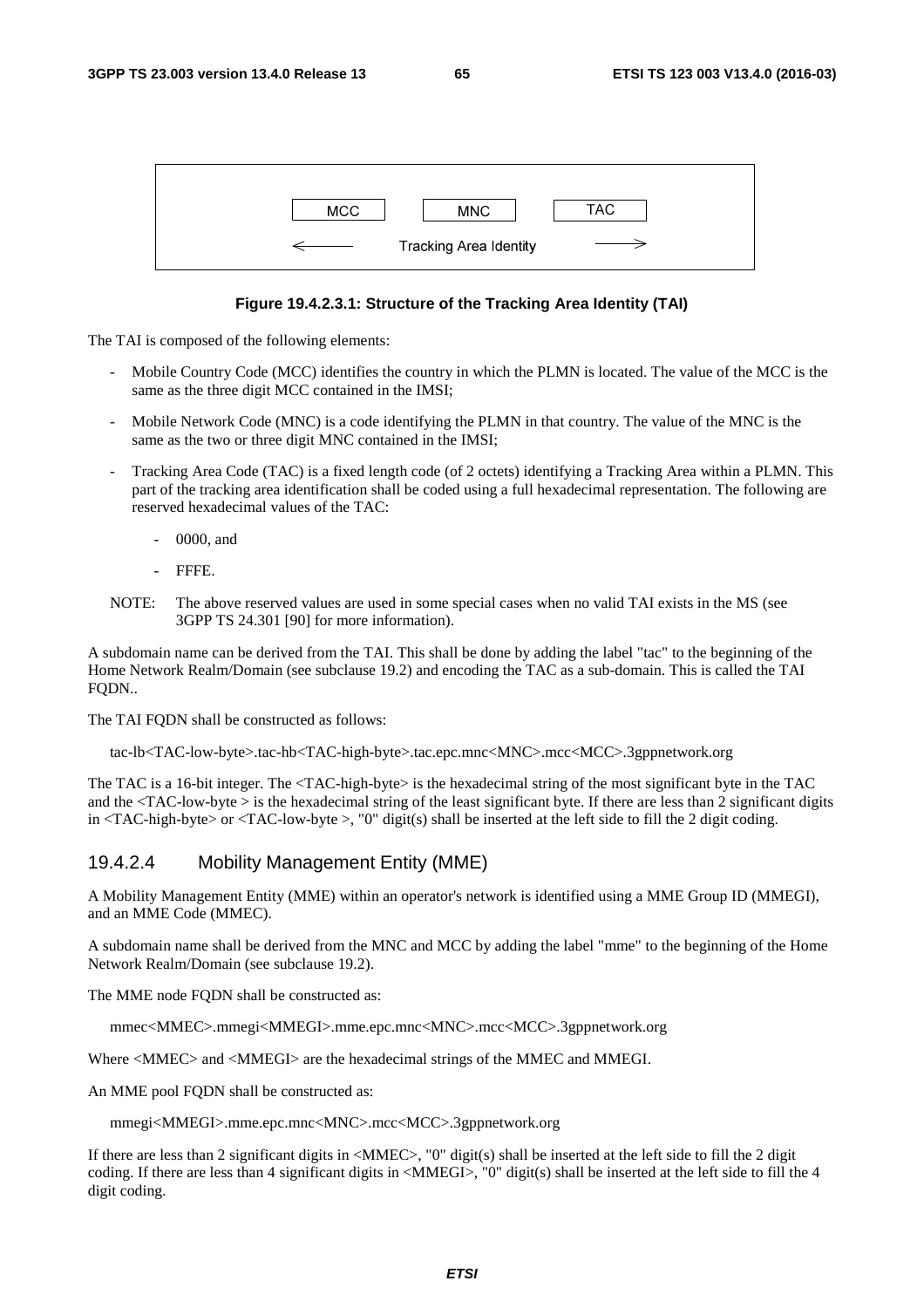#### 19.4.2.5 Routing Area Identity (RAI) - EPC

The Routing Area Identity (RAI) consists of a RAC, LAC, MNC and MCC.

A subdomain name for use by core network nodes based on RAI shall be derived from the MNC and MCC by adding the label "rac" to the beginning of the Home Network Realm/Domain (see subclause 19.2).

The RAI FODN shall be constructed as:

rac<RAC>.lac<LAC>.rac.epc.mnc<MNC>.mcc<MCC>.3gppnetwork.org

<RAC> and <LAC> shall be Hex coded digits representing the LAC and RAC codes respectively.

If there are less than 4 significant digits in <RAC> or <LAC>, one or more "0" digit(s) is/are inserted at the left side to fill the 4 digit coding.

Note: Above subdomain is for release 8 core network nodes to allow DNS records other than A/AAAA records. The subdomain name in Annex C.2 are still used for existing A/AAAA records for pre-Release 8 nodes and are also still used for backward compatibility.

#### 19.4.2.6 Serving GPRS Support Node (SGSN) within SGSN pool

A specific SGSN within an operator's network is identified using the RAI FQDN (subclause 19.4.2.5) and the Network Resource Identifier (NRI) (see 3GPP TS 23.236 [23]). Such an identifier can be used by a target MME or SGSN node to connect to the source SGSN node.

The SGSN FQDN shall be constructed as:

nri-sgsn<NRI>.rac<RAC>.lac<LAC>.rac.epc.mnc<MNC>.mcc<MCC>.3gppnetwork.org

<NRI> shall be Hex coded digits representing the NRI code of the SGSN.

If there are less than 4 significant digits in < NRI>, one or more "0" digit(s) is/are inserted at the left side to fill the 4 digit coding. Coding for other fields is the same as in Section 19.4.2.5.

When a target MME constructs the FODN of the source SGSN in the case of SGSN pooling, it should derive the NRI from the 8-bit MME Code received in the GUTI from the UE. However, if the length of the NRI, e.g., X, which is configured in the MME is less than 8 bits, then the MME should use only the most significant X bits of the MME Code as the NRI within the SGSN FQDN.

Note: Above subdomain is for release 8 core network nodes to allow DNS records other than A/AAAA records. The subdomain name in Annex C.2 are still used for existing A/AAAA records for pre-Release 8 nodes and are also still used for backward compatibility. .

#### 19.4.2.7 Target RNC-ID for U-TRAN

In the special case of a UTRAN target RNC a possible SGSN that can control that RNC can be identified by RNC-ID. This identifier can be used for SRNS relocation with a U-TRAN target RNC.

A subdomain name for use by core network nodes based on RNC-ID shall be derived from the MNC and MCC by adding the label "rnc" to the beginning of the Home Network Realm/Domain (see subclause 19.2).

The RNC FQDN shall be constructed as:

rnc<RNC>.rnc.epc.mnc<MNC>.mcc<MCC>.3gppnetwork.org

<RNC> shall be Hex coded digits representing the RNC-ID code of the RNC.

If there are less than 4 significant digits in  $\langle RNC \rangle$ , one or more "0" digit(s) is/are inserted at the left side to fill the 4 digit coding.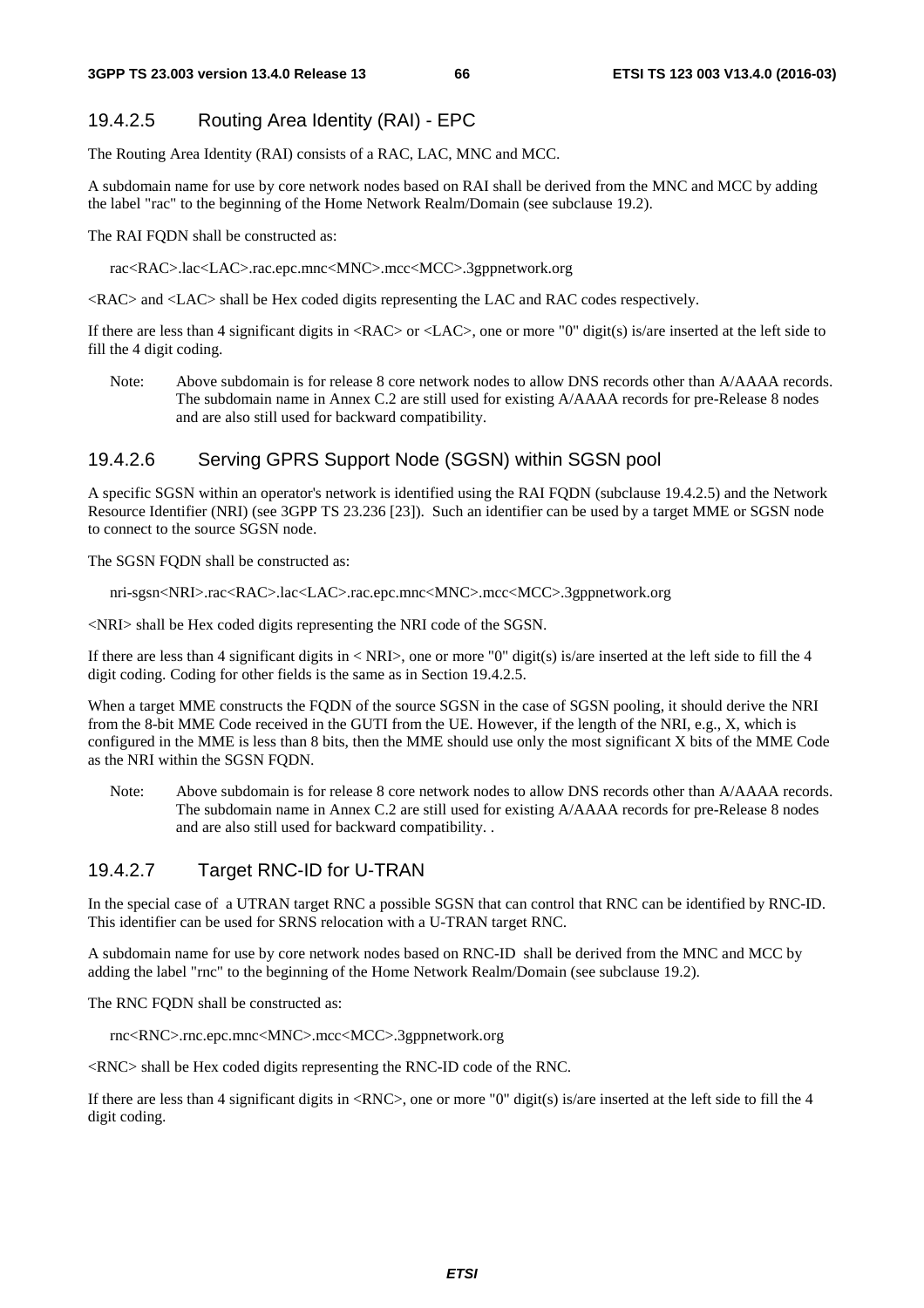NOTE: Above subdomain is for release 8 core network nodes to allow DNS records other than A/AAAA records. The subdomain name in Annex C.3 are still used for existing A/AAAA records for pre-Release 8 nodes and are still used for backward compatibility. However, RNC-ID in Annex C.3 was originally intended for the case where only one SGSN controlled an RNC-ID and gave the SGSN IP address. The usage for the above RNC FQDN is potentially broader and can target an SGSN pool.

#### 19.4.2.8 DNS subdomain for operator usage in EPC

The EPC nodes DNS subdomain (DNS zone) shall be derived from the MNC and MCC by adding the label "node" to the beginning of the Home Network Realm/Domain (see subclause 19.2) and shall be constructed as:

node.epc.mnc<MNC>.mcc<MCC>.3gppnetwork.org

This DNS subdomain is formally placed into the operator's control. 3GPP shall never take this DNS subdomain back or any zone cut/subdomain within it for any purpose. As a result the operator can safely provision any DNS records it chooses under this subdomain without concern about future 3GPP standards encroaching on the DNS names within this zone.

#### 19.4.2.9 ePDG FQDN for non-emergency bearer services

#### 19.4.2.9.1 General

The ePDG Fully Qualified Domain Name (ePDG FQDN), for non-emergency bearers services, shall be constructed using one of the following formats, as specified in subclause 4.5.4 of 3GPP TS 23.402 [68]:

- Operator Identifier based ePDG FODN:
- Tracking/Location Area Identity based ePDG FQDN;
- the ePDG FQDN configured in the UE by the HPLMN.
- NOTE: The ePDG FQDN configured in the UE can have a different format than those specified in the following subclauses.

#### 19.4.2.9.2 Operator Identifier based ePDG FQDN

The ePDG Fully Qualified Domain Name (ePDG FQDN) contains an Operator Identifier that shall uniquely identify the PLMN where the ePDG is located. The ePDG FQDN is composed of seven labels. The last three labels shall be "pub.3gppnetwork.org". The third and fourth labels together shall uniquely identify the PLMN. The first two labels shall be "epdg.epc". The result of the ePDG FQDN will be:

"epdg.epc.mnc<MNC>.mcc<MCC>.pub.3gppnetwork.org"

In the roaming case, the UE can utilise the services of the VPLMN or the HPLMN (see 3GPP TS 23.402 [68] and 3GPP TS 24.302 [77]). In this case, the Operator Identifier based ePDG FQDN shall be constructed as described above, but using the MNC and MCC of the VPLMN or the HPLMN.

In order to guarantee inter-PLMN DNS translation, the  $\langle MNC \rangle$  and  $\langle MCC \rangle$  coding used in the "epdg.epc. mnc<MNC>.mcc<MCC>.pub.3gppnetwork.org" format of the Operator Identifier based ePDG FQDN shall be:

- $-MNC$  = 3 digits
- $\langle MCC \rangle = 3$  digits

If there are only 2 significant digits in the MNC, one "0" digit shall be inserted at the left side to fill the 3 digits coding of MNC in the ePDG FQDN.

As an example, the Operator Identifier based ePDG FODN for MCC 345 and MNC 12 is coded in the DNS as:

"epdg.epc.mnc012.mcc345.pub.3gppnetwork.org".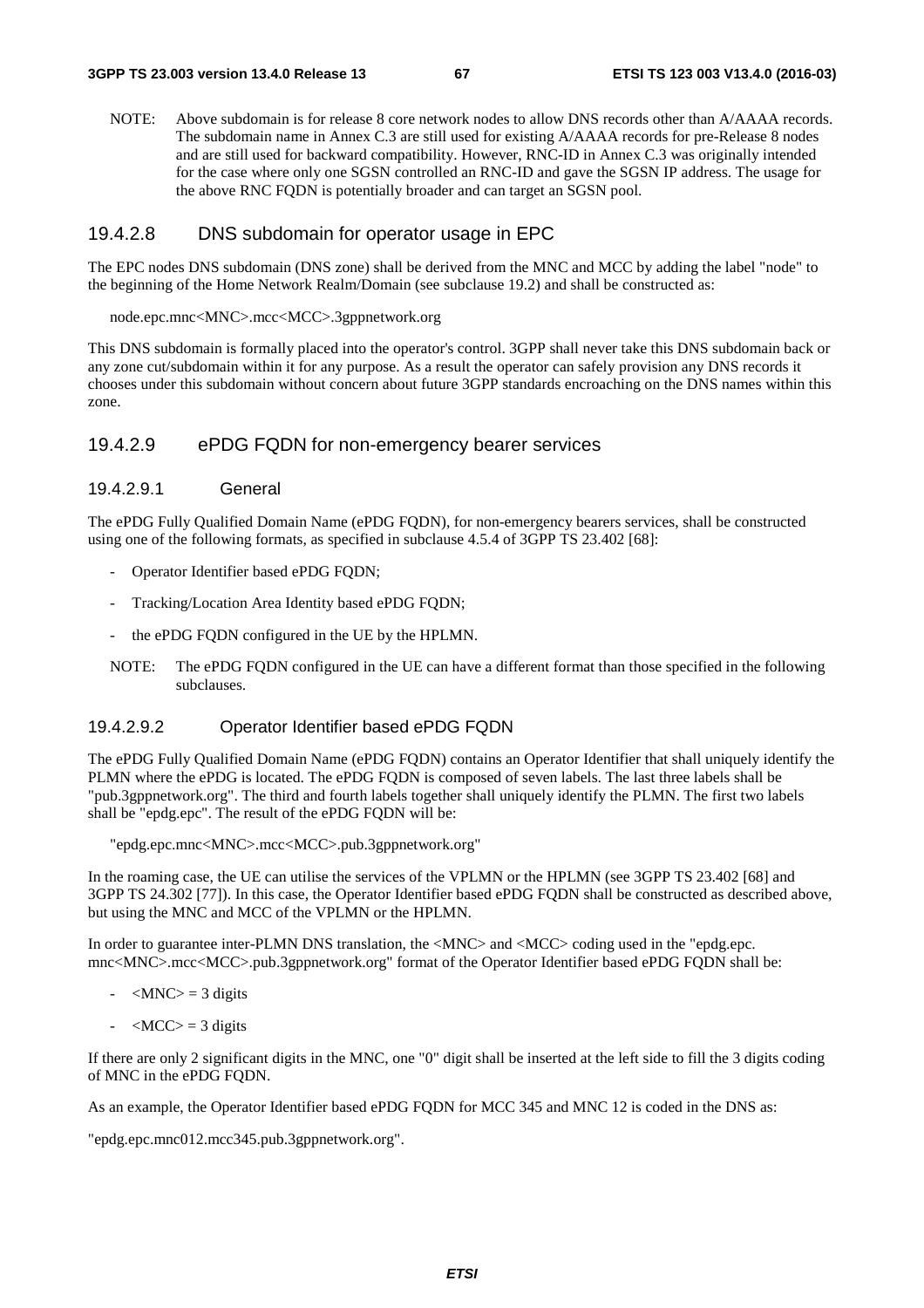#### 19.4.2.9.3 Tracking/Location Area Identity based ePDG FQDN

The Tracking/Location Area Identity based ePDG FQDN is used to support location based ePDG selection within a PLMN.

The Tracking Area Identity based ePDG FQDN and the Location Area Identity based ePDG FQDN shall be constructed respectively as:

"tac-lb<TAC-low-byte>.tac-hb<TAC-high-byte>.tac.epdg.epc.mnc<MNC>.mcc<MCC>.pub.3gppnetwork.org"

and

"lac<LAC>.epdg.epc.mnc<MNC>.mcc<MCC>.pub.3gppnetwork.org"

where

- the <MNC> and <MCC> shall identify the PLMN where the ePDG is located and shall be encoded as
	- $-MNC$  = 3 digits
	- $-MCC$  = 3 digits

 If there are only 2 significant digits in the MNC, one "0" digit shall be inserted at the left side to fill the 3 digits coding of MNC in the ePDG FQDN.

- the <TAC>, together with the <MCC> and <MNC> shall identify the Tracking Area Identity the UE is located in.

The TAC is a 16-bit integer. The <TAC-high-byte> is the hexadecimal string of the most significant byte in the TAC and the <TAC-low-byte > is the hexadecimal string of the least significant byte. If there are less than 2 significant digits in  $\langle \text{TAC-high-byte} \rangle$  or  $\langle \text{TAC-low-byte} \rangle$ , "0" digit(s) shall be inserted at the left side to fill the 2 digit coding;

the <LAC>, together with the <MCC> and <MNC> shall identify the Location Area Identity the UE is located in.

The LAC> shall be hexadecimal coded digits representing the LAC; if there are less than 4 significant digits in  $\langle$ LAC $>$ , one or more "0" digit(s) is/are inserted at the left side to fill the 4 digit coding;

As examples,

- the Tracking Area Identity based ePDG FQDN for the TAC H'0B21, MCC 345 and MNC 12 is coded in the DNS as:
	- " tac-lb21.tac-hb0b.tac.epdg.epc.mnc012.mcc345.pub.3gppnetwork.org"
- the Location Area Identity based ePDG FODN for the LAC H'0B21, MCC 345 and MNC 12 is coded in the DNS as:
	- " lac0b21.epdg.epc.mnc012.mcc345.pub.3gppnetwork.org"

#### 19.4.2.9A ePDG FQDN for emergency bearer services

#### 19.4.2.9A.1 General

The ePDG FQDN used for the selection of an ePDG supporting emergency bearer services shall be constructed using one of the following formats, as specified in subclause 4.5.4a of 3GPP TS 23.402 [68] and 3GPP TS 24.302 [77]:

- an ePDG FODN dynamically generated by the UE as specified in subclause 19.4.2.9A.2;
- an ePDG FQDN configured in the UE by the HPLMN, which may have a different format than the one specified in the following subclause.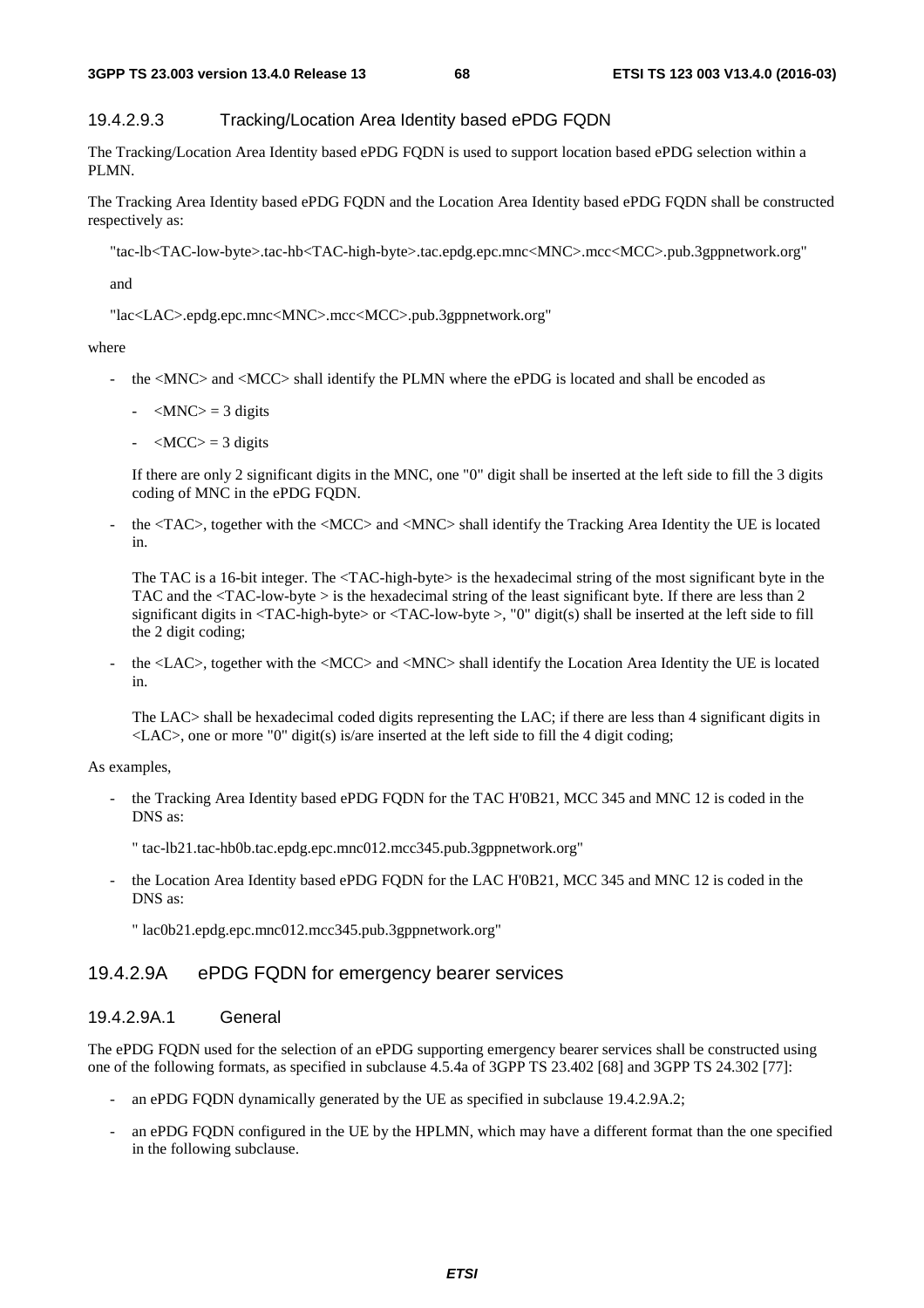#### 19.4.2.9A.2 ePDG FQDN for dynamic selection of an ePDG supporting emergency bearer services

The ePDG FQDN used for the dynamic selection of an ePDG supporting emergency bearer services shall be constructed as:

"sos.epdg.epc.mnc<MNC>.mcc<MCC>.pub.3gppnetwork.org"

where the fourth and fifth labels together shall identify the PLMN where the ePDG is located.

The <MNC> and <MCC> shall be coded as specified for the Operator Identifier based ePDG FQDN in subclause 19.4.2.9.

As an example, the ePDG FODN for MCC 345 and MNC 12 is coded in the DNS as:

"sos.epdg.epc.mnc012.mcc345.pub.3gppnetwork.org".

#### 19.4.2.10 Global eNodeB-ID for eNodeB

The Global eNodeB-ID is used to identify eNodeBs globally which is composed of the concatenation of MCC, MNC and the eNodeBID. The MCC and MNC are the same as included in the E-UTRAN Cell Global Identifier (ECGI) (see subclause 19.6).

A subdomain name shall be derived from the MNC and MCC by adding the label "enb" to the beginning of the Home Network Realm/Domain (see subclause 19.2).

The Global eNodeB-ID FODN shall be constructed as:

enb<eNodeB-ID>.enb.epc.mnc<MNC>.mcc<MCC>.3gppnetwork.org

The <eNodeB-ID> shall be coded using a full hexadecimal representation. If there are less than 4 significant digits in < eNodeB-ID>, "0" digit(s) shall be inserted at the left side to fill the 4 digit coding.

#### 19.4.2.11 Local Home Network identifier

The Local Home Network identifier uniquely identifies a local home network. For the definition of a local home network see 3GPP TS 23.060 [3] and 3GPP TS 23.401 [72].

A subdomain name shall be derived from the MNC and MCC from the visited network by adding the label "lhn" to the beginning of the Home Network Realm/Domain (see subclause 19.2).

The Local Home Network-ID FQDN shall be constructed as:

lhn< LHN name >.lhn.epc.mnc<MNC>.mcc<MCC>.3gppnetwork.org

The <LHN-name> length and content is an operator choice. The labels shall follow the rules specified in sub-clause 19.4.2.1.

### 19.4.3 Service and Protocol service names for 3GPP

A list of standardized "service-parms" names is required to identify a "service" as defined in section 6.5 of IETF RFC 3958 [74].

The following table defines the names to be used in the procedures specified in 3GPP TS 29.303 [73]: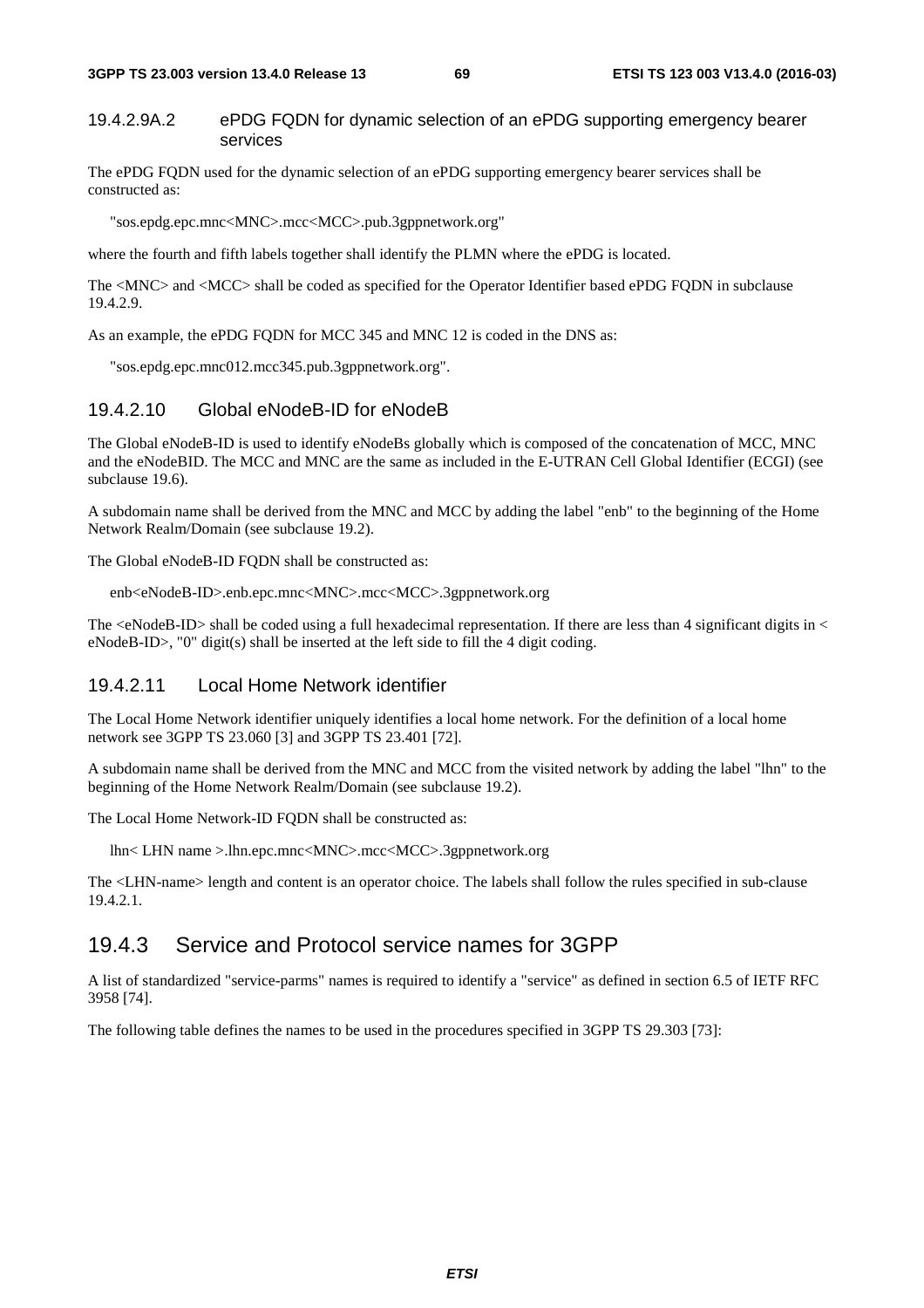| <b>Description</b>                                                                                                                                                                                                                                                                                                                                                                                                                                                                                                                                                                                            | IETF RFC 3958 section 6.5<br>'app-service' name | IETF RFC 3958 section 6.5<br>'app-protocol' name                                                                                                      |  |  |  |
|---------------------------------------------------------------------------------------------------------------------------------------------------------------------------------------------------------------------------------------------------------------------------------------------------------------------------------------------------------------------------------------------------------------------------------------------------------------------------------------------------------------------------------------------------------------------------------------------------------------|-------------------------------------------------|-------------------------------------------------------------------------------------------------------------------------------------------------------|--|--|--|
| PGW and interface types supported<br>by the PGW                                                                                                                                                                                                                                                                                                                                                                                                                                                                                                                                                               | x-3gpp-pgw                                      | x-s5-gtp, x-s5-pmip,<br>x-s8-gtp, x-s8-pmip,<br>x-s2a-pmip, x-s2a-mipv4, x-s2a-gtp,<br>x-s2b-pmip, x-s2b-gtp, x-s2c-dsmip,<br>x-gn, x-gp<br>See NOTE. |  |  |  |
| SGW and interface types supported<br>by the SGW                                                                                                                                                                                                                                                                                                                                                                                                                                                                                                                                                               | x-3gpp-sgw                                      | x-s5-gtp, x-s5-pmip,<br>x-s8-gtp, x-s8-pmip,<br>x-s11, x-s12, x-s4,<br>x-s1-u, x-s2a-pmip, x-s2b-pmip<br>See NOTE.                                    |  |  |  |
| <b>GGSN</b>                                                                                                                                                                                                                                                                                                                                                                                                                                                                                                                                                                                                   | x-3gpp-ggsn                                     | x-gn, x-gp<br>See NOTE.                                                                                                                               |  |  |  |
| <b>SGSN</b>                                                                                                                                                                                                                                                                                                                                                                                                                                                                                                                                                                                                   | x-3gpp-sgsn                                     | x-gn, x-gp, x-s4, x-s3, x-s16, x-sv,<br>x-ngprime<br>See NOTE.                                                                                        |  |  |  |
| MME and interface types supported<br>by the MME                                                                                                                                                                                                                                                                                                                                                                                                                                                                                                                                                               | x-3gpp-mme                                      | x-s10, x-s11, x-s3, x-s6a, x-s1-mme,<br>x-gn, x-gp, x-sv, x-nq<br>See NOTE.                                                                           |  |  |  |
| <b>MSC Server</b>                                                                                                                                                                                                                                                                                                                                                                                                                                                                                                                                                                                             | x-3gpp-msc                                      | $X-SV$                                                                                                                                                |  |  |  |
| NOTE:<br>When using Dedicated Core Networks, the character string "+ue- <ue type="" usage="">" shall be appended to the<br/>'app-protocol' name, for the interfaces applicable to Dedicated Core Networks, where <ue-usage-type>"<br/>contains one or more UE usage type values. See 3GPP TS 29.303 [73] and 3GPP TS 29.272 [108].<br/>Example: x-s5-gtp+ue-<ue type="" usage=""><br/>If multiple UE usage type values are embedded in the "+ue-<ue type="" usage="">", they shall be separated by the<br/>symbol ".", e.g. "+ue-1.3.4.20" as specified in IETF RFC 3958 [74].</ue></ue></ue-usage-type></ue> |                                                 |                                                                                                                                                       |  |  |  |

#### **Table 19.4.3.1: List of 'app-service' and 'app-protocol' names**

- NOTE 1: The formats follow the experimental format as specified in IETF RFC 3958 [74]. For example, to find the S8 PMIP interfaces on a PGW the Service Parameter of "3gpp-pgw:x-s8-pmip" would be used as input in the procedures defined in IETF RFC 3958 [74].
- NOTE 2: Currently 'app-service' names identify 3GPP node type and 'app-protocol' identify 3GPP interfaces, which differs from more common usage of S-NAPTR where app-protocol is used for transport protocol. Type of nodes (i.e PGW, SGW, SGSN, MME, MSC Server etc) and interfaces (i.e. S11, S5, S8, Sv, etc.) follow the standard names from 3GPP TS 23.401 [72] ,3GPP TS 29.060 [6] and3GPP TS 23.216 [92] with prefix "x-" added.
- NOTE 3: x-gn denotes an intra-PLMN interface using GTPv1-C, x-gp denotes a inter-PLMN interface using GTPv1-C.
- NOTE 4: The app-service of x-3gpp-pgw with app-protocols x-gn or x-gp identifies the co-located GGSN function on a PGW. The app-service of x-3gpp-ggsn with app-protocols x-gn or x-gp identifies a GGSN function that is not co-located with a PGW.
- NOTE 5: The app-service of x-3gpp-msc with app-protocol x-sv identifies the MSC Sv interface service.

## 19.5 Access Network Identity

A trusted non-3GPP access network used by the UE to access EPS can be identified using the Access Network Identity. The Access Network Identity is used as an input parameter in the EPS security procedures as specified in 3GPP TS 33.402 [69]. The format and signalling of the parameter between the network and the UE is specified in 3GPP TS 24.302 [77] and the format and signalling of this parameter between access network and core network is specified in 3GPP TS 29.273 [78].

The encoding of the Access Network Identity shall be specified within 3GPP, but the Access Network Identity definition for each non-3GPP access network is under the responsibility of the corresponding standardisation organisation respectively.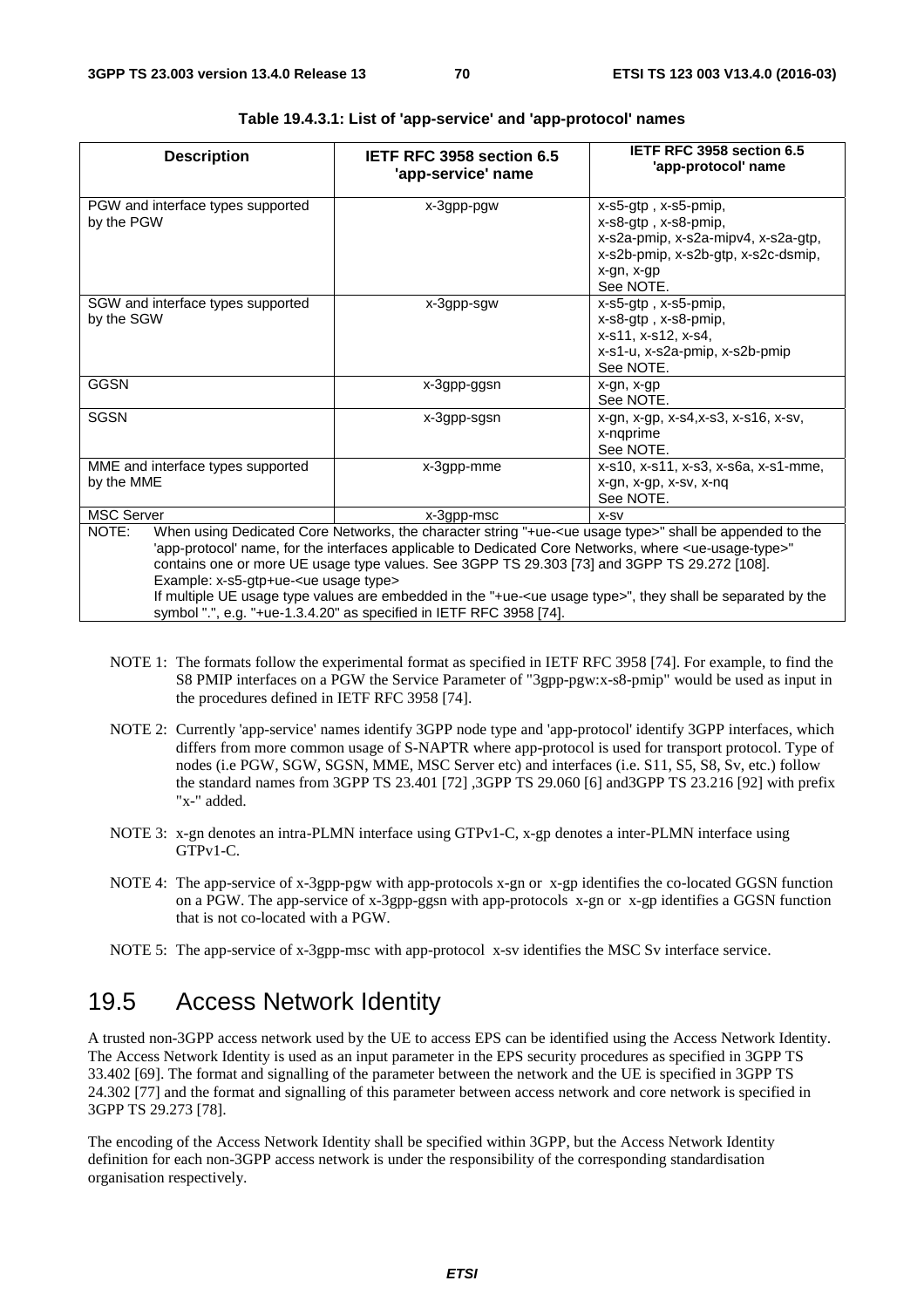### 19.6 E-UTRAN Cell Identity (ECI) and E-UTRAN Cell Global Identification (ECGI)

The E-UTRAN Cell Global Identification (ECGI) shall be composed of the concatenation of the PLMN Identifier (PLMN-Id) and the E-UTRAN Cell Identity (ECI) as shown in figure 19.6.1 and shall be globally unique:





The ECI shall be of fixed length of 28 bits and shall be coded using full hexadecimal representation. The exact coding of the ECI is the responsibility of each PLMN operator.

For more details on ECI and ECGI, see 3GPP TS 36.413 [84].

# 19.7 Identifiers for communications with packet data networks and applications

### 19.7.1 Introduction

This subclause describes external identifiers used to facilitate communications with packet data networks and applications (e.g. Machine Type Communication (MTC) applications on the external network/MTC servers) as specified in 3GPP TS 23.682 [98].

### 19.7.2 External Identifier

An External Identifier identifies a subscription associated to an IMSI. A subscription associated to an IMSI may have one or several External Identifier(s) that are stored in the HSS.

The External Identifier is used at:

- the Tsp reference point:
- the T4 reference point;
- the S6m reference point;
- the Gi/SGi reference point;

The External Identifier shall have the form username@realm as specified in clause 2.1 of IETF RFC 4282 [53].

The username part format of the External Identifier shall contain a Local Identifier as specified in 3GPP TS 23.682 [98]. The realm part format of the External Identifier shall contain a Domain Identifier as specified in 3GPP TS 23.682 [98]. As specified in subclause 4 of IETF RFC 4282 [53], the Domain Identifier shall be a duly registered Internet domain name. The combination of Local Identifier and Domain Identifier makes the External Identifier globally unique.

The result of the External Identifier form is:

"<Local Identifier>@<Domain Identifier>"

An example of an External Identifier is:

Local Identifier in use: "123456789";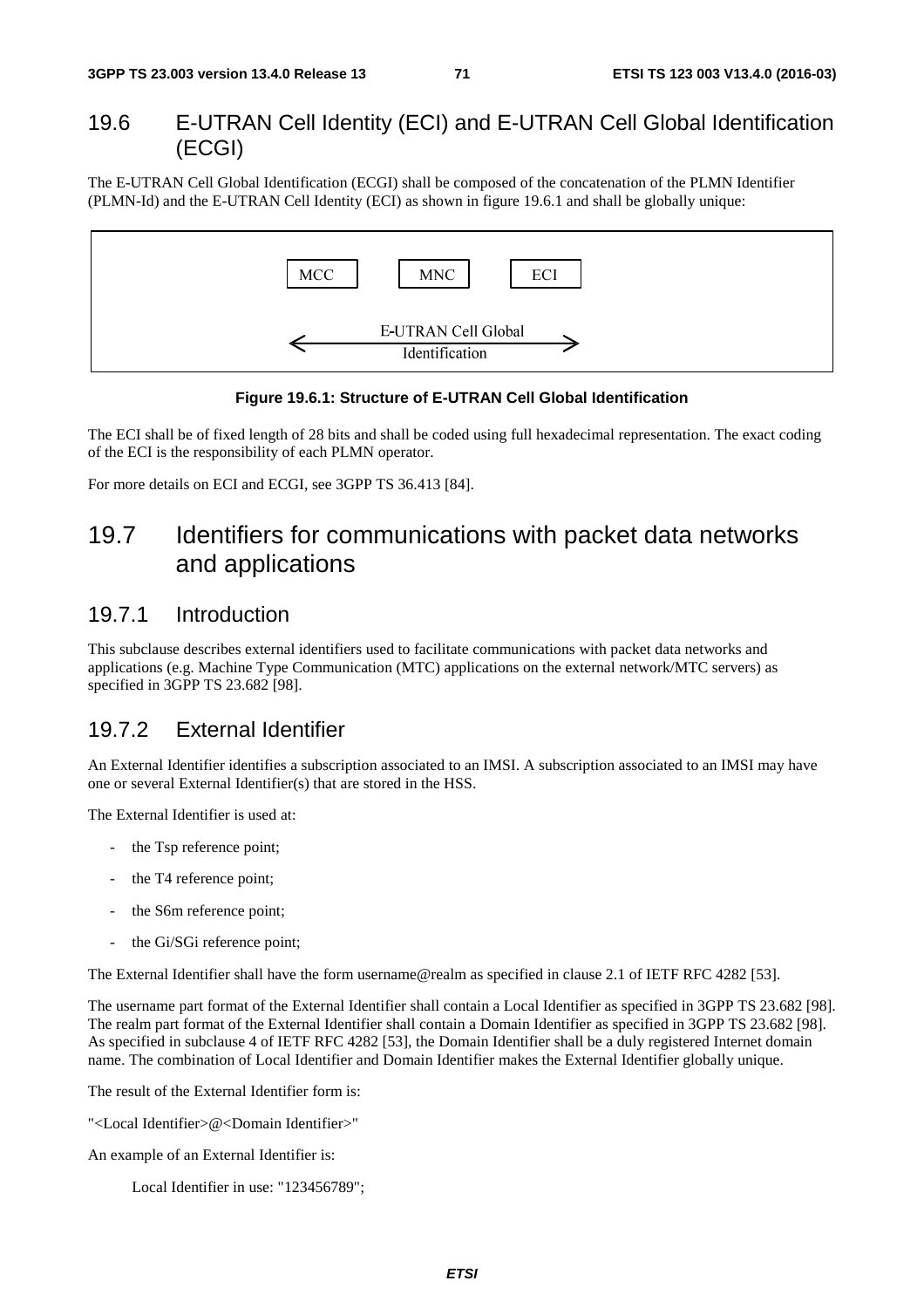Domain Identifier = "domain.com";

Which gives the External Identifier as:

123456789@domain.com

### 19.8 TWAN Operator Name

The TWAN Operator Name identifies the TWAN operator when the TWAN is not operated by a mobile operator.

The TWAN Operator Name shall be encoded as a realm in the form of an Internet domain name, e.g. operator.com, as specified in IETF RFC 1035 [19] and IETF RFC 1123 [20]. The TWAN Operator Name consists of one or more labels. Each label shall consist of the alphabetic characters (A-Z and a-z), digits (0-9) and the hyphen (-) in accordance with IETF RFC 1035 [19]. Each label shall begin and end with either an alphabetic character or a digit in accordance with IETF RFC 1123 [20]. The case of alphabetic characters is not significant.

NOTE: The TWAN Operator Name is encoded as a dotted string.

## 19.9 IMSI-Group Identifier

IMSI-Group Identifier is a network internal globally unique ID which identifies a set of IMSIs (e.g. MTC devices) from a given network that are grouped together for one or more specific group related services. It is used e.g. for group specifc NAS level congestion control (see 3GPP TS 23.401 [72]).

An IMSI-Group Identifier shall be composed as shown in figure 19.9-1.



**Figure 19.9-1: Structure of IMSI-Group Identifier** 

IMSI-Group Identifier is composed of four parts:

- 1) Group Service Identifier, identifies up to 32 services (4 Octets) for which the IMSI-Group Identifier is valid.
- 2) Mobile Country Code (MCC) consisting of three digits. The MCC identifies uniquely the country of domicile of the mobile subscriber;
- 3) Mobile Network Code (MNC) consisting of two or three digits. The MNC identifies the home PLMN of the mobile subscriber. The length of the MNC (two or three digits) depends on the value of the MCC. A mixture of two and three digit MNC codes within a single MCC area is not recommended and is outside the scope of this specification.
- 4) the Local Group Id is assigned by the network operator and may have a length of up to 10 octets.

Two different IMSI-Group Identifier values with MCC/MNC values that point to the same PLMN shall have two different Local Group Ids.

## 19.10 Presence Reporting Area Identifier (PRA ID)

The Presence Reporting Area Identifier (PRA ID) is used to identify a Presence Reporting Area (PRA).

PRAs can be used for reporting changes of UE presence in a PRA, e.g. for policy control or charging decisions. See 3GPP TS 23.401 [72], 3GPP TS 23.060 [3] and 3GPP TS 23.203 [107].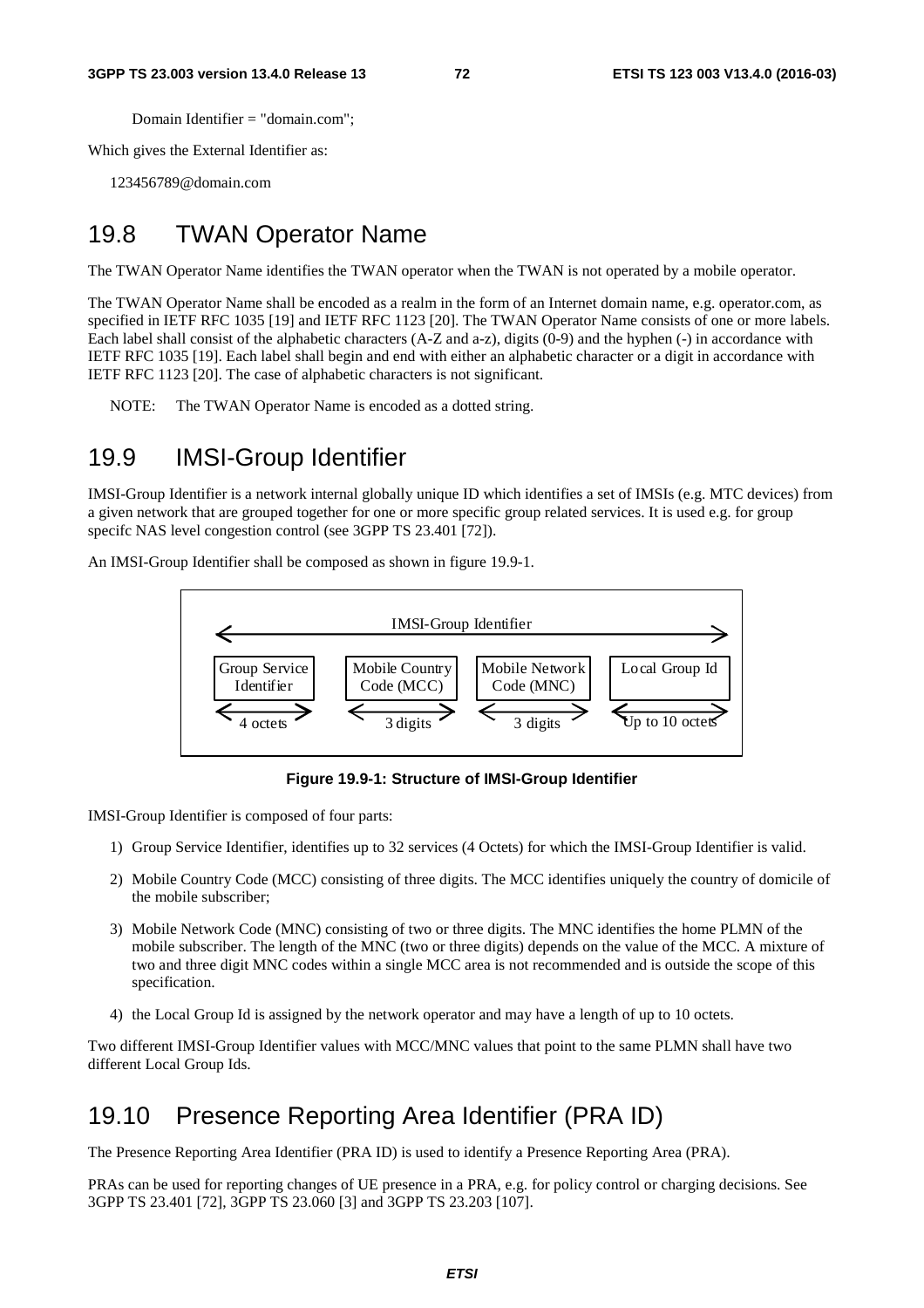A PRA is composed of a short list of TAs/RAs, or eNBs and/or cells/SAs in a PLMN. A PRA can be:

- either a "UE-dedicated PRA", defined in the subscriber profile;
- or a "Core Network predefined PRA", pre-configured in MME/S4-SGSN.

PRA IDs used to identify "Core Network predefined PRAs" shall not be used for identifying "UE-dedicated PRAs".

The same PRA ID may be used for different UEs to identify different "UE-dedicated PRAs", i.e. PRA IDs may overlap between different UEs, while identifying different "UE-dedicated PRAs".

The PRA ID shall be encoded as an integer on 3 octets. The most significant bit of the PRA ID shall be set to 0 for UEdedicated PRA and shall be to 1 for Core Network predefined PRA.

## 20 Addressing and Identification for IMS Centralized **Services**

### 20.1 Introduction

This clause describes the format of the parameters needed specifically for IMS Centralized Services (ICS). For further information on the use of ICS parameters, see 3GPP TS 23.292 [70].

### 20.2 UE based solution

In this solution, the UE is provisioned with an ICS specific client that simply reuses IMS registration as defined in 3GPP TS 23.228 [24]. Therefore, ICS capable UE shall reuse the identities defined in clause 13.

### 20.3 Network based solution

#### 20.3.1 General

In this solution the MSC Server enhanced for ICS performs a special IMS registration on behalf of the UE. Thus, the MSC Server enhanced for ICS shall use a Private User Identity and Temporary Public User Identity that are different to those defined in clause 13 (see 3GPP TS 23.292 [70], sub-clause 4.6.2 for more information). Furthermore, the MSC Server enhanced for ICS derives a Conference Factory URI that is known to the home IMS. These are defined in the following sub-clauses.

### 20.3.2 Home network domain name

The home network domain name shall be in the form of an Internet domain name, e.g. operator.com, as specified in IETF RFC 1035 [19] and IETF RFC 1123 [20]. The home network domain name consists of one or more labels. Each label shall consist of the alphabetic characters (A-Z and a-z), digits (0-9) and the hyphen (-) in accordance with IETF RFC 1035 [19]. Each label shall begin and end with either an alphabetic character or a digit in accordance with IETF RFC 1123 [20]. The case of alphabetic characters is not significant.

The MSC Server enhanced for ICS shall derive the home network domain name from the subscriber's IMSI as described in the following steps:

- 1. Take the first 5 or 6 digits, depending on whether a 2 or 3 digit MNC is used (see 3GPP TS 31.102 [27]) and separate them into MCC and MNC; if the MNC is 2 digits then a zero shall be added at the beginning.
- 2. Use the MCC and MNC derived in step 1 to create the "mnc<MNC>.mcc<MCC>.3gppnetwork.org" domain name.
- 3. Add the label "ics." to the beginning of the domain.

An example of a home network domain name is: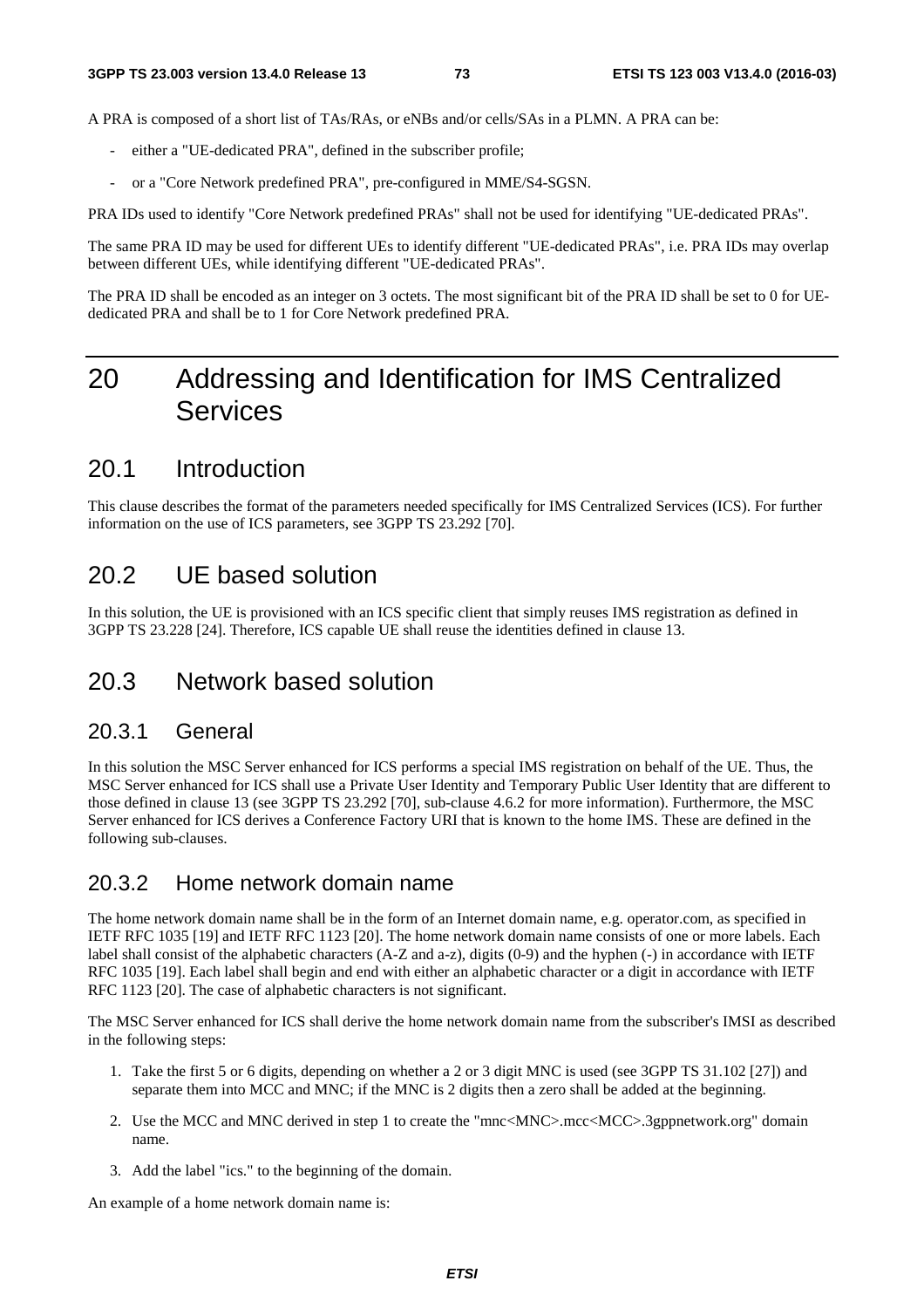IMSI in use: 234150999999999;

where:

- $MCC = 234$ :
- $MNC = 15$ ; and
- MSIN = 0999999999,

which gives the home network domain name: ics.mnc015.mcc234.3gppnetwork.org

### 20.3.3 Private User Identity

The Private User Identity shall take the form of an NAI, and shall have the form "username@realm" as specified in clause 2.1 of IETF RFC 4282 [53].

The MSC Server enhanced for ICS shall derive the Private User Identity from the subscriber's IMSI as follows:

- 1. Use the whole string of digits as the username part of the private user identity; and
- 2. convert the leading digits of the IMSI, i.e. MNC and MCC, into a domain name, as described in sub-clause 20.3.2.

The result will be a Private User Identity of the form "<IMSI>@ics.mnc<MNC>.mcc<MCC>.3gppnetwork.org". For example if the IMSI is 2341509999999999 (MCC = 234, MNC = 15), the private user identity then takes the form 234150999999999@ics.mnc015.mcc234.3gppnetwork.org

### 20.3.4 Public User Identity

The Public User Identity shall take the form of a SIP URI (see IETF RFC 3261 [26]), and shall have the form "sip:username@domain".

The MSC Server enhanced for ICS shall derive the Public User Identity from the subscriber's IMSI. The Public User Identity shall consist of the string "sip:" appended with a username and domain portion equal to the IMSI derived Private User Identity described in sub-clause 20.3.3. An example using the same example IMSI from sub-clause 20.3.3 can be found below:

EXAMPLE: "sip:234150999999999@ics.mnc015.mcc234.3gppnetwork.org".

### 20.3.5 Conference Factory URI

The Conference Factory URI shall take the form of a SIP URI (see IETF RFC 3261 [26]) with a host portion set to the home network domain name as described in subclause 20.3.2 prefixed with "conf-factory.". An example using the same example IMSI from sub-clause 20.3.2 can be found below:

EXAMPLE: "sip:conf-factory.ics.mnc015.mcc234.3gppnetwork.org".

The user portion of the SIP URI is optional and implementation specific.

# 21 Addressing and Identification for Dual Stack Mobile IPv6 (DSMIPv6)

### 21.1 Introduction

This clause describes the format of the parameters needed by the UE to use Dual Stack Mobile IPv6 (DSMIPv6 as specified in 3GPP TS 23.327 [76] and 3GPP TS 23.402 [68].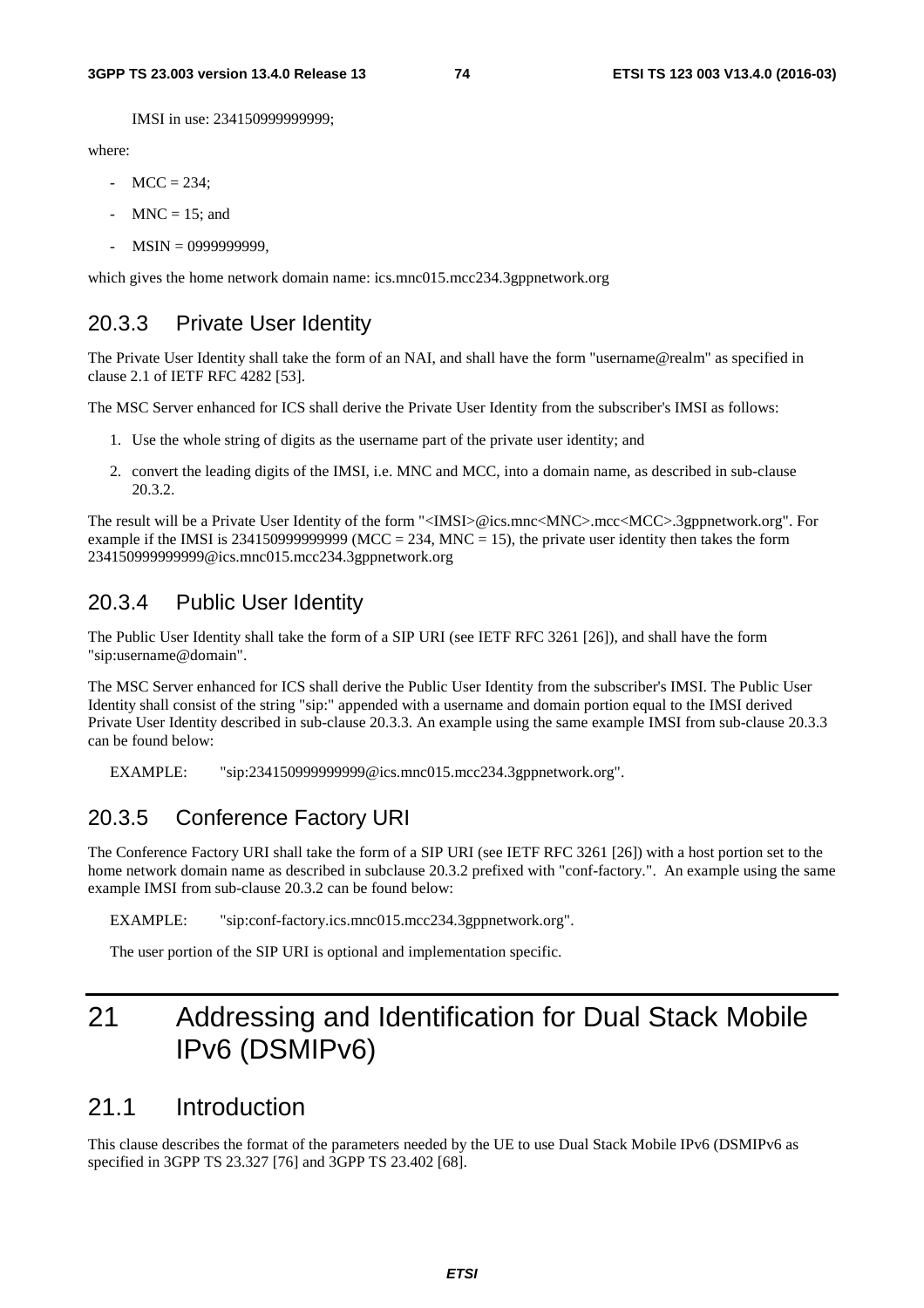## 21.2 Home Agent – Access Point Name (HA-APN)

### 21.2.1 General

The HA-APN is composed of two parts as follows:

- The HA-APN Network Identifier; this defines to which external network the HA is connected.
- The HA-APN Operator Identifier; this defines in which PLMN the HA serving the HA-APN is located.

The HA-APN Operator Identifier is placed after the HA-APN Network Identifier. The HA-APN consisting of both the Network Identifier and Operator Identifier corresponds to a FQDN of a HA; the HA-APN has, after encoding as defined in the paragraph below, a maximum length of 100 octets.

The encoding of the HA-APN shall follow the Name Syntax defined in IETF RFC 2181 [18], IETF RFC 1035 [19] and IETF RFC 1123 [20]. The HA-APN consists of one or more labels. Each label is coded as a one octet length field followed by that number of octets coded as 8 bit ASCII characters. Following IETF RFC 1035 [19] the labels shall consist only of the alphabetic characters (A-Z and a-z), digits (0-9) and the hyphen (-). Following IETF RFC 1123 [20], the label shall begin and end with either an alphabetic character or a digit. The case of alphabetic characters is not significant. The HA-APN is not terminated by a length byte of zero.

For the purpose of presentation, a HA-APN is usually displayed as a string in which the labels are separated by dots (e.g. "Label1.Label2.Label3").

### 21.2.2 Format of HA-APN Network Identifier

The HA-APN Network Identifier follows the format defined for APNs in subclause 9.1.1. In addition to what has been defined in subclause 9.1.1 the HA-APN Network Identifier shall not contain "ha-apn." or "w-apn." and not end in ".3gppnetwork.org".

A HA-APN Network Identifier may be used to access a service associated with a HA. This may be achieved by defining:

- a HA-APN which corresponds to a FQDN of a HA, and which is locally interpreted by the HA as a request for a specific service, or
- a HA-APN Network Identifier consisting of 3 or more labels and starting with a Reserved Service Label, or a HA-APN Network Identifier consisting of a Reserved Service Label alone, which indicates a HA by the nature of the requested service. Reserved Service Labels and the corresponding services they stand for shall be agreed between operators who have roaming agreements.

As an example, the HA-APN for MCC 345 and MNC 12 is coded in the DNS as:

"internet.ha-apn.mnc012.mcc345.pub.3gppnetwork.org".

where "internet" is the HA-APN Network Identifier and "mnc012.mcc345.pub.3gppnetwork.org " is the HA-APN Operator Identifier.

### 21.2.3 Format of HA-APN Operator Identifier

The HA-APN Operator Identifier is composed of six labels. The last three labels shall be "pub.3gppnetwork.org". The second and third labels together shall uniquely identify the PLMN. The first label distinguishes the domain name as a HA-APN.

For each operator, there is a default HA-APN Operator Identifier (i.e. domain name). This default HA-APN Operator Identifier is derived from the IMSI as follows:

"ha-apn.mnc<MNC>.mcc<MCC>.pub.3gppnetwork.org"

where:

"mnc" and "mcc" serve as invariable identifiers for the following digits.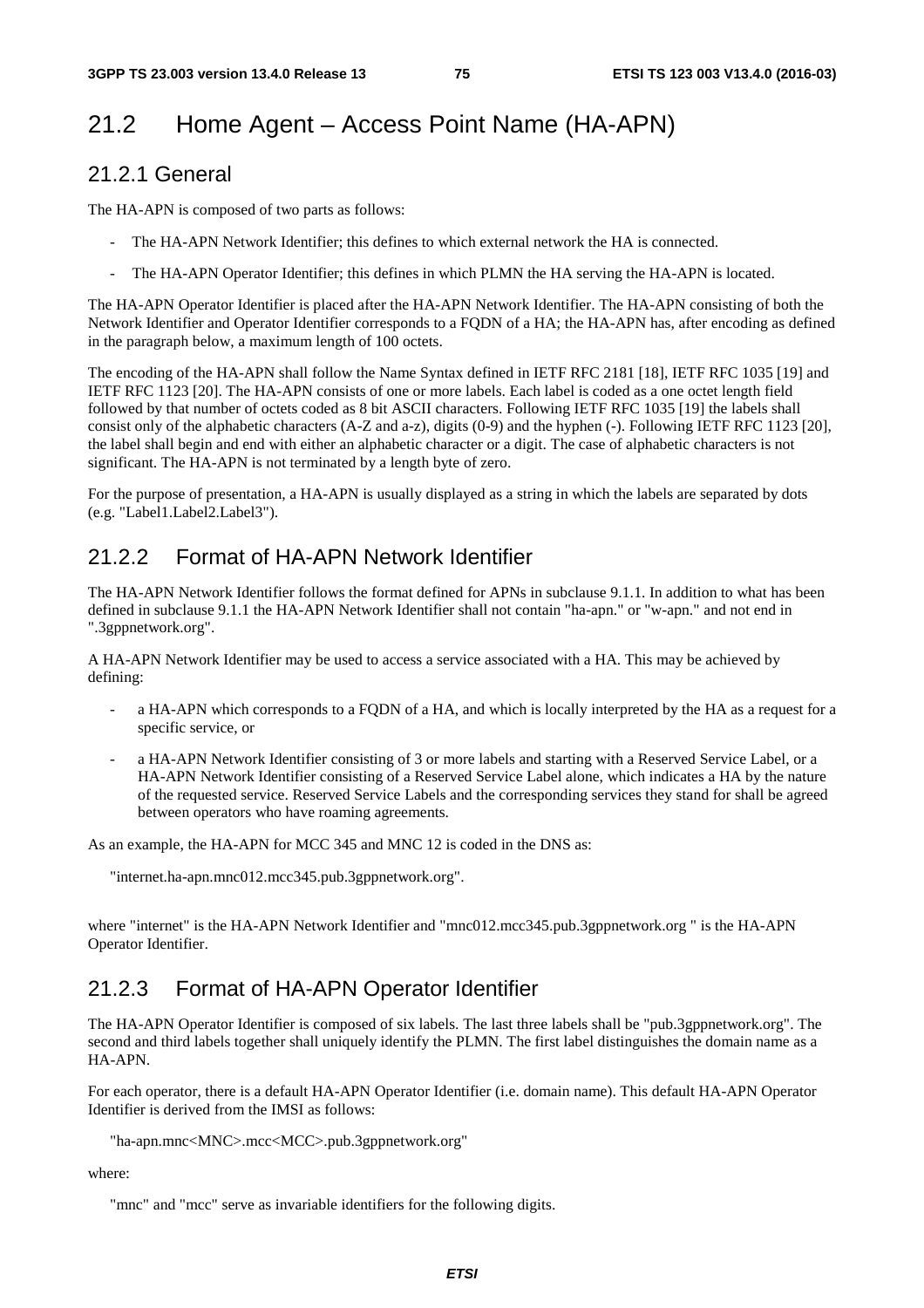<MNC> and <MCC> are derived from the components of the IMSI defined in subclause 2.2.

Alternatively, the default HA-APN Operator Identifier is derived using the MNC and MCC of the VPLMN.

In order to guarantee inter-PLMN DNS translation, the <MNC> and <MCC> coding used in the "ha-apn.mnc<MNC>.mcc<MCC>.pub.3gppnetwork.org" format of the HA-APN OI shall be:

- $-MNC$  = 3 digits
- $-MCC$  = 3 digits

If there are only 2 significant digits in the MNC, one "0" digit shall be inserted at the left side to fill the 3 digits coding of MNC in the HA-APN OI.

As an example, the HA-APN OI for MCC 345 and MNC 12 is coded in the DNS as:

"ha-apn.mnc012.mcc345.pub.3gppnetwork.org".

## 22 Addressing and identification for ANDSF

### 22.1 Introduction

This clause describes the format of the parameters needed by the UE to use Access Network Discovery and Selection Function (ANDSF) as specified in 3GPP TS 23.402 [68].

### 22.2 ANDSF Server Name (ANDSF-SN)

#### 22.2.1 General

ANDSF Server Name (ANDSF-SN) is used by UE to discover ANDSF Server in the network.

### 22.2.2 Format of ANDSF-SN

The ANDSF-SN is composed of six labels. The last three labels shall be "pub.3gppnetwork.org". The second and third labels together shall uniquely identify the PLMN. The first label shall be "andsf".

The ANDSF-SN is derived from the IMSI or Visited PLMN Identity as follows:

```
"andsf.mnc<MNC>.mcc<MCC>.pub.3gppnetwork.org"
```
where:

"mnc" and "mcc" serve as invariable identifiers for the following digits.

- When contacting Visited ANDSF (V-ANDSF), the <MNC> and <MCC> shall be derived from the Visited PLMN Identity as defined in subclause 12.1.
- When contacting Home ANDSF (H-ANDSF), the <MNC> and <MCC> shall be derived from the components of the IMSI defined in subclause 2.2.

In order to guarantee inter-PLMN DNS translation, the <MNC> and <MCC> coding used in the "andsf.mnc<MNC>.mcc<MCC>.pub.3gppnetwork.org" format of the ANDSF-SN shall be:

- $-MNC$  = 3 digits
- $\langle MCC \rangle = 3$  digits

If there are only 2 significant digits in the MNC, one "0" digit shall be inserted at the left side to fill the 3 digits coding of MNC in the ANDSF-SN.

As an example, the ANDSF-SN OI for MCC 345 and MNC 12 is coded in the DNS as: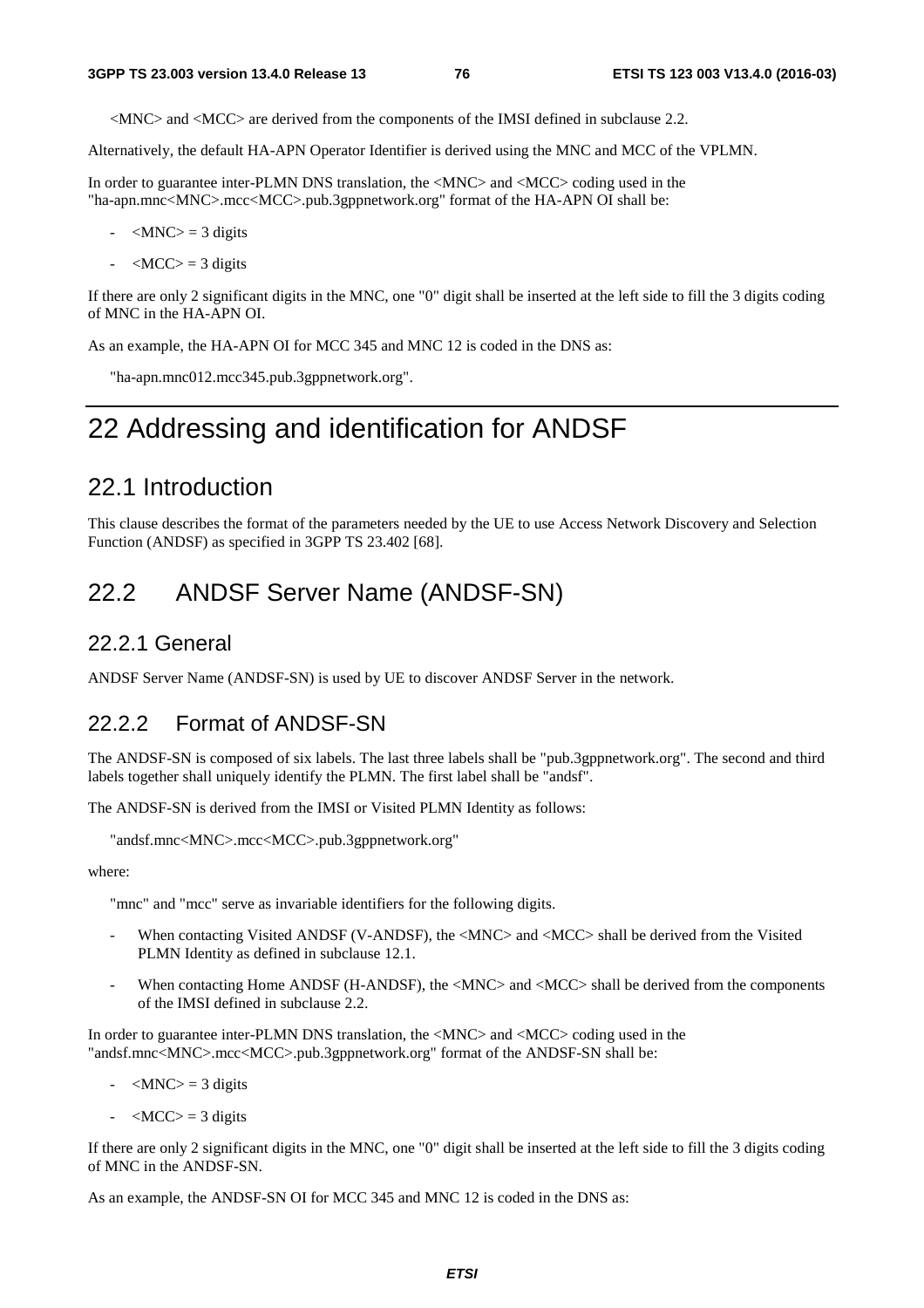"andsf.mnc012.mcc345.pub.3gppnetwork.org".

## 23 Numbering, addressing and identification for the OAM System

### 23.1 Introduction

This clause describes some information needed to access the OAM system as specified in TS 36.300 [91]. For more information on the ".3gppnetwork.org" domain name and its applicability, see Annex D of the present document.

### 23.2 OAM System Realm/Domain

The OAM System Realm/Domain shall be in the form of an Internet domain name, e.g. operator.com, as specified in IETF RFC 1035 [19] and IETF RFC 1123 [20]. The OAM System Realm/Domain consists of one or more labels. Each label shall consist of the alphabetic characters (A-Z and a-z), digits (0-9) and the hyphen (-) in accordance with IETF RFC 1035 [19]. Each label shall begin and end with either an alphabetic character or a digit in accordance with IETF RFC 1123 [20]. The case of alphabetic characters is not significant.

The OAM System Realm/Domain shall be in the form of "oam.mnc<MNC>.mcc<MCC>.3gppnetwork.org", where "<MNC>" and "<MCC>" fields correspond to the MNC and MCC of the operator"s PLMN. Both the "<MNC>" and "<MCC>" fields are 3 digits long. If the MNC of the PLMN is 2 digits, then a zero shall be added at the beginning.

For example, the OAM System Realm/Domain of an IMSI shall be derived as described in the following steps:

- 1. take the first 5 or 6 digits, depending on whether a 2 or 3 digit MNC is used (see 3GPP TS 31.102 [27]) and separate them into MCC and MNC; if the MNC is 2 digits then a zero shall be added at the beginning;
- 2. use the MCC and MNC derived in step 1 to create the "mnc<MNC>.mcc<MCC>.3gppnetwork.org" domain name;
- 3. add the label "oam" to the beginning of the domain name.

An example of an OAM System Realm/Domain is:

IMSI in use: 234150999999999;

Where:

 $MCC = 234$ :

 $MNC = 15$ ;

MSIN = 0999999999;

Which gives the OAM System Realm/Domain name: oam.mnc015.mcc234.3gppnetwork.org.

NOTE: If it is not possible for a Relay Node to identify whether a 2 or 3 digit MNC is used (e.g. USIM is inserted and the length of MNC in the IMSI is not available in the "Administrative data" data file), it is implementation dependent how the Relay Node determines the length of the MNC (2 or 3 digits).

### 23.3 Identifiers for Domain Name System procedures

### 23.3.1 Introduction

This clause describes Domain Name System (DNS) related identifiers used by the procedures specified in 3GPP TS 29.303 [73].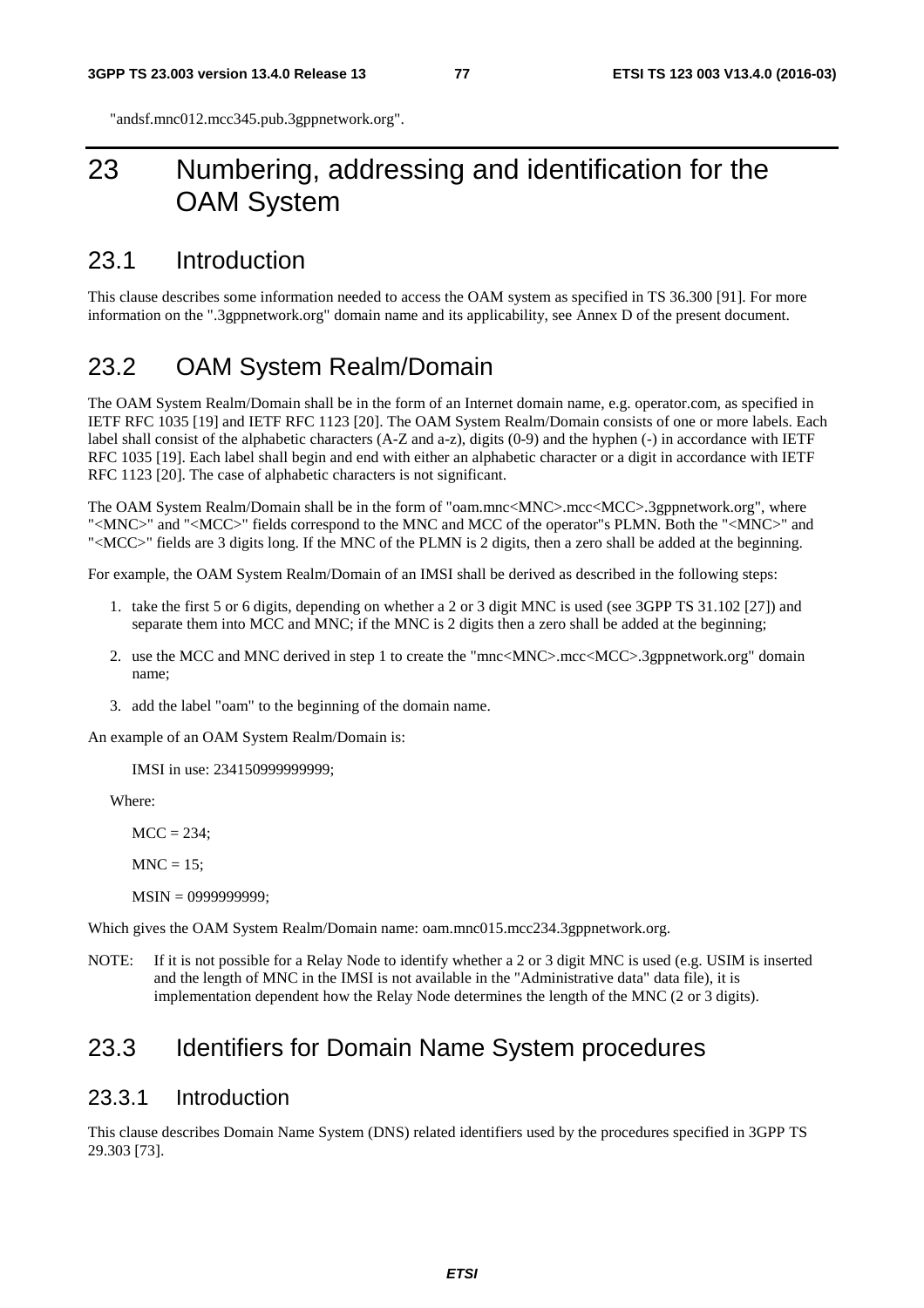### 23.3.2 Fully Qualified Domain Names (FQDNs)

#### 23.3.2.1 General

See subclause 19.4.2.1.

#### 23.3.2.2 Relay Node Vendor-Specific OAM System

As part of the startup procedure, relay nodes (see 3GPP TS 36.300 [91], sub-clause 4.7) needs to discover its Operations and Maintainence (OAM) system. A relay node vendor-specific OAM system within an operator"s network is identified using the relay node type allocation code from IMEI or IMEISV (IMEI-TAC), MNC and MCC from IMSI and in some cases also tracking area code information associated to the eNB serving the relay node.

A subdomain name for use by EUTRAN OAM system nodes shall be derived from the MNC and MCC by adding the label "eutran" to the beginning of the OAM System Realm/Domain (see sub-clause 23.2).

The vendor-specific relay node OAM system FQDN shall be constructed as following:

• tac-lb<TAC-low-byte>.tac-hb<TAC-high-byte>.imei-tac<IMEI-TAC>.eutranrn.oam.mnc<MNC>.mcc<MCC>.3gppnetwork.org

The IMEI-TAC is 8 decimal digits (see sub-clause 6.2).

NOTE: IMEI-TAC is used for the type allocation code from IMEI or IMEISV instead of TAC in this sub-clause in order to separate it from the tracking area code (TAC).

The TAC is a 16 bit integer. <TAC-high-byte> is the hexadecimal string of the most significant byte in the TAC and  $\langle$ TAC-low-byte  $>$  is the hexadecimal string of the least significant byte. If there are less than 2 significant digits in <TAC-high-byte> or <TAC-low-byte >, "0" digit(s) shall be inserted at the left side to fill the 2 digit coding.

#### 23.3.2.3 Multi-vendor eNodeB Plug-and Play Vendor-Specific OAM System

#### 23.3.2.3.1 General

This clause describes the Fully Qualified Domain Names (FQDNs) used in Multi Vendor Plug and Connect (MvPnC) procedures (see 3GPP TS 32.508 [102]).

The FQDNs used in MvPnC shall be in the form of an Internet domain name and follow the general encoding rules specified in section 19.4.2.1.

The format of FQDNs used in MvPnC shall follow the "<vendor ID>.<system>.<OAM realm>" pattern.

NOTE: "<vendor ID>. <system>.oam" represents the <service\_id> shown in the first row of table E.1.

The <vendor ID> label is optional and is only used in the operator deployments where multiple instances of a particular network entity type are not provided by the same vendor. If present, the <vendor ID> label shall be in the form "vendor<ViD>", where <ViD> field corresponds to the ID of the vendor.

The format of the ViD is vendor specific.

The details of the <system> label are specified in the clauses below.

#### 23.3.2.3.2 Certification Authority server

The Certification Authority server (CA/RA) FQDN shall be derived as follows. The "cara" <system> label is added in front of the operator's OAM realm domain name:

cara.oam.mnc<MNC>.mcc<MCC>.3gppnetwork.org

If particular operator deployment scenarios where there are multiple CA/RA servers (one per vendor), the <vendor ID> label is added in front of the "cara" label:

vendor<ViD>.cara.oam.mnc<MNC>.mcc<MCC>.3gppnetwork.org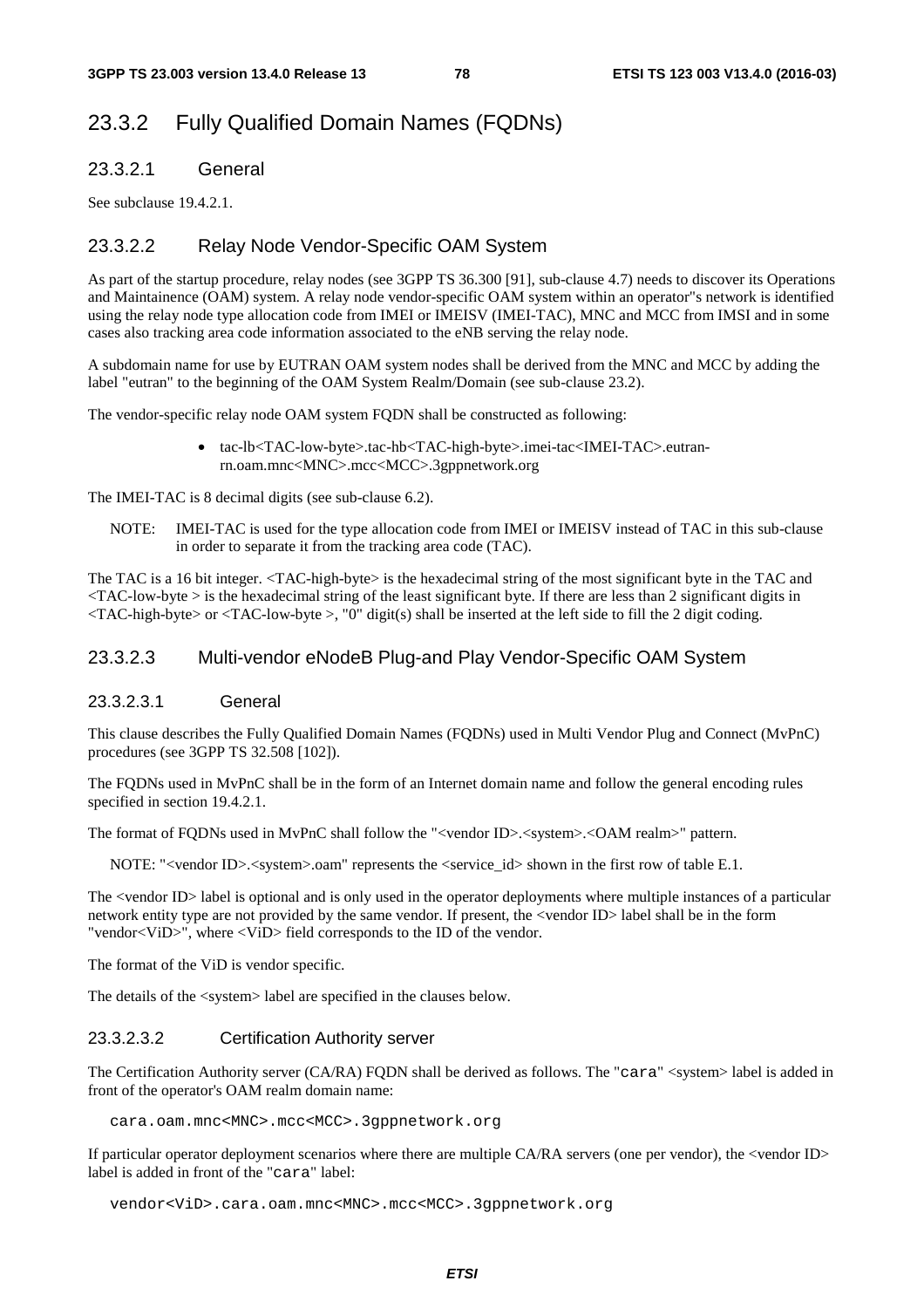An example of a CA/RA FQDN is:

 $MCC = 123;$  $MNC = 45;$ 

 $ViD = abcd;$ 

which gives the CA/RA FQDN: "cara.oam.mnc045.mcc123.3gppnetwork.org" and "vendorabcd.cara.mnc045.mcc123.3gppnetwork.org".

#### 23.3.2.3.3 Security Gateway

The Security Gateway (SeGW) FQDN shall be derived as follows. The "segw" <system> label is added in front of the operator's OAM realm domain name:

segw.oam.mnc<MNC>.mcc<MCC>.3gppnetwork.org

If particular operator deployment scenarios where there are multiple Security Gateways (one per vendor), the <vendor ID> label is added in front of the "segw" label:

vendor<ViD>.segw.oam.mnc<MNC>.mcc<MCC>.3gppnetwork.org

An example of a SeGW FQDN is:

 $MCC = 123;$  $MNC = 45;$  $ViD = abcd;$ 

which gives the SeGW FODN: "seqw.oam.mnc045.mcc123.3qppnetwork.org" and "vendorabcd.segw.mnc045.mcc123.3gppnetwork.org".

#### 23.3.2.3.4 Element Manager

The Element Manager (EM) FQDN shall be derived as follows. The "em" <system> label is added in front of the operator's OAM realm domain name:

em.oam.mnc<MNC>.mcc<MCC>.3gppnetwork.org

If particular operator deployment scenarios where there are multiple Element Managers (one per vendor), the <vendor ID> label is added in front of the "em" label:

vendor<ViD>.em.oam.mnc<MNC>.mcc<MCC>.3gppnetwork.org

An example of a EM FQDN is:

 $MCC = 123;$  $MNC = 45;$  $ViD = abcd;$ 

which gives the EM FQDN: "em.oam.mnc045.mcc123.3gppnetwork.org" and "vendorabcd.em.mnc045.mcc123.3gppnetwork.org".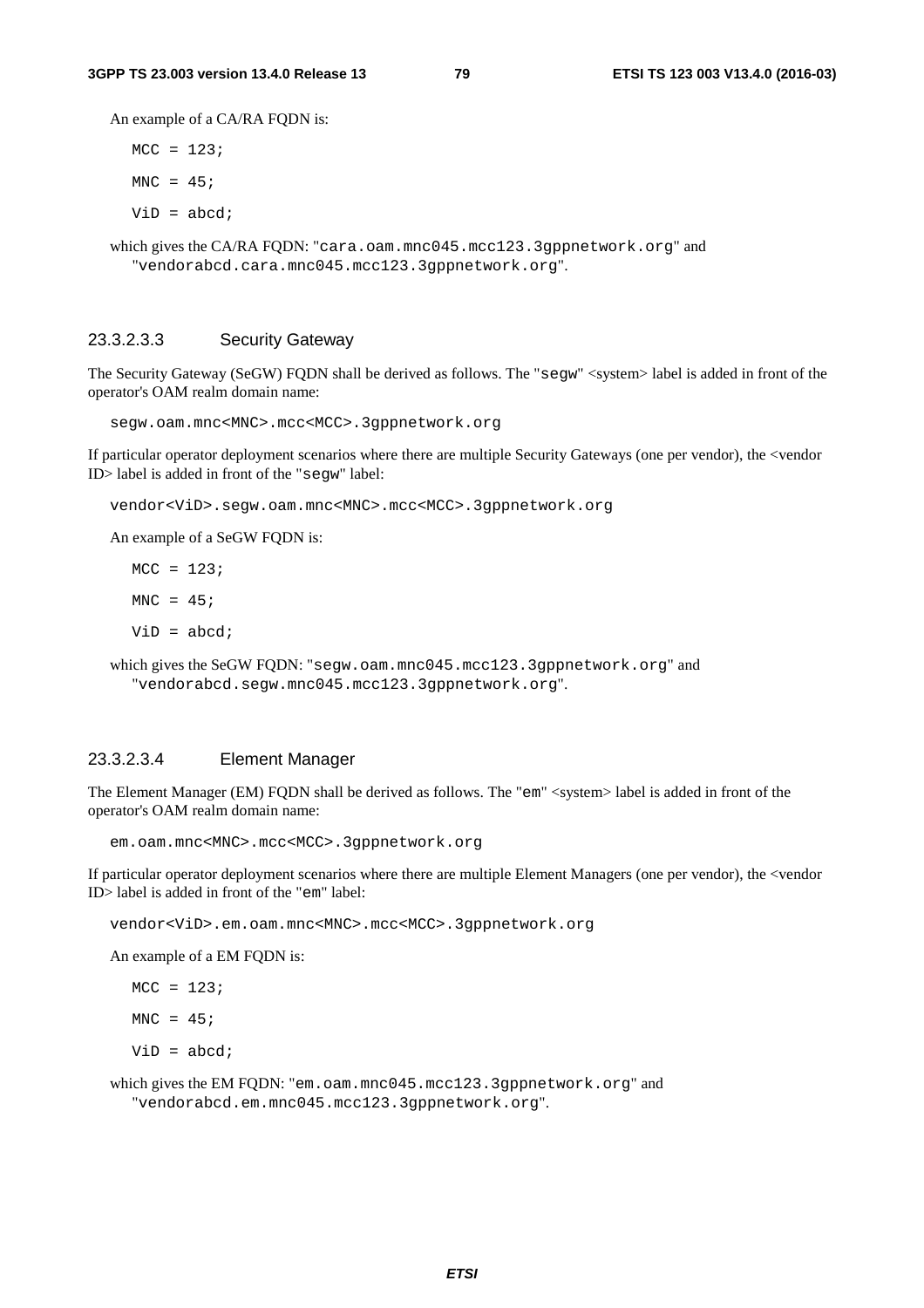## 24 Numbering, addressing and identification for Proximity-based Services (ProSe)

### 24.1 Introduction

This clause describes the format of the parameters used for ProSe. For further information on the use of the parameters see 3GPP TS 23.303 [103].

## 24.2 ProSe Application ID

### 24.2.1 General

The ProSe Application ID is composed of two parts as follows:

- The ProSe Application ID Name, which is described in its entirety by a data structure characterized by different levels e.g, broad-level business category (Level 0) / business sub-category (Level 1) / business name (Level 2) / shop ID (Level 3).
- The PLMN ID, which corresponds to the PLMN that assigned the ProSe Application ID Name.

The PLMN ID is placed before the ProSe Application ID Name as shown in Figure 24.2.1. The PLMN ID and the ProSe Application ID Name shall be separated by a dot.



**Figure 24.2.1-1: Structure of ProSe Application ID** 

## 24.2.2 Format of ProSe Application ID Name in ProSe Application ID

The ProSe Application ID Name is composed of a string of labels. These labels represent hierarchical levels and shall be separated by dots (e.g. "Label1.Label2.Label3"). The ProSe Application ID Name shall contain at least one label. The first label on the left shall be "ProSeApp".

NOTE: The hierarchical structure and the content of the ProSe Application ID Name are outside the scope of 3GPP.

Any label in the ProSe Application ID Name except the first label on the left ("ProSeApp") can be wild carded. A wild card label is represented as "\*",

EXAMPLE: A ProSe Application ID Name used to discover nearby Italian restaurants could be "ProSeApp.Food.Restaurants.Italian".

## 24.2.3 Format of PLMN ID in ProSe Application ID

The PLMN ID shall uniquely identify the PLMN of the ProSe Function that has assigned the ProSe Application ID. The PLMN ID is composed of two labels which shall be separated by a dot as follows:

```
"mcc<MCC>.mnc<MNC>"
```
where: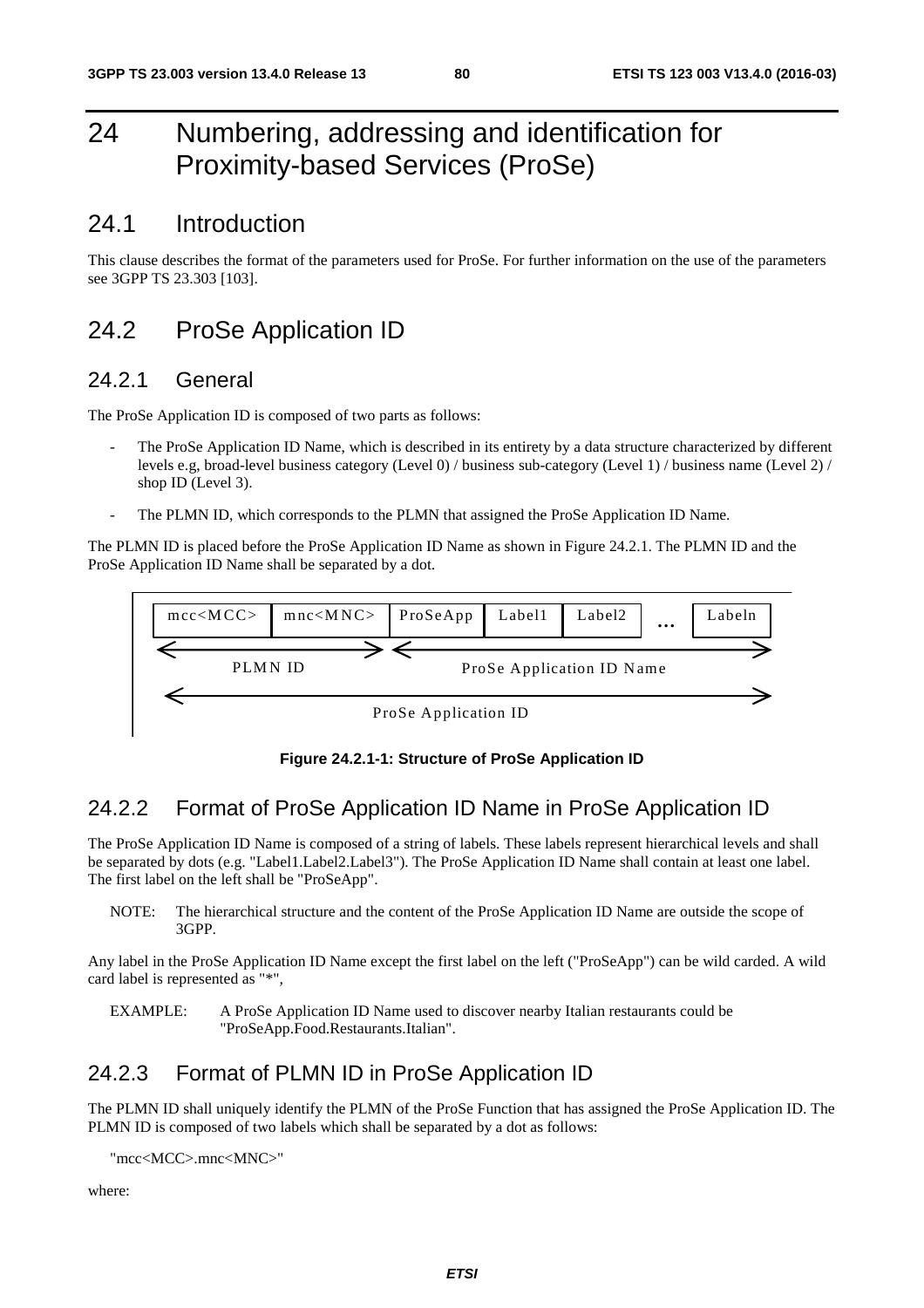"mcc" and "mnc" serve as invariable identifiers for the following digits.

- <MCC> contains the MCC (Mobile Country Code) of the ProSe Function that has assigned the ProSe Application ID.
- <MNC> contains the MNC (Mobile Network Code) of the ProSe Function that has assigned the ProSe Application ID.

In order to guarantee inter-PLMN operability, the <MCC> and the <MNC> shall be represented by 3 digits. If there are only 2 significant digits in the MNC, one "0" digit is inserted at the left side of the MNC to form the  $\langle$ MNC $\rangle$  in the "mnc<MNC>" label.

EXAMPLE: The PLMN ID for MCC 345 and MNC 12 will be "mcc345.mnc012".

#### 24.2.4 Usage of wild cards in place of PLMN ID in ProSe Application ID

If the scope of the ProSe Application ID is country-specific, the PLMN ID part in the ProSe Application ID shall be replaced by "mcc<MCC>.mnc\*" with <MCC> set to the MCC of the corresponding country.

NOTE: Handling of the case when a country has been allocated more than one MCC value is outside the scope of 3GPP.

If the scope of the ProSe Application ID is global, the PLMN ID part in the ProSe Application ID shall be replaced by "mcc\*.mnc\*".

EXAMPLE: For a ProSe Application ID specific to a country with MCC 345, the PLMN ID part will be replaced by "mcc345.mnc\*".

### 24.2.5 Informative examples of ProSe Application ID

Examples of ProSe Application IDs following the format defined in the previous subclauses are provided for information below.

| EXAMPLE 1: | "mcc345.mnc012.ProSeApp.Food.Restaurants.Italian"    |
|------------|------------------------------------------------------|
| EXAMPLE 2: | "mcc300.mnc165.ProSeApp.Shops.Sports.Surfing"        |
|            | EXAMPLE 3: "mcc300.mnc165.ProSeApp.*.Sports.Surfing" |
| EXAMPLE 4: | "mcc208.mnc*.ProSeApp.Shops.Food.Wine"               |
|            |                                                      |

EXAMPLE 5: "mcc\*.mnc\*.ProSeApp.Food.Restaurants.Coffee"

### 24.3 ProSe Application Code

#### 24.3.1 General

The ProSe Application Code as described in 3GPP TS 23.303 [103] is composed of the following two parts:

- The PLMN ID of the ProSe Function that assigned the ProSe Application Code, i.e. Mobile Country Code (MCC) and Mobile Network Code (MNC).
- A temporary identity that corresponds to the ProSe Application ID Name. The temporary identity is allocated by the ProSe Function and it may contain a metadata index. The internal structure of the temporary identity is not specified in 3GPP.

The ProSe Application Code shall have a fixed length of 184 bits.

### 24.3.2 Format of PLMN ID in ProSe Application Code

The PLMN ID in the ProSe Application Code is composed as shown in Figure 24.3.2-1: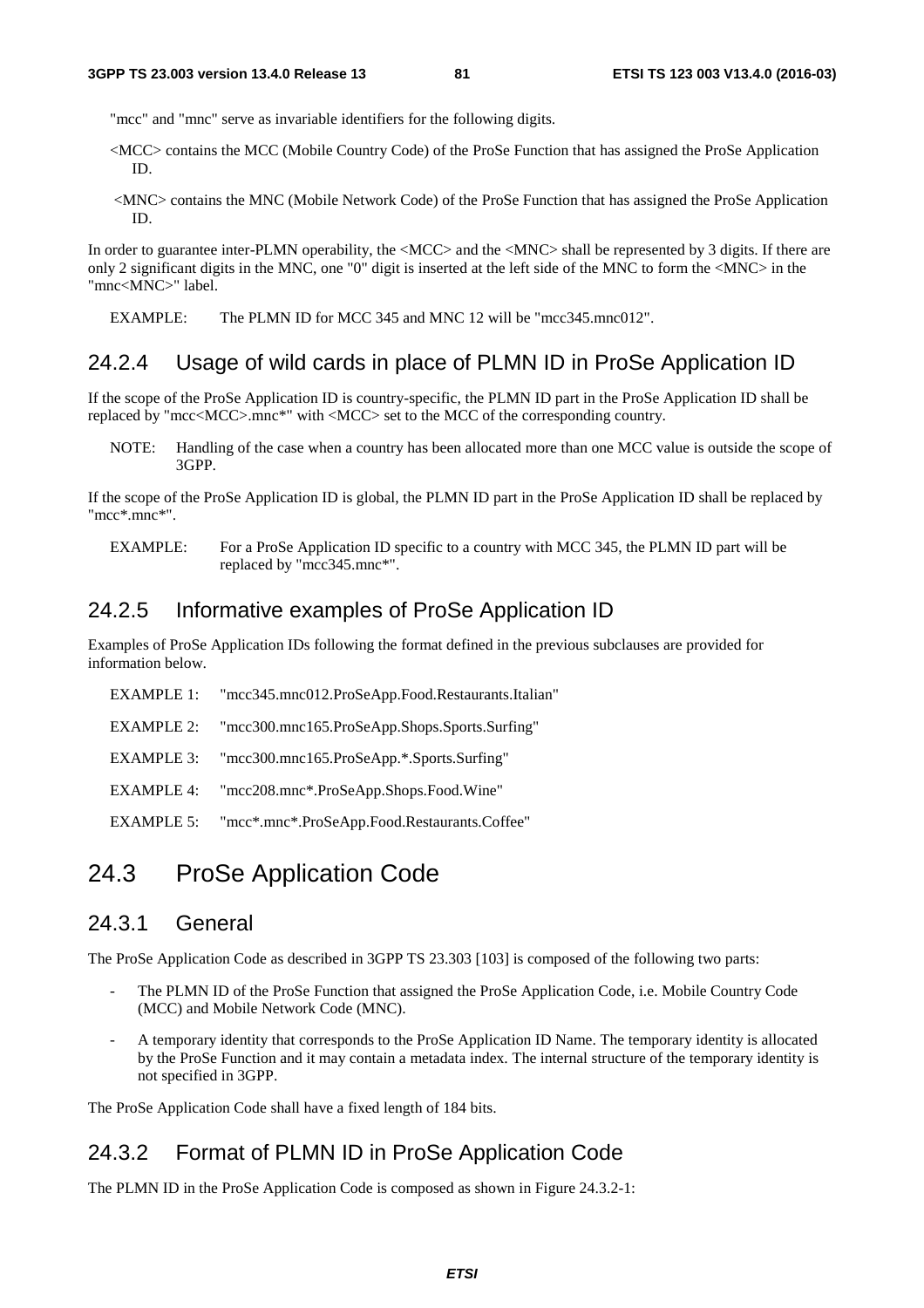| Scope | Spare              | E | MCC     | <b>MNC</b> |
|-------|--------------------|---|---------|------------|
|       | 2 bits 1 bit 1 bit |   | 10 bits | 10 bits    |

#### **Figure 24.3.2-1: Structure of PLMN ID in ProSe Application Code**

The PLMN-ID is composed of four parts:

- Scope indicates whether the MNC, or both the MCC and the MNC, or neither are wild carded in the ProSe Application ID associated with the ProSe Application Code, with the following mapping:
	- 00 global scope.
	- 01 reserved.
	- 10 country-specific scope.
	- 11 PLMN-specific scope.
- Spare bit that shall be set to 0 and shall be ignored if set to 1.
- E bit indicates whether the MCC and the MNC of the ProSe Function that has assigned the ProSe Application Code are included in the PLMN ID in ProSe Application Code, with the following mapping:
	- 0 Neither MCC nor MNC is included.
	- 1 MCC and MNC included.
- When present, the MCC and the MNC shall each have a fixed length of 10 bits and shall be coded as the binary representation of their decimal value.

In this release, the MCC and the MNC of the ProSe Function that has assigned the ProSe Application Code shall always be included in the PLMN ID in ProSe Application Code. The E bit shall always be set to 1.

### 24.3.3 Format of temporary identity in ProSe Application Code

The temporary identity in the ProSe Application Code is a bit string whose value is allocated by the ProSe Function. The length of the temporary identity in the ProSe Application Code is equal to:

- 180 bits when the E bit of the PLMN ID in the ProSe Application Code is set to 0.
- 160 bits when the E bit of the PLMN ID in the ProSe Application Code is set to 1.

The temporary identity in the ProSe Application Code shall contain a metadata index to reflect the current metadata version if dynamic metadata is used when allocating the ProSe Application Code. The content, position and length of metadata index is operator specific.

In this release, the MCC and the MNC of the ProSe Function that has assigned the ProSe Application Code are always included in the PLMN ID in ProSe Application Code. The length of the temporary identity in the ProSe Application Code shall always be equal to 160 bits.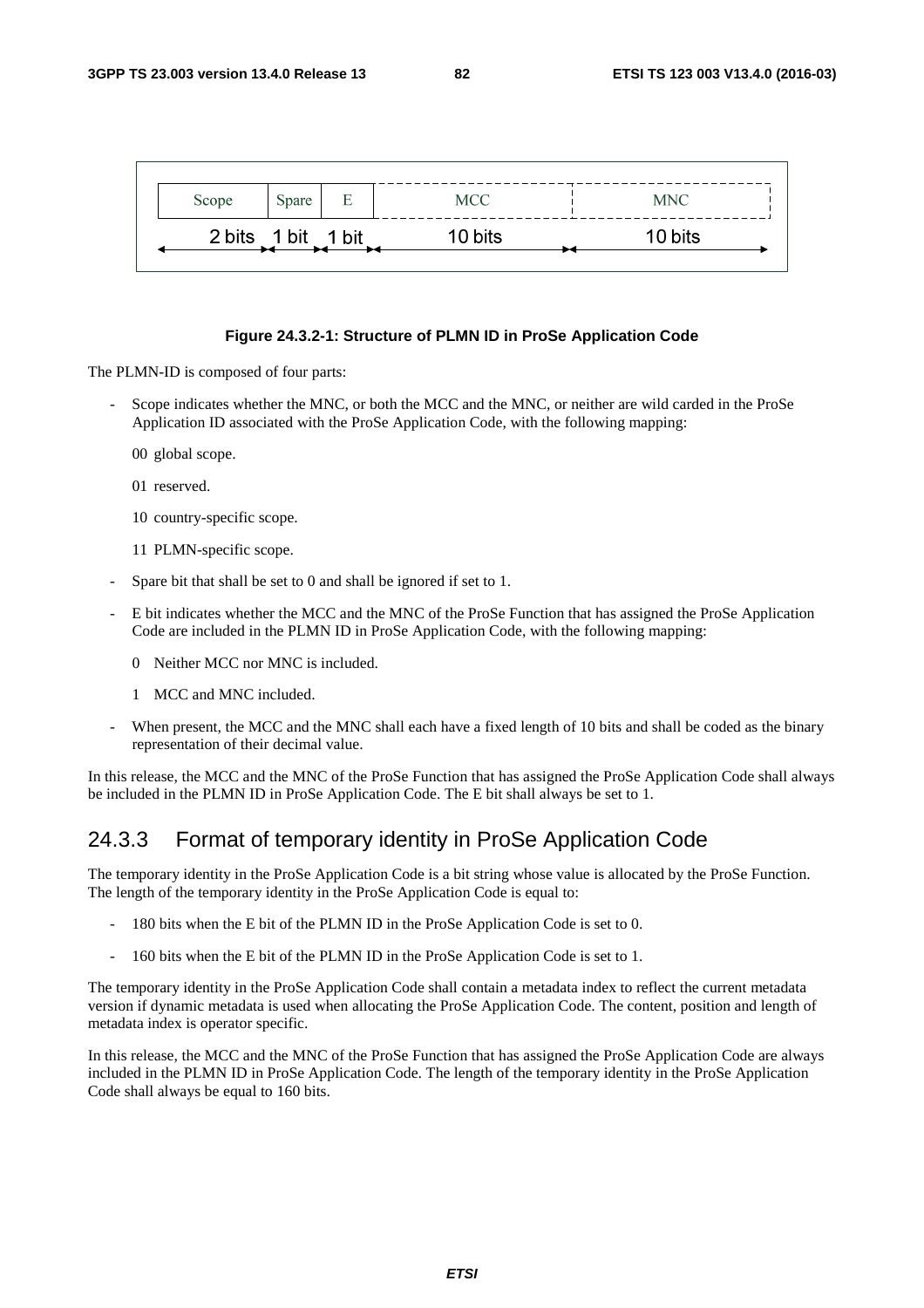## 24.4 EPC ProSe User ID

### 24.4.1 General

The EPC ProSe User ID as described in 3GPP TS 23.303 [103] identifies the UE registered for EPC-level ProSe Discovery in the context of the ProSe Function.

### 24.4.2 Format of EPC ProSe User ID

The EPC ProSe User ID is a bit string whose value is allocated by the ProSe Function. The length of the EPC ProSe User ID is equal to 32 bits.

## 24.5 Home PLMN ProSe Function Address

The Home PLMN ProSe Function address is in the form of a Fully Qualified Domain Name as defined in IETF RFC 1035 [19] and IETF RFC 1123 [20]. This address consists of six labels. Each label shall consist of the alphabetic characters (A-Z and a-z), digits (0-9) and the hyphen (-) in accordance with IETF RFC 1035 [19]. Each label shall begin and end with either an alphabetic character or a digit in accordance with IETF RFC 1123 [20]. The case of alphabetic characters is not significant.

For 3GPP systems, if not pre-configured on the UE or provisioned by the network, the UE shall derive the Home PLMN ProSe Function address from the IMSI as described in the following steps:

- 1. Take the first 5 or 6 digits, depending on whether a 2 or 3-digit MNC is used (see 3GPP TS 31.102 [27]) and separate them into MCC and MNC; if the MNC is 2-digit MNC then a zero shall be added at the beginning.
- 2. Use the MCC and MNC derived in step 1 to create the "mnc<MNC>.mcc<MCC>.pub.3gppnetwork.org" domain name.
- 3. Add the label "prose-function." to the beginning of the domain.

An example of a Home PLMN ProSe Function address is:

IMSI in use: 234150999999999;

where:

- $MCC = 234$ :
- $MNC = 15$ ; and
- MSIN = 0999999999,

which gives the following Home PLMN ProSe Function address:

"prose-function.mnc015.mcc234.pub.3gppnetwork.org".

## 24.6 ProSe Restricted Code

The ProSe Restricted Code as described in 3GPP TS 23.303 [103] is a single 64-bit identifier that corresponds to one or more Restricted ProSe Application User ID(s) (as defined in 3GPP TS 23.303 [103]). The exact content of the identifier is not specified in 3GPP.

## 24.7 ProSe Restricted Code Prefix

The ProSe Restricted Code Prefix as described in 3GPP TS 23.303 [103] is a ProSe Restricted Code which to be used with a ProSe Restricted Code Suffix. It shall have the same size and format as the ProSe Restricted Code.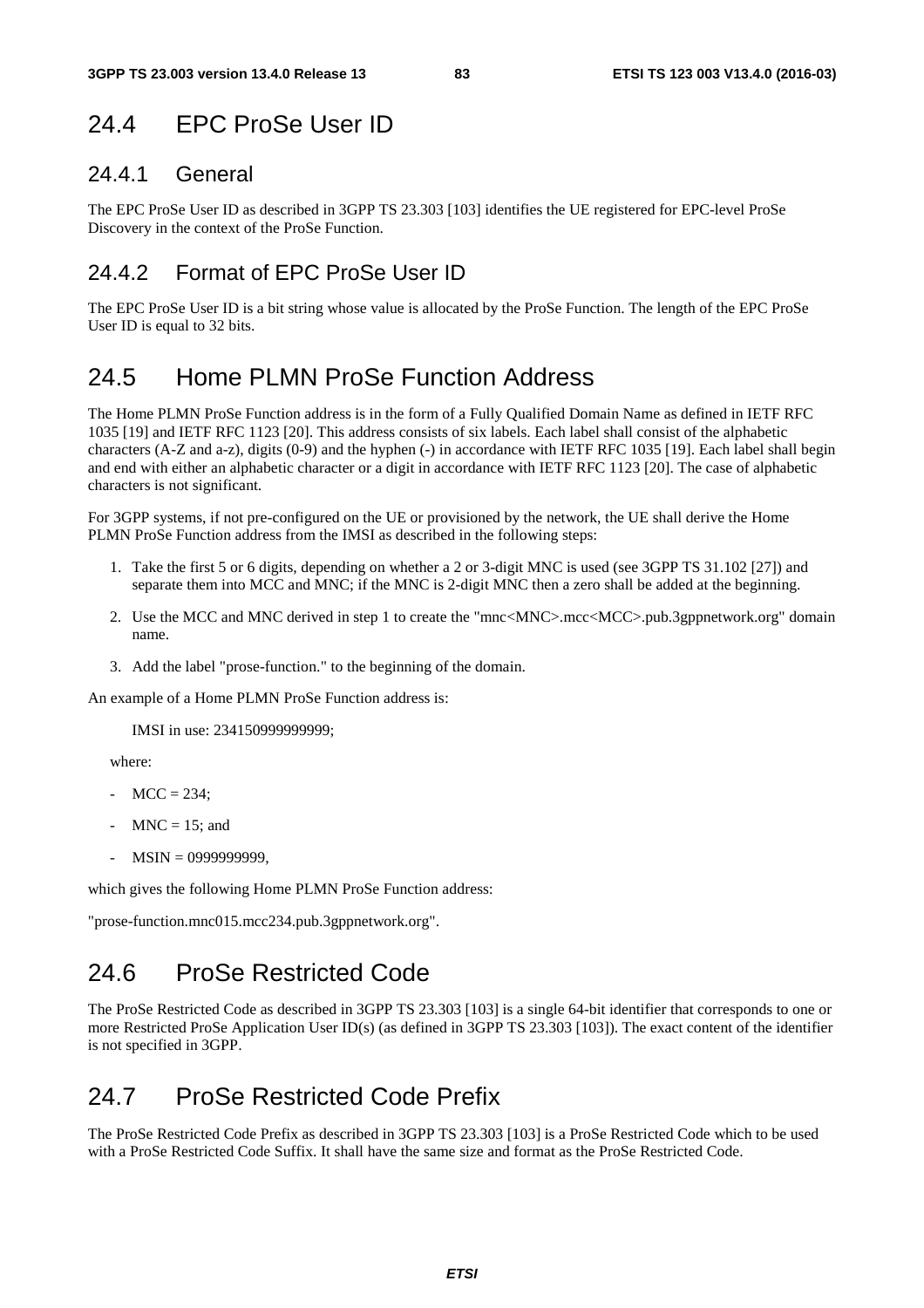## 24.8 ProSe Restricted Code Suffix

The ProSe Restricted Code Suffix as described in 3GPP TS 23.303 [103] is an identifier to be appended to a ProSe Restricted Code Prefix. Depending on the application configuration, the bit length of a ProSe Restricted Code Suffix varies from 8 to 120, incremented by multiples of 8.

## 24.9 ProSe Query Code

The ProSe Query Code as described in 3GPP TS 23.303 [103] is a ProSe Restricted Code allocated by the ProSe Function to the Discoverer UE for restricted ProSe direct discovery model B. The format of the ProSe Query Code is the same as that of the ProSe Restricted Code defined in subclause 24.6.

## 24.10 ProSe Response Code

The ProSe Response Code as described in 3GPP TS 23.303 [103] is a ProSe Restricted Code allocated by the ProSe Function to the Discoveree UE for restricted ProSe direct discovery model B. The format of the ProSe Response Code is the same as that of the ProSe Restricted Code defined in subclause 24.6.

## 24.11 ProSe Discovery UE ID

### 24.11.1 General

The ProSe Discovery UE ID as described in 3GPP TS 23.303 [103] identifies the UE participating in restricted ProSe direct discovery in the context of the ProSe Function.

It is composed of two parts as follows:

- The PLMN ID of the ProSe Function that assigned the ProSe Discovery UE ID, i.e. Mobile Country Code (MCC) and Mobile Network Code (MNC).
- A temporary identifier allocated by the ProSe Function. The content of the temporary identifier is not specified in 3GPP.

### 24.11.2 Format of ProSe Discovery UE ID

The ProSe Discovery UE ID is a bit string whose value is allocated by the ProSe Function. The length of the ProSe Discovery UE ID is equal to 64 bits and the format is described as shown in Figure 24.11.2-1.



#### **Figure 24.11.2-1: Structure of ProSe Discovery UE ID**

## 24.12 ProSe UE ID

The ProSe UE ID as described in 3GPP TS 23.303 [103] identifies the link layer address used for ProSe direct communication by a ProSe-enabled Public Safety UE.

The format of ProSe UE ID is a bit string whose length is equal to 24 bits.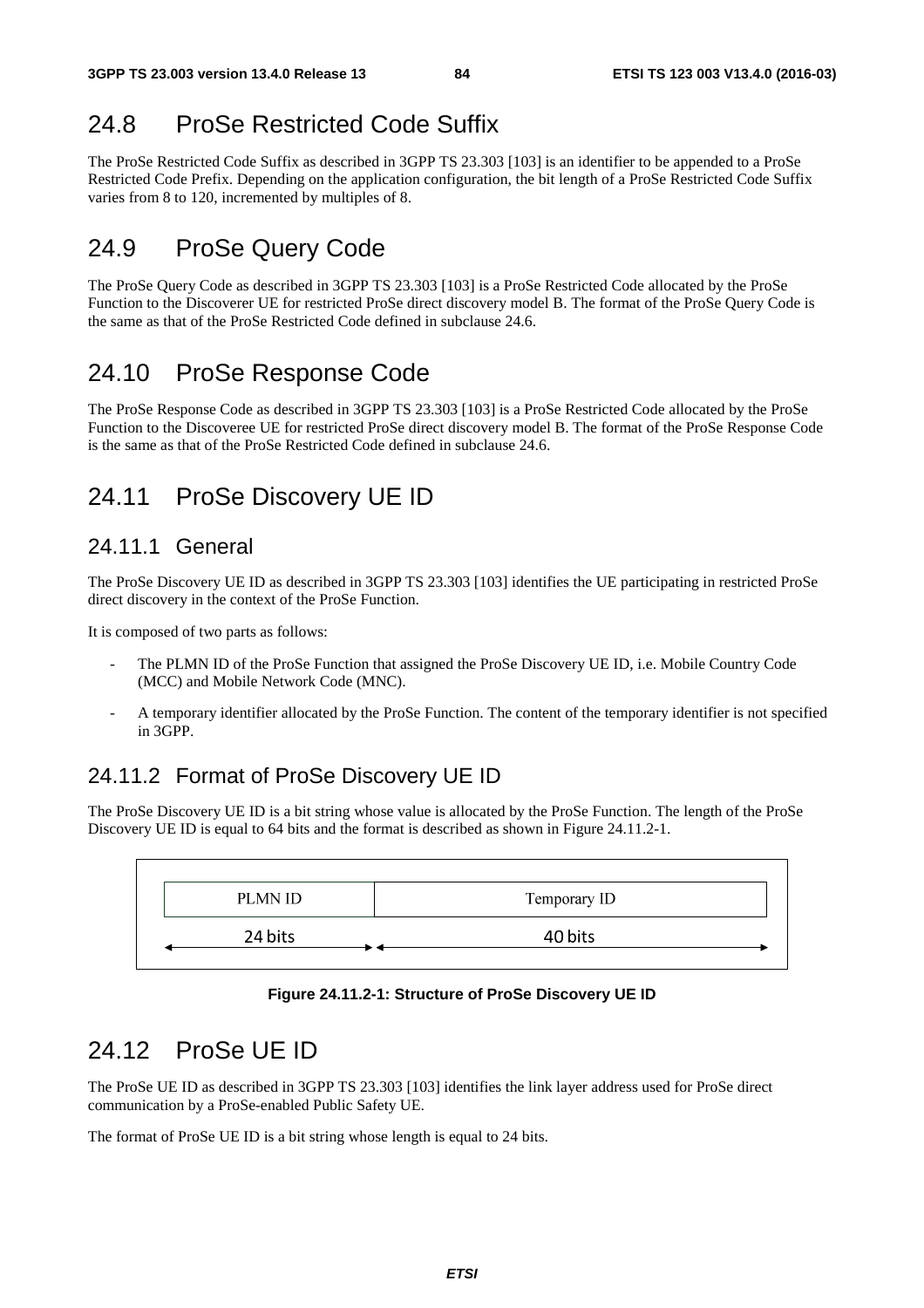## 24.13 ProSe Relay UE ID

The ProSe Relay UE ID as described in 3GPP TS 23.303 [103] identifies the link layer address used for ProSe direct communication by a ProSe UE-to-network relay UE.

The format of ProSe Relay UE ID is a bit string whose length is equal to 24 bits.

## 24.14 User Info ID

The User Info ID as described in 3GPP TS 23.303 [103] is used to identify the user information to be discovered for public safety use case. The value of User Info ID is allocated either by the operator or 3rd-party public safety provider application server.

The format of the User Info ID is a 48-bit bit-string.

## 24.15 Relay Service Code

The Relay Service Code as described in 3GPP TS 23.303 [103] identifies a connectivity service the ProSe UE-tonetwork relay provides.

The format of the Relay Service Code is a 24-bit bit-string.

## 24.16 Discovery Group ID

The Discovery Group ID as described in 3GPP TS 23.303 [103] identifies a group of Public Safety users that are affiliated for Group Member Discovery.

The format of the Discovery Group ID is a 24-bit bit-string.

## 25 Identification of Online Charging System

### 25.1 Introduction

This clause describes the format of the home network domain name of the Online Charging System (OCS), needed to access the Online Charging System. For further information on the use of this home network domain name, see 3GPP TS 29.212 [106]. For more information on the ".3gppnetwork.org" domain name and its applicability, see Annex D of the present document.

### 25.2 Home network domain name

The home network domain name of the OCS shall be in the form of an Internet domain name, e.g. operator.com, as specified in IETF RFC 1035 [19] and IETF RFC 1123 [20]. The home network domain of the OCS consists of one or more labels. Each label shall consist of the alphabetic characters (A-Z and a-z), digits (0-9) and the hyphen (-) in accordance with IETF RFC 1035 [19]. Each label shall begin and end with either an alphabetic character or a digit in accordance with IETF RFC 1123 [20]. The case of alphabetic characters is not significant.

If the home network domain of the OCS is not known (e.g. through an available static address or through its reception from another node), it shall be:

- in the form of "ocs.mnc<MNC>.mcc<MCC>.3gppnetwork.org", where "<MNC>" and "<MCC>" fields correspond to the MNC and MCC of the operator"s PLMN to which the OCS belongs. Both the "<MNC>" and "<MCC>" fields are 3 digits long. If the MNC of the PLMN is 2 digits, then a zero shall be added at the beginning; and
- derived from the subscriber's IMSI, as described in the following steps: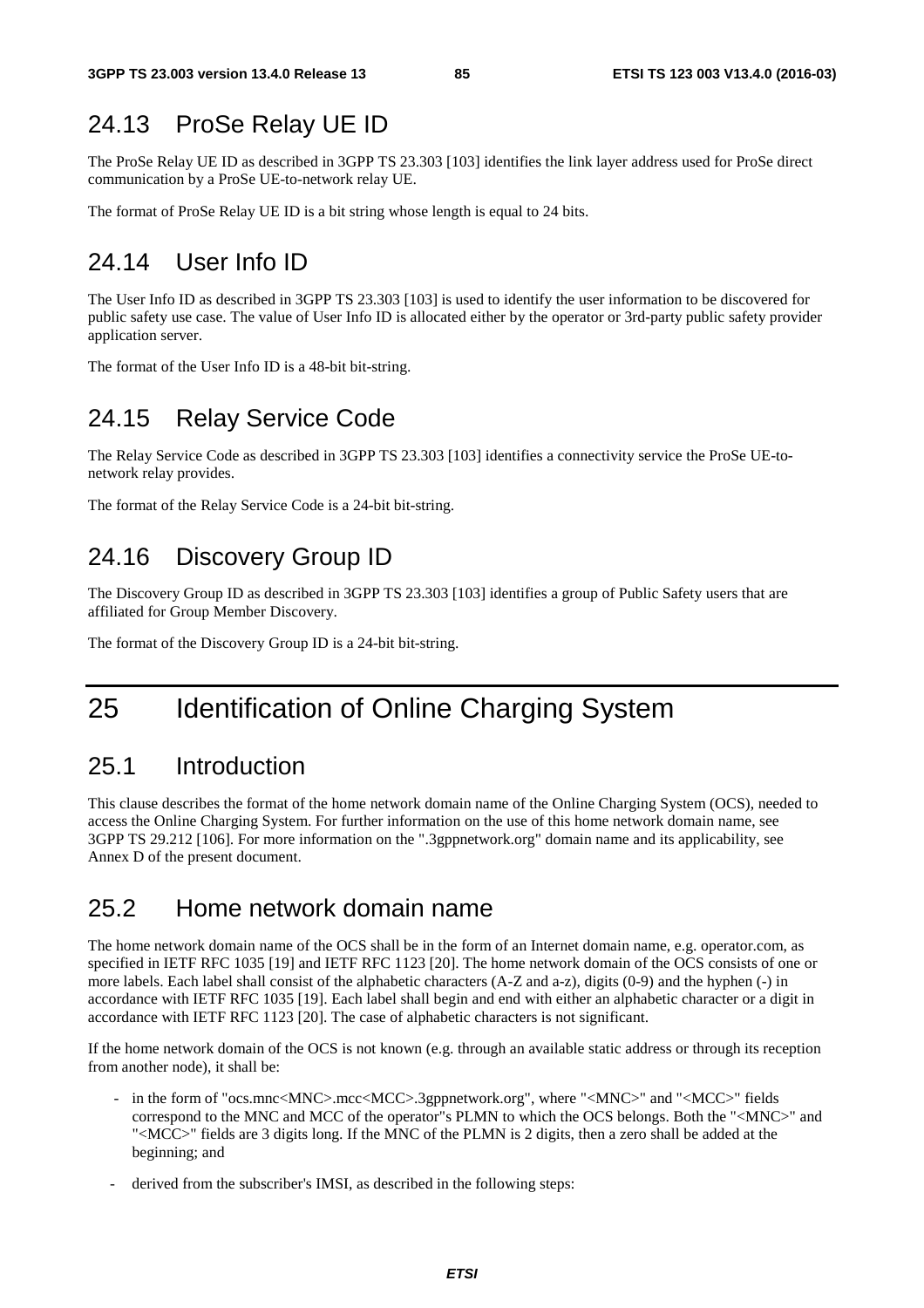- 1. take the first 5 or 6 digits, depending on whether a 2 or 3 digit MNC is used (see 3GPP TS 31.102 [27]) and separate them into MCC and MNC; if the MNC is 2 digits then a zero shall be added at the beginning;
- 2. use the MCC and MNC derived in step 1 to create the "mnc<MNC>.mcc<MCC>.3gppnetwork.org" domain name;
- 3. add the label "ocs" to the beginning of the domain name.

An example of a home network domain name is:

IMSI in use: 234150999999999;

Where:

 $MCC = 234$ ;

 $MNC = 15$ ;

MSIN = 0999999999;

Which gives the home network domain name: ocs.mnc015.mcc234.3gppnetwork.org.

NOTE: It is implementation dependent to determine that the length of the MNC is 2 or 3 digits.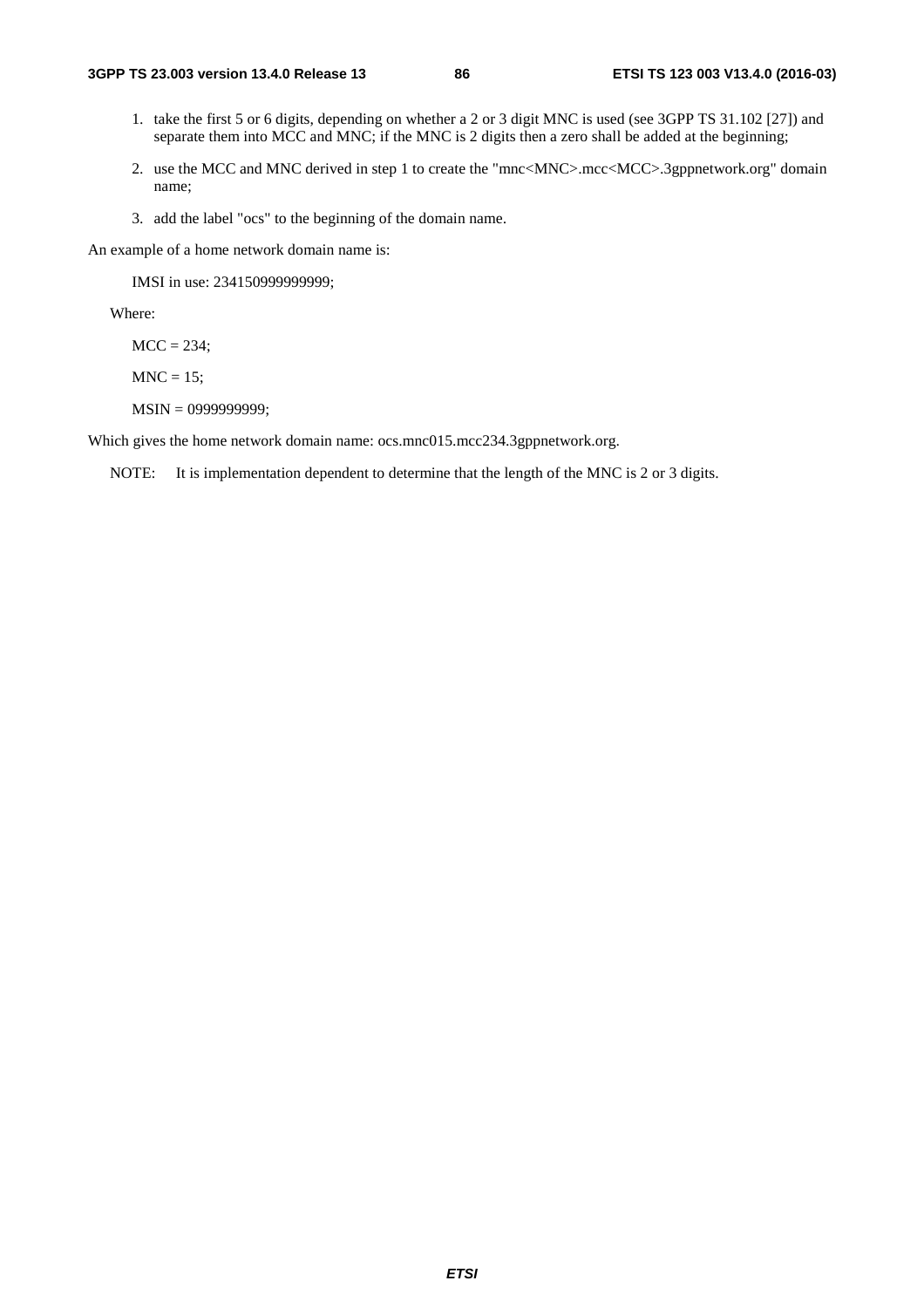## Annex A (informative): Colour Codes

## A.1 Utilization of the BSIC

A BSIC is allocated to each cell. A BSIC can take one of 64 values. In each cell the BSIC is broadcast in each burst sent on the SCH, and is then known by all MSs which synchronise with this cell. The BSIC is used by the MS for several purposes, all aiming at avoiding ambiguity or interference which can arise when an MS in a given position can receive signals from two cells *using the same BCCH frequency*.

Some of the uses of the BSIC relate to cases where the MS is attached to one of the cells. Other uses relate to cases where the MS is attached to a third cell, usually somewhere between the two cells in question.

The first category of uses includes:

- The three least significant bits of the BSIC indicate which of the 8 training sequences is used in the bursts sent on the downlink common channels of the cell. Different training sequences allow for a better transmission if there is interference. The group of the three least significant bits of the BSIC is called the BCC (Base station Colour Code).
- The BSIC is used to modify the bursts sent by the MSs on the access bursts. This aims to avoid one cell correctly decoding access bursts sent to another cell.

The second category of uses includes:

- When in connected mode, the MSs measure and report the level they receive on a number of frequencies, corresponding to the BCCH frequencies of neighbouring cells in the same network as the used cell. Along with the measurement result, the MS sends to the network the BSIC which it has received on that frequency. This enables the network to discriminate between several cells which happen to use the same BCCH frequency. Poor discrimination might result in faulty handovers.
- The content of the measurement report messages is limited to information for 6 neighbour cells. It is therefore useful to limit the reported cells to those to which handovers are accepted. For this purpose, each cell provides a list of the values of the three most significant bits of the BSICs which are allocated to the cells which are useful to consider for handovers (usually excluding cells in other PLMNs). This information enables the MS to discard information for cells with non-conformant BSICs and not to report them. The group of the three most significant bits of the BSIC is called the NCC (Network Colour Code).

It should be noted that when in idle mode, the MS identifies a cell (for cell selection purposes) according to the cell identity broadcast on the BCCH and *not* by the BSIC.

## A.2 Guidance for planning

From these uses, the following planning rule can be derived:

 *If there exist places where MSs can receive signals from two cells, whether in the same PLMN or in different PLMNs, which use the same BCCH frequency, it is highly preferable that these two cells have different BSICs.* 

Where the coverage areas of two PLMNs overlap, the rule above is respected if:

- 1) The PLMNs use different sets of BCCH frequencies (In particular, this is the case if no frequency is common to the two PLMNs. This usually holds for PLMNs in the same country), or
- 2) The PLMNS use different sets of NCCs, or
- 3) BSIC and BCCH frequency planning is co-ordinated.

Recognizing that method 3) is more cumbersome than method 2), and that method 1) is too constraining, it is suggested that overlapping PLMNs which use a common part of the spectrum agree on different NCCs to be used in any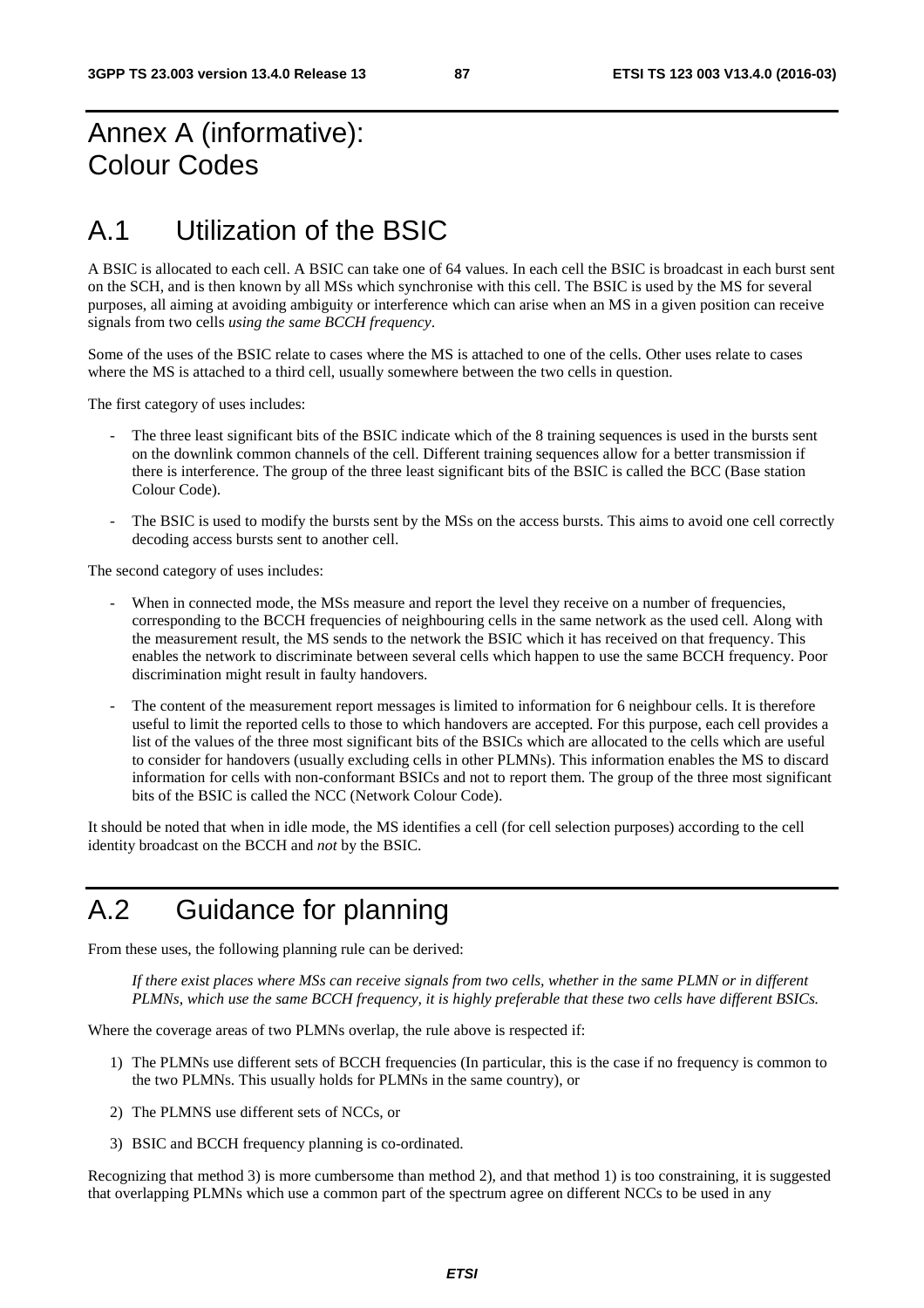overlapping areas. As an example, a preliminary NCC allocation for countries in the European region can be found in clause A.3 of this annex.

This example can be used as a basis for bilateral agreements. However, the use of the NCCs allocated in clause A.3 is not compulsory. PLMN operators can agree on different BSIC allocation rules in border areas. The use of BSICs is not constrained in non-overlapping areas, or if ambiguities are resolved by using different sets of BCCH frequencies.

If the PLMNs share one or more cells with other PLMNs, the planning rule above should be applied also when the BCCH frequency is different. The rule should be respected by using different sets of NCCs. In addition to that, the PLMN sharing one or more cells with other PLMNs should use different NCCs for shared and non-shared neighbouring cells.

| A.3           | Example of PLMN Colour Codes (NCCs) for the |
|---------------|---------------------------------------------|
|               | European region                             |
| Austria       | $\theta$                                    |
| Belgium       | 1                                           |
| Cyprus        | 3                                           |
| Denmark       |                                             |
| Finland       | 0                                           |
| France        | 0                                           |
| Germany       | 3                                           |
| Greece        | $\theta$                                    |
| Iceland       | 0                                           |
| Ireland       | 3                                           |
| Italy         | 2                                           |
| Liechtenstein | $\overline{2}$                              |
| Luxembourg    | $\overline{2}$                              |
| Malta         |                                             |
| Monaco        | 3 (possibly $0$ (=France))                  |
| Netherlands   | 0                                           |
| Norway        | 3                                           |
| Portugal      | 3                                           |
| San Marino    | 0 (possibly $2 (= Italy)$ )                 |
| Spain         |                                             |
| Sweden        | 2                                           |
| Switzerland   | 1                                           |
| Turkey        | $\overline{c}$                              |
| UK            | $\overline{2}$                              |
| Vatican       | 1 (possibly $2(=$ Italy)                    |
| Yugoslavia    | 3                                           |

This allows a second operator for each country by allocating the colour codes n (in the table) and  $n + 4$ . More than 2 colour codes per country may be used provided that in border areas only the values n and/or n+4 are used.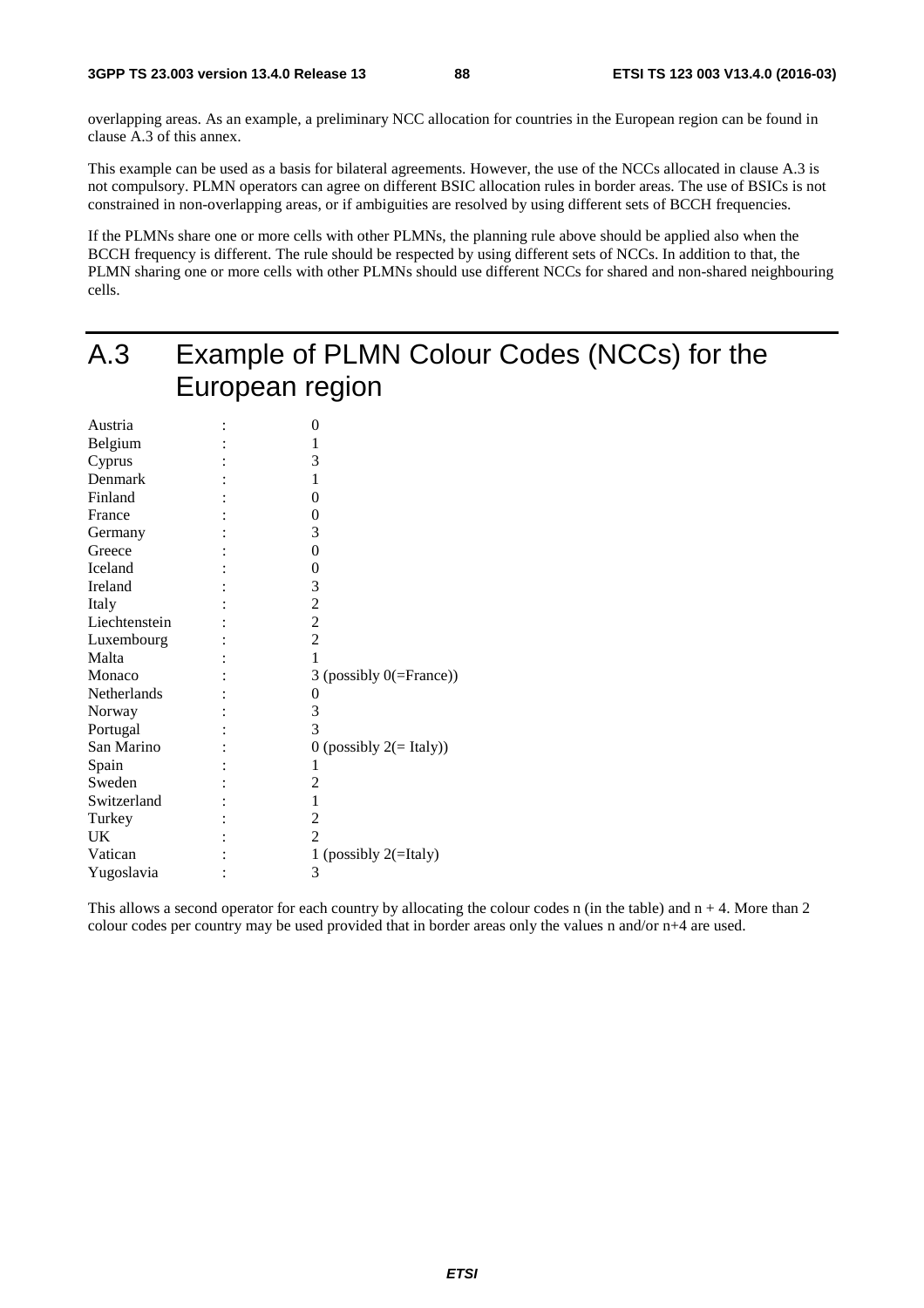## Annex B (normative): IMEI Check Digit computation

## B.1 Representation of IMEI

The International Mobile station Equipment Identity and Software Version number (IMEISV), as defined in clause 6, is a 16 digit decimal number composed of three distinct elements:

- an 8 digit Type Allocation Code (TAC);
- a 6 digit Serial Number (SNR); and
- a 2 digit Software Version Number (SVN).

The IMEISV is formed by concatenating these three elements as illustrated below:

| TAC.                                         | <b>SNR</b> | <b>SVN</b> |  |  |  |  |  |  |  |
|----------------------------------------------|------------|------------|--|--|--|--|--|--|--|
| <b>Figure A.1: Composition of the IMEISV</b> |            |            |  |  |  |  |  |  |  |

The IMEI is complemented by a check digit as defined in clause 3. The Luhn Check Digit (CD) is computed on the 14 most significant digits of the IMEISV, that is on the value obtained by ignoring the SVN digits.

The method for computing the Luhn check is defined in Annex B of the International Standard "Identification cards - Numbering system and registration procedure for issuer identifiers" (ISO/IEC 7812 [3]).

In order to specify precisely how the CD is computed for the IMEI, it is necessary to label the individual digits of the IMEISV, excluding the SVN. This is done as follows:

The (14 most significant) digits of the IMEISV are labelled D14, D13 ... D1, where:

- $TAC = D14$ ,  $D13$  ...  $D7$  (with D7 the least significant digit of TAC);
- $SNR = D6, D5 ... D1$  (with D1 the least significant digit of SNR).

## B.2 Computation of CD for an IMEI

Computation of CD from the IMEI proceeds as follows:

- Step 1: Double the values of the odd labelled digits D1, D3, D5 ... D13 of the IMEI.
- Step 2: Add together the individual digits of all the seven numbers obtained in Step 1, and then add this sum to the sum of all the even labelled digits D2, D4, D6 ... D14 of the IMEI.
- Step 3: If the number obtained in Step 2 ends in 0, then set CD to be 0. If the number obtained in Step 2 does not end in 0, then set CD to be that number subtracted from the next higher number which does end in 0.

## B.3 Example of computation

#### **IMEI (14 most significant digits):**

|  |  |  |  |                              |  |  |  |  |  | SNR |                                                                                           |  |
|--|--|--|--|------------------------------|--|--|--|--|--|-----|-------------------------------------------------------------------------------------------|--|
|  |  |  |  | D14 D13 D12 D11 D10 D9 D8 D7 |  |  |  |  |  |     | D <sub>6</sub> D <sub>5</sub> D <sub>4</sub> D <sub>3</sub> D <sub>2</sub> D <sub>1</sub> |  |
|  |  |  |  | 0 5 3 1 7 9                  |  |  |  |  |  |     |                                                                                           |  |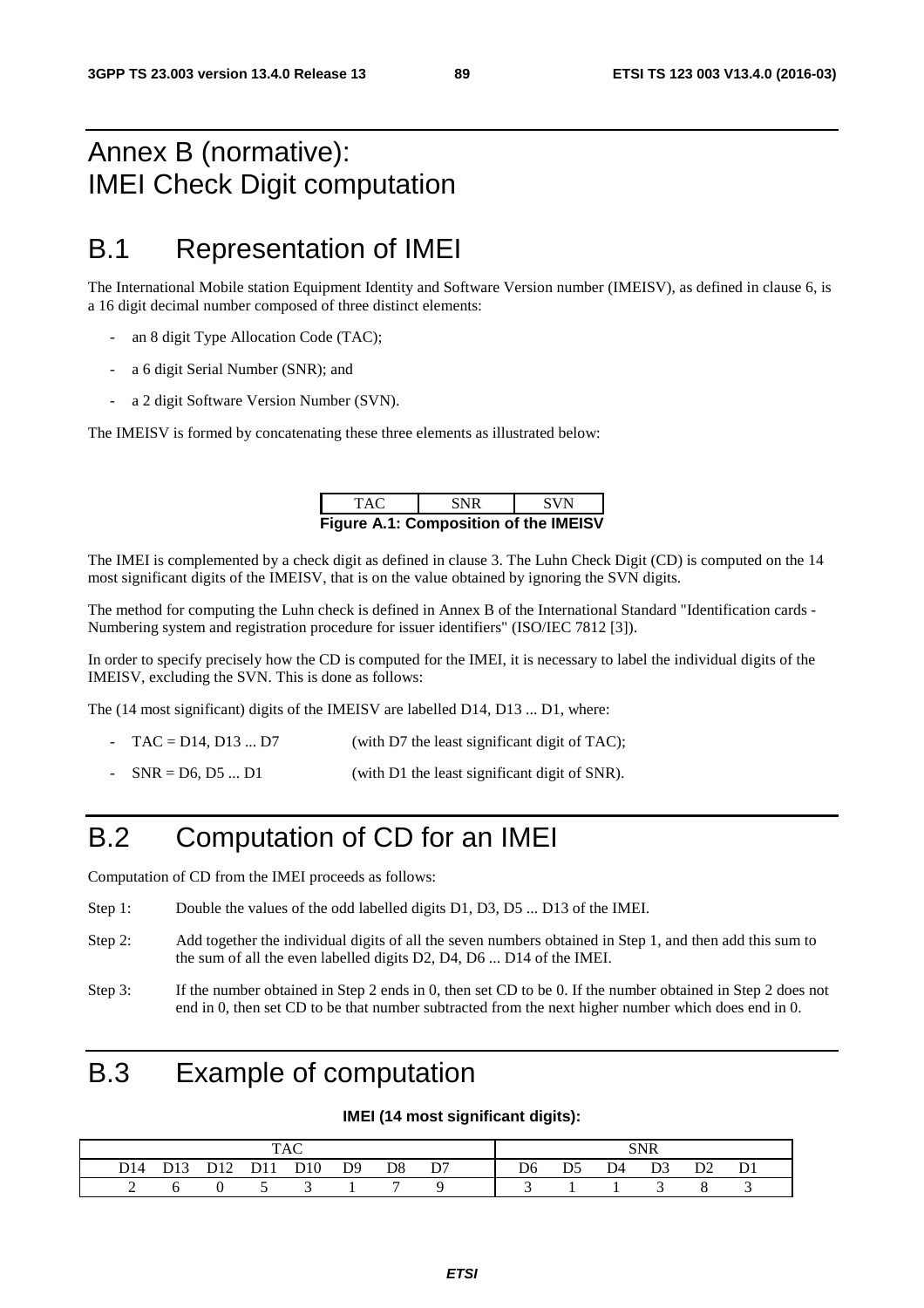|  |   |                |                                         | $\overline{ }$ |                                         | ∽ |          |              |                          |  |
|--|---|----------------|-----------------------------------------|----------------|-----------------------------------------|---|----------|--------------|--------------------------|--|
|  | △ | v<br>$\Lambda$ | $\mathbf{v}$<br>$\overline{\mathbf{A}}$ |                | $\mathbf{v}$<br>$\overline{\mathbf{A}}$ |   | $\Delta$ | $\mathbf{v}$ | $\overline{\phantom{a}}$ |  |
|  |   | 10             |                                         |                | 10                                      |   |          |              |                          |  |
|  |   |                |                                         |                | Step 2:                                 |   |          |              |                          |  |

**Step 1:** 

 $2 + 1 + 2 + 0 + 1 + 0 + 3 + 2 + 7 + 1 + 8 + 3 + 2 + 1 + 6 + 8 + 6 = 53$ 

**Step 3:** 

 $CD = 60 - 53 = 7$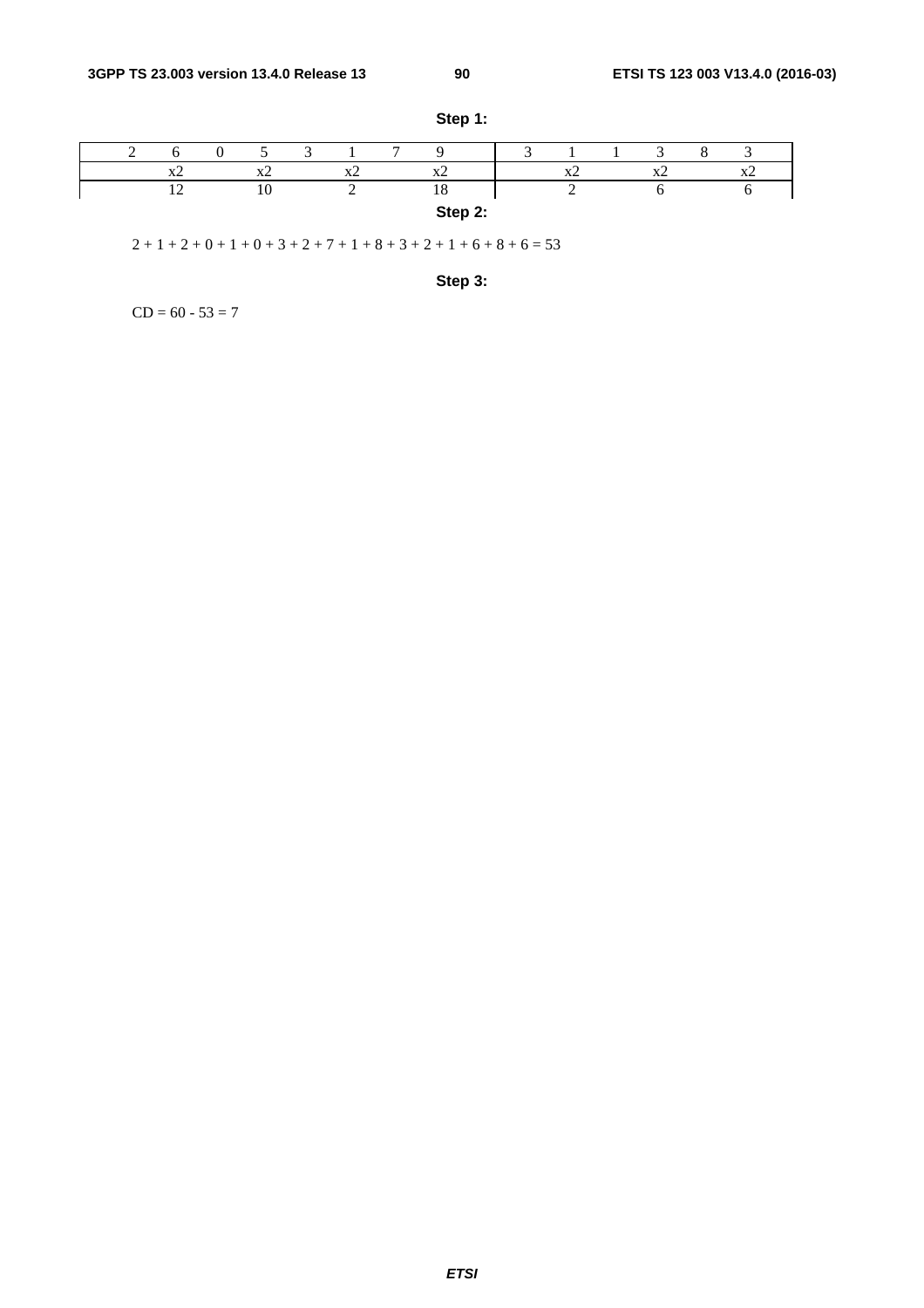## Annex C (normative): Naming convention

This normative annex defines a naming convention which will make it possible for DNS servers to translate logical names for GSNs and RAs to physical IP addresses. The use of logical names is optional, but if the option is used, it shall comply with the naming convention described in this annex. The fully qualified domain names used throughout this annex shall follow the general encoding rules specified in section 19.4.2.1.

## C.1 Routing Area Identities

This subclause describes a possible way to support inter-PLMN roaming.

When an MS roams between two SGSNs within the same PLMN, the new SGSN finds the address of the old SGSN from the identity of the old RA. Thus, each SGSN can determine the address of every other SGSN in the PLMN.

When an MS roams from an SGSN in one PLMN to an SGSN in another PLMN, the new SGSN may be unable to determine the address of the old SGSN. Instead, the SGSN transforms the old RA information to a logical name of the form:

racAAAA.lacBBBB.mncYYY.mccZZZ.gprs

A and B shall be Hex coded digits; Y and Z shall be encoded as single digits (in the range 0-9).

If there are less than 4 significant digits in AAAA or BBBB, one or more "0" digit(s) is/are inserted at the left side to fill the 4 digit coding. If there are only 2 significant digits in YYY, a "0" digit is inserted at the left side to fill the 3 digit coding.

As an example, the logical name for RAC 123A, LAC 234B, MCC 167 and MNC 92 will be coded in the DNS server as:

*rac123A.lac234B.mnc092.mcc167.gprs*.

The SGSN may then acquire the IP address of the old SGSN from a DNS server, using the logical address. Introducing the DNS concept in GPRS enables operators to use logical names instead of IP addresses when referring to nodes (e.g. GSNs), thus providing flexibility and transparency in addressing. Each PLMN should include at least one DNS server (which may optionally be connected via the DNS service provided by the GSM Association). Note that these DNS servers are GPRS internal entities, unknown outside the GPRS system.

The above implies that at least MCC  $\parallel$  MNC  $\parallel$  LAC  $\parallel$  RAC (= RAI) is sent as the RA parameter over the radio interface when an MS roams to another RA.

If for any reason the new SGSN fails to obtain the address of the old SGSN, the new SGSN takes the same actions as when the corresponding event occurs within one PLMN.

Another way to support seamless inter-PLMN roaming is to store the SGSN IP addresses in the HLR and request them when necessary.

If Intra Domain Connection of RAN Nodes to Multiple CN Nodes (see 3GPP TS 23.236 [23]) is applied then the Network Resource Identifier (NRI) identifies uniquely a given SGSN node out of all the SGSNs serving the same pool area.

If the new SGSN is not able to extract the NRI from the old P-TMSI, it shall retrieve the address of the default SGSN (see 3GPP TS 23.236 [23]) serving the old RA, using the logical name described earlier in this section. The default SGSN in the old RA relays the GTP signalling to the old SGSN identified by the NRI in the old P-TMSI unless the default SGSN itself is the old SGSN.

If the new SGSN is able to extract the NRI from the old P-TMSI, then it shall attempt to derive the address of the old SGSN from the NRI and the old RAI. NRI-to-SGSN assignments may be either configured (by O&M) in the new SGSN, or retrieved from a DNS server. If a DNS server is used, it shall be queried using the following logical name, derived from the old RAI and NRI information: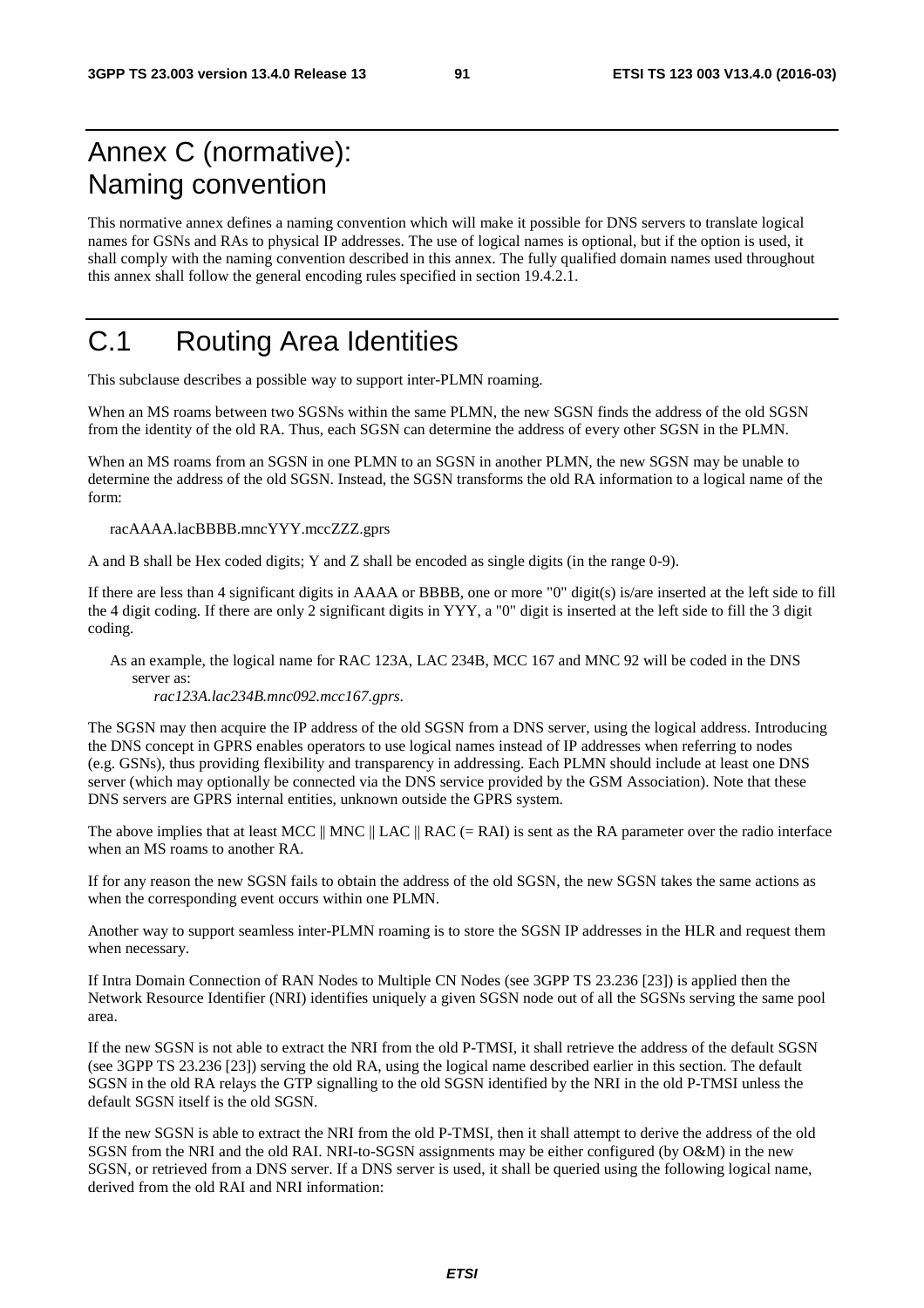nriCCCC.racDDDD.lacEEEE.mncYYY.mccZZZ.gprs

C, D and E shall be Hex coded digits, Y and Z shall be encoded as single digits (in the range 0-9). If there are less than 4 significant digits in CCCC, DDDD or EEEE, one or more "0" digit(s) is/are inserted at the left side to fill the 4 digit coding. If there are only 2 significant digits in YYY, a "0" digit is inserted at the left side to fill the 3 digits coding.

As an example, the logical name for NRI 3A, RAC 123A, LAC 234B, MCC 167 and MNC 92 will be coded in the DNS server as:

*nri003A.rac123A.lac234B.mnc092.mcc167.gprs*.

If for any reason the new SGSN fails to obtain the address of the old SGSN using this method, then as a fallback method it shall retrieve the address of the default SGSN serving the old RA.

## C.2 GPRS Support Nodes

This subclause defines a naming convention for GSNs.

It shall be possible to refer to a GSN by a logical name which shall then be translated into a physical IP address. This clause proposes a GSN naming convention which would make it possible for an internal GPRS DNS server to make the translation.

An example of how a logical name of an SGSN could appear is: *sgsnXXXX.mncYYY.mccZZZ.gprs* 

X, shall be Hex coded digits, Y andZz shall be encoded as single digits (in the range 0-9)*.* 

If there are less than 4 significant digits in XXXX one or more "0" digit(s) is/are inserted at the left side to fill the 4 digits coding. If there are only 2 significant digits in YYY, a "0" digit is inserted at the left side to fill the 3 digit coding.

As an example, the logical name for SGSN 1B34, MCC 167 and MNC 92 will be coded in the DNS server as: *sgsn1B34. mnc092.mcc167.gprs*

## C.3 Target ID

This subclause describes a possible way to support SRNS relocation.

In UMTS, when SRNS relocation is executed, a target ID which consists of MCC, MNC and RNC ID is used as routeing information to route to the target RNC via the new SGSN. An old SGSN shall resolve a new SGSN IP address by a target ID to send the Forward Relocation Request message to the new SGSN.

It shall be possible to refer to a target ID by a logical name which shall be translated into an SGSN IP address to take into account inter-PLMN handover. The old SGSN transforms the target ID information into a logical name of the form:

rncXXXX.mncYYY.mccZZZ.gprs

X shall be Hex coded digits; Y and Z shall be encoded as single digits (in the range 0-9). If there are less than 4 significant digits in XXXX, one or more "0" digit(s) is/are inserted at the left side to fill the 4 digits coding. If there are only 2 significant digits in YYY, a "0" digit is inserted at the left side to fill the 3 digit coding. Then, for example, a DNS server is used to translate the logical name to an SGSN IP address.

As an example, the logical name for RNC 1B34, MCC 167 and MNC 92 will be coded in the DNS server as: *rnc1B34.mnc092.mcc167.gprs*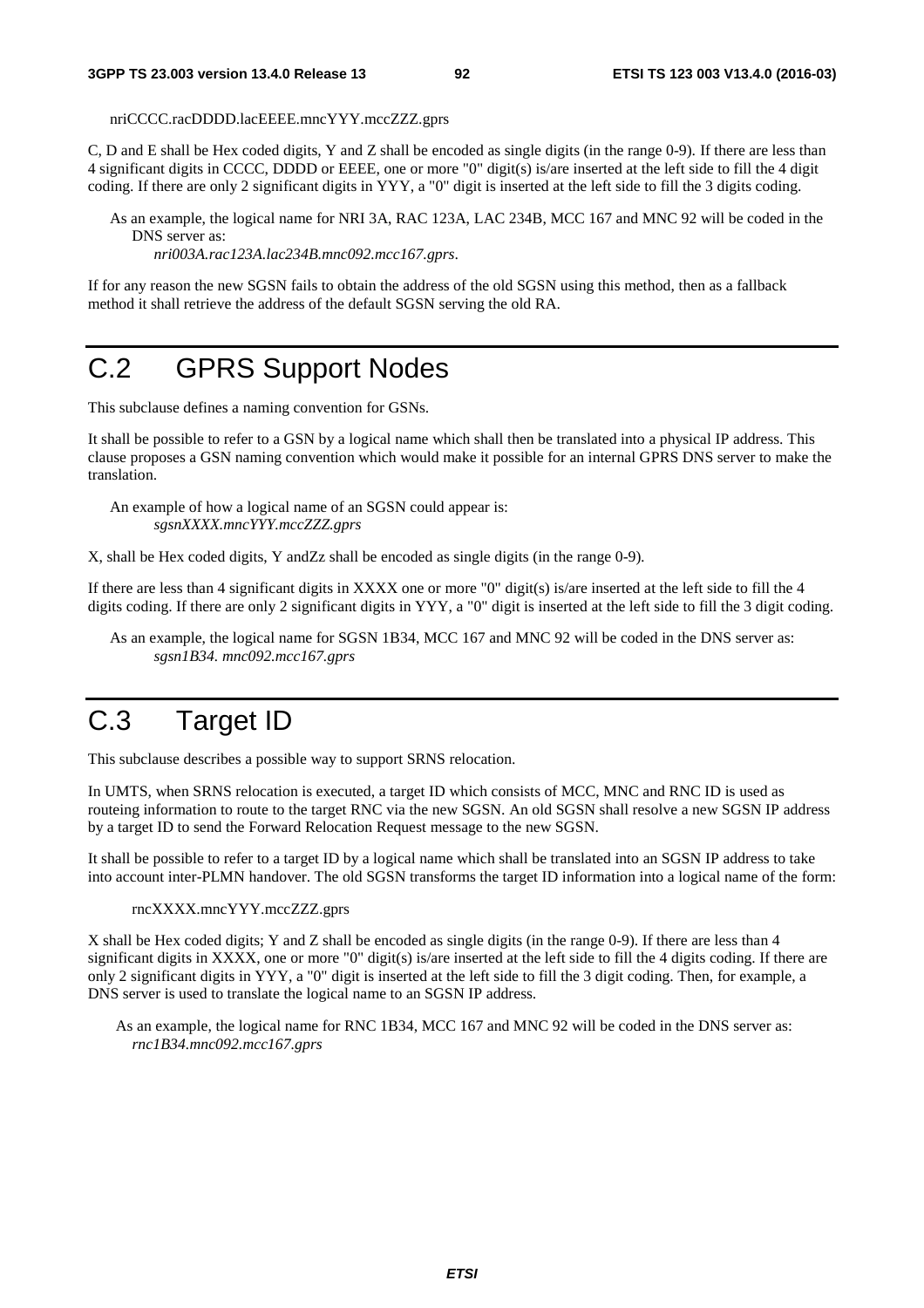## Annex D (informative): Applicability and use of the ".3gppnetwork.org" domain name

There currently exists a private IP network between operators to provide connectivity for user transparent services that utilise protocols that rely on IP. This includes (but is not necessarily limited to) such services as GPRS/PS roaming, WLAN roaming, GPRS/PS inter-PLMN handover and inter-MMSC MM delivery. This inter-PLMN IP backbone network consists of indirect connections using brokers (known as GRXs – GPRS Roaming Exchanges) and direct inter-PLMN connections (e.g. private wire); it is however *not* connected to the Internet. More details can be found in GSMA PRD IR.34 [57].

Within this inter-PLMN IP backbone network, the domain name ".gprs" was originally conceived as the only domain name to be used to enable DNS servers to translate logical names for network nodes to IP addresses (and vice versa). However, after feedback from the Internet Engineering Task Force (IETF) it was identified that use of this domain name has the following drawbacks:

- 1. Leakage of DNS requests for the ".gprs" top level domain into the public Internet is inevitable at sometime or other, especially as the number of services (and therefore number of nodes) using the inter-PLMN IP backbone increases. In the worst case scenario of faulty clients, the performance of the Internet's root DNS servers would be seriously degraded by having to process requests for a top level domain that does not exist.
- 2. It would be very difficult for network operators to detect if/when DNS requests for the ".gprs" domain were leaked to the public Internet (and therefore the security policies of the inter-PLMN IP backbone network were breached), because the Internet's root DNS servers would simply return an error message to the sender of the request only.

To address the above, the IETF recommended using a domain name that is *routable* in the pubic domain but which requests to it are not actually *serviced* in the public domain. The domain name ".3gppnetwork.org" was chosen as the new top level domain name to be used (as far as possible) within the inter-PLMN IP backbone network.

Originally, only the DNS servers connected to the inter-PLMN IP backbone network were populated with the correct information needed to service requests for *all* sub-domains of this domain. However, it was later identified that some new services needed their allocated sub-domain(s) to be resolvable by the UE and not just inter-PLMN IP network nodes. To address this, additional, higher-level sub-domains were created:

- "pub.3gppnetwork.org", which is to be used for domain names that need to be resolvable by UEs (and possibly network nodes too) that are connected to a local area network that is connected to the Internet; and
- "ipxuni.3gppnetwork.org", which is to be used for domain names for UNI interfaces that need to be resolvable by UEs that are connected to a local area network that is not connected to the Internet (e.g. local area networks connected to the inter-PLMN IP network of the IPX).

Therefore, DNS requests for the above domain names can be resolved, while requests for all other sub-domains of "3gppnetwork.org" can simply be configured to return the usual DNS error for unknown hosts (thereby avoiding potential extra, redundant load on the Internet's root DNS servers).

The GSM Association is in charge of allocating new sub-domains of the ".3gppnetwork.org" domain name. The procedure for requesting new sub-domains can be found in Annex E.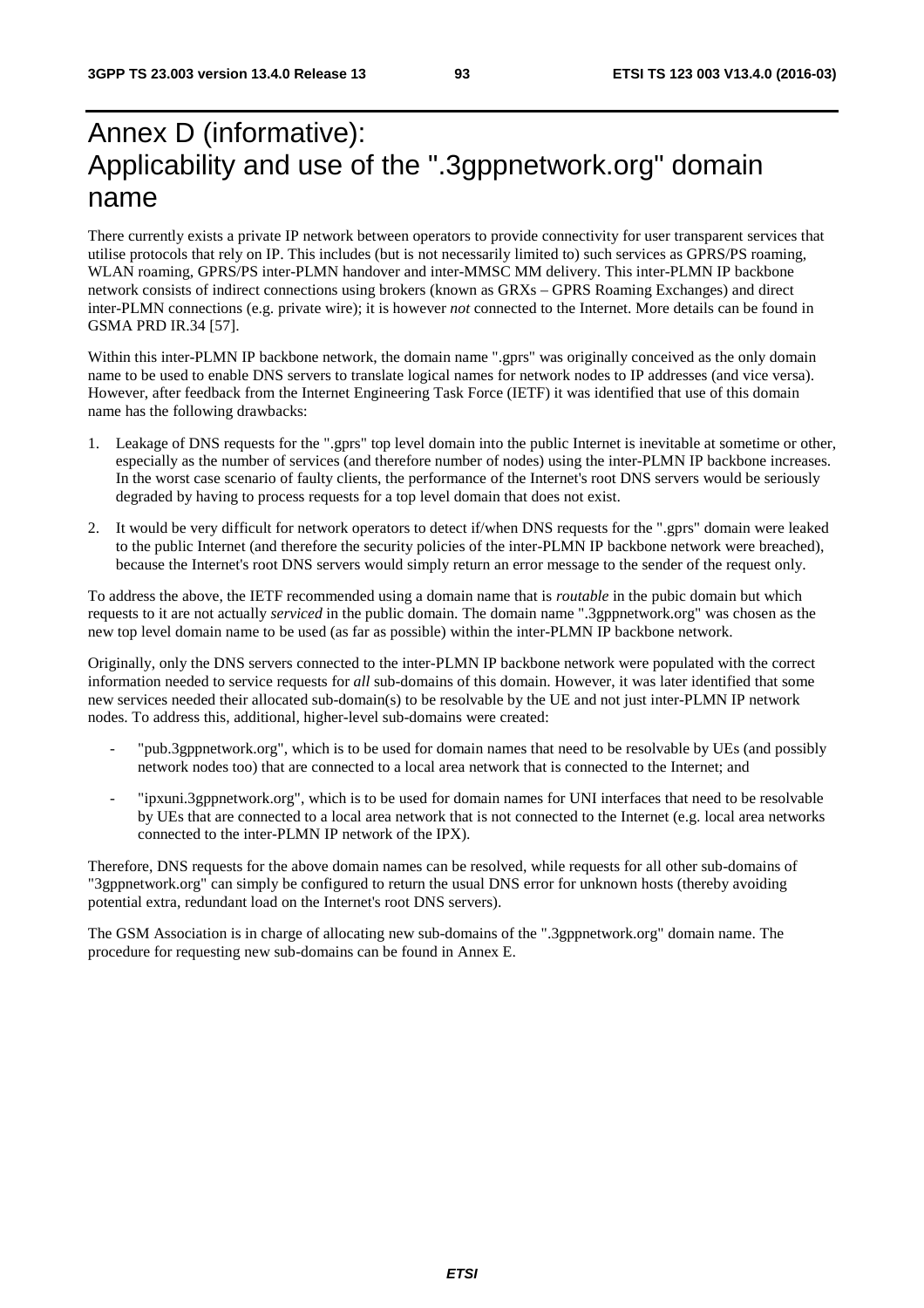## Annex E (normative): Procedure for sub-domain allocation

When a 3GPP member company identifies the need for a new sub-domain name of ".3gppnetwork.org", that 3GPP member company shall propose a CR to this specification at the earliest available meeting of the responsible working group for this TS. The CR shall propose a new sub-domain name. The new sub-domain proposed shall be formatted in one of the formats as described in the following table.

| <b>Sub-domain Format</b>                                                                               | <b>Intended Usage</b>                                                                                                                                                                                                                                            |
|--------------------------------------------------------------------------------------------------------|------------------------------------------------------------------------------------------------------------------------------------------------------------------------------------------------------------------------------------------------------------------|
| <service_id>.mnc<mnc>.mcc<mcc>.3gppnetwork.org<br/>(see notes 1 and 2)</mcc></mnc></service_id>        | Domain name that is to be resolvable by network<br>nodes only. This format inherently adds protection to<br>the identified node, in that attempted DNS<br>resolutions instigated directly from end user<br>equipment will fail indefinitely.                     |
| <service id="">.mnc<mnc>.mcc<mcc>.pub.3qppnetwork.org<br/>(see notes 1 and 2)</mcc></mnc></service>    | Domain name that is to be resolvable by UEs and/or<br>network nodes. This format inherently adds global<br>resolution capability, but at the expense of<br>confidentiality of network topology.                                                                  |
| <service_id>.mnc<mnc>.mcc<mcc>.ipxuni.3qppnetwork.org<br/>(see notes 1 and 2)</mcc></mnc></service_id> | Domain name for UNI interface that is to be<br>resolvable by UEs that are connected to an inter-<br>PLMN IP network that has no connectivity to the<br>Internet.<br>This format inherently adds resolution capability for<br>UEs in closed IP networks e.g. IPX. |

#### **Table E.1: Sub-domain formats for the "3gppnetwork.org" domain and their respective intended usage**

- NOTE 1: "<service ID>" is a chosen label, conformant to DNS naming conventions (usually IETF RFC 1035 [19] and IETF RFC 1123 [20]) that clearly and succinctly describe the service and/or operation that is intended to use this sub-domain.
- NOTE 2: "<MNC>" and "<MCC>" are the MNC (padded to the left with a zero, if only a 2-digit MNC) and MCC of a PLMN.

Care should be taken when choosing which format a domain name should use. Once a format has been chosen, the responsible working group shall then check the CR and either endorse it or reject it. If the CR is endorsed, then the responsible working group shall send an LS to the GSMA IREG with TSG-CT in copy. The LS shall describe the following key points:

- the context
- the service
- intended use
- involved actors
- proposed new sub-domain name

GSMA IREG will then verify the consistence of the proposal and its usage within the domain"s structure and interworking rules (e.g. access to the GRX/IPX Root DNS servers). GSMA IREG will then endorse or reject the proposal and inform the responsible working group (in 3GPP) and also TSG CT. It is possible that GSMA IREG will also specify, changes to the newly proposed sub-domain name (e.g. due to requested sub-domain name already allocated).

NOTE 3: There is no need to request GSMA IREG for new labels to the left of an already GSMA IREG approved '<service\_ID>'. It is the responsibility of the responsible working group to ensure uniqueness of such new labels.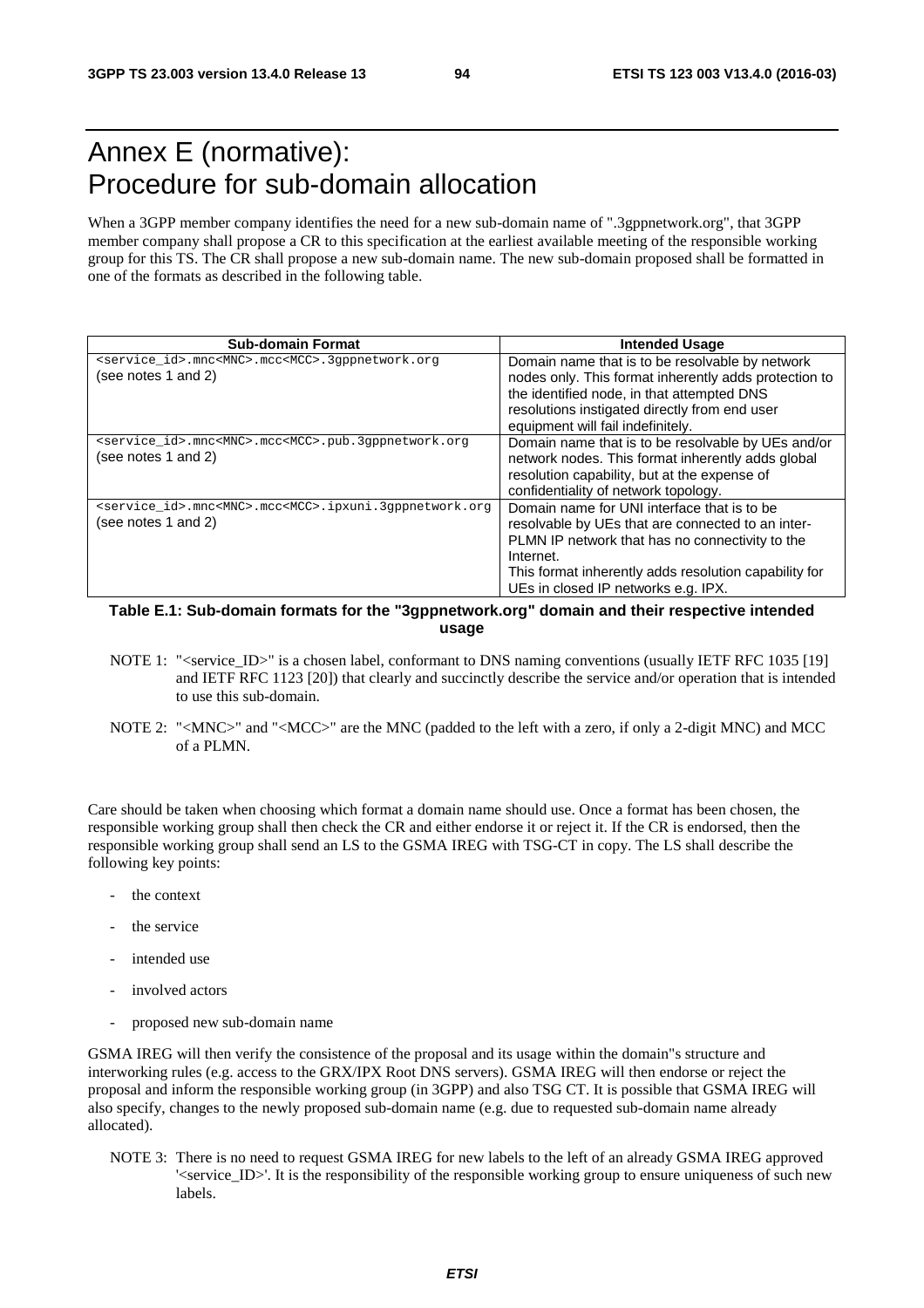It should be noted that services already defined to use the ".gprs" domain name will continue to do so and shall not use the new domain name of ".3gppnetwork.org"; this is to avoid destabilising services that are already live.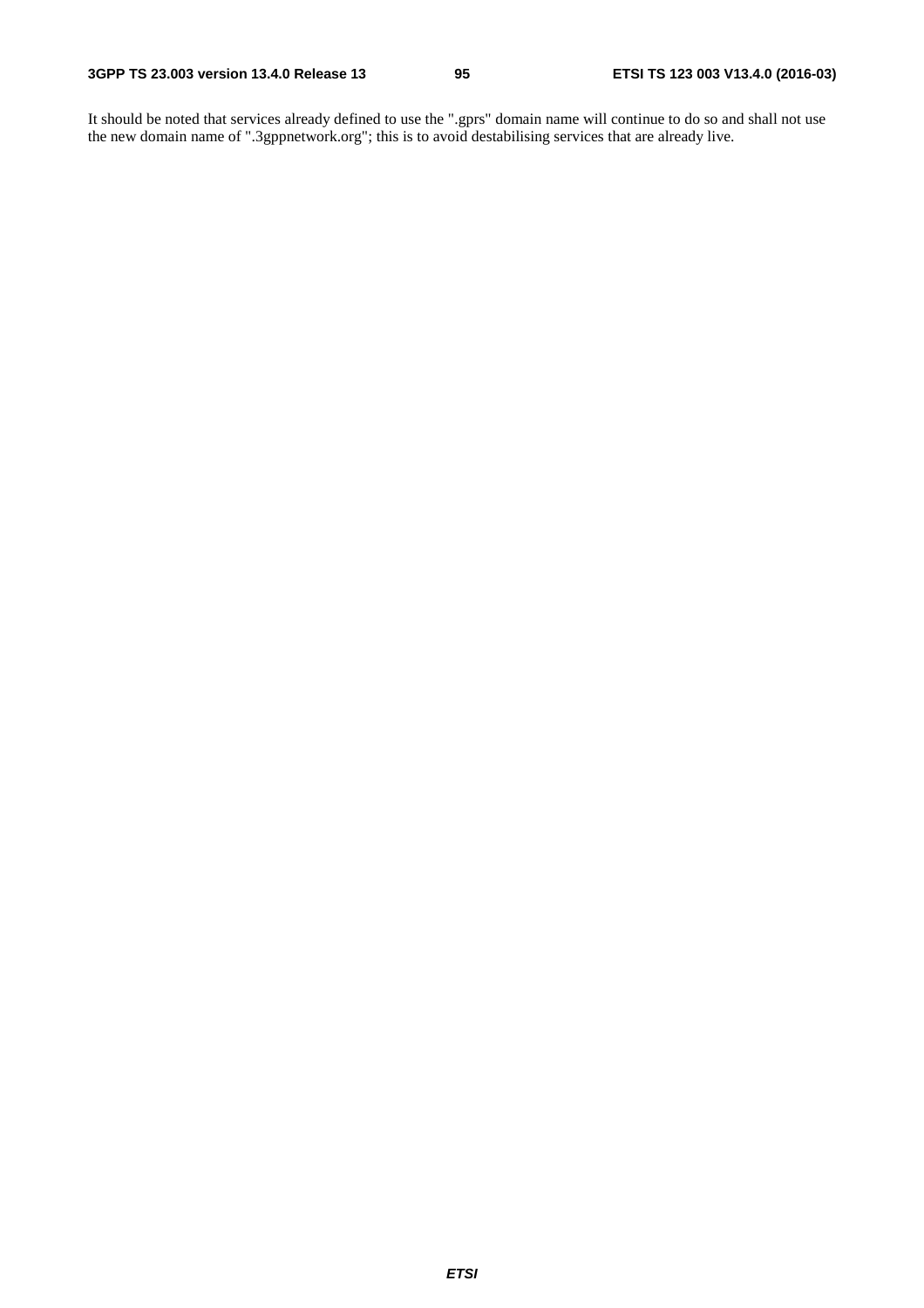## Annex F (informative): Change history

 $\overline{\Gamma}$ 

| <b>Change history</b> |             |                |                    |                 |                    |                                                                                             |  |  |  |  |  |
|-----------------------|-------------|----------------|--------------------|-----------------|--------------------|---------------------------------------------------------------------------------------------|--|--|--|--|--|
| <b>TSG CN#</b>        | <b>Spec</b> | <b>Version</b> | CR                 | <phase></phase> | <b>New Version</b> | Subject/Comment                                                                             |  |  |  |  |  |
| Apr 1999              | GSM 03.03   | 7.0.0          |                    |                 |                    | Transferred to 3GPP CN1                                                                     |  |  |  |  |  |
| CN#03                 | 23.003      |                |                    |                 | 3.0.0              | Approved at CN#03                                                                           |  |  |  |  |  |
| <b>CN#04</b>          | 23.003      | 3.0.0          | 001                | R99             | 3.1.0              | Definition of escape PLMN code                                                              |  |  |  |  |  |
| CN#04                 | 23.003      | 3.0.0          | 002r1              | R99             | 3.1.0              | SSN reallocation for CAP, gsmSCF, SIWF, GGSN,<br>SGSN,                                      |  |  |  |  |  |
| <b>CN#04</b>          | 23.003      | 3.0.0          | 003                | R99             | 3.1.0              | Correction of VGC/VBC reference                                                             |  |  |  |  |  |
| <b>CN#04</b>          | 23.003      | 3.0.0          | 004                | R99             | 3.1.0              | Harmonisation of the MNC-length; correction of CR<br>A019r1                                 |  |  |  |  |  |
| <b>CN#04</b>          | 23.003      | 3.0.0          | 005                | <b>R99</b>      | 3.1.0              | Correction to the MNC length                                                                |  |  |  |  |  |
| CN#05                 | 23.003      | 3.1.3          | $\overline{007}r1$ | R99             | 3.2.0              | ASCII coding of <mnc> and <mcc> in APN OI</mcc></mnc>                                       |  |  |  |  |  |
| <b>CN#05</b>          | 23.003      | 3.1.3          | 008                | R99             | 3.2.0              | New SSN allocation for RANAP and RNSAP                                                      |  |  |  |  |  |
| <b>CN#06</b>          | 23.003      | 3.2.1          | 011                | <b>R99</b>      | 3.3.0              | Support of VLR and HLR Data Restoration<br>procedures with LCS                              |  |  |  |  |  |
| <b>CN#07</b>          | 23.003      | 3.3.0          | 014                | <b>R99</b>      | 3.4.0              | Necessity of the function of the calculation of an<br>SGSN IP address from the target ID    |  |  |  |  |  |
| <b>CN#07</b>          | 23.003      | 3.3.0          | 016                | <b>R99</b>      | 3.4.0              | Definition of Service Area Identification                                                   |  |  |  |  |  |
| <b>CN#07</b>          | 23.003      | 3.3.0          | 017r2              | R99             | 3.4.0              | Modification of clause 6.2 to enhance IMEI security                                         |  |  |  |  |  |
| <b>CN#07</b>          | 23.003      | 3.3.0          | 018                | <b>R99</b>      | 3.4.0              | Coding of a deleted P-TMSI signature                                                        |  |  |  |  |  |
| <b>CN#07</b>          | 23.003      | 3.4.0          | 013r2              | R99             | 3.4.1              | Introduction of Reserved Service Labels in the APN                                          |  |  |  |  |  |
| <b>CN#08</b>          | 23.003      | 3.4.1          | 019                | R99             | 3.5.0              | Missing UTRAN identifiers                                                                   |  |  |  |  |  |
| <b>CN#08</b>          | 23.003      | 3.4.1          | 021r1              | <b>R99</b>      | 3.5.0              | Editorial Modification of clause 6.2.2.                                                     |  |  |  |  |  |
| <b>CN#08</b>          | 23.003      | 3.4.1          | 022                | <b>R99</b>      | 3.5.0              | <b>IMEI Formats and Encoding</b>                                                            |  |  |  |  |  |
| CN#09                 | 23.003      | 3.5.0          | 023                | R99             | 3.6.0              | Alignment of 23.003 with text from 25.401                                                   |  |  |  |  |  |
| CN#10                 | 23.003      | 3.6.0          | 024                | <b>R99</b>      | 3.7.0              | Moving informative Annex A from 3G TS 29.060<br>and making it normative.                    |  |  |  |  |  |
| CN#11                 | 23.003      | 3.7.0          | 025                | R99             | 3.8.0              | Clarification to Definition of Service Area Identifier                                      |  |  |  |  |  |
| CN#11                 | 23.003      | 3.7.0          | 026                | R99             | 3.8.0              | Forbidden APN network identifier labels                                                     |  |  |  |  |  |
| CN#11                 | 23.003      | 3.8.0          |                    | Rel-4           | 4.0.0              | Updated from R99 to Rel-4 after CN#11                                                       |  |  |  |  |  |
| CN#12                 | 23.003      | 4.0.0          | 028r1              | Rel-4           | 4.1.0              | Remove reference to TS23.022                                                                |  |  |  |  |  |
| CN#12                 | 23.003      | 4.1.0          | 029r1              | Rel-5           | 5.0.0              | New Subsystem Number for the Position<br>Calculation Application Part on the lupc interface |  |  |  |  |  |
| CN#13                 | 23.003      | 5.0.0          | 032                | Rel-5           | 5.1.0              | Clarification on APN labels that begin with a digit                                         |  |  |  |  |  |
| CN#13                 | 23.003      | 5.0.0          |                    | Rel-5           | 5.1.0              | Editorial clean up                                                                          |  |  |  |  |  |
| <b>CN#14</b>          | 23.003      | 5.1.0          | 033                | Rel-5           | 5.2.0              | Rules for TMSI partitioning                                                                 |  |  |  |  |  |
| CN#14                 | 23.003      | 5.1.0          | 035                | Rel-5           | 5.2.0              | Introduction of Global CN-ID definition                                                     |  |  |  |  |  |
| CN#16                 | 23.003      | 5.2.0          | 037r1              | Rel-5           | 5.3.0              | luFlex support for determining old SGSN during<br>handover/relocation                       |  |  |  |  |  |
| CN#16                 | 23.003      | 5.2.0          | 038                | Rel-5           | 5.3.0              | Allocation of unique prefixes to IPv6 terminals                                             |  |  |  |  |  |
| CN#16                 | 23.003      | 5.2.0          | 041r2              | Rel-5           | 5.3.0              | Use of a temporary public user identity                                                     |  |  |  |  |  |
| CN#16                 | 23.003      | 5.2.0          | 044                | Rel-5           | 5.3.0              | Restructuring the IMEI to combine the TAC and<br><b>FAC</b>                                 |  |  |  |  |  |
| CN#16                 | 23.003      | 5.2.0          | 045                | Rel-5           | 5.3.0              | Use of the TLLI codespace in GERAN Iu mode                                                  |  |  |  |  |  |
| <b>CN#17</b>          | 23.003      | 5.3.0          | 048r3              | Rel-5           | 5.4.0              | Clarification on the definition of DNS                                                      |  |  |  |  |  |
| <b>CN#17</b>          | 23.003      | 5.3.0          | 050r1              | Rel-5           | 5.4.0              | Support for Shared Network in connected mode:<br>definition of SNA                          |  |  |  |  |  |
| <b>CN#17</b>          | 23.003      | 5.3.0          | 053r1              | Rel-5           | 5.4.0              | Restructuring the IMEI to combine the TAC and<br>FAC in Annex B                             |  |  |  |  |  |
| <b>CN#17</b>          | 23.003      | 5.3.0          | 054                | Rel-5           | 5.4.0              | SCCP sub-system Number for IM-SSF                                                           |  |  |  |  |  |
| CN#18                 | 23.003      | 5.4.0          | 055r1              | Rel-5           | 5.5.0              | lur-g Introduction                                                                          |  |  |  |  |  |
| CN#18                 | 23.003      | 5.4.0          | 056r2              | Rel-5           | 5.5.0              | Editorial clean-up                                                                          |  |  |  |  |  |
| CN#18                 | 23.003      | 5.4.0          | 057                | Rel-5           | 5.5.0              | Correction of the private user identity's form                                              |  |  |  |  |  |
| CN#18                 | 23.003      | 5.4.0          | 058                | Rel-5           | 5.5.0              | Addition of a reference to the ITU-T<br>RECOMMENDATION E.212 for Mobile Country<br>Codes    |  |  |  |  |  |
| <b>CN#18</b>          | 23.003      | 5.4.0          | 059                | Rel-5           | 5.5.0              | Correction to the form of public user identity                                              |  |  |  |  |  |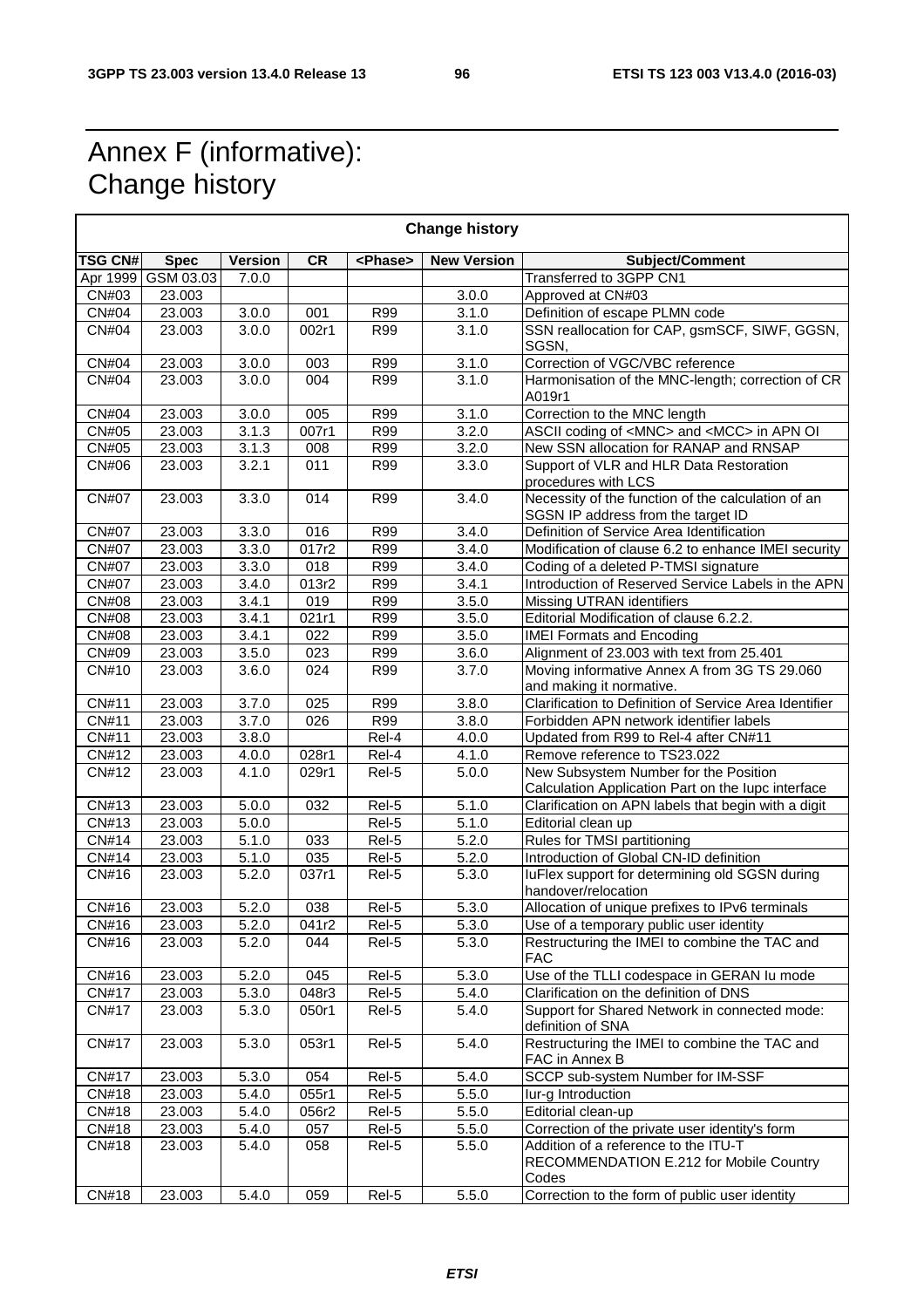$\overline{\phantom{a}}$ 

| <b>Change history</b>      |             |                |                  |                   |                    |                                                                                        |  |  |  |  |
|----------------------------|-------------|----------------|------------------|-------------------|--------------------|----------------------------------------------------------------------------------------|--|--|--|--|
| <b>TSG CN#</b>             | <b>Spec</b> | <b>Version</b> | <b>CR</b>        | <phase></phase>   | <b>New Version</b> | Subject/Comment                                                                        |  |  |  |  |
| CN#18                      | 23.003      | 5.4.0          | 062              | Rel-5             | 5.5.0              | Fix miss-interworking for LMSI handling (LMSI                                          |  |  |  |  |
|                            |             |                |                  |                   |                    | definition)                                                                            |  |  |  |  |
| CN#18                      | 23.003      | 5.5.0          |                  | Rel-5             | 5.5.1              | Corrupted figures 13 - 18 fixed                                                        |  |  |  |  |
| $\overline{\text{CN}\#20}$ | 23.003      | 5.5.1          | 065              | $\overline{Rel5}$ | 5.6.0              | Correction to Annex C.3 - Target ID                                                    |  |  |  |  |
| <b>CN#21</b>               | 23.003      | 5.6.0          | 072              | Rel-5             | 5.7.0              | Correction to definition of Group-ID, Group call area<br>ID and Group Call Reference   |  |  |  |  |
| <b>CN#21</b>               | 23.003      | 5.7.0          | 073r2            | Rel-6             | 6.0.0              | PSI definition                                                                         |  |  |  |  |
| <b>CN#22</b>               | 23.003      | 6.0.0          | 078              | Rel-6             | 6.1.0              | On the length of the APN NI                                                            |  |  |  |  |
| CN#23                      | 23.003      | 6.1.0          | 081              | Rel-6             | 6.2.0              | Changes and corrections to DNS names                                                   |  |  |  |  |
| CN#23                      | 23.003      | 6.1.0          | 083r2            | Rel-6             | 6.2.0              | Changes to enable the GSMA root DNS                                                    |  |  |  |  |
|                            |             |                |                  |                   |                    | architecture using ".3gppnetwork.org" TLD                                              |  |  |  |  |
| CN#23                      | 23.003      | 6.1.0          | 085r1            | Rel-6             | 6.2.0              | WLAN access parameters moved from TS 24.234<br>to TS 23.003                            |  |  |  |  |
| CN#23                      | 23.003      | 6.1.0          | 087              | Rel-6             | 6.2.0              | Assignment of SSN for Presence Network Agent                                           |  |  |  |  |
| <b>CN#24</b>               | 23.003      | 6.2.0          | 086r4            | Rel-6             | 6.3.0              | Clarification of the uses of SIP URIs for Public User                                  |  |  |  |  |
|                            |             |                |                  |                   |                    | ID                                                                                     |  |  |  |  |
| <b>CN#24</b>               | 23.003      | 6.2.0          | 088r1            | Rel-6             | 6.3.0              | <b>Addition of TMGI</b>                                                                |  |  |  |  |
| <b>CN#25</b>               | 23.003      | 6.3.0          | 089              | Rel-6             | 6.4.0              | Background of and procedures for the<br>".3gppnetwork.org" domain name                 |  |  |  |  |
| <b>CN#25</b>               | 23.003      | 6.3.0          | 090r2            | Rel-6             | 6.4.0              | Decorated NAI format                                                                   |  |  |  |  |
| <b>CN#25</b>               | 23.003      | 6.3.0          | 091r1            | Rel-6             | 6.4.0              | Introduction of temporary identities                                                   |  |  |  |  |
| <b>CN#26</b>               | 23.003      | 6.4.0          | 092r2            | Rel-6             | 6.5.0              | 'otherrealm' format of Decorated NAI                                                   |  |  |  |  |
| <b>CN#26</b>               | 23.003      | 6.4.0          | 095r1            | Rel-6             | 6.5.0              | Clarification of NRI position within (P)-TMSI                                          |  |  |  |  |
| CN#26                      | 23.003      | 6.4.0          | 096r1            | Rel-6             | 6.5.0              | <b>BSF</b> address                                                                     |  |  |  |  |
| <b>CN#27</b>               | 23.003      | 6.5.0          | 097              | Rel-6             | 6.6.0              | <b>Clarification of the TMGI</b>                                                       |  |  |  |  |
| <b>CN#27</b>               | 23.003      | 6.5.0          | 093r3            | Rel-6             | 6.6.0              | Definition of Alternative NAI                                                          |  |  |  |  |
| CT#28                      | 23.003      | 6.6.0          | 0099r4           | Rel-6             | 6.7.0              | <b>W-APN Definition</b>                                                                |  |  |  |  |
| CT#28                      | 23.003      | 6.6.0          | 0100r5           | Rel-6             | 6.7.0              | Correction to wildcards in PSI                                                         |  |  |  |  |
|                            |             | 6.7.0          |                  | Rel-6             | 6.7.1              | 2005-07: Correct line break before clause 14<br>header                                 |  |  |  |  |
| CT#29                      | 23.003      | 6.7.1          | 0102r2           | Rel-6             | 6.8.0              | Corrections to "3gppnetwork.org" addressing                                            |  |  |  |  |
| CT#29                      | 23.003      | 6.7.1          | 0103             | Rel-6             | 6.8.0              | Addition of addressing for the Generic Access<br>Network                               |  |  |  |  |
| CT#29                      | 23.003      | 6.7.1          | 0104r1           | Rel-6             | 6.8.0              | <b>PSI</b> routing                                                                     |  |  |  |  |
| CT#31                      | 23.003      | 6.8.0          | 0106r1           | Rel-6             | 6.9.0              | IETF references update                                                                 |  |  |  |  |
| CT#32                      | 23.003      | 6.9.0          | 0107r1           | Rel-6             | 6.10.0             | Fast re-authentication identity clarification                                          |  |  |  |  |
| CT#32                      | 23.003      | 6.9.0          | 0109r1<br>0111r1 | Rel-6             | 6.10.0             | Case insensitive naming convention                                                     |  |  |  |  |
| CT#32                      | 23.003      | 6.10.0         | 0112r1           | Rel-7             | 7.0.0              | Correction to the W-APN definition<br>Definition of Anonymous URI in IMS               |  |  |  |  |
| CT#33                      | 23.003      | 7.0.0          | 0117r1           | Rel-7             | 7.1.0              | Re-authentication identity definition correction                                       |  |  |  |  |
|                            |             |                | 0115r3           |                   |                    | Definition of MBMS SAI                                                                 |  |  |  |  |
| CT#34                      | 23.003      | 7.1.0          | 0118             | Rel-7             | 7.2.0              | Voice Call Continuity Identification and Addressing                                    |  |  |  |  |
|                            |             |                | 0119r2           |                   |                    | Unavailable User Identity                                                              |  |  |  |  |
|                            |             |                | 0120             |                   |                    | Emergency Realm for I-WLAN network                                                     |  |  |  |  |
|                            |             |                |                  |                   |                    | advertisment                                                                           |  |  |  |  |
|                            |             |                | 0121             |                   |                    | Definition of emergency W-APN                                                          |  |  |  |  |
|                            |             |                | 0122r2           |                   |                    | Format of emergency public identity                                                    |  |  |  |  |
| CT#35                      | 23.003      | 7.2.0          | 0128r2<br>0126r2 | Rel-7             | 7.3.0              | Definition of Private Service identity<br>Definition of emergency APN for IMS em-calls |  |  |  |  |
|                            |             |                | 0129r2           |                   |                    | Clarification to TMGI definition                                                       |  |  |  |  |
| CT#36                      | 23.003      | 7.3.0          | 0131r2           | Rel-7             | 7.4.0              | Correction of derivation of identifiers, by the UE,<br>using the IMSI                  |  |  |  |  |
| CT#37                      | 23.003      | 7.4.0          | 0134r1           | Rel-7             | 7.5.0              | Home realm construction for MBMS roaming                                               |  |  |  |  |
|                            |             |                | 0135r2           |                   |                    | PSI clarification                                                                      |  |  |  |  |
|                            |             |                | 0136             |                   |                    | Remove emergency APN                                                                   |  |  |  |  |
| CT#38                      | 23.003      | 7.5.0          | 0138             | Rel-7             | 7.6.0              | Correction to text describing W-APN format                                             |  |  |  |  |
| CT#39                      | 23.003      | 7.6.0          | 0141r1           | Rel-7             | 7.7.0              | Structure of TMGI                                                                      |  |  |  |  |
| CT#39                      | 23.003      | 7.7.0          | 0140             | Rel-8             | 8.0.0              | Wildcarded Public User Identities format                                               |  |  |  |  |
| CT#40                      | 23.003      | 8.0.0          | 0142r2           | Rel-8             | 8.1.0              | IMS public and private identity derivation in 3GPP2                                    |  |  |  |  |
|                            |             |                | 0144             |                   |                    | Minor corrections to the IMS section                                                   |  |  |  |  |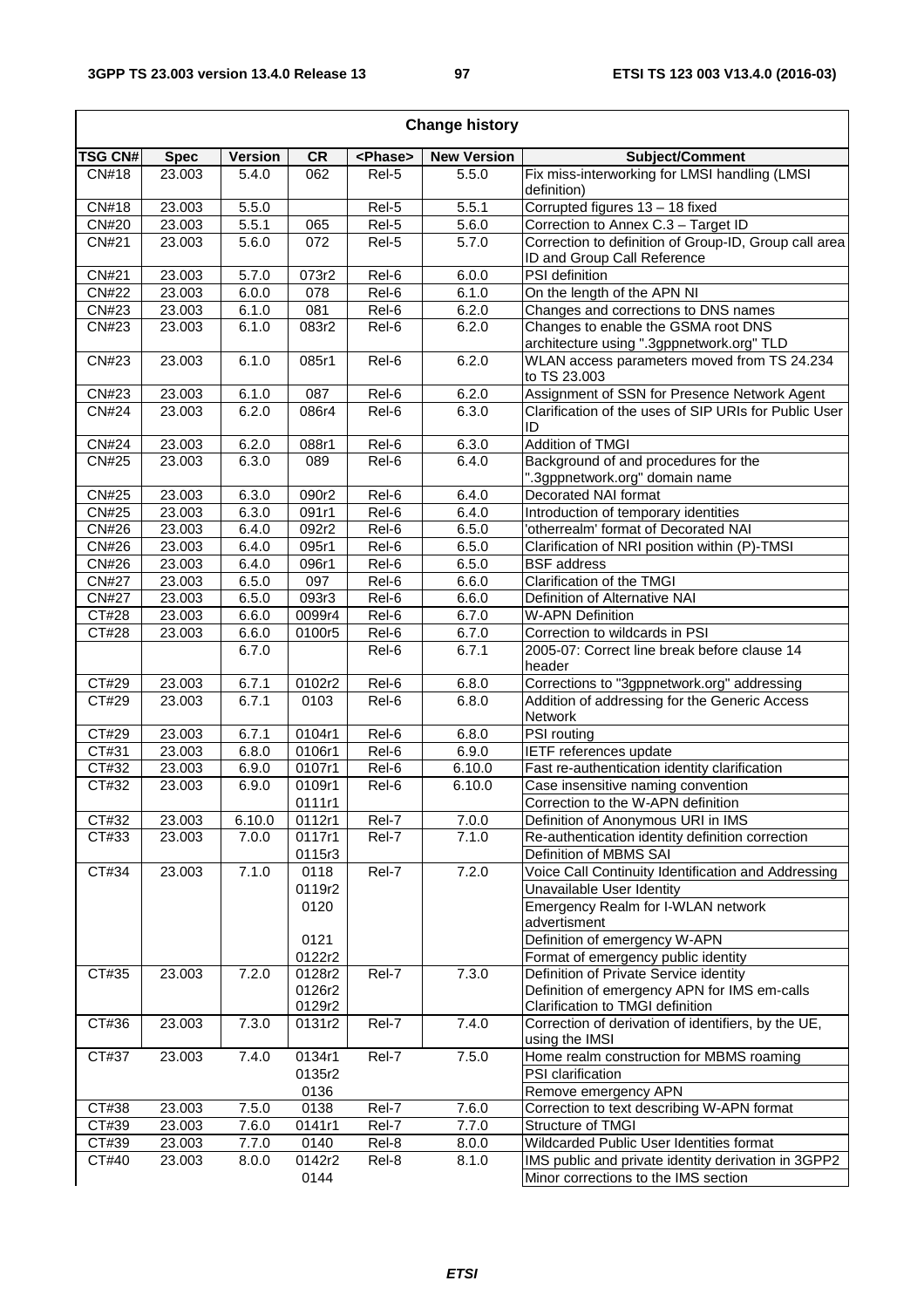$\overline{\phantom{0}}$ 

| <b>Change history</b> |             |                |                  |                 |                    |                                                                                          |  |  |  |  |  |
|-----------------------|-------------|----------------|------------------|-----------------|--------------------|------------------------------------------------------------------------------------------|--|--|--|--|--|
| <b>TSG CN#</b>        | <b>Spec</b> | <b>Version</b> | <b>CR</b>        | <phase></phase> | <b>New Version</b> | Subject/Comment                                                                          |  |  |  |  |  |
|                       |             |                | 0146r2           |                 |                    | NAI for 3GPP access to Non-3GPP Access                                                   |  |  |  |  |  |
|                       |             |                |                  |                 |                    | Interworking<br>Addition of IMS Centralized Services related                             |  |  |  |  |  |
|                       |             |                | 0143r2           |                 |                    | identities                                                                               |  |  |  |  |  |
| CT#41                 | 23.003      | 8.1.0          | 0150             | Rel-8           | 8.2.0              | <b>Emergency Public User Identity Removal</b>                                            |  |  |  |  |  |
|                       |             |                | 0152r3           |                 |                    | Introduction of IMC in support of common IMS                                             |  |  |  |  |  |
|                       |             |                | 0153r1           |                 |                    | Introduction of STN-SR                                                                   |  |  |  |  |  |
|                       |             |                | 0154r1           |                 |                    | Addition and correction of DNS related identifiers                                       |  |  |  |  |  |
|                       |             |                |                  |                 |                    | for EPC                                                                                  |  |  |  |  |  |
|                       |             |                | 0155r1           |                 |                    | Definition of Globally Unique Temporary UE Identity                                      |  |  |  |  |  |
|                       |             |                | 0156             |                 |                    | Reference correction                                                                     |  |  |  |  |  |
|                       |             |                | 0158r1           |                 |                    | Addition of Conference Factory URI for IMS                                               |  |  |  |  |  |
|                       |             |                |                  |                 |                    | Centralized Services                                                                     |  |  |  |  |  |
|                       |             |                | 0159r1           |                 |                    | Naming for HA discovery HA-APN                                                           |  |  |  |  |  |
| CT#42                 |             |                | 0160r2           |                 | 8.3.0              | Definition and format of access network identifier<br><b>SGSN related FQDNs</b>          |  |  |  |  |  |
|                       | 23.003      | 8.2.0          | 0161<br>0162     |                 |                    | New "nodes" subdomain for EPC                                                            |  |  |  |  |  |
|                       |             |                | 0165             |                 |                    | Clarify the mapping between M-TMSI and P-TMSI                                            |  |  |  |  |  |
|                       |             |                | 0166             |                 |                    | Revising the GUTI Definition                                                             |  |  |  |  |  |
|                       |             |                | 0163r4           |                 |                    | <b>Closed Subscriber Group</b>                                                           |  |  |  |  |  |
|                       |             |                | 0167r1           |                 |                    | Adding the S-TMSI Definition                                                             |  |  |  |  |  |
|                       |             |                | 0168r1           |                 |                    | Definition of instance Id                                                                |  |  |  |  |  |
|                       |             |                | 0169             |                 |                    | STN-SR in SGSN                                                                           |  |  |  |  |  |
| CT#43                 | 23.003      | 8.3.0          | 0170             | Rel-8           | 8.4.0              | Correction to NAI format                                                                 |  |  |  |  |  |
|                       |             |                | 0172             |                 |                    | Missing service identifiers for DNS procedures                                           |  |  |  |  |  |
|                       |             |                | 0174             |                 |                    | Correction of the GUTI format                                                            |  |  |  |  |  |
|                       |             |                | 0176r1           |                 |                    | Correction of the GUTI P-TMSI mapping                                                    |  |  |  |  |  |
|                       |             |                | 0177             |                 |                    | Corrections to Service Continuity addressing                                             |  |  |  |  |  |
|                       |             |                | 0178r1           |                 |                    | Support of EAP-AKA"                                                                      |  |  |  |  |  |
|                       |             |                | 0179r2           |                 |                    | Naming for ANDSF discovery                                                               |  |  |  |  |  |
|                       |             |                | 0180r1           |                 |                    | ePDG naming                                                                              |  |  |  |  |  |
|                       |             |                | 0181r2           |                 |                    | Clarification about canonical form of IMS Public<br>User Identity when format is TEL URL |  |  |  |  |  |
|                       |             |                | 0182             |                 |                    | Temporary Identity Tag Values for Fast Re-                                               |  |  |  |  |  |
|                       |             |                |                  |                 |                    | authentication Ids                                                                       |  |  |  |  |  |
|                       |             |                | 0187r2           |                 |                    | DNS-APN-OI                                                                               |  |  |  |  |  |
| CT#44                 | 23.003      | 8.4.0          | 0189r1           | Rel-8           | 8.5.0              | <b>HNB Name Definition</b>                                                               |  |  |  |  |  |
|                       |             |                | 0190r1           |                 |                    | Clarification on TAI FQDN                                                                |  |  |  |  |  |
|                       |             |                | 0191             |                 |                    | Service Parameters for S2c                                                               |  |  |  |  |  |
|                       |             |                | 0193r2           |                 |                    | Reference update for draft-montemurro-gsma-imei-                                         |  |  |  |  |  |
| CT#45                 |             |                |                  |                 |                    | urn                                                                                      |  |  |  |  |  |
|                       | 23.003      | 8.5.0          | 0194r1<br>0197r1 | Rel-8           | 8.6.0              | Public User Identity definition in TS 23.003<br>Inclusion of CSG Type                    |  |  |  |  |  |
| CT#45                 | 23.003      | 8.6.0          | 0199r1           | Rel-9           | 9.0.0              | IMEI Based NAI definitions for emergency services                                        |  |  |  |  |  |
| CT#46                 | 23.003      | 9.0.0          | 0200r1           | Rel-9           | 9.1.0              | <b>IMEI based NAI</b>                                                                    |  |  |  |  |  |
|                       |             |                | 0205r4           |                 |                    | <b>IMEI Based NAI</b>                                                                    |  |  |  |  |  |
|                       |             |                | 0210r1           |                 |                    | Reintroducing Emergency APN definition for IMS                                           |  |  |  |  |  |
|                       |             |                |                  |                 |                    | based Emergency Call                                                                     |  |  |  |  |  |
|                       |             |                | 0212r1           |                 |                    | Clarification for the format of ANDSF-SN in<br>roaming scenario                          |  |  |  |  |  |
|                       |             |                | 0215             |                 |                    | <b>Tracking Area Code</b>                                                                |  |  |  |  |  |
|                       |             |                | 0217             |                 |                    | E-UTRAN Cell Global Identification definition                                            |  |  |  |  |  |
| CT#47                 | 23.003      | 9.1.0          | 0213r4           | Rel-9           | 9.2.0              | Defining H(e)NB identity                                                                 |  |  |  |  |  |
|                       |             |                | 0219r2           |                 |                    | Exclude prepended digit from the NAI in PMIPv6                                           |  |  |  |  |  |
|                       |             |                | 0221r2           |                 |                    | <b>APN-FQDN</b> construction                                                             |  |  |  |  |  |
|                       |             |                | 0223             |                 |                    | Corrections to APN structure                                                             |  |  |  |  |  |
|                       |             |                | 0225r1           |                 |                    | Correction on Home Network Realm/Domain                                                  |  |  |  |  |  |
|                       |             |                | 0227             |                 |                    | Corrections to IMS Public Identity                                                       |  |  |  |  |  |
| CT#48                 | 23.003      | 9.2.0          | 0229r1           | Rel-9           | 9.3.0              | Removal of the redundancy reference to 23.401                                            |  |  |  |  |  |
|                       |             |                | 0232r1           |                 |                    | IMEI and IMEISV                                                                          |  |  |  |  |  |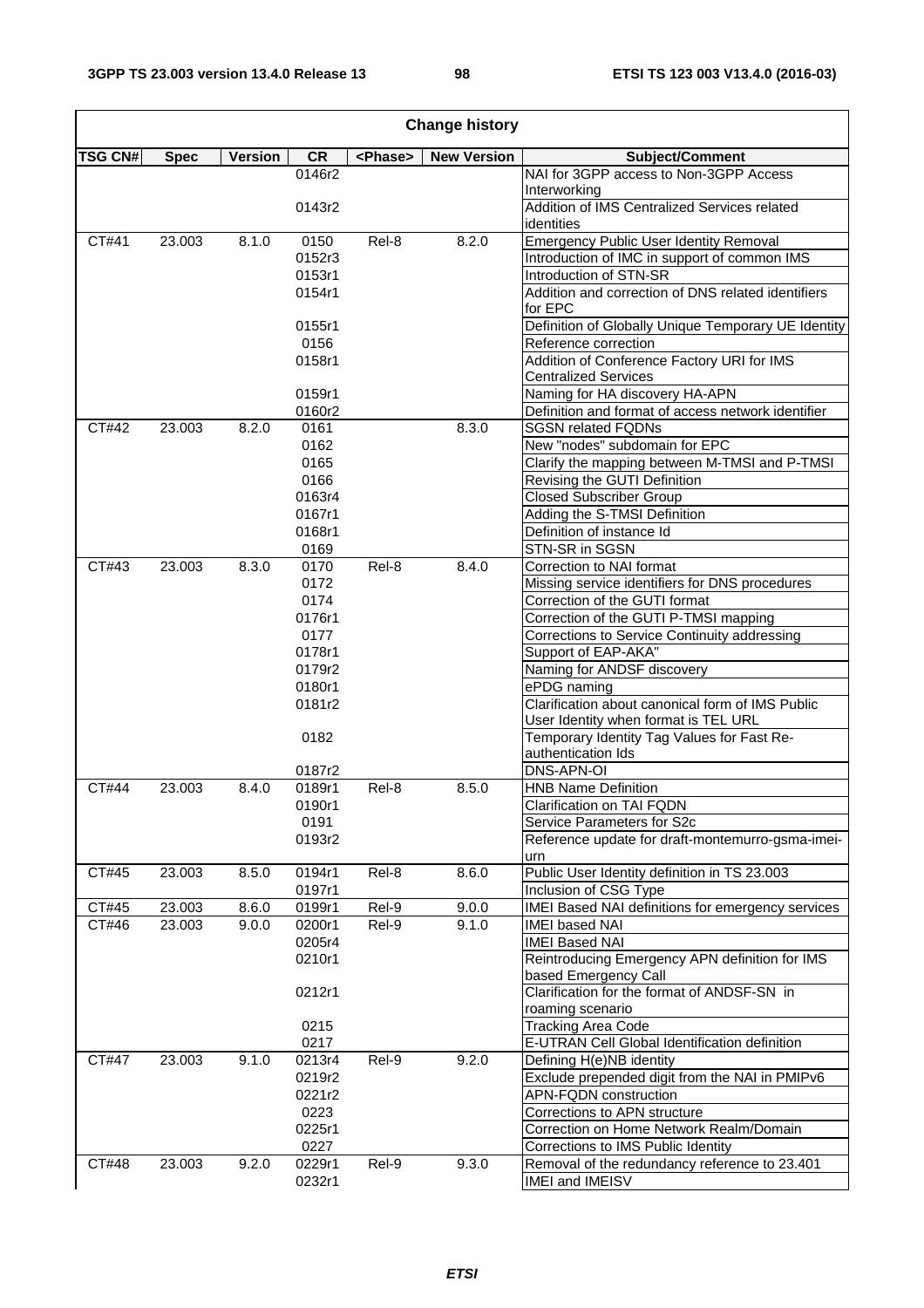| <b>Change history</b> |             |         |                  |                 |                    |                                                                                     |  |  |  |  |
|-----------------------|-------------|---------|------------------|-----------------|--------------------|-------------------------------------------------------------------------------------|--|--|--|--|
| <b>TSG CN#</b>        | <b>Spec</b> | Version | <b>CR</b>        | <phase></phase> | <b>New Version</b> | Subject/Comment                                                                     |  |  |  |  |
|                       |             |         | 0235r1           |                 |                    | Remove ambiguities and improved definition of                                       |  |  |  |  |
|                       |             |         |                  |                 |                    | <b>HNB Unique Identity</b>                                                          |  |  |  |  |
|                       |             |         | 0237r2           |                 |                    | Essential corrections to GUTI mapping                                               |  |  |  |  |
| CT#49                 | 23.003      | 9.3.0   | 0242r1           | Rel-9           | 9.4.0              | PSI use for services hosted in an AS                                                |  |  |  |  |
|                       |             |         | 0246r3           |                 |                    | Essential corrections to GUTI mapping                                               |  |  |  |  |
|                       |             |         | 0247r2           |                 |                    | Use of NRI                                                                          |  |  |  |  |
|                       |             |         | 0256             |                 |                    | Format of the Unavailable User Identity                                             |  |  |  |  |
|                       |             |         | 0257             |                 |                    | Clarification of UE behaviour with regards to LAC                                   |  |  |  |  |
| CT#50                 | 23.003      | 9.4.0   | 0252r2           | Rel-9           | 9.5.0              | format<br>Correction of C-MSISDN definition                                         |  |  |  |  |
|                       |             |         | 0265             |                 |                    | Updating IMEI URN draft reference                                                   |  |  |  |  |
|                       |             |         | 0268r1           |                 |                    | Determination of type of source node during                                         |  |  |  |  |
|                       |             |         |                  |                 |                    | TAU/RAU                                                                             |  |  |  |  |
| CT#50                 | 23.003      | 9.5.0   | 0258r3           | <b>Rel-10</b>   | 10.0.0             | eNodeB-ID FQDN for DNS procedures                                                   |  |  |  |  |
|                       |             |         | 0269r1           |                 |                    | Determination of type of source node during                                         |  |  |  |  |
|                       |             |         |                  |                 |                    | TAU/RAU                                                                             |  |  |  |  |
|                       |             |         | 0259             |                 |                    | Service Parameter on PGW selection for GTP                                          |  |  |  |  |
|                       |             |         |                  |                 |                    | based S2b                                                                           |  |  |  |  |
| CT#51                 | 23.003      | 10.0.0  | 0274r3           | <b>Rel-10</b>   | 10.1.0             | Relay Node OAM system identification                                                |  |  |  |  |
|                       |             |         | 0279r3           |                 |                    | Correction of C-MSISDN definition                                                   |  |  |  |  |
|                       |             |         | 0277r1           |                 |                    | Determination of type of source node during                                         |  |  |  |  |
|                       |             |         | 0285             |                 |                    | TAU/RAU<br>Correction to a reference of an outdated IETF draft                      |  |  |  |  |
|                       |             |         |                  |                 |                    | to an RFC                                                                           |  |  |  |  |
|                       |             |         | 0280r2           |                 |                    | Correction to the reserved values for Tracking Area                                 |  |  |  |  |
|                       |             |         |                  |                 |                    | Code (TAC)                                                                          |  |  |  |  |
|                       |             |         | 0286             |                 |                    | DNS Service Support For Sv                                                          |  |  |  |  |
|                       |             |         | 0289             |                 |                    | Clarfication of decoding of NRI                                                     |  |  |  |  |
| CT#52                 | 23.003      | 10.1.0  | 0290             | <b>Rel-10</b>   | 10.2.0             | Closed Subscriber Group clarification                                               |  |  |  |  |
|                       |             |         | 0293r2           |                 |                    | UE moving from E-UTRAN to GERAN                                                     |  |  |  |  |
|                       |             |         | 0294r2           |                 |                    | <b>XCAP Addressing</b>                                                              |  |  |  |  |
|                       |             |         | 0296r1           |                 |                    | <b>APN Network Identifier</b>                                                       |  |  |  |  |
|                       |             |         | 0299             |                 |                    | Updating IMEI URN draft reference                                                   |  |  |  |  |
| CT#53                 | 23.003      | 10.2.0  | 0307             | <b>Rel-10</b>   | 10.3.0             | Updating IMEI URN draft reference                                                   |  |  |  |  |
|                       |             |         | 0282r4           |                 |                    | Format of Public User Identities and SIP/TEL URI                                    |  |  |  |  |
| CT#54                 | 23.003      | 10.3.0  | 0303r3<br>0316r1 | <b>Rel-10</b>   | 10.4.0             | Emergency NAI for UICC-less Terminal<br>Definition of Distinct Public User Identity |  |  |  |  |
|                       |             |         | 0309r1           |                 |                    | Emergency NAI for UICC-less Terminal                                                |  |  |  |  |
| CT#54                 | 23.003      | 10.4.0  | 0308r2           | <b>Rel-11</b>   | 11.0.0             | <b>APN Operator Identifier for local breakout</b>                                   |  |  |  |  |
|                       |             |         | 0312r2           |                 |                    | Definition of STI-rSR                                                               |  |  |  |  |
| CT#55                 | 23.003      | 11.0.0  | 0334             | <b>Rel-11</b>   | 11.1.0             | <b>BSF</b> address correction                                                       |  |  |  |  |
|                       |             |         | 0322r2           |                 |                    | Correction to domain name for XCAP Root URI                                         |  |  |  |  |
|                       |             |         | 0325             |                 |                    | Updating IMEI URN draft reference                                                   |  |  |  |  |
|                       |             |         | 0317r2           |                 |                    | Clarification of GUTI mapping                                                       |  |  |  |  |
|                       |             |         | 0318             |                 |                    | Service Parameter on PGW selection for GTP                                          |  |  |  |  |
|                       |             |         |                  |                 |                    | based S2a                                                                           |  |  |  |  |
| CT#56                 | 23.003      | 11.1.0  | 0320r6           | <b>Rel-11</b>   | 11.2.0             | <b>MTC External Identifier</b>                                                      |  |  |  |  |
|                       |             |         | 0337r1           |                 |                    | New Service Parameters for CS to PS SRVCC                                           |  |  |  |  |
|                       |             |         | 0319r5           |                 |                    | Definition of A-MSISDN                                                              |  |  |  |  |
|                       |             |         | 0335r2           |                 |                    | MME Number for SMS in MME                                                           |  |  |  |  |
|                       |             |         | 0311r7           |                 |                    | SSN Reallocation for CSS and its Number                                             |  |  |  |  |
| CT#57                 | 23.003      | 11.2.0  | 0338r1           | <b>Rel-11</b>   | 11.3.0             | Definition<br>External Identifier definition                                        |  |  |  |  |
|                       |             |         | 0339r1           |                 |                    | PS only subscription w/o MSISDN                                                     |  |  |  |  |
|                       |             |         | 0340r1           |                 |                    | NCC allocation in a shared network                                                  |  |  |  |  |
|                       |             |         | 0342r1           |                 |                    | MSB in the GUTI and P-TMSI mapping                                                  |  |  |  |  |
|                       |             |         | 0345r2           |                 |                    | Clarification to MME FQDN                                                           |  |  |  |  |
| CT#58                 | 23.003      | 11.3.0  | 0347             | <b>Rel-11</b>   | 11.4.0             | Clarification on the use of APN Operator Identifier                                 |  |  |  |  |
|                       |             |         | 0348r1           |                 |                    | PS only subscription without MSISDN                                                 |  |  |  |  |
|                       |             |         | 0352r1           |                 |                    | Updating IMEI URN draft reference                                                   |  |  |  |  |
| CT#59                 | 23.003      | 11.4.0  | 0346r5           | <b>Rel-11</b>   | 11.5.0             | MME FQDN Clarification                                                              |  |  |  |  |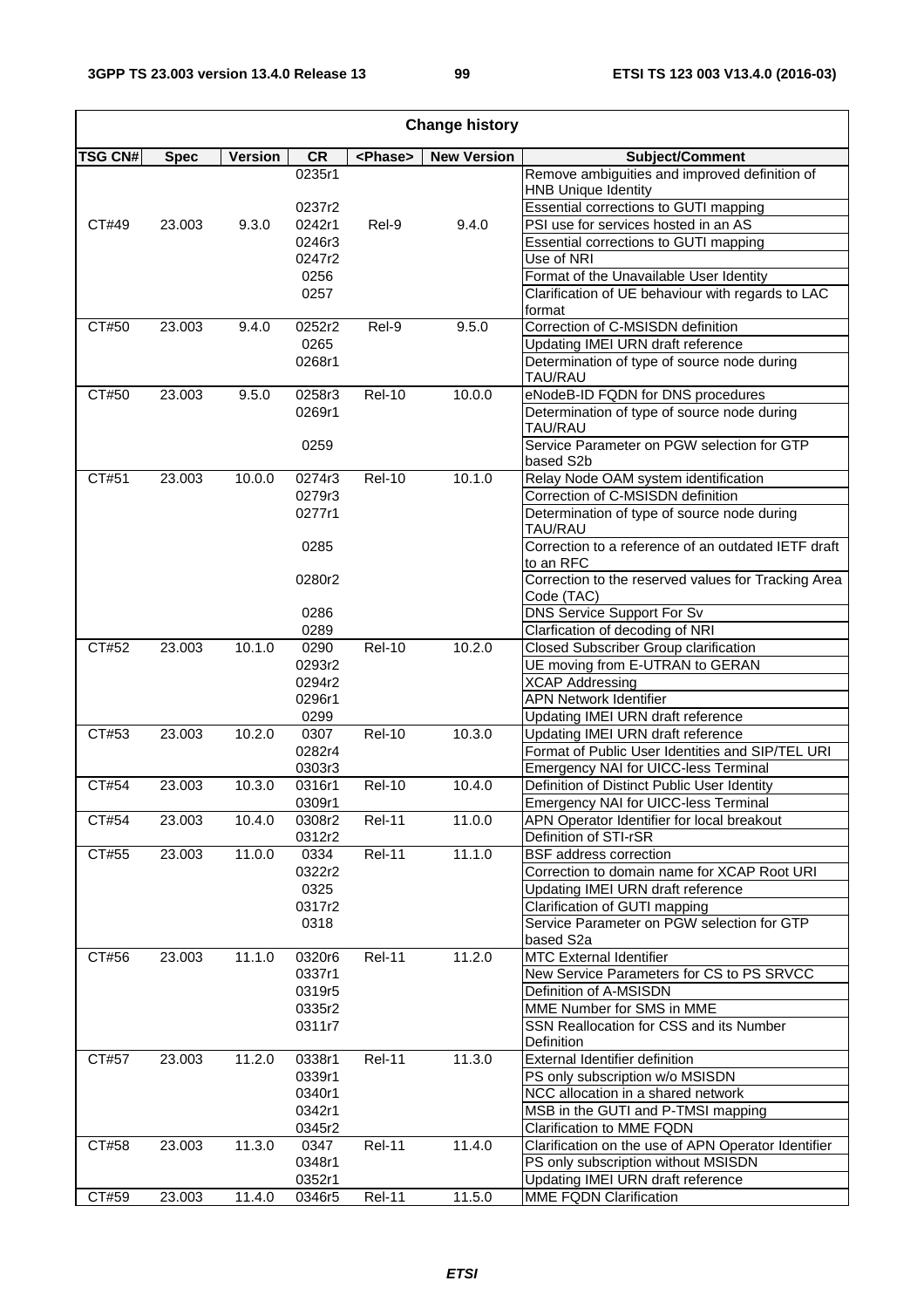| <b>Change history</b> |             |                |                  |                     |                    |                                                                                        |  |  |  |  |  |
|-----------------------|-------------|----------------|------------------|---------------------|--------------------|----------------------------------------------------------------------------------------|--|--|--|--|--|
| <b>TSG CN#</b>        | <b>Spec</b> | <b>Version</b> | CR               | <phase></phase>     | <b>New Version</b> | Subject/Comment                                                                        |  |  |  |  |  |
| CT#61                 | 23.003      | 11.5.0         | 0358             | <b>Rel-11</b>       | 11.6.0             | Updating IMEI URN draft reference                                                      |  |  |  |  |  |
|                       |             |                | 0361r1           |                     |                    | MBMS SAI Definition Correction for LTE Access                                          |  |  |  |  |  |
|                       |             |                | 0363r2           |                     |                    | NRI and MMEC coordination                                                              |  |  |  |  |  |
| CT#61                 | 23.003      | 11.6.0         | 0362r2           | <b>Rel-12</b>       | 12.0.0             | SIPTO permission for Local Network LHN ID                                              |  |  |  |  |  |
|                       |             |                |                  |                     |                    | definition                                                                             |  |  |  |  |  |
|                       |             |                | 0364             |                     |                    | <b>GERAN Iu Mode</b>                                                                   |  |  |  |  |  |
| CT#62                 | 23.003      | 12.0.0         | 0370             | $\overline{Rel-12}$ | 12.1.0             | Updating IMEI URN draft reference                                                      |  |  |  |  |  |
|                       |             | 12.1.0         | 0365r3           |                     |                    | Multi-Vendor eNB Plug and Play                                                         |  |  |  |  |  |
| CT#63                 | 23.003      |                | 0379             | <b>Rel-12</b>       | 12.2.0             | Updating IMEI URN draft reference<br>Update of working procedures with GSMA IREG       |  |  |  |  |  |
|                       |             |                | 0371r2<br>0372r1 |                     |                    | <b>TWAN Operator Name</b>                                                              |  |  |  |  |  |
| CT#64                 | 23.003      | 12.2.0         | 0381r4           | <b>Rel-12</b>       | 12.3.0             | Addition of ProSe Application ID format                                                |  |  |  |  |  |
|                       |             |                | 0382r5           |                     |                    | Addition of ProSe Application Code format                                              |  |  |  |  |  |
|                       |             |                | 0383r1           |                     |                    | Correct definition of Decorated NAI for Evolved                                        |  |  |  |  |  |
|                       |             |                |                  |                     |                    | Packet Core (EPC)                                                                      |  |  |  |  |  |
|                       |             |                | 0384r1           |                     |                    | Definition of Alternative NAI for Evolved Packet                                       |  |  |  |  |  |
|                       |             |                |                  |                     |                    | Core (EPC)                                                                             |  |  |  |  |  |
|                       |             |                | 0386r6           |                     |                    | Conference Factory URI for IMS                                                         |  |  |  |  |  |
| 07-2014               | 23.003      | 12.3.0         |                  | <b>Rel-12</b>       | 12.3.1             | Subclause 19.3.7 title corrected                                                       |  |  |  |  |  |
| CT#65                 | 23.003      | 12.3.1         | 0391             | <b>Rel-12</b>       | 12.4.0             | Updating IMEI URN draft reference to RFC 7254                                          |  |  |  |  |  |
|                       |             |                | 0392r2           |                     |                    | Identification of the HSS                                                              |  |  |  |  |  |
|                       |             |                | 0393r2           |                     |                    | Update of ProSe Application Code format                                                |  |  |  |  |  |
|                       |             |                | 0394             |                     |                    | <b>IMSI based Decorated NAI</b>                                                        |  |  |  |  |  |
| 10-2014               | 23.003      | 12.4.0         |                  | <b>Rel-12</b>       | 12.4.1             | Clause number 10.2.2 added.                                                            |  |  |  |  |  |
| CT#66                 | 23.003      | 12.4.1         | 0398r1           | Rel-12              | 12.5.0             | Clarification of NAI handling                                                          |  |  |  |  |  |
|                       |             |                | 0399r2<br>0402   |                     |                    | Maintenance of I-WLAN requirements<br>Addressing and Identifications for Bootstrapping |  |  |  |  |  |
|                       |             |                |                  |                     |                    | <b>MBMS Service Announcement</b>                                                       |  |  |  |  |  |
|                       |             |                | 0401r1           |                     |                    | Definiton for EPC Prose User ID                                                        |  |  |  |  |  |
|                       |             |                | 0403r1           |                     |                    | Prose Application ID Name description                                                  |  |  |  |  |  |
| CT#66                 | 23.003      | 12.5.0         | 0396r3           | <b>Rel-13</b>       | 13.0.0             | Defining app protocol name for Nq and Nq'                                              |  |  |  |  |  |
| CT#67                 | 23.003      | 13.0.0         | 0409r2           | <b>Rel-13</b>       | 13.1.0             | Extension of decorated NAI                                                             |  |  |  |  |  |
|                       |             |                | 0414             |                     |                    | Definition of Vendor ID                                                                |  |  |  |  |  |
|                       |             |                | 0413r2           |                     |                    | Clarification in the<br>definition of the<br>ProSe                                     |  |  |  |  |  |
|                       |             |                |                  |                     |                    | <b>Application Code</b>                                                                |  |  |  |  |  |
| CT#68                 | 23.003      | 13.1.0         | 0412r6           | <b>Rel-13</b>       | 13.2.0             | Clarification of Root NAI and Decorated NAI                                            |  |  |  |  |  |
|                       |             |                | 0416r1           |                     |                    | Correction of examples for the Fast-Reauth NAI                                         |  |  |  |  |  |
| CT#69                 | 23.003      | 13.2.0         | 0417r1<br>0420   | <b>Rel-13</b>       | 13.3.0             | Domain name starting by a digit<br>Removal of Editor"s Note about ProSe Application    |  |  |  |  |  |
|                       |             |                |                  |                     |                    | Code Length                                                                            |  |  |  |  |  |
|                       |             |                | 0418r3           |                     |                    | Definition of IMSI-Group Identifier                                                    |  |  |  |  |  |
|                       |             |                | 0421r1           |                     |                    | FQDN format for ProSe Function                                                         |  |  |  |  |  |
| CT#70                 | 23.003      | 13.3.0         | 0423r2           | <b>Rel-13</b>       | 13.4.0             | FQDN for ePDG selection for emergency bearer                                           |  |  |  |  |  |
|                       |             |                |                  |                     |                    | services                                                                               |  |  |  |  |  |
|                       |             |                | 0424r1           |                     |                    | FQDN for ePDG selection (for non-emergency                                             |  |  |  |  |  |
|                       |             |                |                  |                     |                    | bearer services)                                                                       |  |  |  |  |  |
|                       |             |                | 0431r4           |                     |                    | Introduce home network domain name for OCS                                             |  |  |  |  |  |
|                       |             |                | 0426r2           |                     |                    | ProSe Application code and Metadata index                                              |  |  |  |  |  |
|                       |             |                | 0427r1           |                     |                    | ProSe identifiers for restricted ProSe<br>direct                                       |  |  |  |  |  |
|                       |             |                | 0433r1           |                     |                    | discovery<br>ProSe identifiers used in direct discovery for public                     |  |  |  |  |  |
|                       |             |                |                  |                     |                    | safety                                                                                 |  |  |  |  |  |
|                       |             |                | 0429r1           |                     |                    | Presence Reporting Area Identifier                                                     |  |  |  |  |  |
|                       |             |                | 0432r2           |                     |                    | Enhancement of service parameters to support                                           |  |  |  |  |  |
|                       |             |                |                  |                     |                    | Decor                                                                                  |  |  |  |  |  |